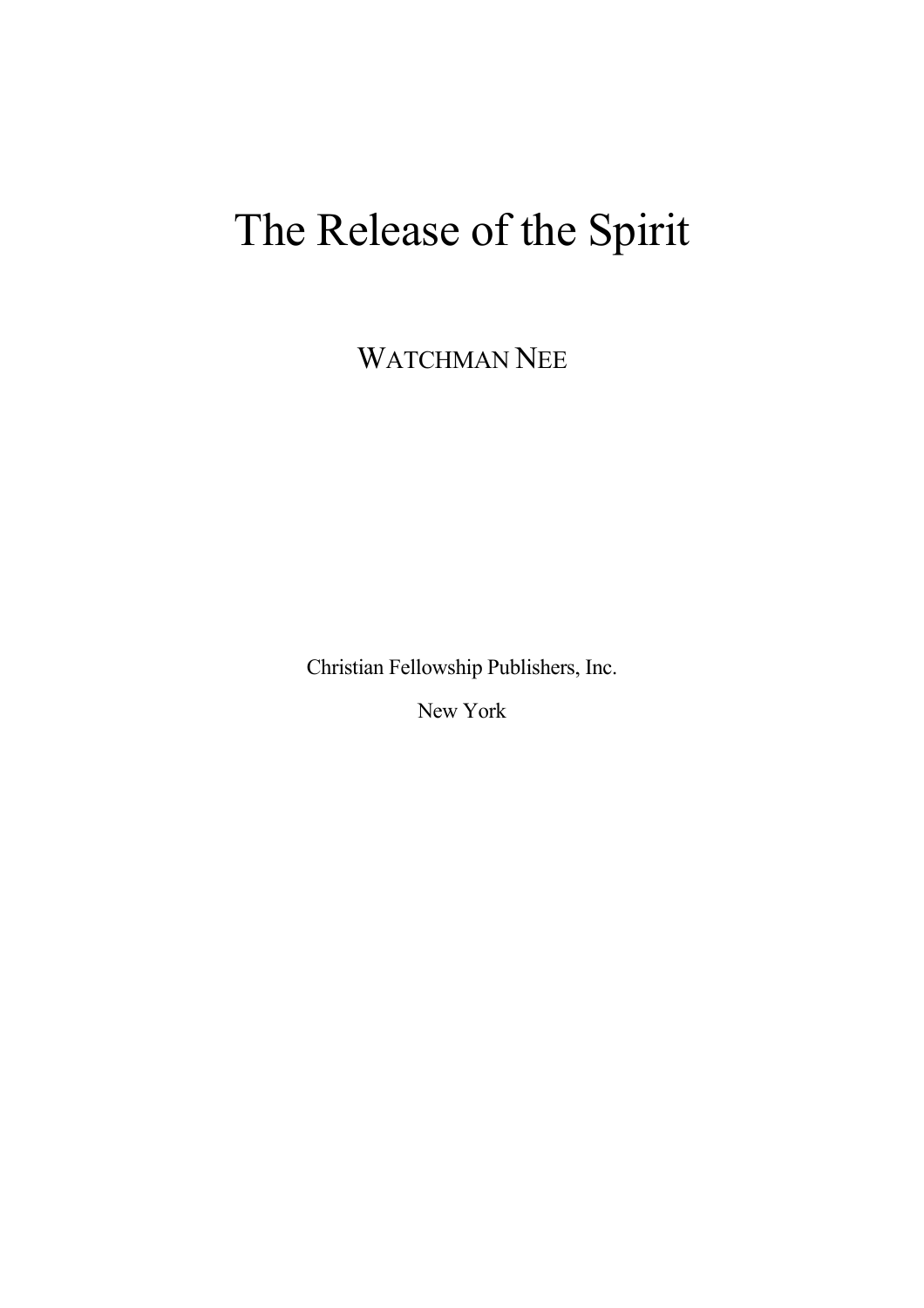Copyright ©2000 Christian Fellowship Publishers, Inc. New York All Rights Reserved

ISBN 0-935008-83-7

Available from the Publishers at:

11515 Allecingie Parkway Richmond, Virginia 23235

PRINTED IN U.S.A.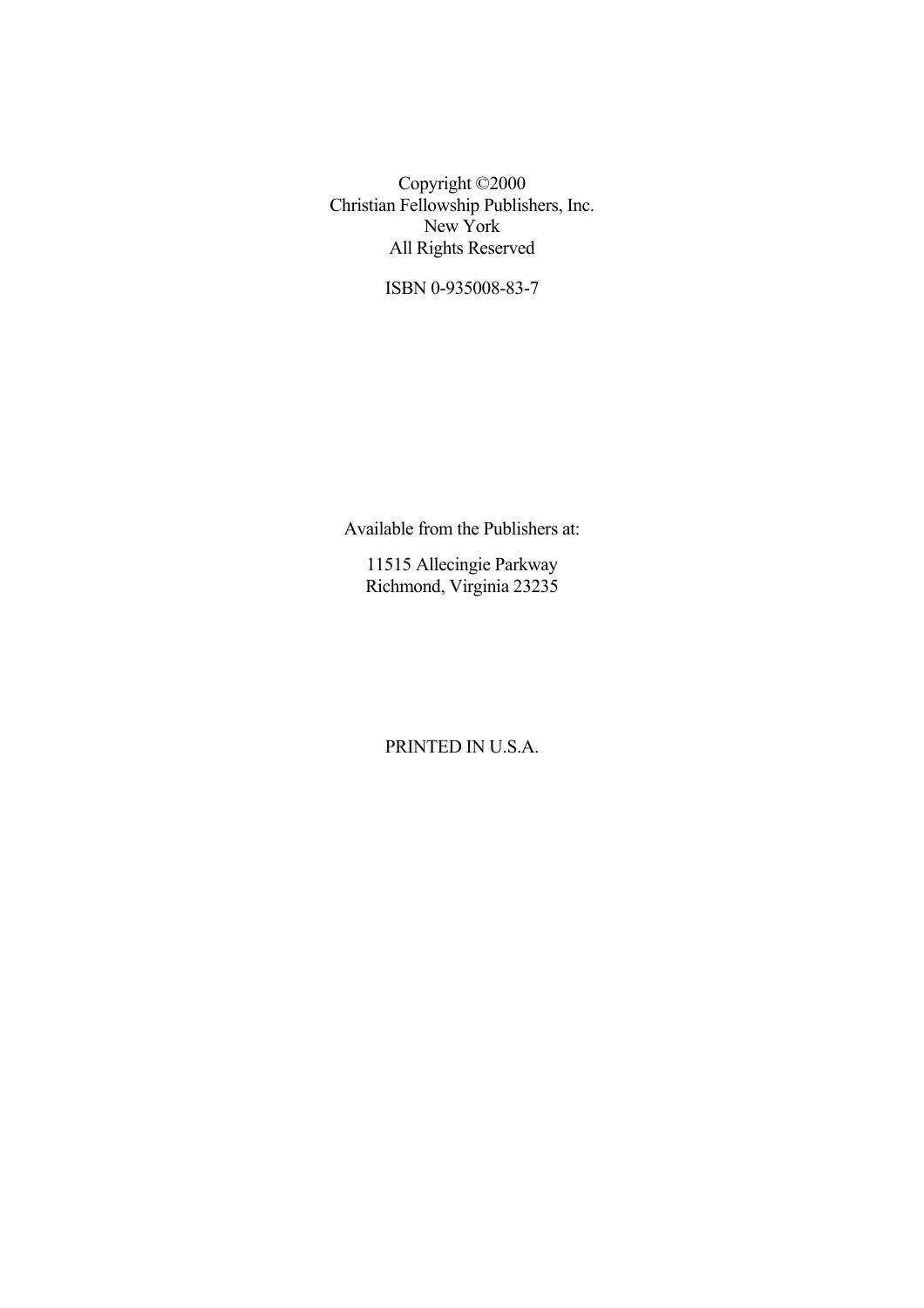# **Translator's Note in the Year 2000 of Our Lord**

On 25-28 May 1948 at Customs Lane, Foochow, South China, Watchman Nee delivered a series of messages on the subject, "The Breaking of the Outward Man unto the Release of the Spirit." These messages served as a prelude to, and preparation for, the First Kuling Training Session.<sup>∗</sup> In May of 1955 the first Chinese edition of the full text was published by the Gospel Book Room, Shanghai, China. It was later translated into English and first published under the title The Release of the Spirit in 1965 by Sure Foundation Publishers, near Indianapolis IN USA. A second revised edition was published by Sure Foundation in 1976, followed by a new revision with Study Guide that was likewise published by Sure Foundation Publishers, Riverside CA USA, in 1999. Later the same year, however, transfer of copyright to the book was extended to Christian Fellowship Publishers, Inc., New York (with main office at Richmond VA USA).

The reader should be advised that in this first printing of The Release of the Spirit that now bears the imprint of its new publishers, the latter has retained the Prefaces and Introduction for all previous editions of the work, all of which had been prepared by the staff of Sure Foundation. It should also be noted that the three quotations appearing in the Introduction were derived in edited form from the book by T. Austin-Sparks, What Is Man? (Forest Hill, London: Witness and Testimony Publishers, 1963).

 $\overline{a}$ 

<sup>∗</sup> These Sessions of Conferences—the First and Second—were created by Watchman Nee for the training of fellow Christian workers and were held on Mount Kuling outside Foochow during the summers of 1948 and 1949, respectively. For additional information about these Conferences, the reader can consult "A Sketch of the Author's Life," in Watchman Nee, *The Finest of the Wheat*, 2 vols. (New York: Christian Fellowship Publishers, 1992), I:25-6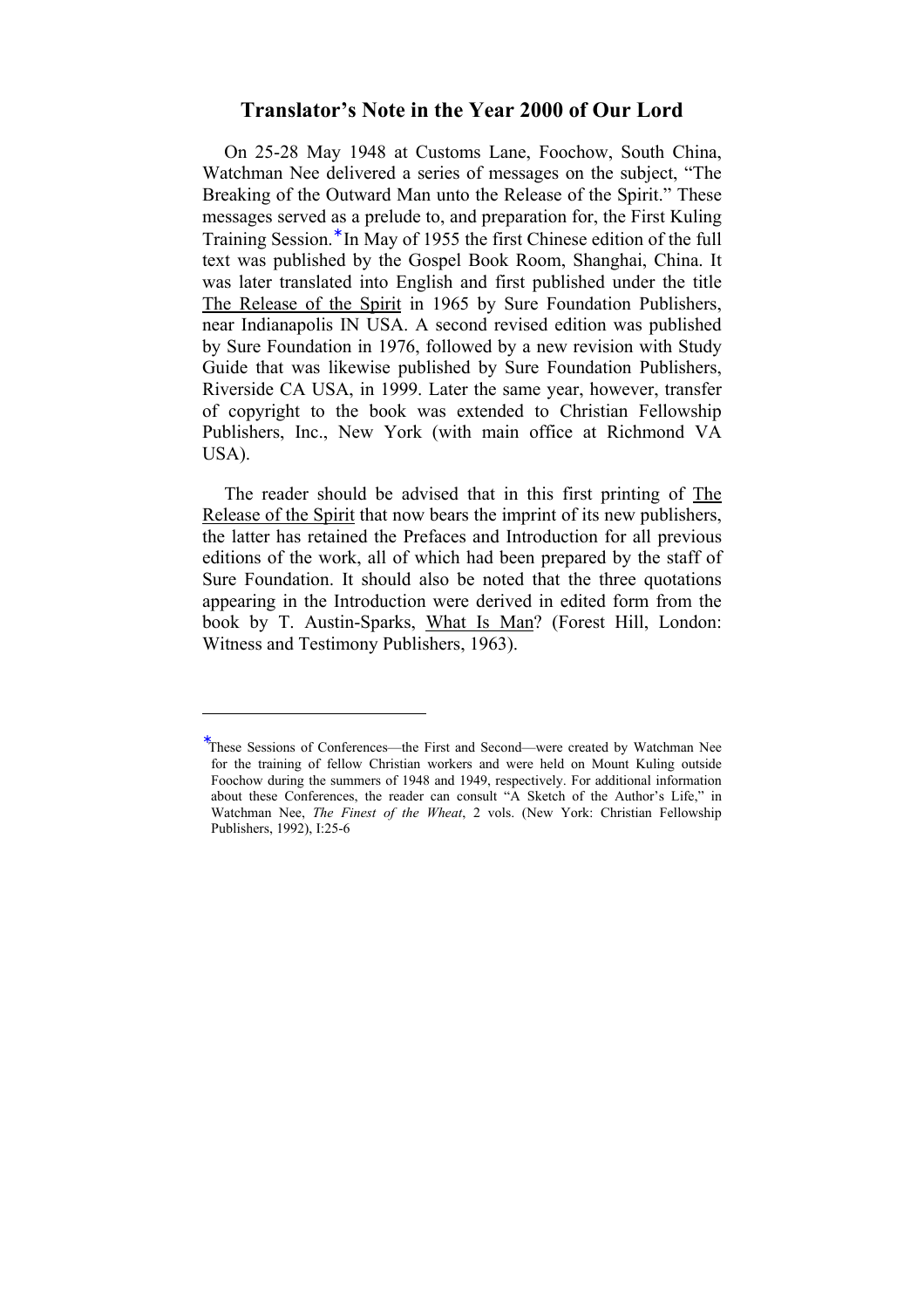In this small but precious volume by brother Nee, the author strongly recommends to all the servants of Christ that they learn a most fundamental lesson in their Christian experience; namely, the breaking of the outward man for the release of the inward spirit. Work which is out of the spirit is alone the work of God. And only through the breaking of the outward man can the Holy Spirit freely work.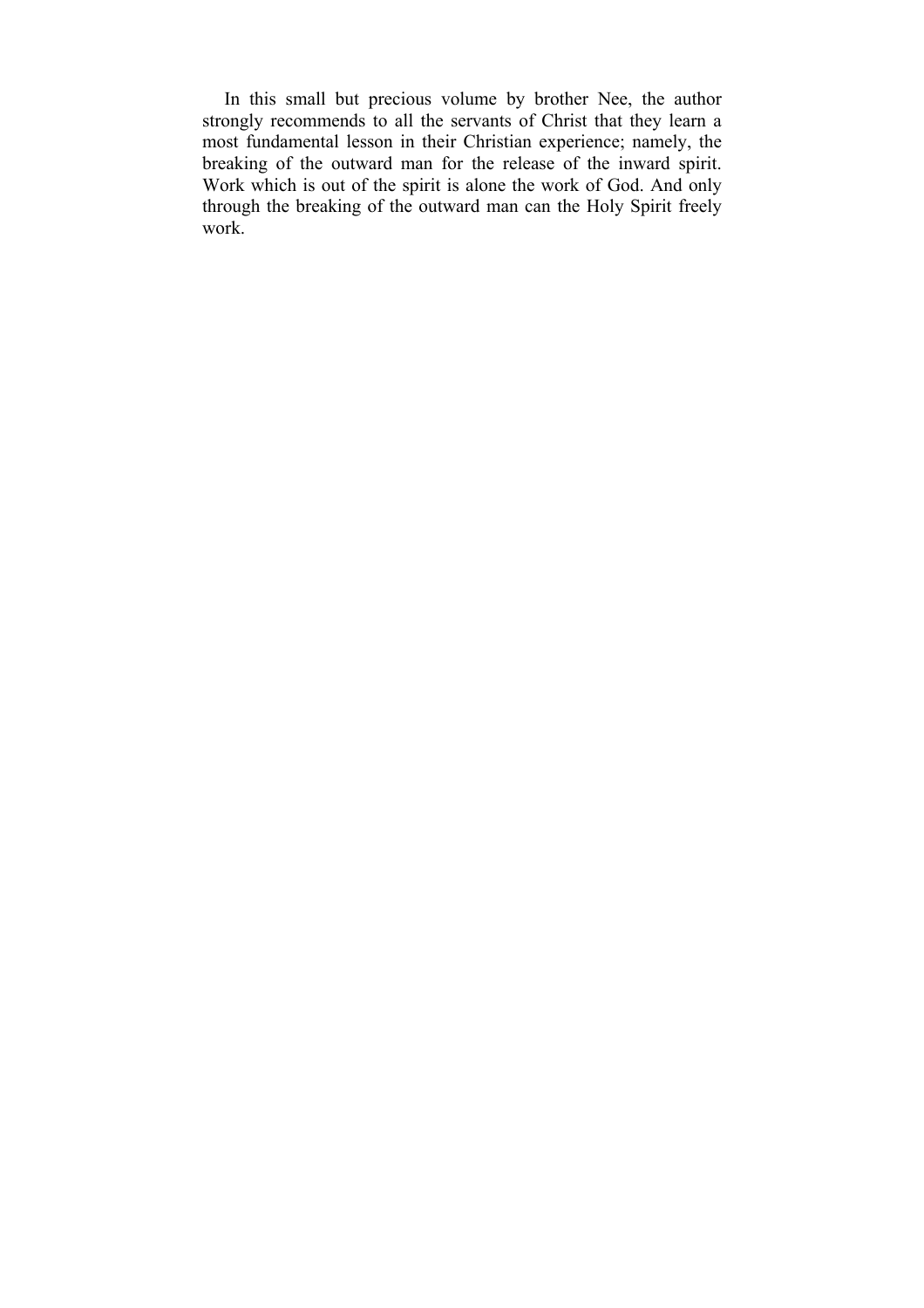# **Preface**

IN READING this manuscript, we have been impressed with its vital message and the need to share it and make it known to all of the Lord's seekers—the ones who long to be channels for His life. One cannot read very far before sensing Watchman Nee's longing and prayer for the church to know the Lord in the fullest way. For this, He must find a minimum of hindrance in us so that He may be fully released through our regenerated spirit.

Surely, this is an hour when the battleground is over the soul. The Lord is seeking to work **from the inside**, through the spirit, regenerated by the new birth. Whereas, Satan is attempting to work **from the outside**, through the soul, made corrupt by the Fall. Even in the believer, the self-hyphenated strengths of the outer man, the unbroken soul, have not yet been brought under the control of the Spirit. For this, Watchman Nee helps us to see that in order for His life-giving Spirit to be released through the channel of the human spirit, the 'hard-shell' soul of the outward man necessitates breaking. This is largely accomplished through the dealings of our daily circumstances which God allows and so orders.

In his many years of laboring with his fellow workers in China, Brother Nee has clearly seen the absolute necessity for brokenness. Moreover, it is almost as if he were personally here upon the religious scene in America where this great need for brokenness also exists among Christian workers. There may be some who are unprepared for such a bitter dose of spiritual medicine. Yet we believe anyone with discernment and hunger will agree that the breaking of the soul-powers of the outward man is imperative if the human spirit is to express Christ as our life freely.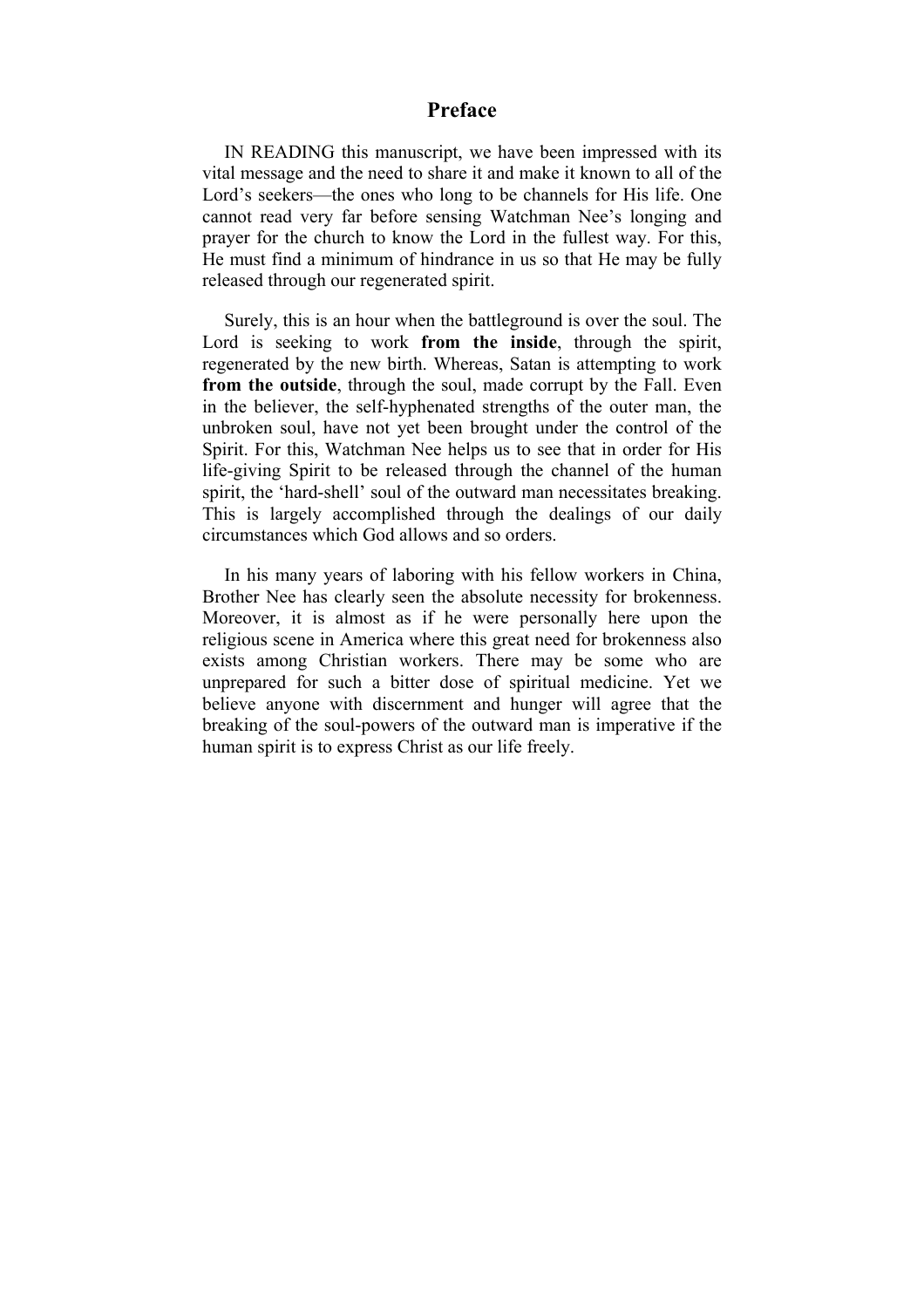# **Second Preface, 1976**

Rejoice with us! One million copies in ten languages are now in print. In this present hour, when the religious scene is occupied with subjective feelings and emotional experiences, it seems even more important (than twelve years ago when this book was first published) that each one of God's children understand his basic make-up and function of his spirit, soul, and body. For those who are truly pressing for the prize and the upward calling of God, this is indeed a truth most indispensable. We trust then that this message shall reach every part of the Body of Christ and accomplish a release of His life. May it be so for His eternal glory, praise, and honor!

—The Publishers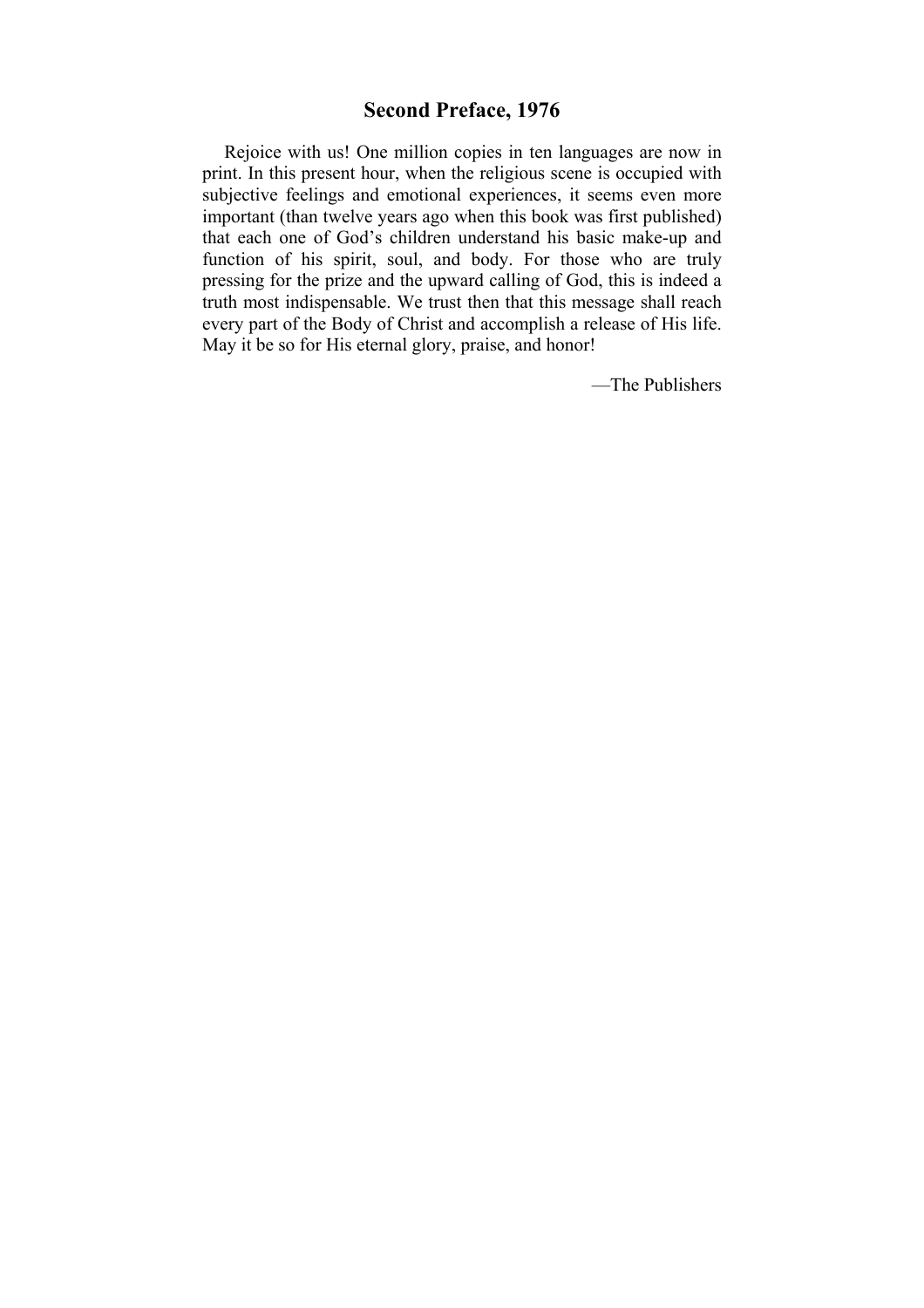# **Introduction**

FOR THE READER to properly appreciate these lessons, perhaps a few preparatory statements will be helpful. Firstly, we must become accustomed to the terminology Watchman Nee uses. Following the pattern in 1 Thessalonians 5:23, he uses Paul's statement describing man as spirit, soul, and body. For the purposes of this book, he has chosen to call man's **spirit** the *inner man*. He calls man's **soul** the *outer man*. And for the **body** he uses the term, the *outermost man*. In the diagram below we have pictured this. It will also help us to realize that God, in designing man originally, intended for man's spirit to be His home or dwelling place. So the Holy Spirit, by making His union with the human spirit, was to govern the soul. Then further, the spirit through the soul would use the body as the means of expressing God's life and purpose.



Secondly, when Watchman Nee speaks of destroying the soul, it may seem as if he is using too strong a word—as though he is implying annihilation. Actually, the whole substance of his message clearly points out that the soul is stubbornly independent, that the soul must become the broken organ or vessel for the release of his spirit, and that the soul becomes the functioning channel through which the Spirit of life seeks to flow out. So it is the independence of the soul that must be destroyed, or broken. Then his soul becomes dependent, and his spirit is liberated. As T. Austin-Sparks has wisely pointed out: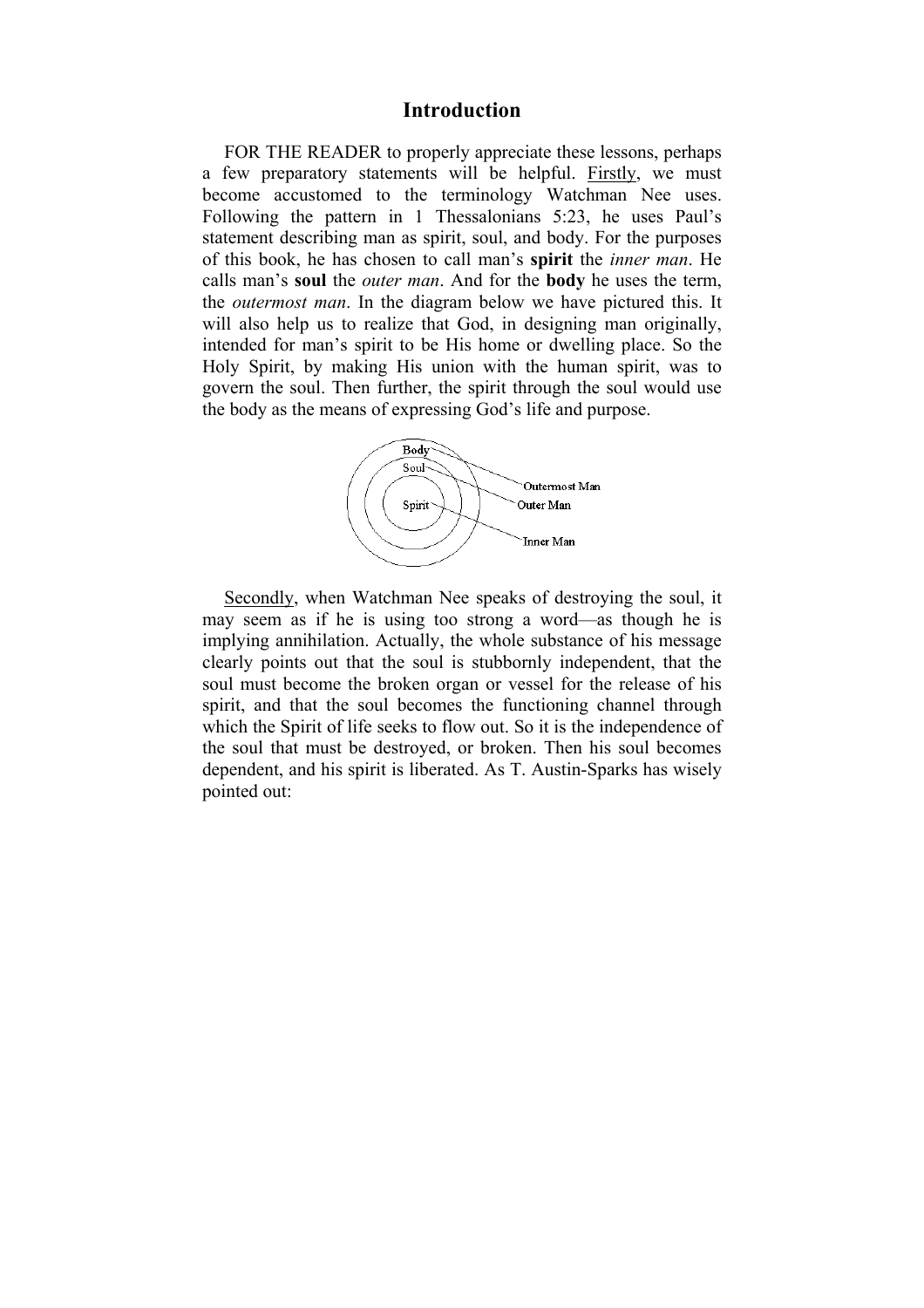*"We must be careful that—while recognizing . . . the soul has been seduced, led captive, darkened, and poisoned with selfinterest—we do not regard it as something to be annihilated and destroyed in this life. This would be asceticism. . . The result of any such behavior is usually another form of soulishness to an exaggerated degree. . . Our whole human nature is in our souls, and if our nature is suppressed in one direction, she will take revenge in another. This is just what the trouble is with a great many people if only they knew it. There is a difference between a life of suppression and a life of service. The life of Christ, in His submission, subjection, and servanthood before the Father, was not a life of soul-destruction. His was a life of perfect rest and sweet delight. Slavery . . . is the lot of those who live wholly in their own souls. We need to revise our ideas about service. It is becoming more and more common to think of service as bondage and slavery when it is really a Divine thing. Spirituality is not a negative life of suppression. Spirituality is a positive life of newness and surplus. It is not the old life striving to get the mastery of itself."* 

Thirdly, we must see how the soul has to be smitten a fatal blow by the death of Christ as to its self-governing strength. As with Jacob's thigh, after God had touched it, he walked to the end of his life with a limp. His life would illustrate clearly, and be forever registered in the soul, this indelible fact: The soul must never act out of itself as an independent source and never draw upon its own independent resources . Again, T. Austin-Sparks writes:

*"The soul as an instrument has to be won, mastered, and ruled in order to submit to the higher and different ways of God. It is spoken of so frequently in the Scripture as something over which we have to gain and exercise authority. For instance, note the following verses:* 

*'In your patience ye shall win your souls' (Luke 21:19). 'Ye have purified your souls in your obedience to the truth' (1 Pet. 1:22). 'The end of your faith, even the salvation of your souls' (1 Pet. 1:9)."*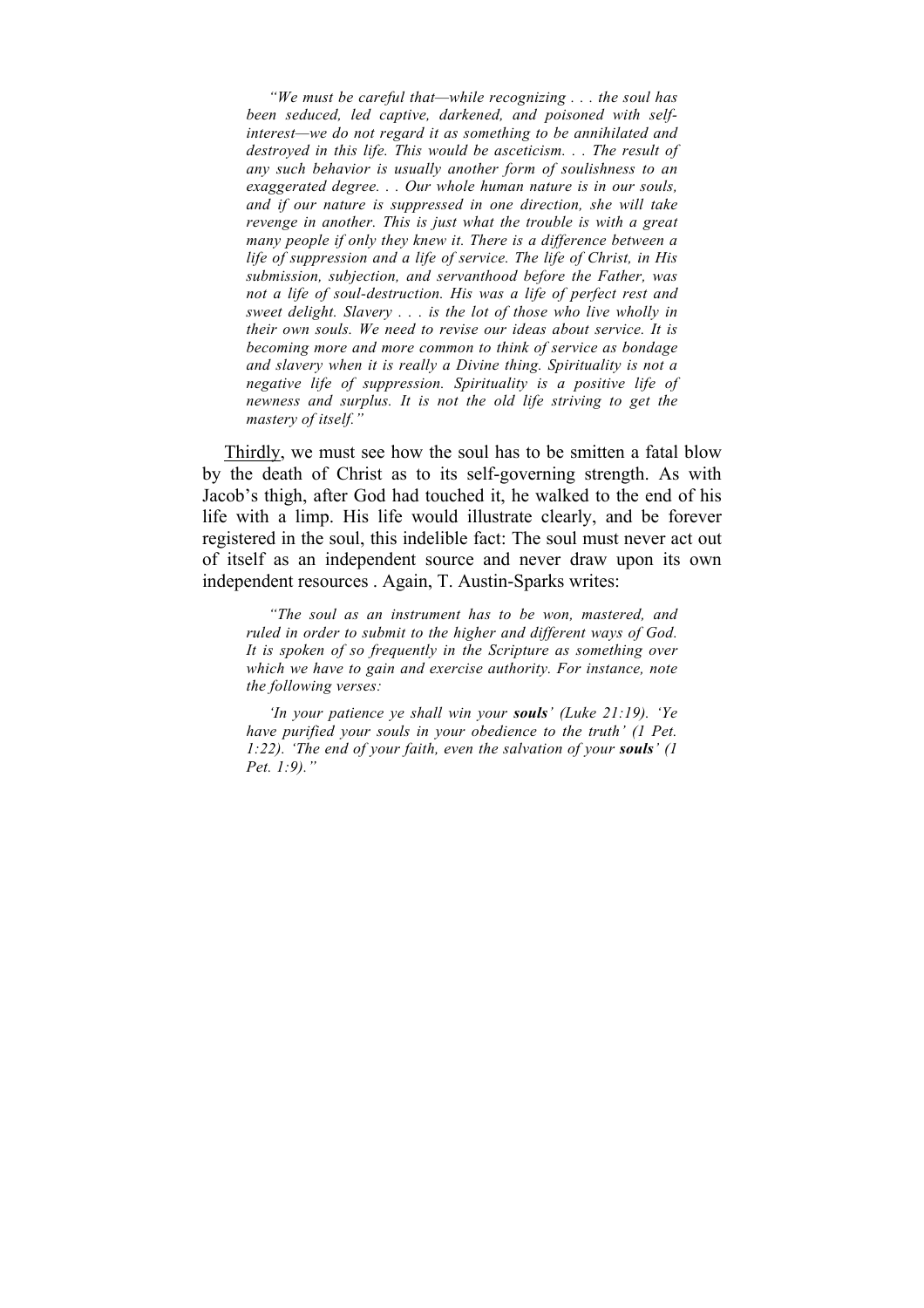Finally, in these lessons we must see why Watchman Nee insists that the soul—the outer man—be broken, be mastered, and be renewed for the spirit's use. T. Austin-Sparks has well said:

*"Whether or not we are yet able to accept it as the way of going on with God fully, the fact is that all of the soul's energies and abilities for knowing, understanding, sensing, and doing will come to an end. And subsequently, we will stand bewildered, dazed, numbed, and impotent. Then, we will discover that only a new understanding, only another constraint, and only the Divine energy will give us the strength to keep us going. In such times, we shall have to say to our souls: 'My soul, be thou silent unto God' (Ps.62:5)—'My soul, come thou with me to follow the Lord.' But what joy and strength there is when the soul has been constrained to yield to the spirit. Eventually, the higher wisdom and glory, derived from such a suffering experience, will be recognized as its vindication. Then it is that praise and worship will break forth: 'My soul doth magnify the Lord, and my spirit hath rejoiced in God my Savior' (Luke 1:46). First, the 'spirit hath,' and then the 'soul doth'—note the tenses."* 

As we approach the end of these lessons, we will discover the secret of fruitful living **unto Him**. Do not fall into the snare, as so many have, of trying to suppress your soul, or of despising it. But be strong in spirit so that your soul may be won, saved, and made to serve His fullest joy. The Lord Jesus has planned for you to find rest unto your souls. And this, He says, comes by way of His yoke—the symbol of union and service (Matt.11:28-30). We shall then appreciate how the soul will see that its greatest value is in serving, not in ruling. True, until broken, the soul wants to be its own master. Thus, it is through the cross that it can become a very useful servant.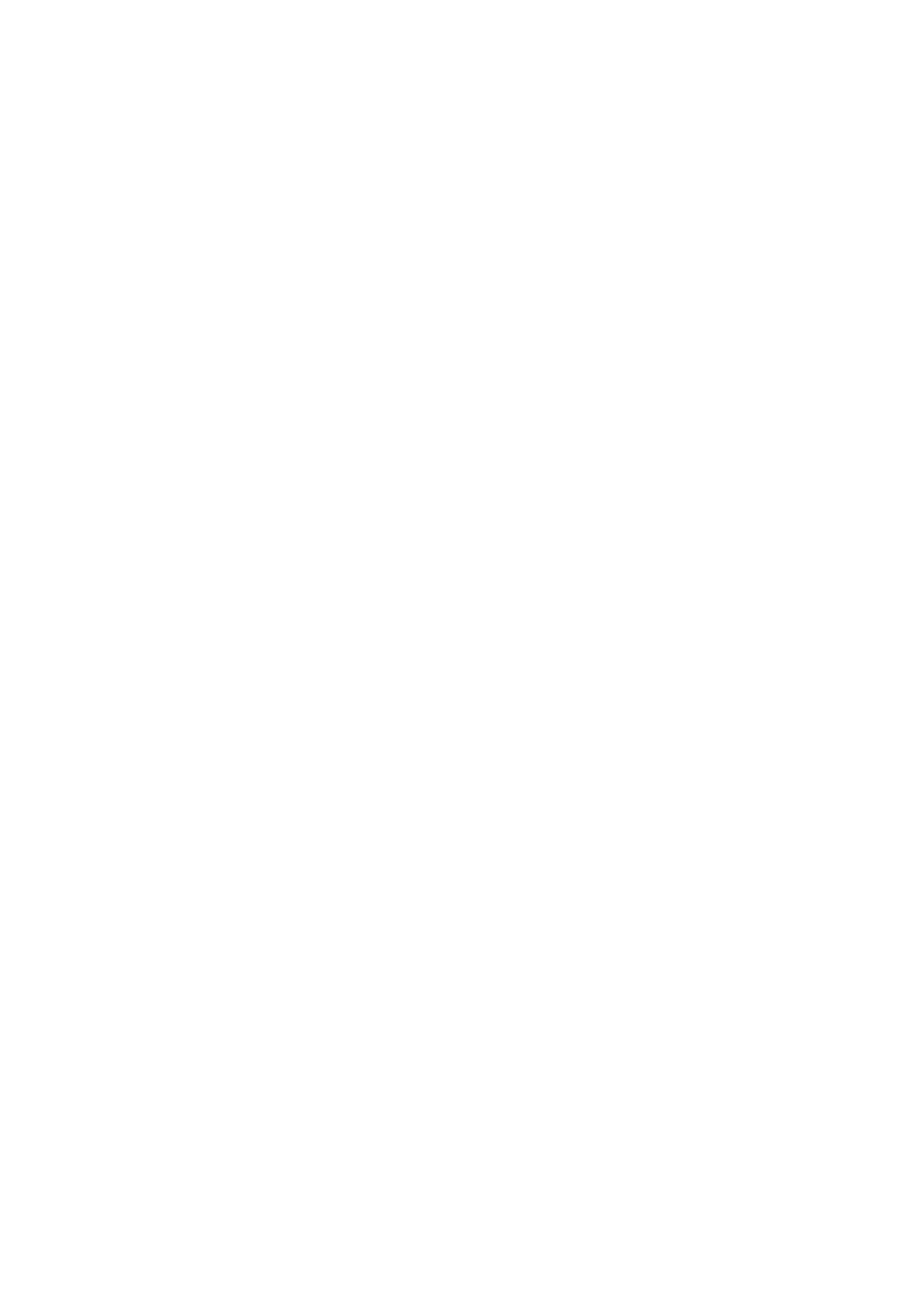# **CONTENTS**

| 1 The Importance of Brokenness     | 13  |
|------------------------------------|-----|
| 2 Before and After Brokenness      | 25  |
| 3 Recognizing "The Thing In Hand"  | 37  |
| 4 How To Know Man                  | 45  |
| 5 The Church and God's Work        | 57  |
| <b>6 Discipline and Brokenness</b> | 67  |
| <b>7 Dividing and Revelation</b>   | 77  |
| 8 What Impression Do We Give?      | 89  |
| 9 Meekness And Brokenness          | 99  |
| 10 Two Very Different Ways         | 107 |
| <b>Study Guide</b>                 | 115 |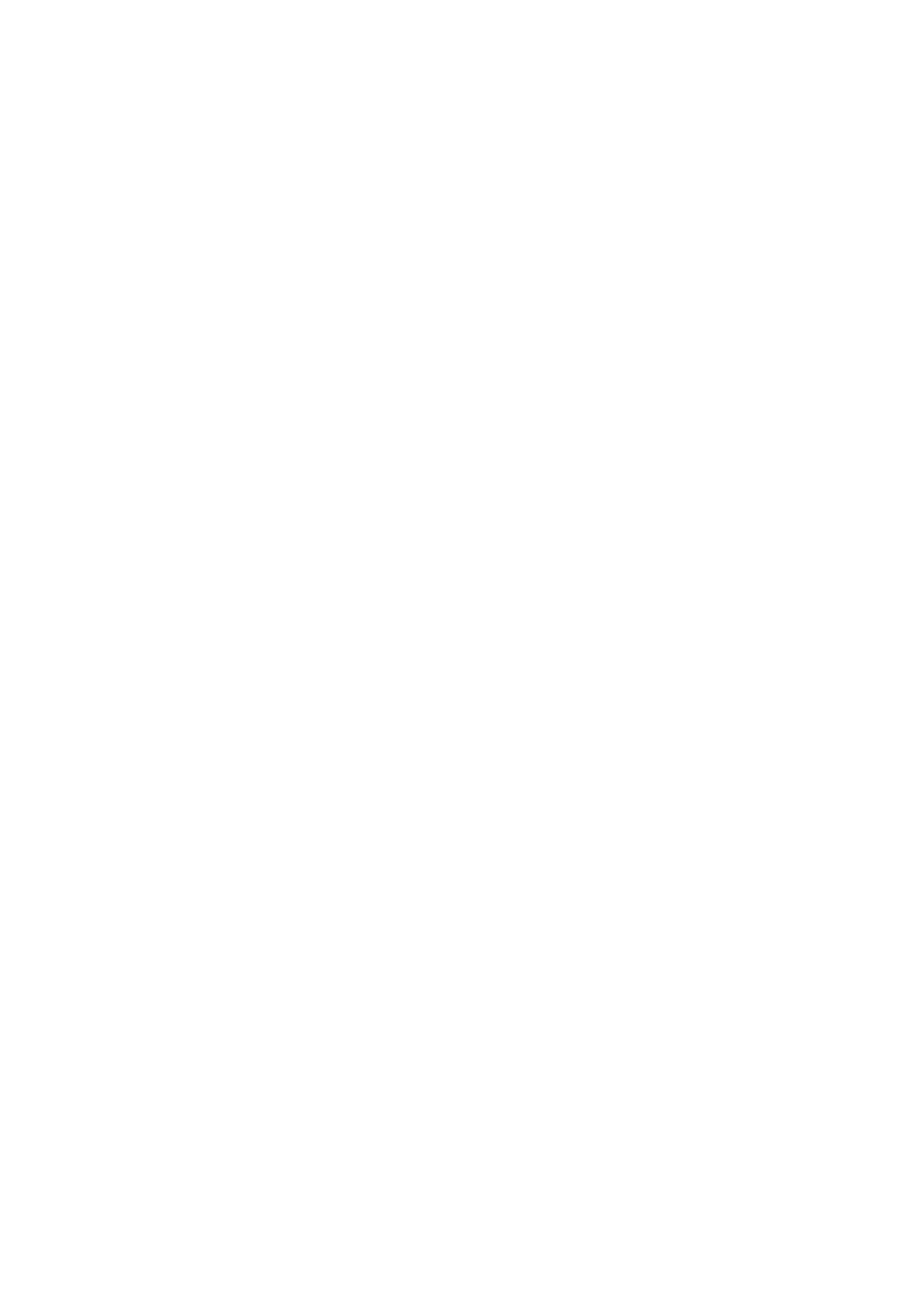<span id="page-12-0"></span>**1The Importance of Brokenness**<br>ANYONE who serves God will discover sooner or<br>later that the great hindrance he has in the Lord's work<br>is not others, but himself. He will discover that his<br>outward man (soul) is not in harm ANYONE who serves God will discover sooner or later that the great hindrance he has in the Lord's work is not others, but himself. He will discover that his outward man (soul) is not in harmony with his inward man (spirit). Both tend to go toward two opposite directions from each other. He will also sense the inability of his outward man to submit to the inner control of his regenerated spirit, received through the new birth. Thus, he is rendered incapable of obeying God's highest commands. He will quickly detect that his greatest difficulty lies in his outward man, which hinders him from using his spirit.

Many of God's servants are not able to do even the most elementary work. Ordinarily, they should be enabled by the exercise of their spirit to know God's Word, to discern the spiritual condition of another, to send forth God's messages under the anointing, and to receive God's illumination. Yet due to the distractions of the outward man, their spirit does not seem to function properly. It is basically because their outward man has never been dealt with. For this reason, excitement in revivals, pleading prayers, and zealous activities are but a waste of time. As we shall see, only one kind of basic dealing can enable man to be useful before God—**brokenness.**

### *The Inward Man and the Outward Man*

Notice how the Bible separates man into two parts: "*For I delight in the law of God according to the inward man*" (Rom. 7:22). Our inward man delights in the Law of God. "*To be strengthened with power by his Spirit in the inner man"* (Eph. 3:16). And Paul also tells us, "*But if indeed our outward man is consumed, yet the inward man is renewed day by day*" (2 Cor. 4:16).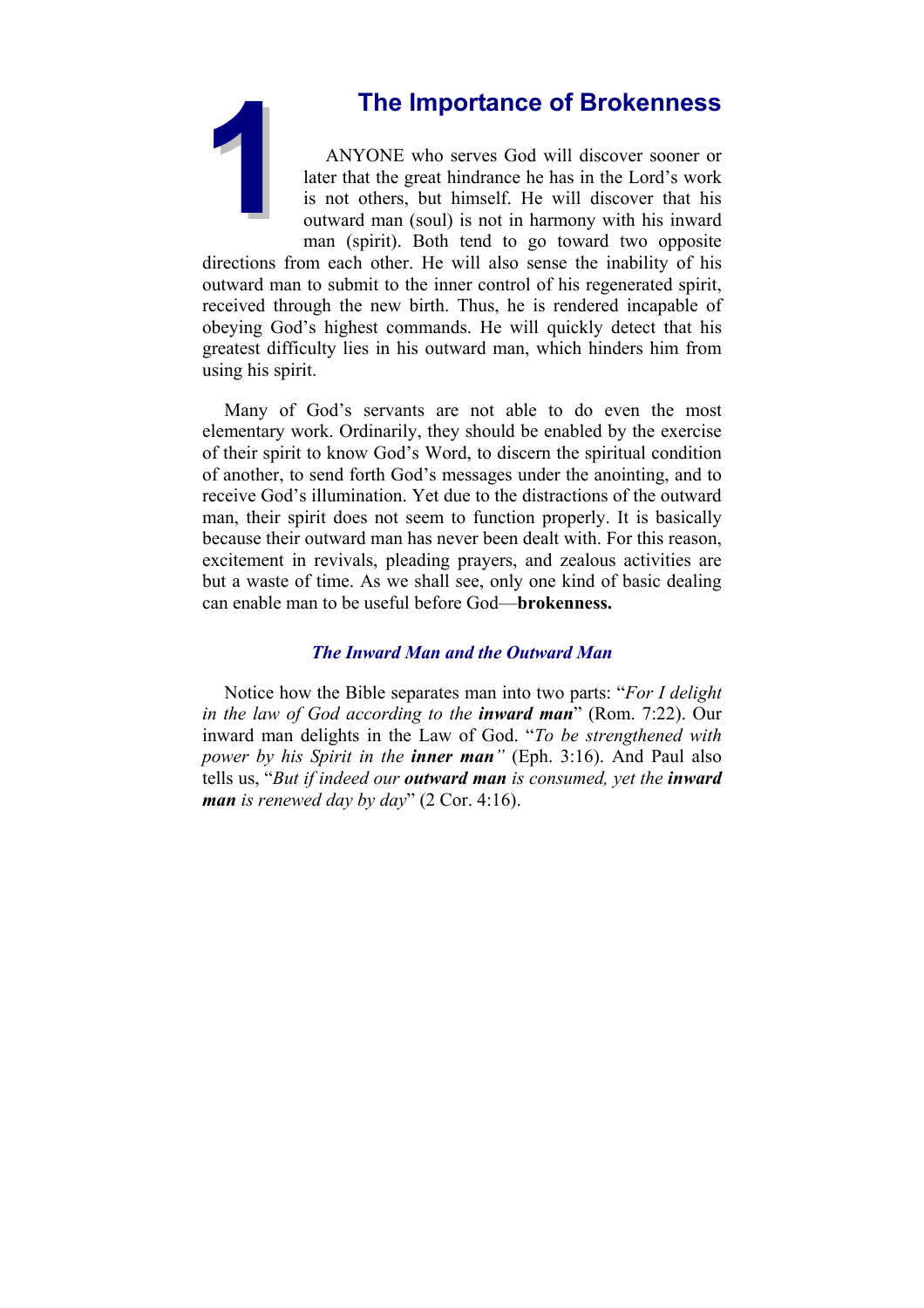First of all, when God comes to indwell us by His Spirit with His life and power, He comes into our **spirit** at the time when we were born again (Jn. 3:6). This regenerated spirit located at the center of man's being is what we call the inward man.

Secondly, outside the sphere of this inward man indwelt by God is the **soul**. Its functions are our thoughts, emotions, and will.

Thirdly, the outermost man is our physical **body**, characterized by its external instincts of sight, sound, smell, taste, and touch.

We thus will speak of the spirit as the **inward man**, the soul as the **outer man**, and the body as the **outermost man**. We must never forget that our inward man is the human spirit where God dwells, the place where the Spirit of the Lord is joined to our spirit (1 Cor 6:17). Just as we are dressed in our clothing, so our inward man wears an outward man—i.e., our spirit wears the soul. Moreover, the spirit and soul similarly wear the body. It is quite evident that men are generally more conscious of the outer man and the outermost man, but they hardly recognize or understand their inner man, their spirit.

We must know that he who can work for God is the one whose inward man can be released. The basic difficulty of a servant of God lies in the failure of his inward man to break through his outward man. Therefore, we must recognize before God that the first difficulty to our work is not in others, but in ourselves. Our spirit seems to be wrapped in a covering which cannot easily break forth. If we have never learned how to release our inward man by breaking through the outward man, we are not able to serve. Nothing can so hinder us as this outward man. Whether our works are fruitful or not depends upon whether our outward man has been broken by the Lord so that the inward man can pass through this brokenness and come forth. This, in a statement, specifies the basic problem. The Lord wants to break our outward man in order for the inward man to have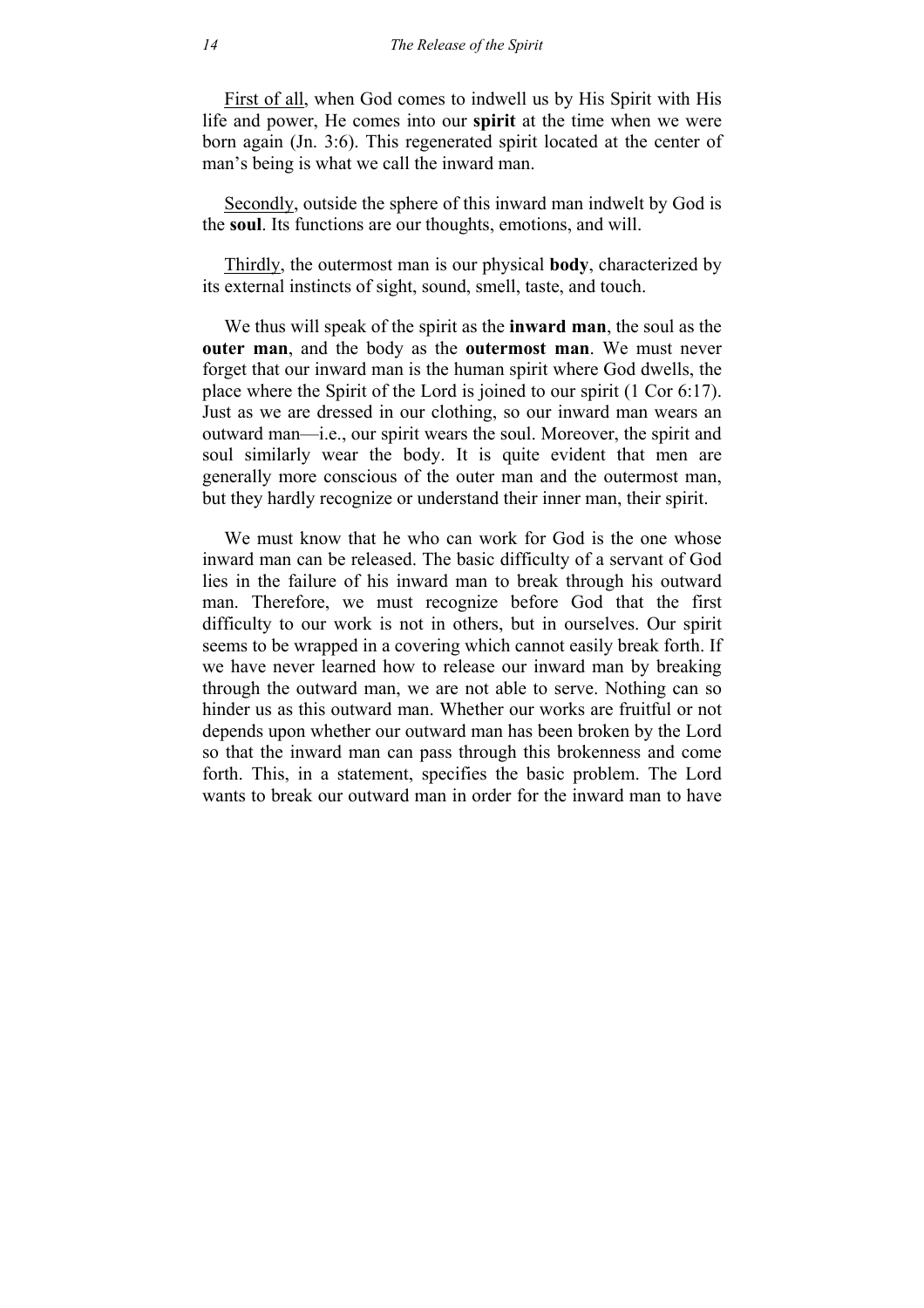a way out. When the inward man is released, both unbelievers and other Christians will be blessed.

#### *Nature Has Its Way of Breaking*

The Lord Jesus tells us in John 12: *"Except the grain of wheat falling into the ground die, it abides alone; but if it die, it bears much fruit"* (v. 24). Life is within the grain of wheat. But there is a shell, a very hard shell on the outside. As long as the shell is not split open, the wheat cannot sprout and grow. *"Except the grain of wheat falling into the ground die*...." What is this death? It is the cracking open of the shell through temperature and humidity working together in the soil. Once the shell of the husk is split open, the wheat begins to grow. So the question here is not whether life exists inside the shell, but whether the shell on the outside is cracked open.

The Scripture continues by saying, "*He that loves his life* (Greek 'psuche'—'*soul*') *shall lose it, and he that hates his life* (Greek 'psuche'—'*soul*') in this world shall keep it to life eternal " (v. 25). The Lord shows us here that the outer shell is our own life identified as our soul life, while the life within is the eternal life which He has given to us. To allow the inner life to come forth, it is imperative that the outward life be replaced. Should the outward remain unbroken, the inward would never be able to come forth.

It is necessary (in this writing) that we direct these words to that group of people who has the Lord's life. Among those who possess the life of the Lord, they can be found in two distinct conditions: One includes those in whom life is confined, restricted, imprisoned, and unable to come forth. The other includes those in whom the Lord has forged a way out, and life is thus released through them.

The question is not how thus to obtain life, but rather how to allow this life to come forth. When we say 'we need the Lord to break us,' this is not merely a style of speaking, nor is it only a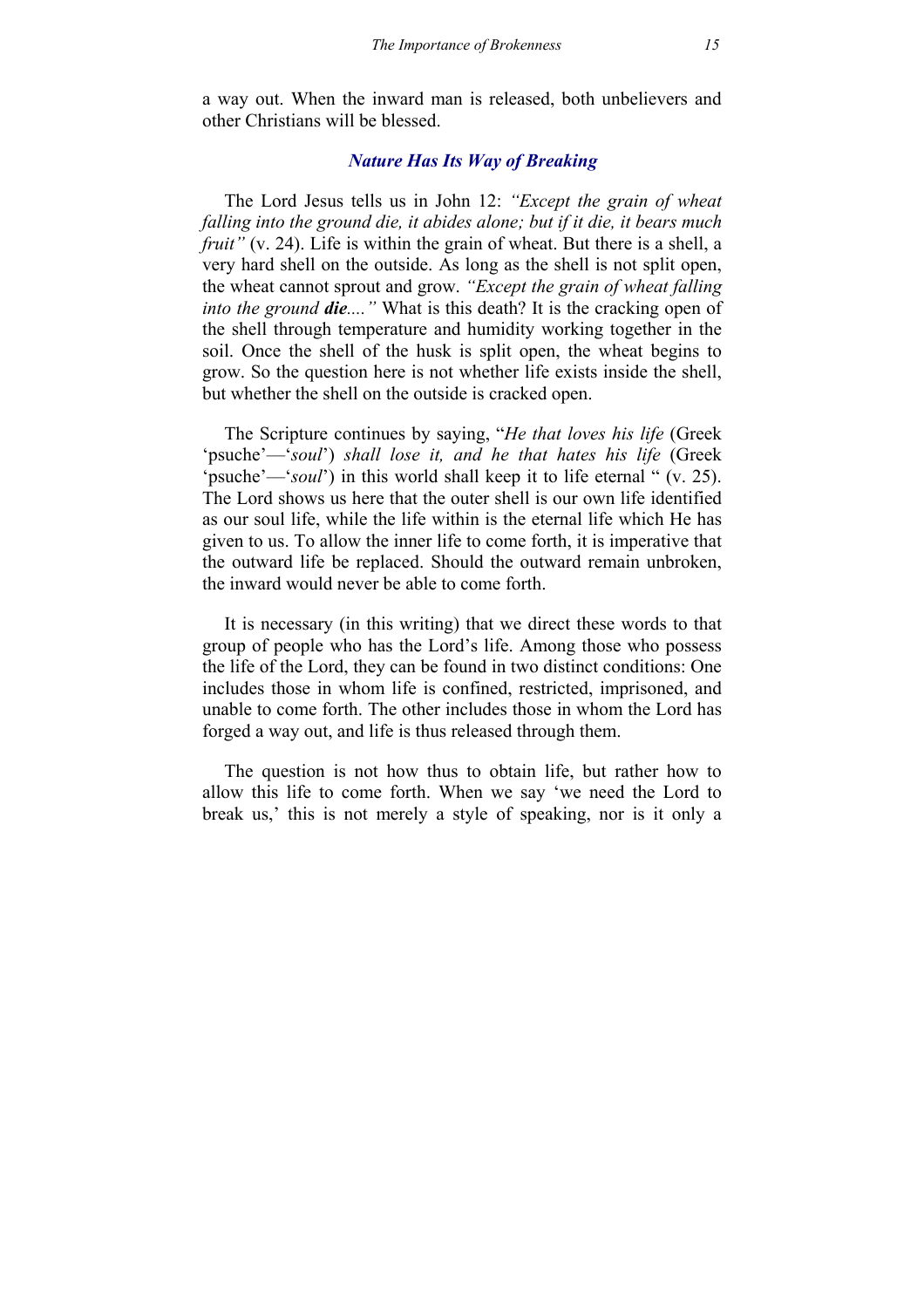doctrine. It is most vital that the Lord breaks us. It is not that the Lord's life cannot cover the earth, but rather we imprison His life. It is not that the Lord cannot bless the church, but that the Lord's life is so confined within us, nothing is flowing forth. If the outward man remains unbroken, we can never be a blessing to His church. And we cannot expect the Lord to bless the Word of God through us!

#### *The Alabaster Box Must Be Broken*

The Bible speaks of "*alabaster vial of very costly perfume of pure spikenard*" (Mark 14:3). God purposely used this term "*pure*" in His Word to show that it is truly spiritual. But if the alabaster box is not broken, the pure spikenard will not flow forth. Strange to say, many are still treasuring the alabaster box, thinking that its value exceeds that of the ointment. Many think that their outward man is more precious than their inward man. This becomes the problem confronting the church. One will treasure his cleverness, thinking he is quite important. Another will treasure his own emotions, esteeming himself to be more advanced than other people. Others highly regard themselves, because they feel they are better than others, their eloquence surpasses that of others, or their quickness of action and exactness of judgment are superior, and so forth.

However, we are not antique collectors. Nor are we "vase" admirers. We should be those who desire to smell only the fragrance of the ointment. Without the breaking of the outward, the inward fragrance will not come forth. Hence, not only do we individually have no flowing out, but also the church has no living way. Why then should we hold our outward man to be so precious, especially if the outward only **contains** the fragrance, instead of **releasing** the fragrance?

The Holy Spirit has not ceased working. He makes sure one event after another and one difficulty after another come to us. These disciplinary workings of the Holy Spirit have but one purpose—to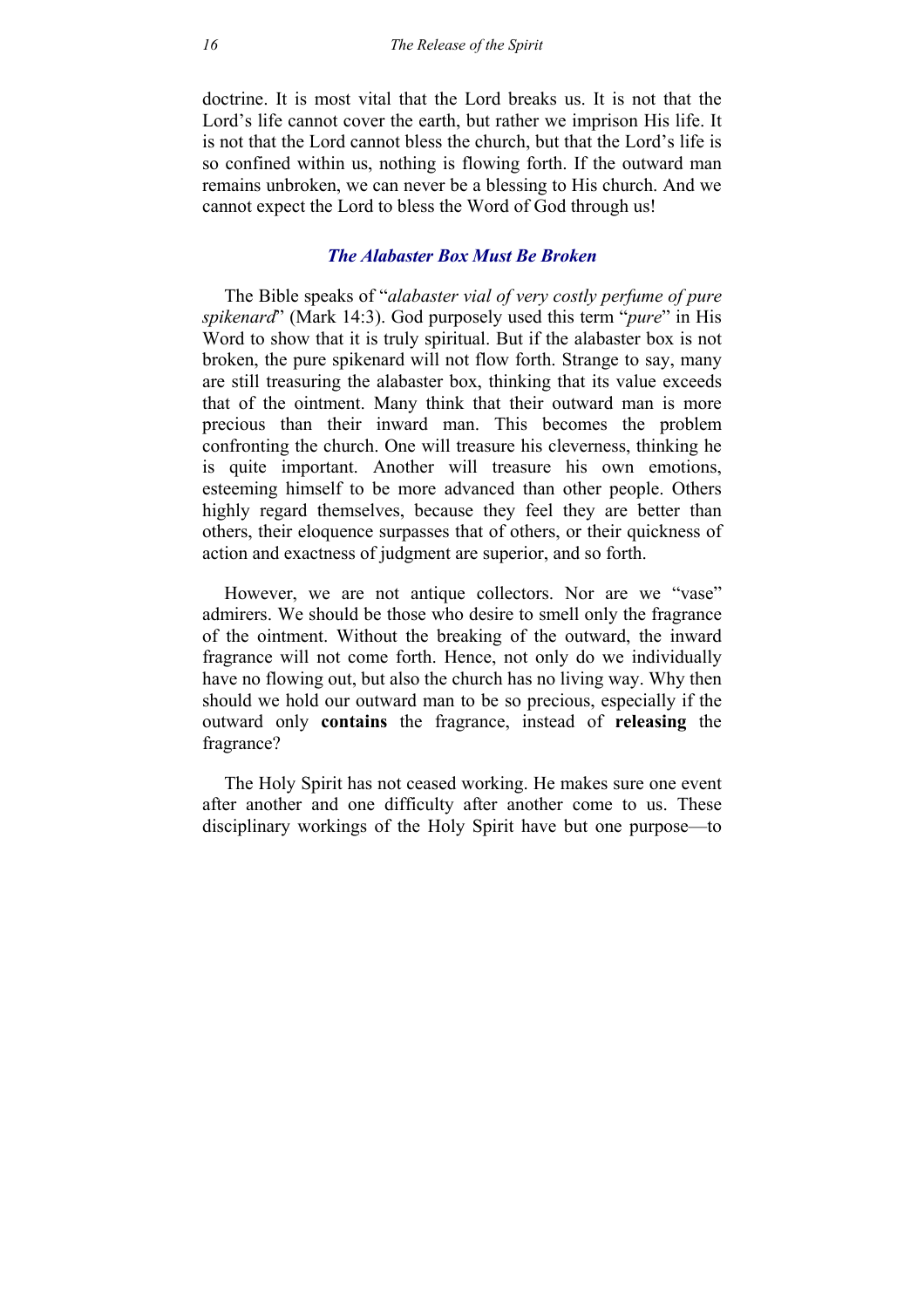break our outward man so that our inward man may come through. Yet here is our difficulty—we fret over trifles, we murmur at small losses, and we complain about insignificant things. The Lord is ever finding and preparing a way in order to use us. Yet when His hand slightly touches us, we begin to feel unhappy—even to the extent of quarreling with God and having a negative attitude. Since the time when we were saved, we have been touched by the Lord many times in various ways—all with the purpose of breaking our outward man. Whether we are conscious of it or not, the aim of the Lord is to break this stubborn vessel called our outward man.

Nevertheless, the Treasure is in the earthen vessel (2 Cor. 4:7). But if the earthen vessel cannot be broken, who can see the Treasure within? Have we seen what is the final objective of the Lord's working in our lives? It is to break open this earthen vessel (2 Cor.4:7), to burst open our alabaster box (Mark 14:3), to crack open our shell (Jn. 12:24). The Lord longs to find a way to bless the world through those who belong to Him. Brokenness is the way of blessing, the way of fragrance, the way of fruitfulness. But, it is also a path sprinkled with 'blood from our wounds.' Yes, there is blood from the many wounds we suffer. When we offer ourselves to the Lord for His service, we cannot afford to be lenient and spare ourselves. We must allow the Lord to crack open our outward man utterly so that He may find a way out for His working through us.

Each of us must find out for himself personally what is the mind of the Lord in his life. It is a most lamentable fact that many do not know what is the Lord's mind or intention for their lives. How much they need Him to open their eyes, to see that everything which comes into their lives can be meaningful. The Lord has not wasted even one thing. To understand the Lord's purpose is to see very clearly that He is aiming at a single objective, and it is simply this—the breaking of our outward man.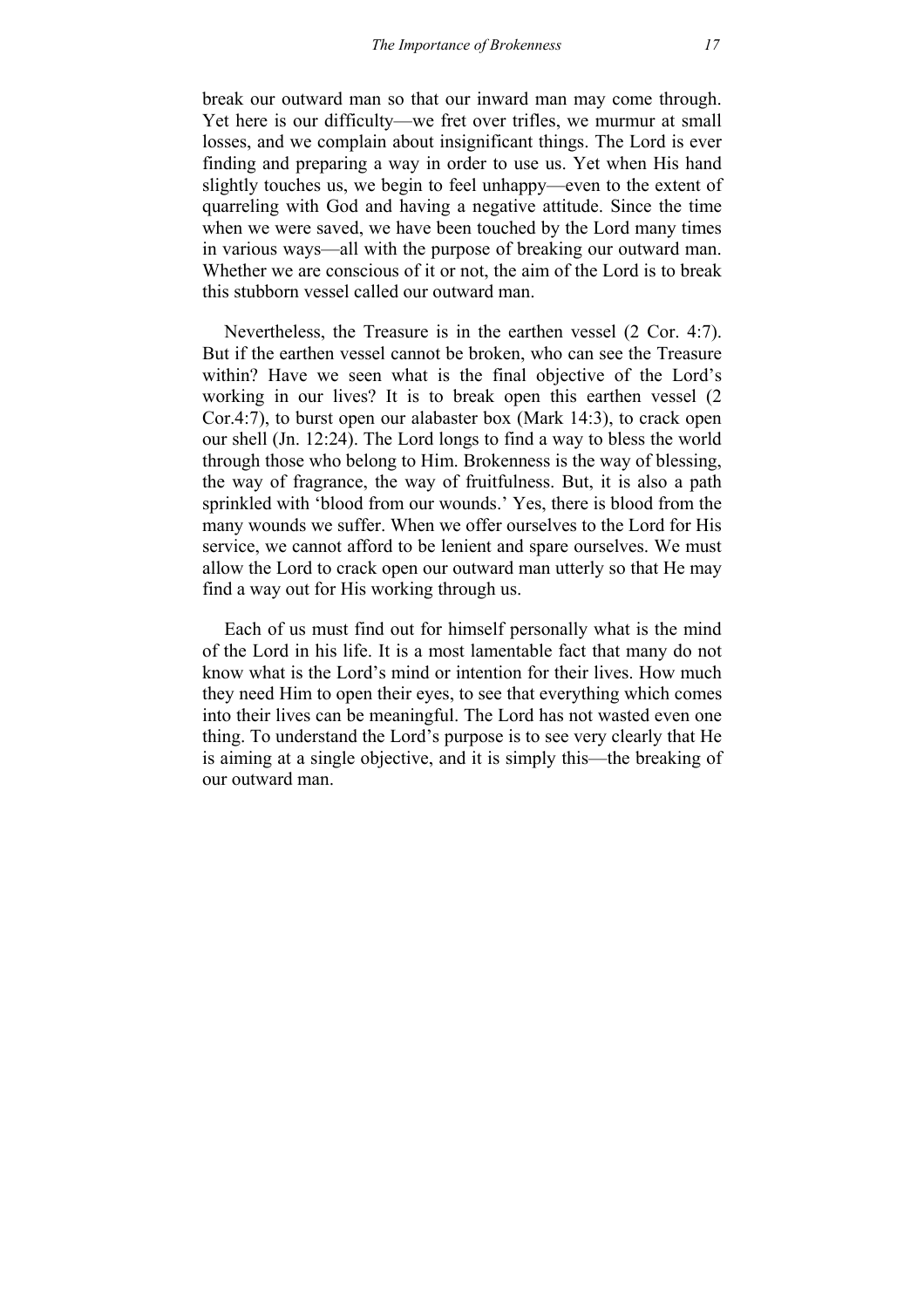However, too many of us, even before the Lord raises a hand, are already upset. Oh, we must realize that all life's experiences, troubles, and trials which the Lord sends are for our highest good. We cannot expect the Lord to give anything better, for these constant difficulties are His best. Should one approach the Lord and pray, saying, "O Lord, please let me choose the best thing for my life," I believe the Lord would tell him, "What I have given you is the best—your daily trials are for your greatest profit." So God's motive behind all the things He has ordered for our lives is clearly for the breaking of our outward man. Once this occurs, and our spirit can come forth, we will be enabled to exercise and release our spirit consistently.

#### *The Timing in Our Brokenness*

The Lord employs two different means to break our outward man. One is gradual. The other is sudden. To some, the Lord gives a sudden breaking, followed by a gradual one. With others, the Lord arranges constant daily trials, until one day He brings about a largescale breaking. If it is not the sudden first and then the gradual, then it is the gradual followed by the sudden. It would seem the Lord usually spends several years upon most of us before He can accomplish this work of breaking.

The timing is in His hand. We cannot shorten the time, though we certainly can prolong it. In some lives, the Lord is able to accomplish this work after a few years of dealing. In others, it is evident that after ten or twenty years, the work is still unfinished. This kind of delay is most serious! Nothing is more grievous than wasting God's time. How often the church is also hindered! We can preach by using our mind, and we can stir others by using our emotions. But if we do not know how to use our spirit, the Spirit of God cannot touch people through us. This loss is so great. Should we needlessly prolong the time?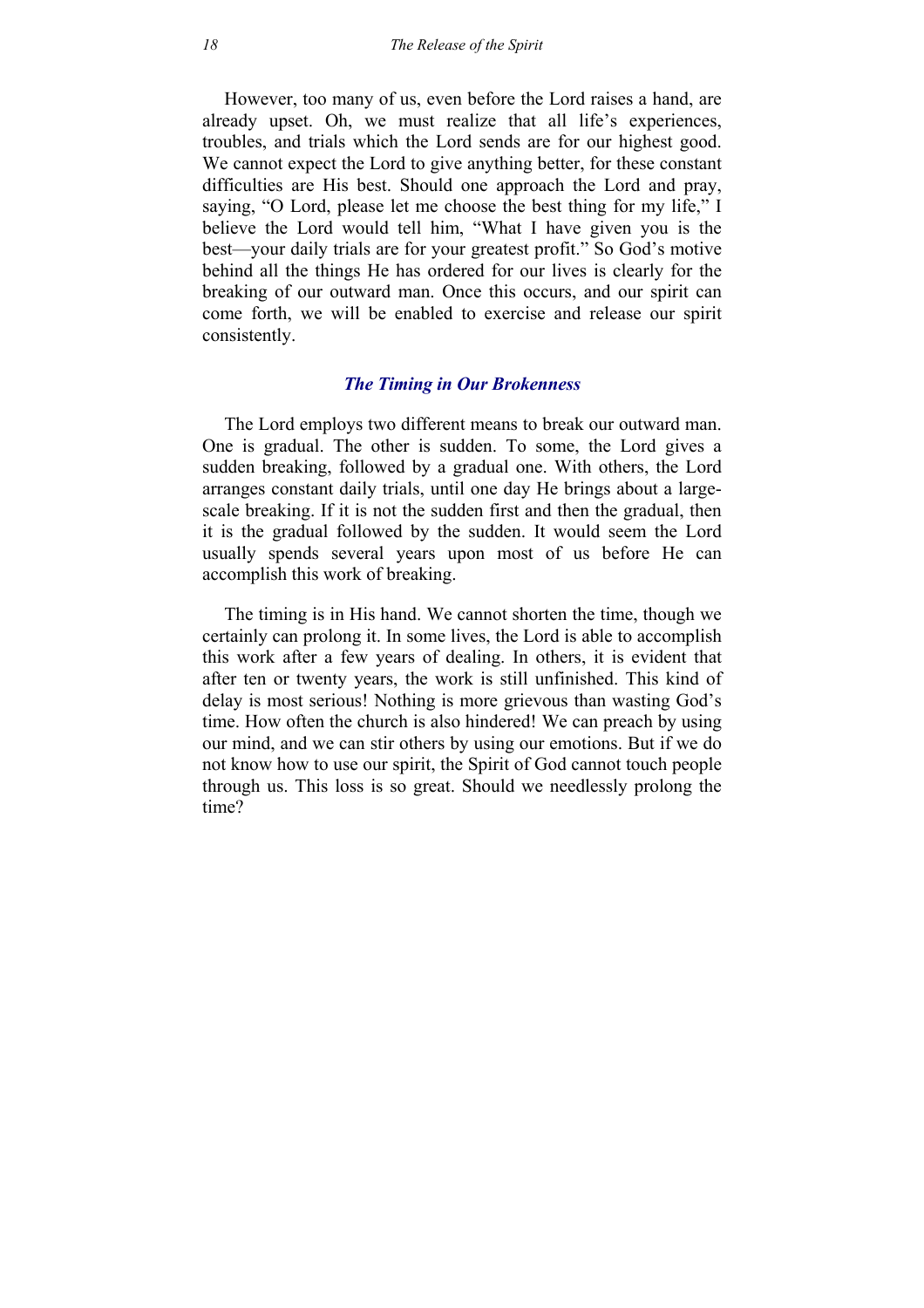Therefore, if we have never wholly and intelligently consecrated ourselves to the Lord, let us do so now, saying: "Lord, for the future of the church, for the future of the gospel, for Thy way, and also for my own life, I offer myself without condition, without reservation, into Your hands. Lord, I **delight** to offer myself unto You; and I'm willing to let You have Your full way through me."

### *The Meaning of the Cross*

Often we hear about the cross.<sup>\*</sup> Perhaps we are too familiar with the term. But what is the cross after all? We shall see it means the breaking of the outward man. The cross reduces the outward man to death. It splits open the human shell. The cross must break all that belongs to our outward man—our opinions, our ways, our cleverness, our self-love, our selfish interests, our all. Clearly, this is the Lord's way. In fact, it's crystal clear.

As soon as our outward man is broken, our spirit can easily come forth. Consider a brother as an example. All who know him will acknowledge that he has a keen mind, a decisive will, and refined emotions. But instead of being impressed by the natural characteristics of his soul, they realize they have met his spirit. Whenever people fellowship with him, they encounter a released and a transparent spirit. Why? Because everything characterizing the soul of his outward man has been dealt with.

Take a sister as another example. Those who know her recognize her quick disposition. She is quick in thought, quick of speech, quick to confess, quick in writing letters, and quick to tear up what she has

 $\overline{a}$ 

<sup>∗</sup> The cross has several facets. After first realizing by faith the position of our identification with Christ's death and resurrection, we then begin to walk daily on the pathway of the cross. Without basing the pathway upon the position, we shall be plunged into confusion and self-effort. For further clarification, read **The Normal Christian Life** by the author. It is an excellent pre-requisite to this volume.—Ed.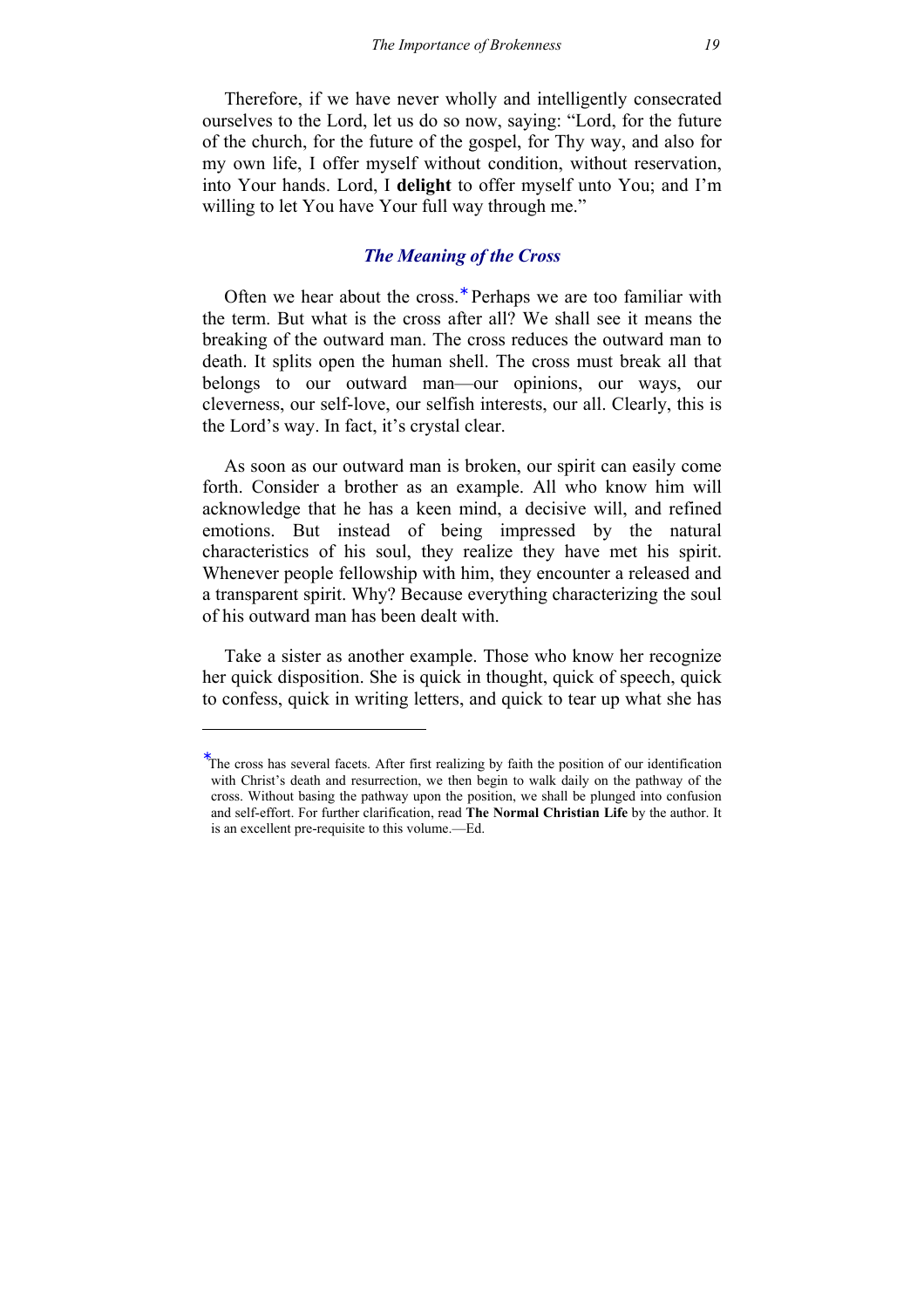written. However, those who meet her do not meet her quickness. Instead, they touch the flowing out of her spirit. She is one who has been utterly broken and has become transparent. This breaking of the outward man is very basic. We should not cling to our weak, soulish characteristics, still emitting the same old natural discharges after five or ten years of the Lord's dealing. No, it is important to allow the Lord to forge a way out through the hard shell of our outward man.

#### *Two Reasons for Not Being Broken*

Why is it that after many years under the Lord's dealing, some remain the same? Some individuals have a forceful will. Many have powerful emotions. And others have a strong mind. Since the Lord is able to break these, why is it, after so many years, some are still unchanged? We believe there are two main reasons.

**First**, they live in **darkness**. Hence, they do not see the hand of God. While God is working, while God is attempting to break their natural, soulish strengths, they do not recognize it as being from Him. They are devoid of light, seeing only men opposing them. They imagine their environment is just too difficult, and their circumstances are to blame. So they linger in their darkness and despair.

May God give us enlightenment to see what is from His hand. Subsequently, may we kneel down and say to Him, "It is You after all. Since it is You, I will accept what You are doing." At least, we must recognize **Whose** hand is dealing with us. It is not a human hand. Nor is it our family's hand. It's not the brothers and sisters' hand in the church. But it is God's very own hand that is dealing with us. We need to learn how to kneel down, kiss the hand, and love the hand that deals with us, even as Madame Guyon did. We must have this kind of light to see that whatever exits in our difficult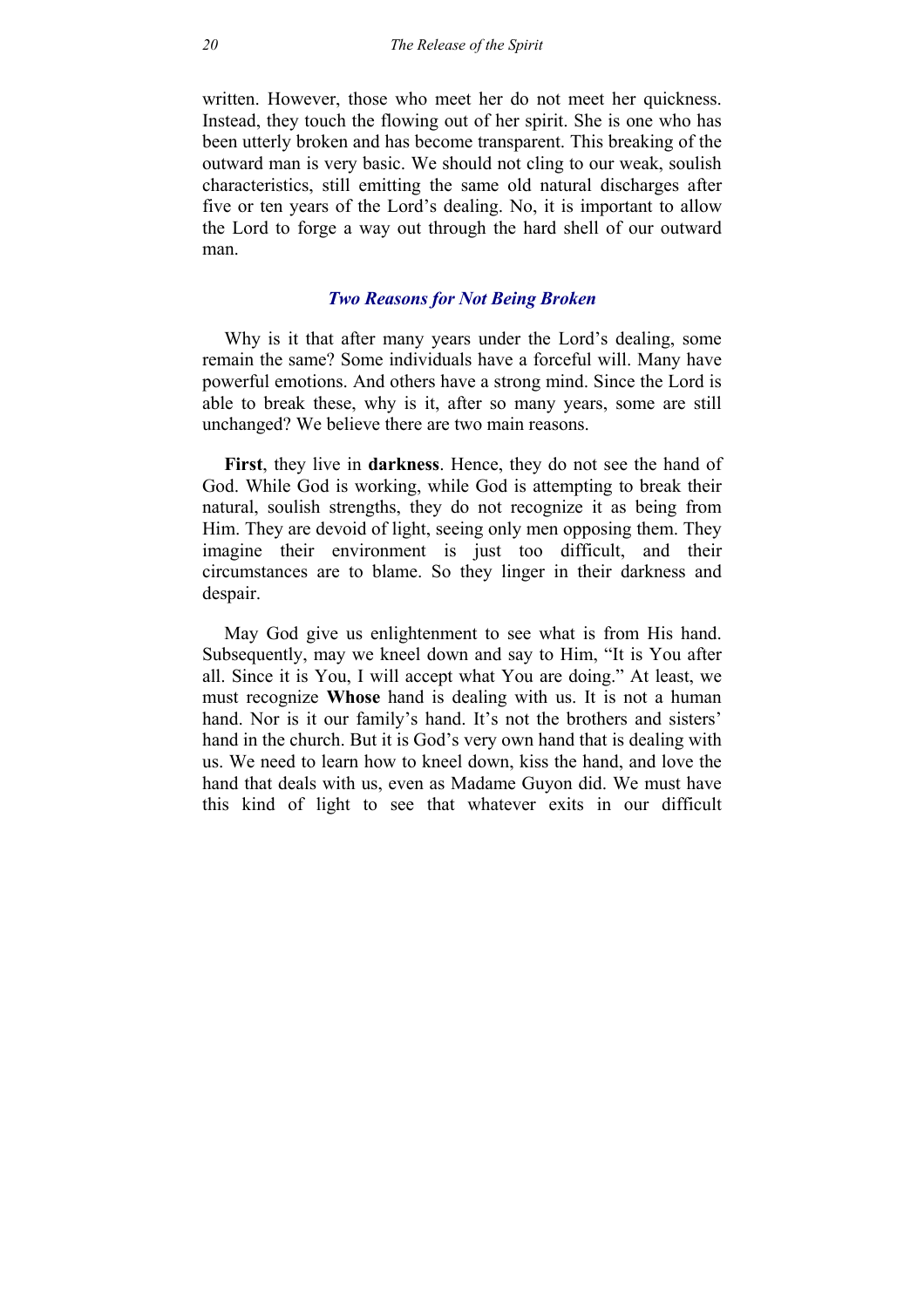circumstances, we accept and believe that it is God's hand. The Lord can never do any wrong.

**Second**, another great hindrance in breaking the outer man is **selflove.** We must ask God to take away the heart of self-love. As He deals with us in response to our prayer, we should worship and say, "O Lord, if this be Your hand, let me accept it from my heart." Let us remember that the one reason for all misunderstandings, all fretfulness, all disappointments, is that we secretly love ourselves. Hence, we plan a way whereby we can rescue ourselves. Many times problems arise due to our seeking a way of escape—an escape from the working of the cross.

He who has ascended the cross and refuses to drink the vinegar mingled with gall is the one who knows the Lord. Many go up to the cross rather reluctantly, still thinking of drinking vinegar mingled with gall to alleviate their pain. All who say—"*The cup which the Father has given me, shall I not drink it*?"—will not drink the cup of vinegar mingled with gall. They can only drink of one cup, not two! Only such ones as these are the ones without self-love. Self-love is a basic difficulty with most believers. May the Lord speak to us today that we may be able to pray: "O my God, I have seen that all things come from You. All my hardships these past five, ten, or twenty years, are of You. You have so worked to attain Your purpose, which is none other than You living Your life through me. But I have been foolish. I failed to see this. I did many things to defend myself, thus delaying Your time. Today, I see Your hand in all of my situations. I am willing to offer myself to You. Once again, I place myself in Your hands."

#### *Expect to See Wounds*

No life manifests more beauty than the one who is broken! Stubbornness and self-love have given way to beauty in the one who has been broken by God. For example, consider Jacob in the Old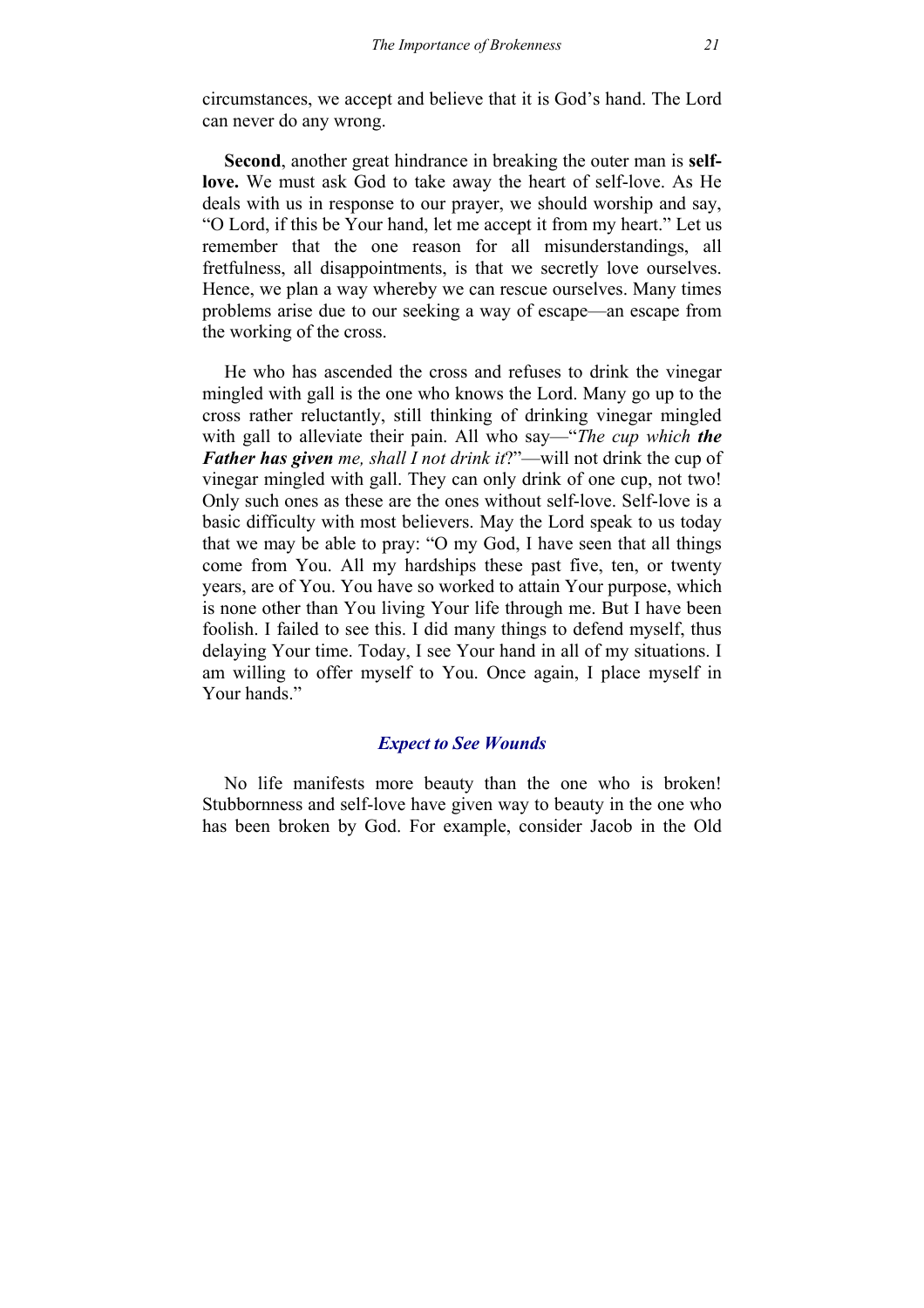Testament. We see how even in his mother's womb he struggled with his brother. He was subtle, tricky, and manipulative. But his life was full of sorrows and grief. As a youth, he fled from home. For twenty years, he was cheated by Laban. The wife of his heart's love—Rachel—died prematurely. The son of his love—Joseph—was sold into slavery. Years later, another one of his dearly loved sons, Benjamin, was detained in Egypt. Repeatedly, he was dealt with by God, meeting misfortune after misfortune. He was stricken by God once, twice, and thrice. Indeed, his whole history is said to be a history of being stricken by God. Finally, after many recurring dealings, the man Jacob was transformed. In his last few years, he was quite transparent. How dignified was his answer to Pharaoh! How beautiful was his end when he worshiped God leaning on his staff! How clear were his blessings to his descendants! After reading the last page of his history, we want to bow our heads and worship God. Here is one who is matured, who knows God so experientially. Several decades of dealings have resulted in the breaking of Jacob's outward man. In his old age, his life of brokenness is a picture of beauty.

Each one of us has as much of the same "Jacob-nature" in us. Our only hope is that the Lord may blaze a way out of us, breaking our outward man—breaking it to such a degree that the inward man may come out and be seen. This is precious! This is the way for those who serve the Lord. Only by this process can we serve the Lord, and only by this procedure can we lead men to the Lord. All else is limited in its value. Doctrinal and theological knowledge does not have that much usefulness. What is the use of mere mental knowledge of the Bible if the outward man remains unbroken? Only the person through whom God can come forth is useful.

After our outward man has been stricken, dealt with, and led through various trials, we have wounds upon us, thus allowing the spirit to emerge. We are afraid to meet some brothers and sisters whose whole being remains intact. They never had been dealt with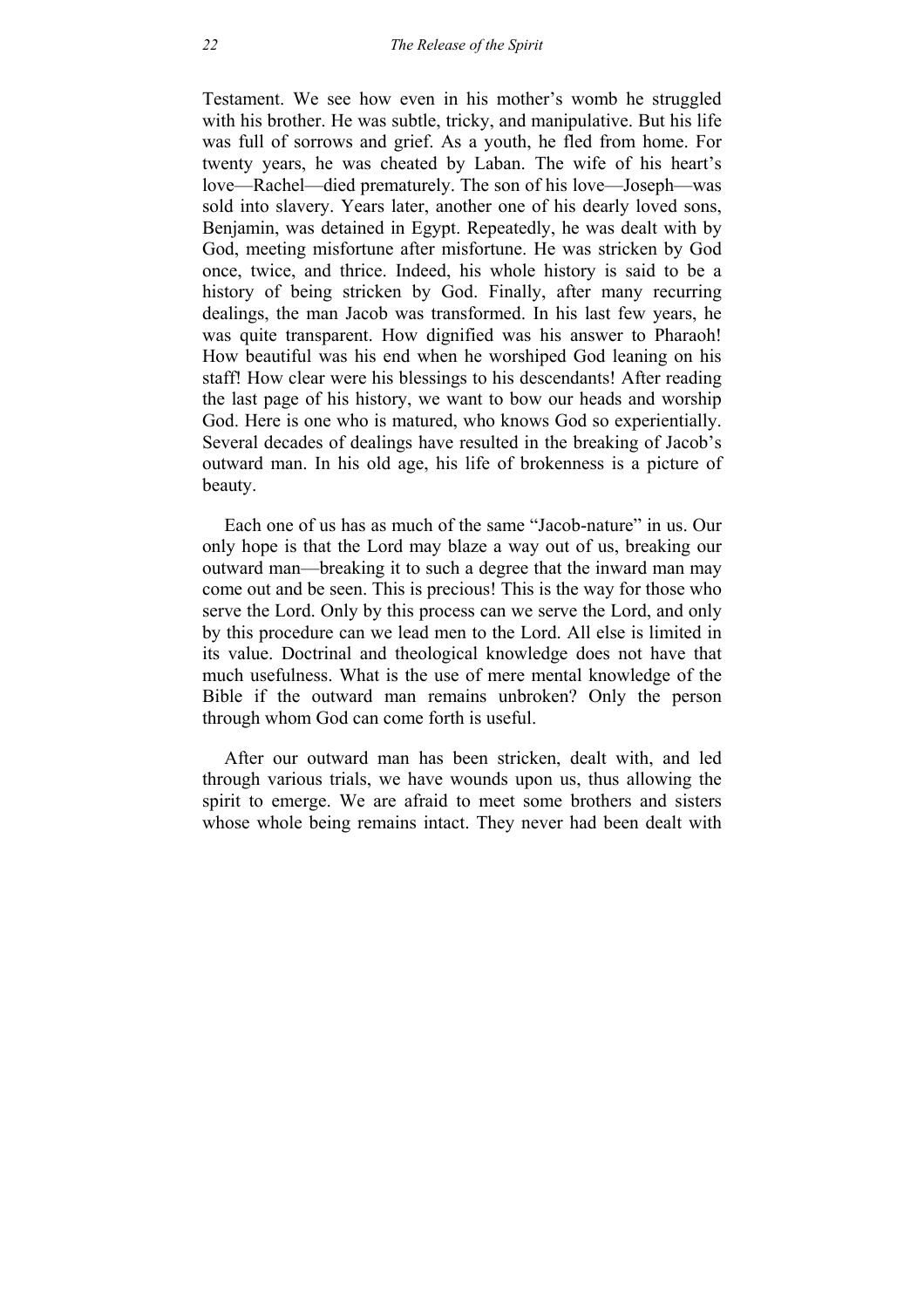and therefore exhibit no change May God have mercy upon us to clearly show us this way. That this is the only way, only He can reveal. May He also show us the important purpose of all His dealings within these past few years—say ten, fifteen, or twenty years—it is the breaking of the outward man for the release of our inward man, our spirit. Therefore, let no one despise the Lord's dealings. May He truly reveal to us what is meant by the breaking of the outward man. Should the outward man remain whole, everything would then be merely in our mind and remain utterly useless. Let us expect the Lord to deal with our outward man thoroughly for the release of our spirit.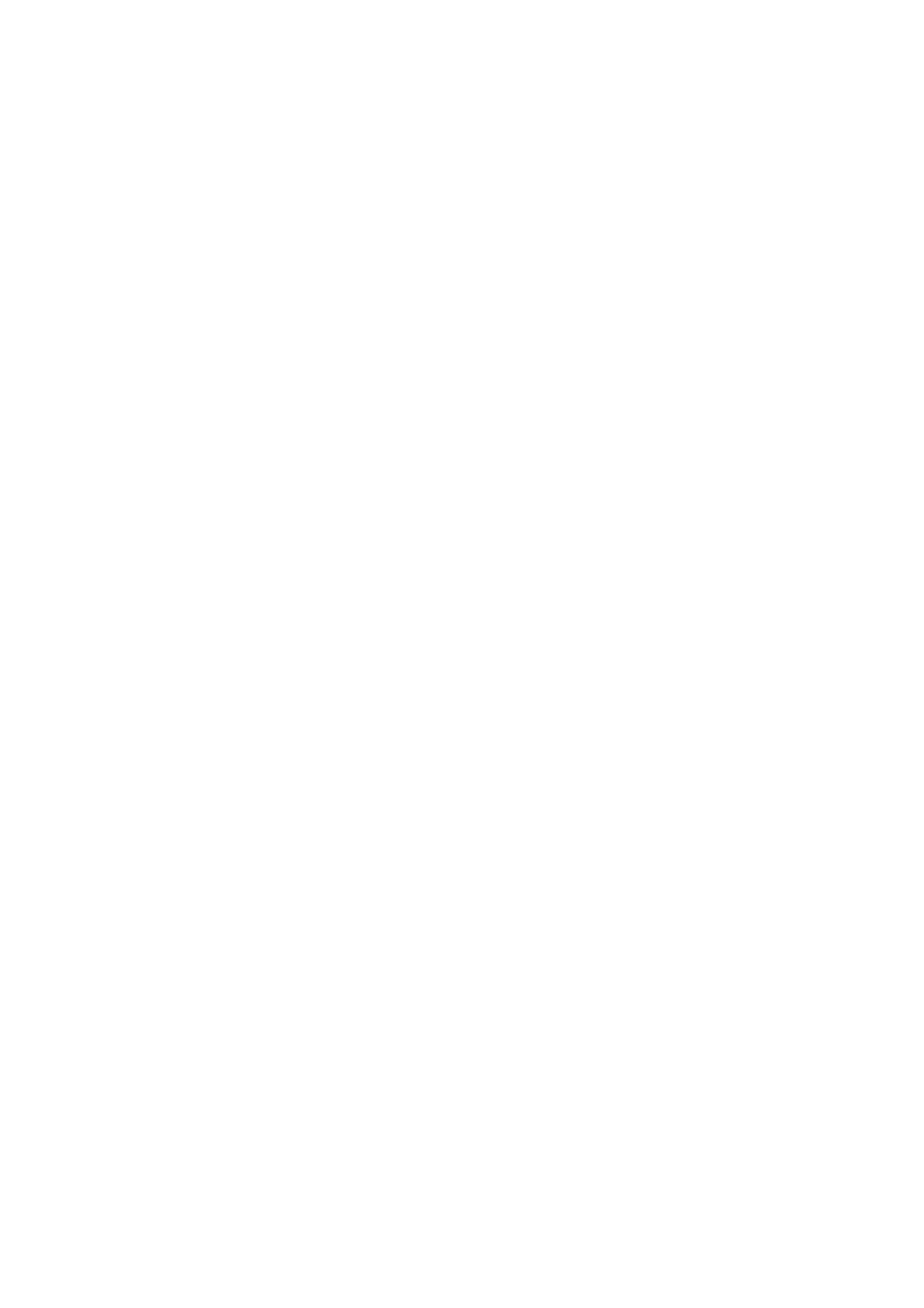<span id="page-24-0"></span>**2Before and After Brokenness**<br> **2Before and After Brokenness**<br> **2Before and After Brokenness**<br> **2Before the can use use of fectively.** When<br>
one is working for God, two possibilities may arise.<br>
The first is the unbrokenn THE BREAKING of the outward man is the basic experience of all who serve God. This must be accomplished before He can use us effectively. When one is working for God, two possibilities may arise. The **first** is the unbrokenness of self, forming a hard

shell around the spirit. It is possible, when the outward man remains unbroken, that his spirit may be inert and unable to function. This means that if he is a clever intellectual person, his mind governs his work. Or, if he is a generous charitable person, his emotions control his actions. His work may appear successful, but it cannot bring people to God. The **second** is the mixture of his spirit with his unbroken self. His spirit may come forth clad with strong thoughts or emotions of self. The result is that both his spirit and soul are mixed and impure. Consequently, his work will bring men into a mixed and impure experience. These two conditions illustrate how unbroken self will weaken our service to God.

If we desire to work effectively, we must realize that basically "*it is the Spirit which gives life*" (Jn. 6:63; 2 Cor. 3:6). Sooner or later if not on the first day of our salvation, then perhaps ten years later we must recognize this fact. Many have to be brought to their wit's end in order to see the emptiness of their labor, and to recognize the uselessness of their many thoughts and varied emotions. Regardless how many people can be attracted by your thoughts or emotions, the results will still come to nothing. Eventually, we must confess: "*It is the Spirit which gives life.*" The Spirit alone makes people live. Your best thought or your best emotion cannot make people live. Man is brought into life only by the Spirit. Many who serve the Lord will eventually come to see this fact only after passing through much sorrow and many failures. Then finally, the Lord's Word becomes meaningful to them: "*That which gives life is the Spirit.*" When the **spirit** is released, then sinners are born anew and saints are edified.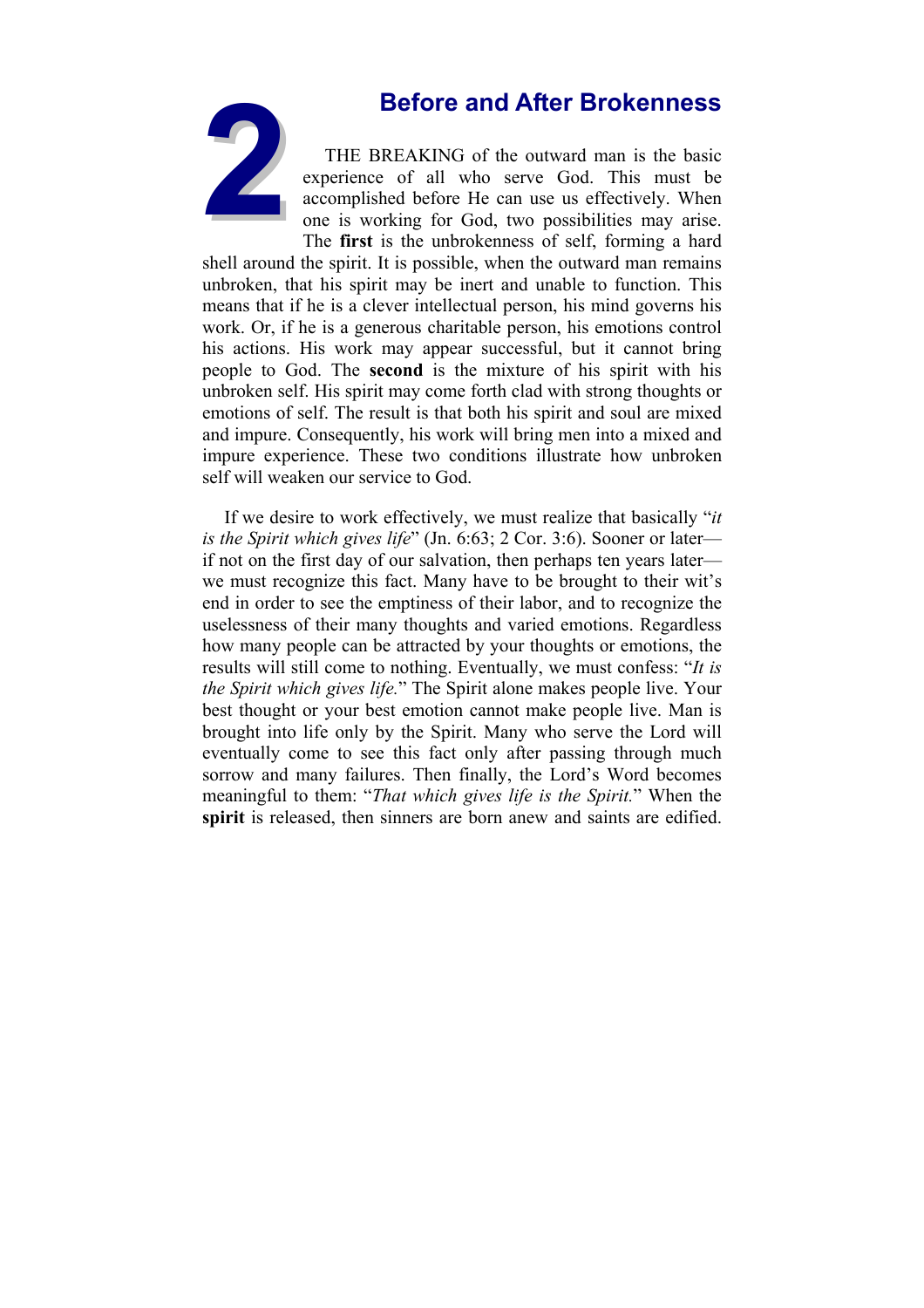When life is communicated through the channel of the spirit, people who receive it are born anew. When life is supplied through the spirit to believers, they are edified. Without the Spirit, there can be no new birth and no edification.

One rather remarkable thing is that God does not often distinguish between His Spirit and our spirit. There are many places in the Bible where it is impossible to determine whether the word "*spirit*" indicates our human spirit or God's Spirit. Bible translators, from Luther down to present day scholars who have labored on their English versions, have been unable to decide if the word "*spirit,"* as it is often used in several places of the New Testament, refers to the human spirit or to the Spirit of God.

For example, of the whole Bible Romans eight may very well be the chapter where the word "*spirit*" is used most frequently. Who can discern how many times the word "*spirit*" in this chapter refers to the human spirit and how many times to God's Spirit? In various English versions, the Greek word **pneuma** is translated "*spirit."* But this word is sometimes capitalized, and at other times it is written without any capitalization. It is evident that these versions do not consistently agree with each other. Moreover, not one scholar's opinion is final, because it is simply impossible to distinguish. When we received our new spirit through regeneration, simultaneously, we also received God's Spirit. The moment our human spirit is raised from the state of death, we receive the Holy Spirit. We often say that the Holy Spirit dwells **in** our spirit, but we find it perplexing to discern which is the Holy Spirit and which is our own human spirit. The Holy Spirit and our spirit have become so joined together. While each is uniquely separate, they nevertheless are not so easily distinguishable.

Thus, the release of the spirit is the release of both the human spirit as well as the Divine Spirit, Who resides in the spirit of man. Since the Holy Spirit and our spirit are joined as one (I Cor. 6.17), many times they are distinguishable in name only, not in fact. And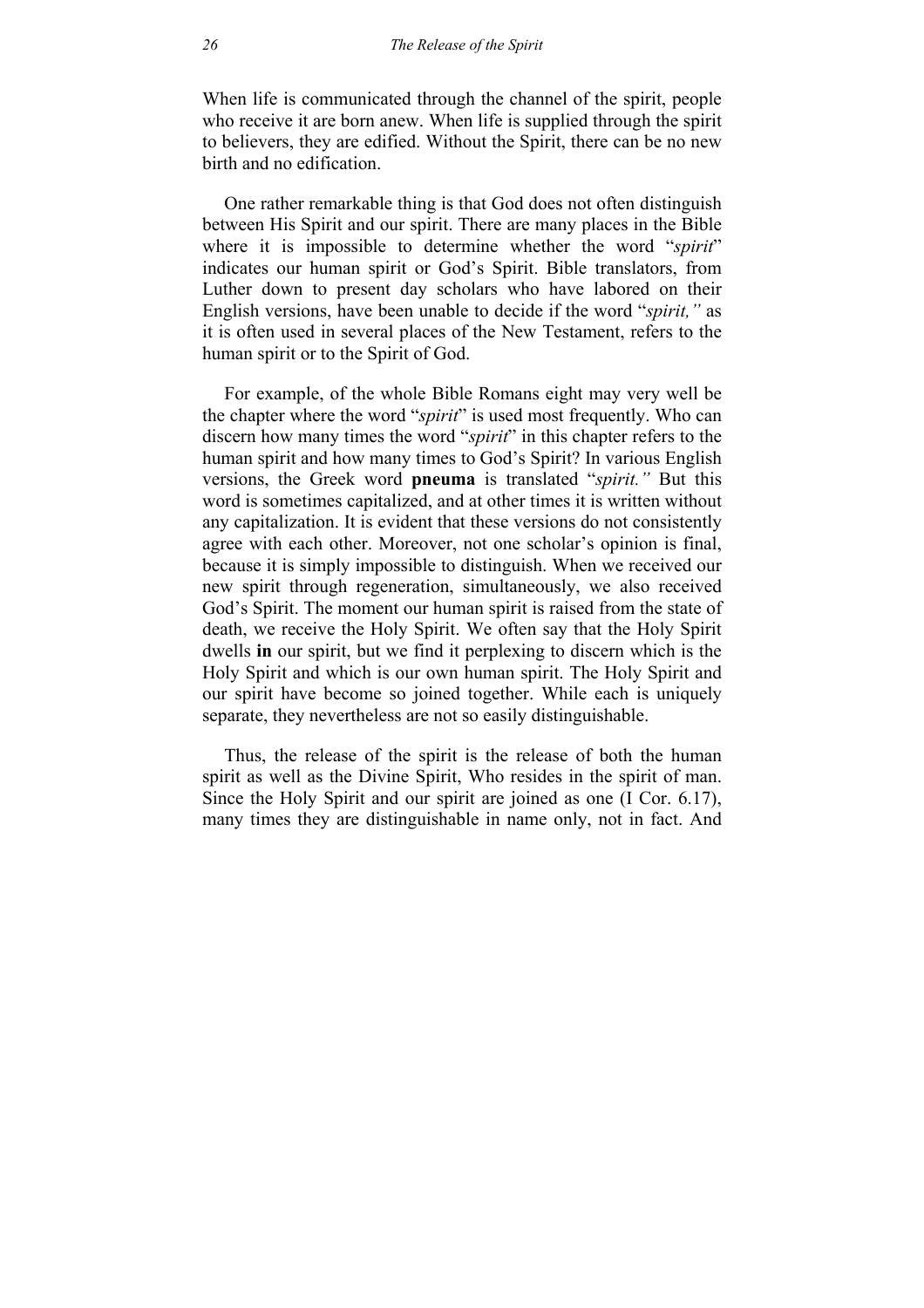since the release of one means the release of both, the Holy Spirit is touched when our spirit is touched. Thank God that inasmuch as you allow people to contact your spirit, you allow them to contact God. Your spirit has brought the Holy Spirit to man.

When the Holy Spirit is working, He needs to be carried by the human spirit. For example, the electricity in an electric bulb does not travel like lightning. Its current must be conducted through electric wires. If you want to use electricity, you need electric wires to bring it to you. In like manner, the Spirit of God employs the human spirit as His carrier, and through it He is brought to man.

Everyone who has received grace through redemption has the Holy Spirit dwelling in his spirit. However, whether he can be used by the Lord depends not on his spirit, but rather on his outward man. The obstacle with many people is that their outward man has not been broken. There is no evidence of the sufferings which leave their wounds or scars upon their soulish life. So God's Spirit is imprisoned within man's spirit. Consequently, the life-giving Spirit (1 Cor. 15:45) is not able to break out of the shell constituted with the outward man. Sometimes our outward man is active, while the inward man remains inactive. The outward man has gone forth, but the inward man lags behind.

#### *Some Practical Problems*

Let us review some practical problems! Take preaching, for instance. How often we can be earnestly preaching—giving a well prepared and well thought-out message—but inwardly we feel as cold as ice. We long to stir others, yet we ourselves are unmoved. There is a lack of harmony between the outward and the inward man. The outward man is sweating from heat, but the inward man is shivering from coldness. We can tell others how great the love of the Lord is, yet we are personally untouched by it. We can tell others how tragic is the suffering of the cross, yet upon returning to our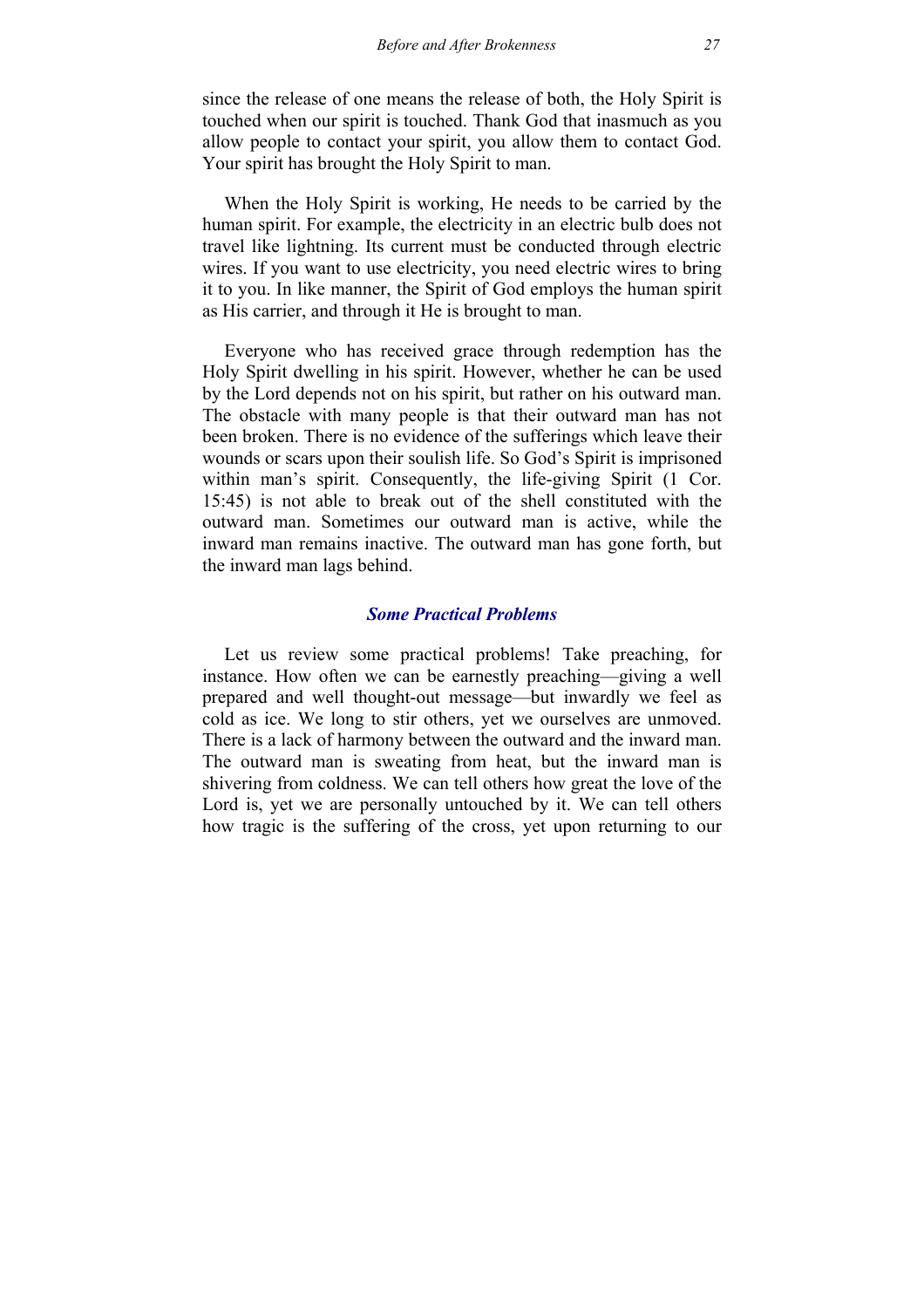room we can clown around. What can we do about this? Minds may labor and emotions may be energized. Yet all throughout the endeavor, one has the feeling that the inward man is merely an observer—not a participant—of the outward man's performance. Here again we see that the outward and the inward man are not compatibly one.

Consider the opposite situation. The inward man is devoured by zeal. He wants to shout, but he does not find utterance. After speaking for a long time, the speaker still seems to be talking in circles. The more he is burdened **within**, the colder he becomes **without.** He longs to speak, but he cannot express himself. When he meets a sinner and his inward man feels like weeping, he cannot shed a tear. There is a sense of urgency within him, yet when he ascends the pulpit and tries to proclaim it, he finds himself lost in a maze of words. Such a situation is most trying. The root cause is the same the outer shell still clings to him. The outward does not obey the dictates of the inward—**inwardly** crying, but **outwardly** unmoved. **Inwardly** suffering, but **outwardly** untouched. Full of thoughts **within**, but the mind **without** draws an apparent blank. In other words, his inner spirit has yet to find a way to pierce through his outer shell.

Thus, the breaking of the outward man is the very first lesson for everyone who wants to learn to serve God. He who is truly used by God is one whose outward thought and outward emotion do not act independently of his spirit. If we have not learned this lesson, we shall find that our effectiveness is greatly impaired. May God bring us to the place and show us the pathway where the outward man is completely broken.

When such a condition of brokenness prevails, there will be an end to the dichotomy of outward activity with inward inertness. An end to inward crying with outward composure. An end to an abundance of inner thoughts for which there is no utterance. A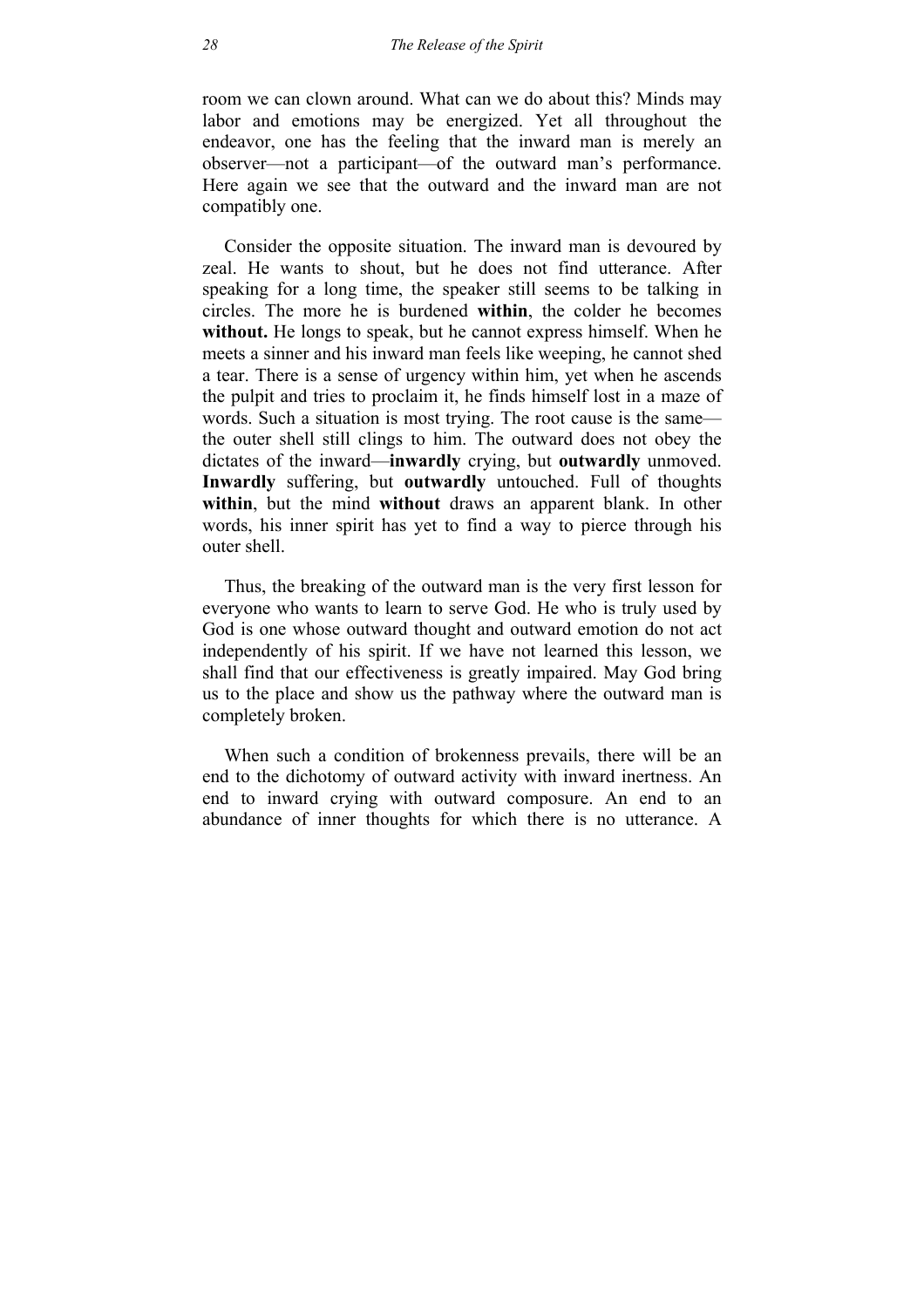broken man will not be poor in thought. He does not need to use twenty sentences to express what can be said in two. His thoughts will assist him instead of hindering his spirit.

Likewise, our emotions can also be a very hard shell. Many who desire to be happy cannot express joy. Or, they may wish to weep, but cannot. If the Lord has stricken our outward man—either through the discipline or by the enlightenment of the Holy Spirit—we are able to express joy or sorrow according to the dictates of the inner man.

The release of our spirit makes it possible for us to abide increasingly in God. We can also touch the spirit of revelation in the Bible. Without effort, our spirit can receive divine illumination. When we are witnessing or preaching, we can send forth God's Word through our spirit. Furthermore, we can use our released spirit to spontaneously contact the spirit in others. Whenever someone speaks in our presence, we can intuitively identify him—evaluate his character, his attitudes, the state of his Christian life, and his current spiritual needs. Our spirit can touch his spirit. And what is wonderful is that others can easily contact our spirit. With some, we meet merely their thoughts, or their emotions, or their will. Consequently, after conversing with them for hours, we still have not met the spirit of their real person, even though we may both be Christians. The outer shell is simply too thick for others to penetrate the condition of their inner man. However, by the breaking of the outward man, the spirit begins to flow freely and is ever open transparently to others.

### *Launching Out and Retreating*

Once the outward man is broken, man's spirit abides spontaneously and constantly in the presence of God. Two years after a certain brother trusted in the Lord, he read **THE PRACTICE OF THE PRESENCE OF GOD** by Brother Lawrence. After reading it, he felt grieved at his failure to abide unceasingly in the presence of God like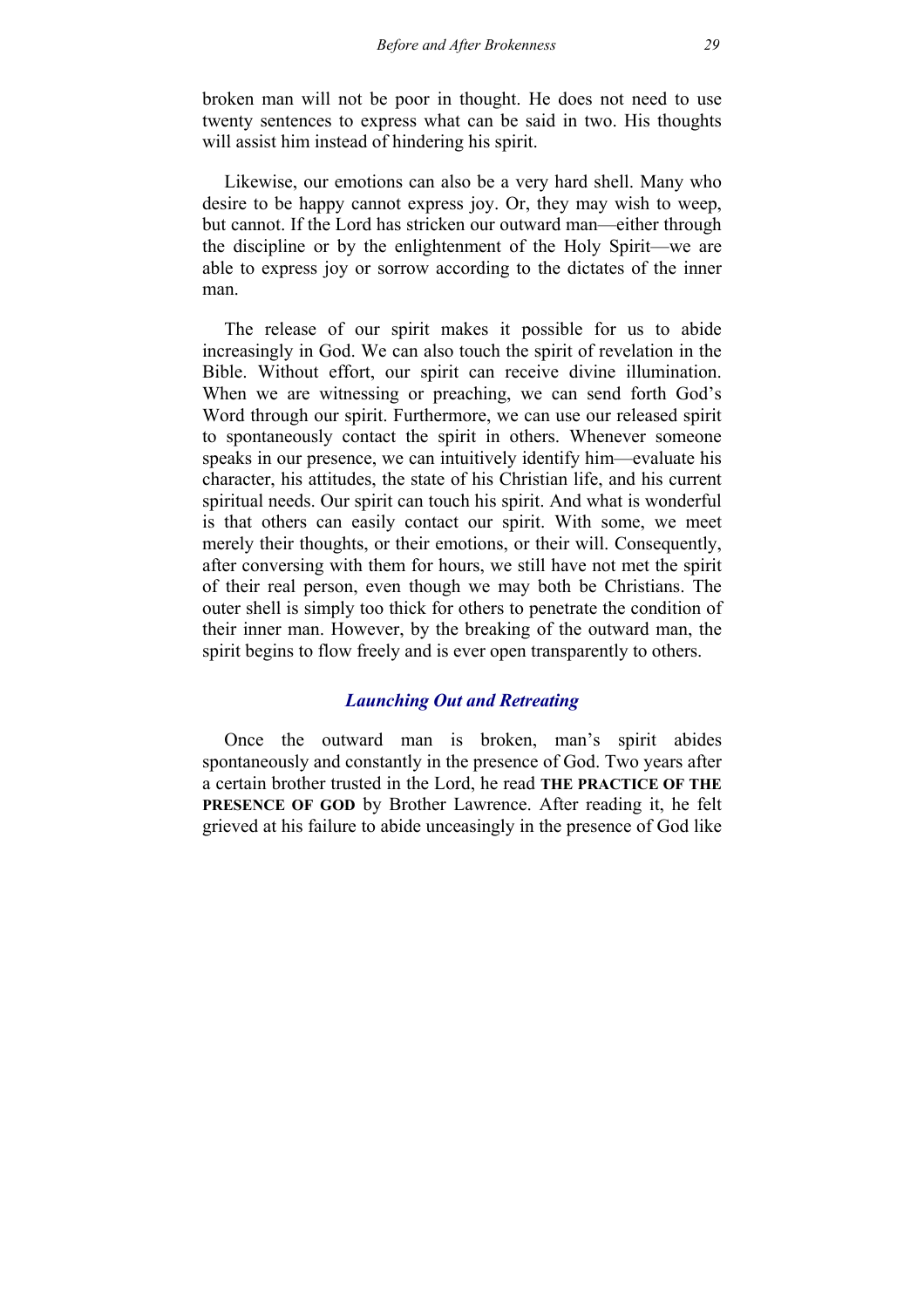Brother Lawrence. At the time he had hourly appointments to pray with someone. Why? Well, since the Bible says, "*Pray without ceasing,*" they thought it meant "Pray every hour." Every time they heard the clock strike at the top of the hour, they would pray.

They exerted their utmost effort to retreat into God, because they felt they could not maintain themselves continuously in the presence of God. It was as if they had slipped away while working, and thus needed to retreat quickly back to God. Or they had projected themselves out while studying, and now they must withdraw swiftly back to God. Otherwise, they would find themselves away from God for the whole day. They prayed often, spending whole days in prayer on the Lord's Day and half-days on Saturday. They continued this for two or three years.

Nevertheless, the trouble remained. When withdrawing to pray, they enjoyed God's presence. But when going about their daily responsibilities, they lost it. Of course, this is not only their problem alone; it is also the experience of many Christians. It indicates we are trying to maintain God's presence by the effort of our memory. The sense of His presence fluctuates according to our memory. When we remember, there is the consciousness of His presence. Otherwise, there is none. This is sheer folly when we discover that God's presence is in the spirit of our inner man, and **not** in the memory of our outer man.

To solve this problem, we must first settle the question of the breaking the outward man. Since neither our emotions nor our thoughts has the same nature as God, it cannot be joined to Him. The Gospel of John shows us something about the nature of God—"*God is Spirit*" (4:24). And our human spirit alone is of the same nature as God—"*and they that worship Him must worship Him in spirit."* Therefore, our human spirit can be synchronized with His Divine Spirit. If we try to get the presence of God by directing our thoughts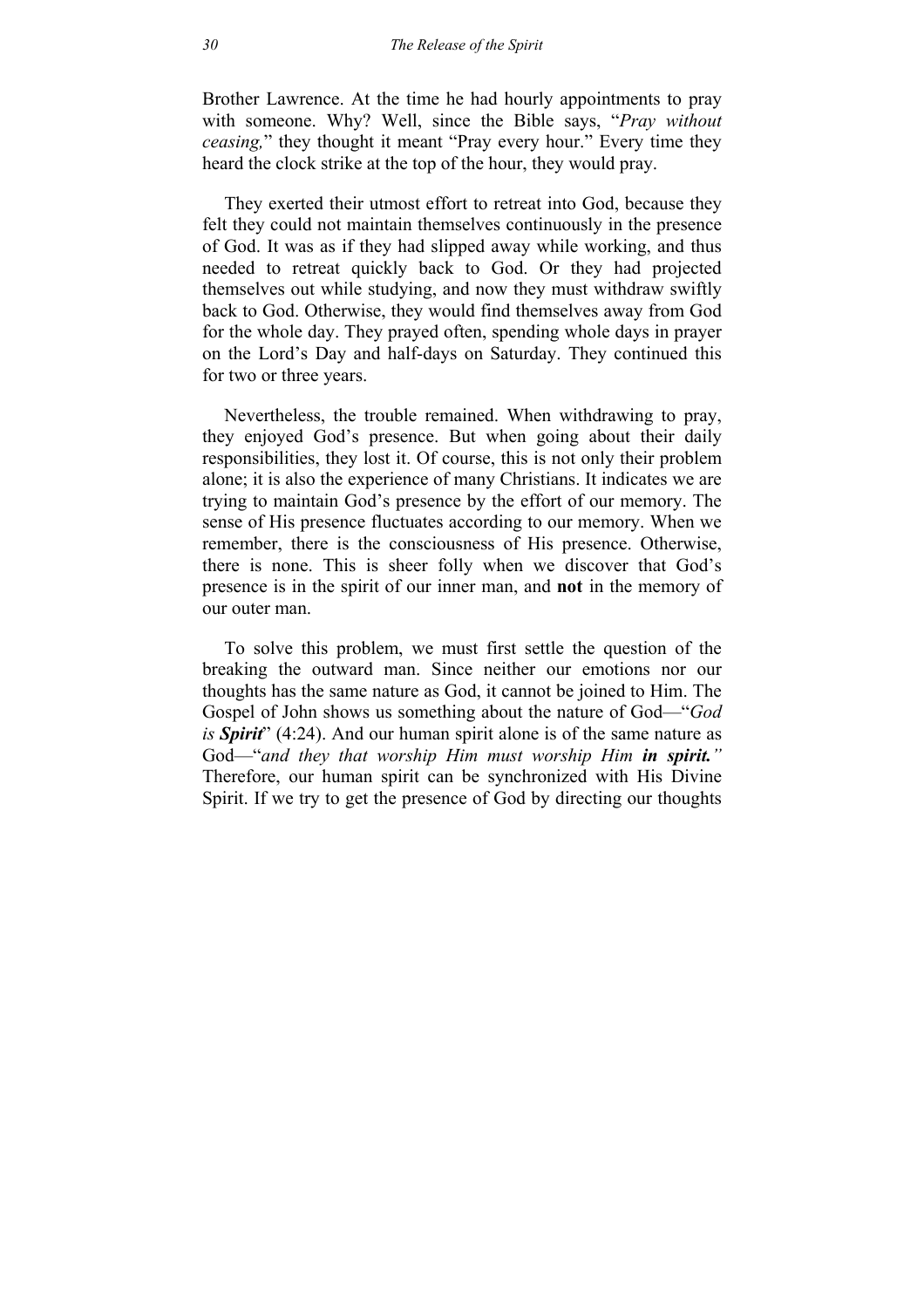on God, then His presence will appear lost when we lose our concentration on God.

Likewise, if we seek to use our emotions to summon the presence of God, then His presence seems to disappear as soon as we start relaxing. Sometimes when we are happy, we take this to mean we have the presence of God. So when our happiness ceases, his presence flees! Or we may assume that His presence is with us if we mourn and weep. Alas, some of us haven't shed a tear throughout our entire life! However, whatever tears we can conjure up, soon our tears will dry up, and then God's presence seems to disappear again.

Both our thoughts and our emotions are endeavors derived from the human energies of the outward man. All such activity must eventually come to an end. If we try to maintain God's presence with that sort of activity, then His presence ends when such activity ceases. However, God's presence requires the sameness of nature. Only the inward man is of the same nature as God. Through his spirit alone can His presence be manifested. The constant activities of the outward man will only disturb the inward man. Thus, the outward man is not a helper but a disturber. When the outward man is broken, the inward man enjoys continual rest in God.

The human spirit God has given to us enables us to respond to Him. However, the outward man is ever responding to his endeavors without; hence, depriving us of the presence of God. We cannot destroy all the external distractions which exist without, but we can cooperate with God to break down the outward man. We cannot put a stop to all the things without. Millions and billions of things in the world are utterly beyond our control. Whenever anything happens, our outward man will respond; consequently, we are not able to enjoy God's presence in peace. We conclude, therefore, that experiencing the presence of God is contingent upon the breaking of our outward man.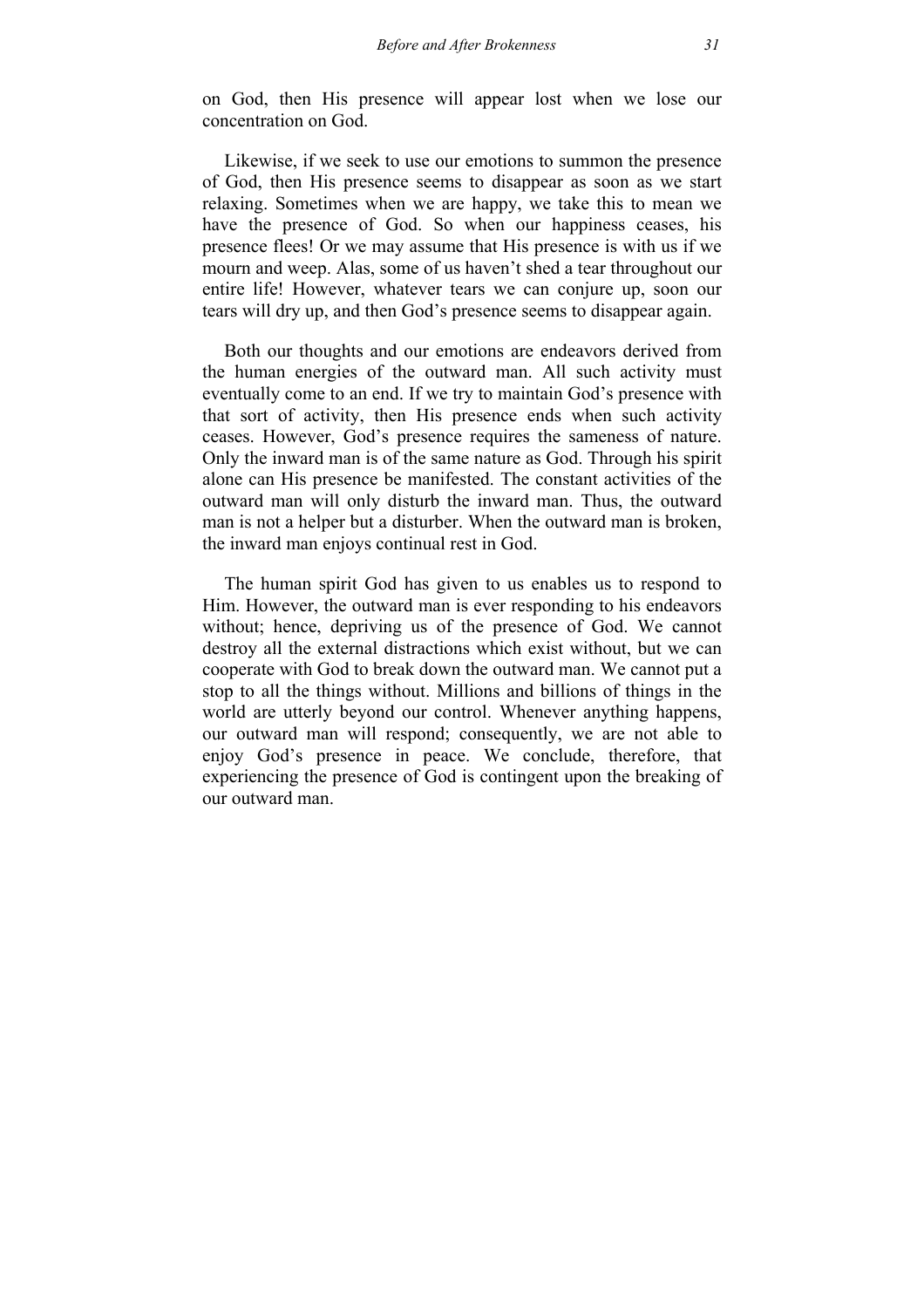If, through the mercy of God, our outward man has been broken, we may be characterized by the following: Yesterday we were full of curiosity, but today it is impossible to be curious. Formerly our emotions could be easily aroused—either stirring our love, the most delicate emotion, or provoking our temper, the crudest emotion. But now, regardless of how many things crowd upon us, our inward man remains unmoved, the presence of God is unchanged, and our inner peace unruffled.

It now should become evident to us that the breaking of the outward man is the basis for enjoying God's abiding presence. Remember when Brother Lawrence was engaged in kitchen work. People were clamoring around him for things they wanted. Although there were the constant clatter of dishes and utensils, his inward man was not disturbed. He could sense God's presence in the hustle and bustle of a kitchen as much as in quiet prayer. Why? He was impervious to external noises. He had learned the secret of communing **in his spirit** while ignoring his soul life.

Some feel that to have God's presence, their environment must be free of such distractions as the clatter of dishes. The farther away they are from mankind, the better they will be able to sense the presence of God. What a mistake! The trouble lies not in those dishes, nor in other people, but in themselves. God is not going to deliver us from "the dishes"! But He will deliver us from our responses! In spite of how noisy it is on the outside, what is inside of us never needs to respond. Since the Lord has broken our outward man, we simply react calmly as though we had not heard. Praise the Lord, we may possess a very keen sense of hearing, but due to the work of grace in our lives, we are not at all influenced by the pressures surrounding our outward man. We can be before God in the midst of utter distractions just as much as when we are praying somewhere alone. Once the outward man is broken, he no longer needs to retreat Godward, for he is always in the presence of God. Not so with the one whose outward man is still intact. After running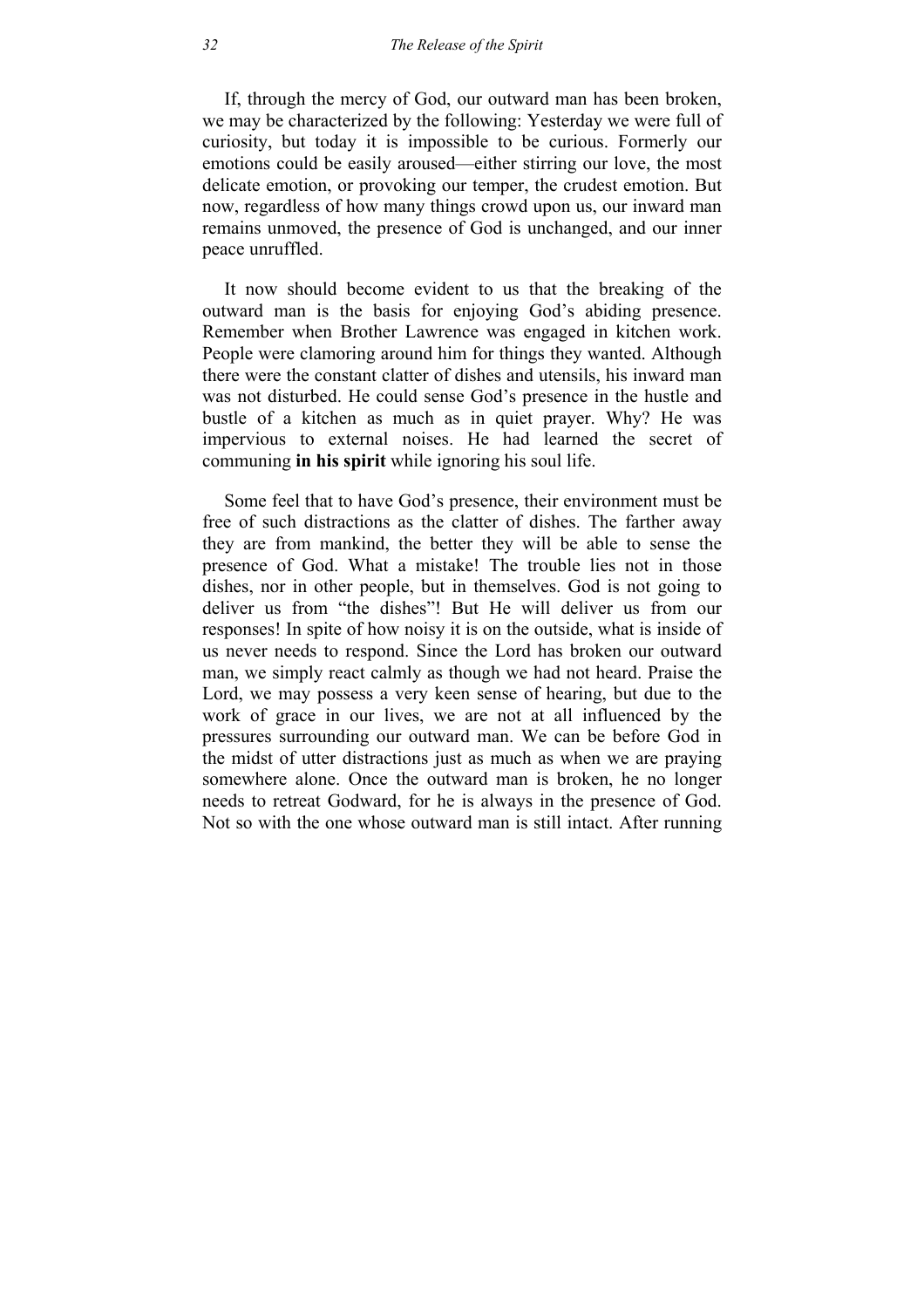an errand, he feels the compelling need to return, for he assumes he has moved away from God. Even while doing the work of the Lord, he presumes that he has slipped away from the One he serves. So it seems the best thing for him to do is not to do anything or make any movements. Nevertheless, those who know God do not need to return, for they have never been away. They enjoy the presence of God when they set aside a day for prayer, and they enjoy the same presence to the same degree when they are busily engaged in the menial tasks of life.

Perhaps it is our common experience, when in drawing near to God, we sense His presence. But if we are engaged in some activity, in spite of our vigilance, we feel that somehow we have drifted away. Suppose, for example, we are preaching the gospel or trying to edify people. After a while, we feel like kneeling down to pray. But we have a sense that we must first retreat into God. Somehow our conversation with people has led us a little away from God. So through prayer, we must first draw closer to Him. We have lost God's presence. So now we must have it restored to us.

Or, we may be occupied with some menial task, such as scrubbing the floors. Upon completing our task, we decide to pray. Once again we feel we have taken a long trip away from God and must now return. What is the answer to these problems? It must be emphasized that the breaking of the outward man makes such returns unnecessary. We sense the presence of God in our conversation as much as in kneeling in prayer. Performing our menial tasks does not draw us away from God; hence, it is unnecessary to return.

Now let us consider an extreme case in order to illustrate this better. Anger is one of the most crude of human feelings. But the Bible does not prohibit us to be angry, because some types of anger are not related to sin. The Bible says, "*Be angry but sin n*ot" (Eph. 4:26). Nonetheless, anger of any kind is so strong that it nearly always borders on sin. We do not find a verse in God's Word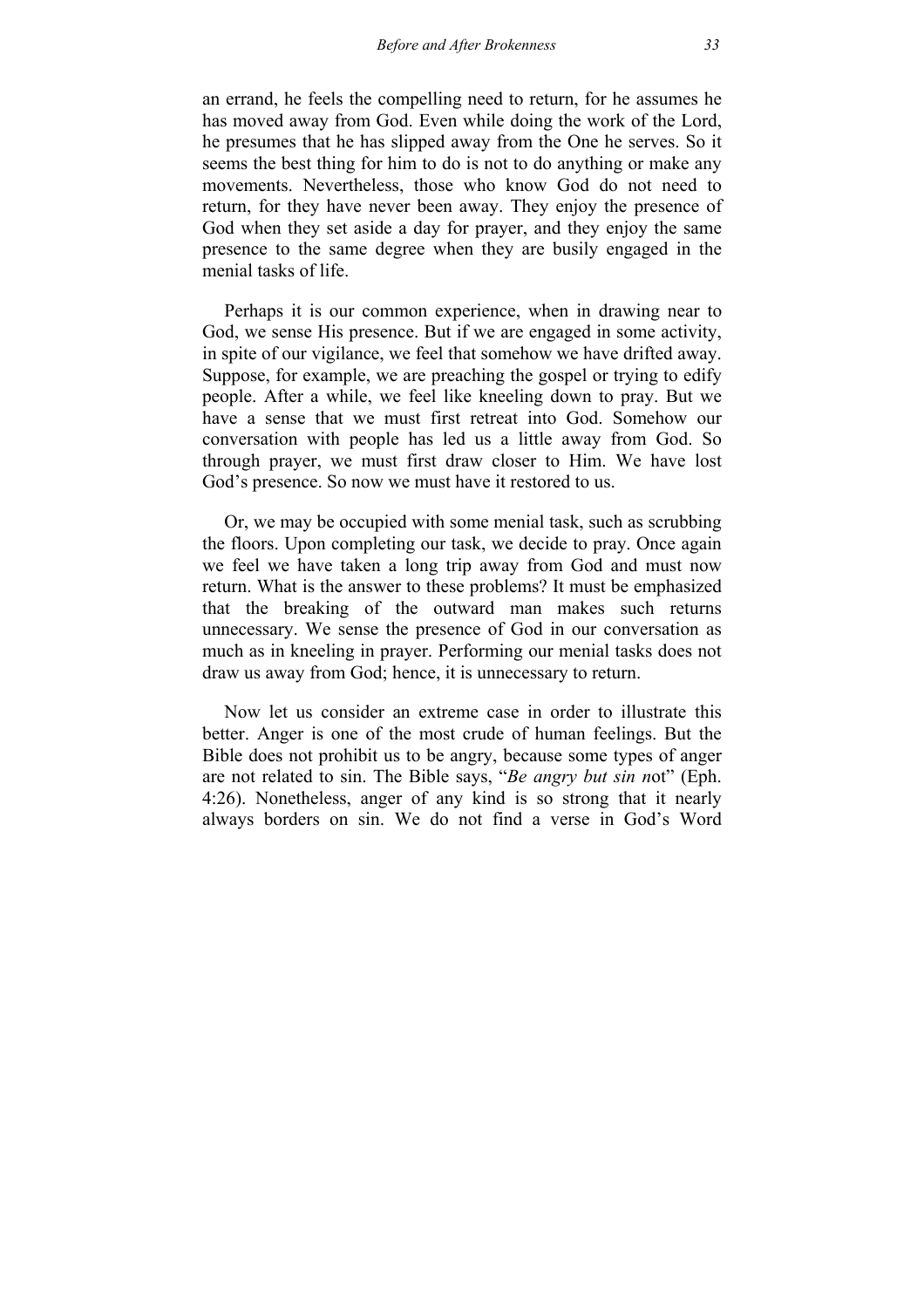charging us to "love but sin not" or "be meek but sin not." Why? Because love and meekness are far removed from sin. But anger is close to the vicinity of sin.

Perhaps a certain brother has committed a serious blunder. He severely needs to be reprimanded. This is not an easy matter. Instead, we would exercise our feelings of mercy rather than bring our feelings of anger into play, because the latter can fall into something detrimental with the least of carelessness. Hence, it is not easy to be properly angry according to the will of God. But when one knows the breaking of his outward man, he can deal severely with another brother without his own spirit being disturbed or God's presence interrupted. He continues abiding in God just as much when he is dealing with others as he does when he is praying. Therefore, after he has taken his brother to task, he can pray without any exercise of retreating back to God. Of course, we acknowledge that this is rather difficult. But when the outward man is broken, it can well be the case.

### *Dividing the Outward from the Inward*

When the outward man is broken, things outside will be kept outside, and the inward man will live continuously before God. That is the first problem which we have solved. Now the second problem with many is that their outward man and their inward man are so intertwined together that what influences the outward also impacts the inward. Through the merciful workings of God, the outward man must be separated from the inward man. Therefore, what affects the outward will not be able to reach the inward. While the outward man may become engaged in conversation, the inward man fellowships with God. The outward may be burdened with listening to the clatter of dishes, yet the inward abides in God. One is able to carry on activities or to contact the world with the outer man; nevertheless, the inner man remains unaffected because he still lives before God.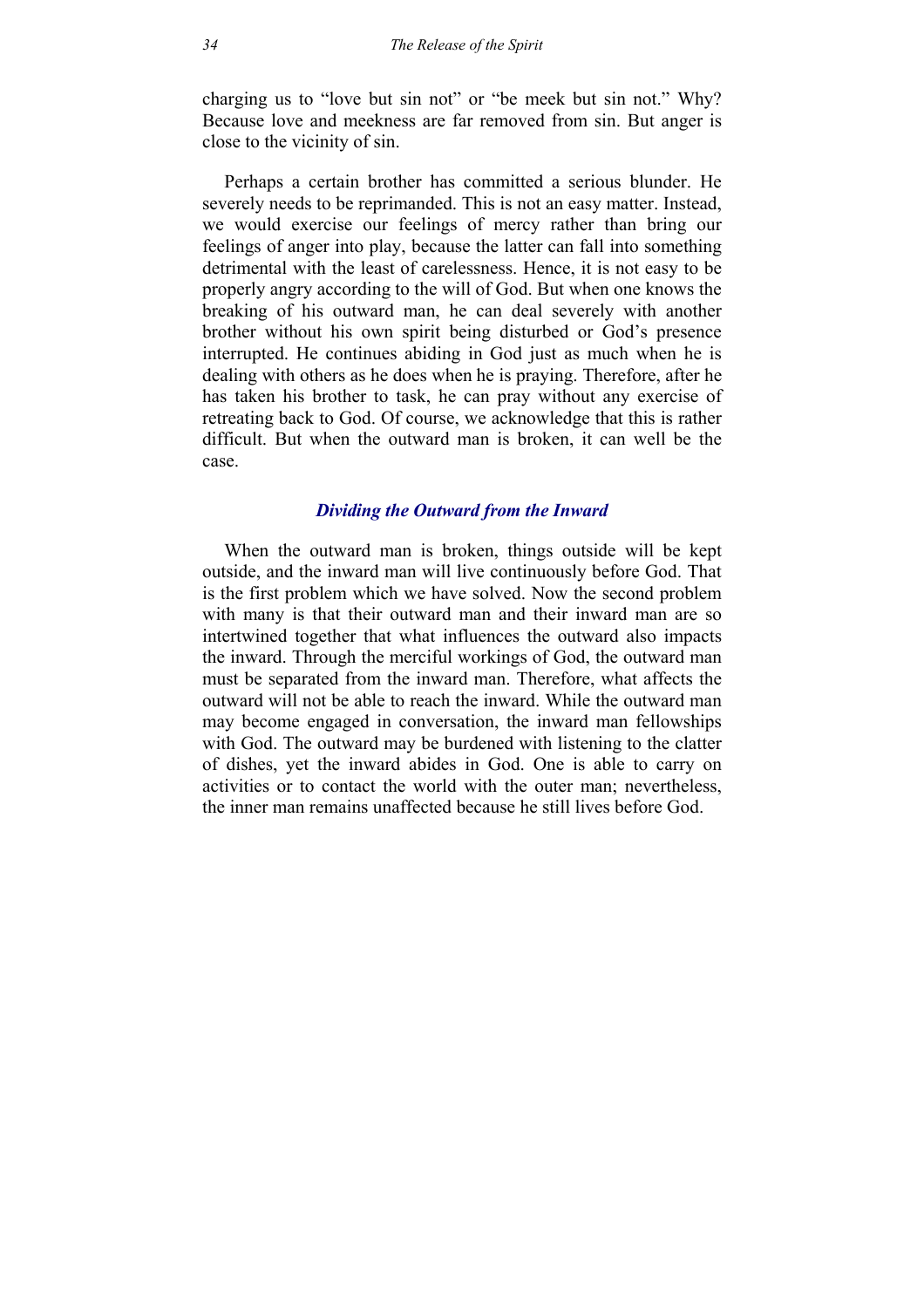Consider an example or two. A certain brother is working on the road. If his outer and inner man have been divided, the latter will not be disturbed by outside things. He can labor in his outward man, while at the same time he is inwardly worshiping God.

Or consider a parent. His outward man may be laughing and playing with his little child. Suddenly, a certain spiritual need arises. He can at once meet the situation with his inward man, for he has never been absent from the presence of God. So it is important for us to realize that the dividing of the outward and inward man has a most decisive effect upon one's daily work and life. Only in thus separating the two can one be able to labor without distraction.

We may describe believers as either a "single" person or a "dual" person. With some, their inner and outer man are one—hence, a single person. But with others, the two are separate—thus, a dual person. As long as one is a "single" person, with the inner and outer mixed as one, he must summon his whole being either into his work at one time or into his prayer at another. When working, he leaves God behind. Later, when praying, he must turn away from his work. Because his outward man has not been broken, he is forced to launch out and retreat.

The "dual" person, on the other hand, is able to work with his outward man, while remaining constantly before God with his inward man. Whenever the need arises, his inward man can break forth and manifest itself before others. He enjoys the unbroken presence of God.

Let us ask ourselves: Am I a "single" person or a "dual" person? Having the outward man divided from the inward does make all the difference. If through the mercy of God you have experienced this dividing, then while you are working or are outwardly active, you know there is a man within you who remains calm. Although the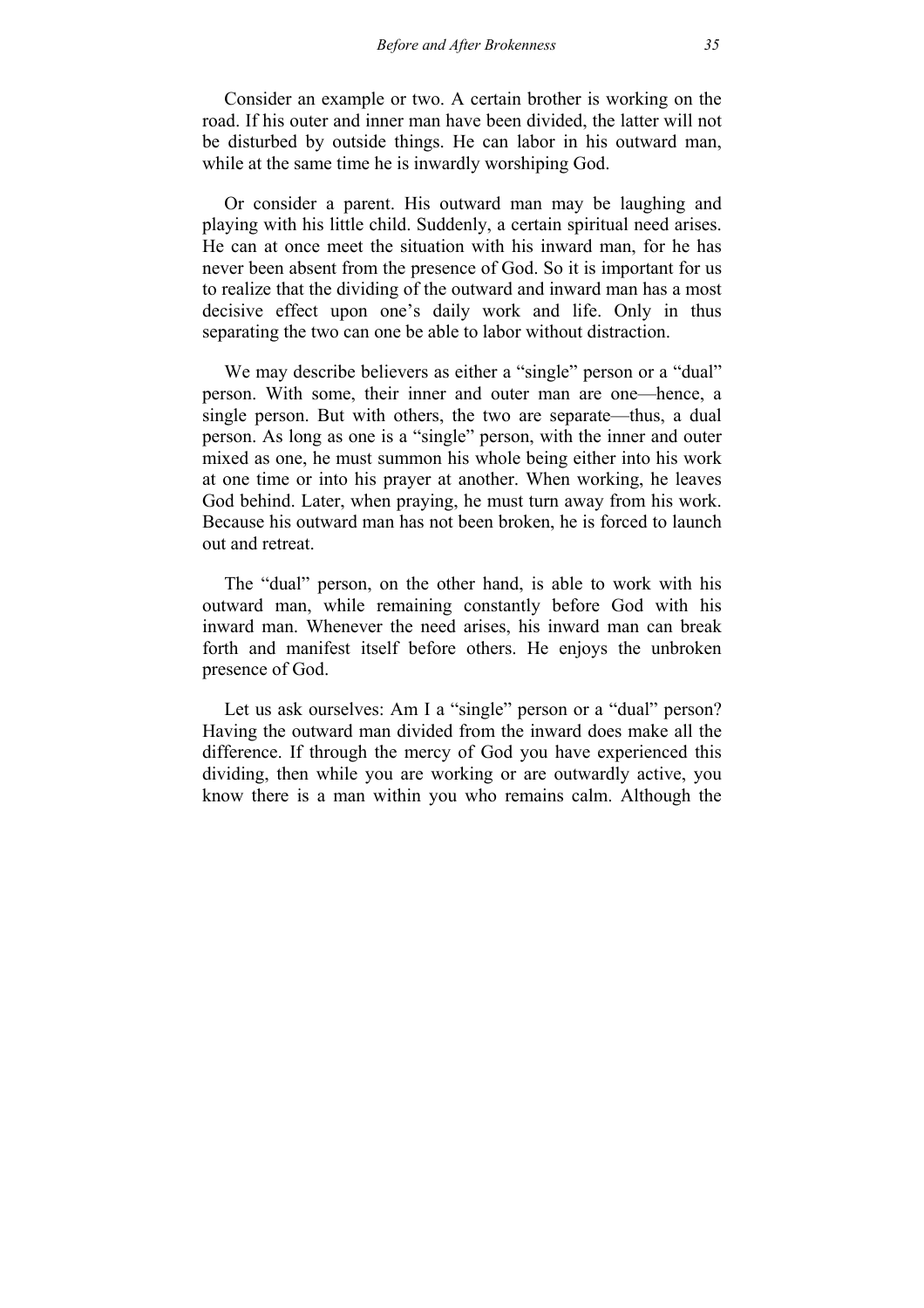outward man is engaged in external things, these will not penetrate into the inward man.

Here is the wondrous secret! The presence of God is known through the dividing of these two. Brother Lawrence seemed to be busily occupied with kitchen work; yet within him was another man standing before God and enjoying undisturbed communion with Him. Such an inner separation will keep our reactions free from the defilement of flesh and blood.

In conclusion, let us remember that the ability to use our spirit depends upon the two-fold work of God: The breaking of the outward man. And the dividing of spirit and soul—the separating of our inward man from the outward. Only after God has carried out both of these processes in our lives are we able to exercise our spirit. First, the outward man is broken through **the discipline of the Holy Spirit.** Second, the outward is divided from the inward man by **the revelation of the Holy Spirit** (Heb. 4:12). More about both of these matters will be covered in later chapters.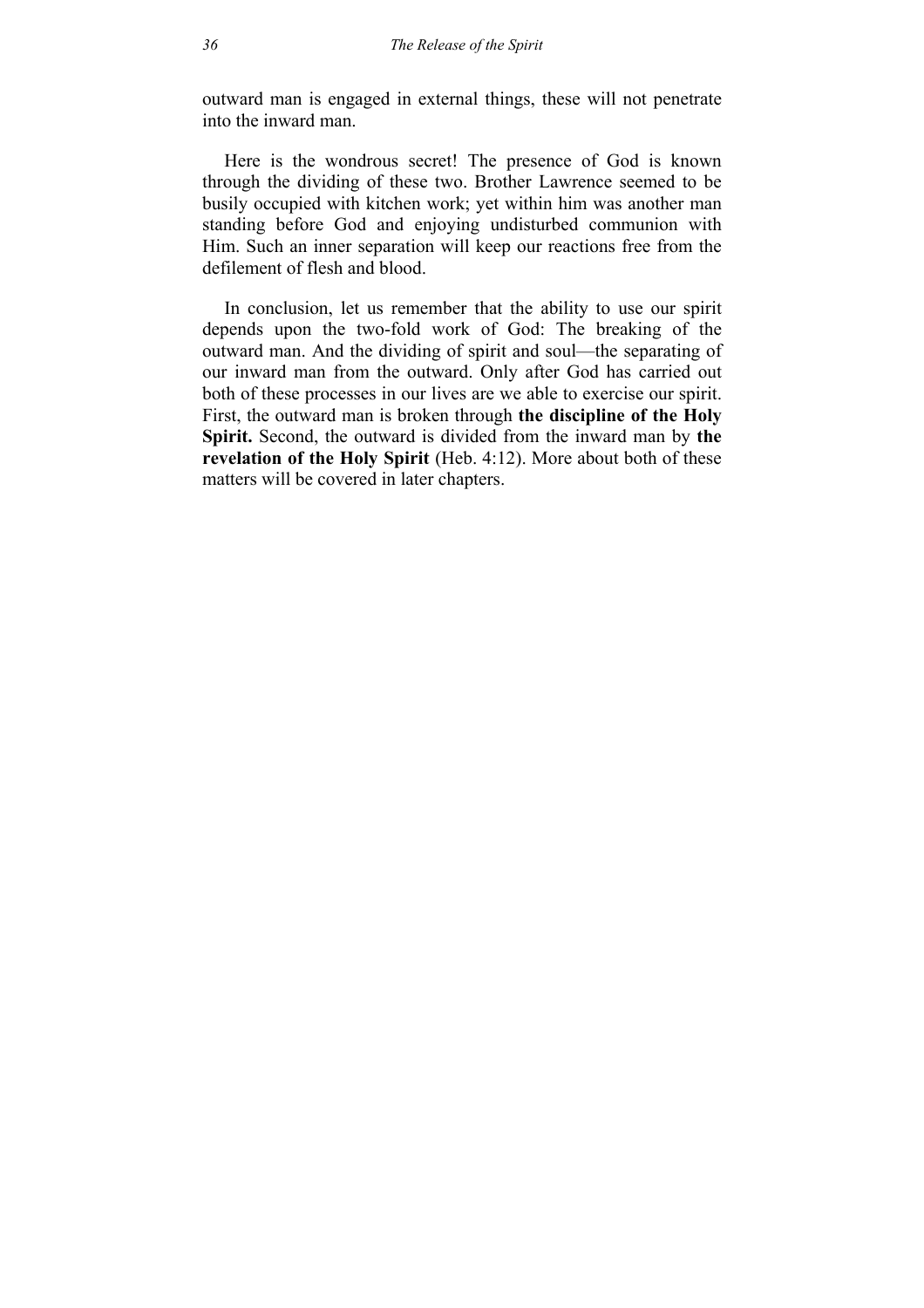# **3Recognizing "The Thing In Hand"**



LET ME FIRST explain our topic. Suppose a father urges his son to do something for him. The son answers, "Right now I have something in my hand. As soon as I finish this, I will come and do it for you." "**The thing in hand**" is the thing which the son is doing

prior to his father's summons. Immediately, we recognize the preoccupation of those "things in our hands" will hinder us in our walk with God and delay His work. It might be anything—a good, important, or seemingly necessary thing—which preoccupies us and diverts our attention. As long as the outward man remains unbroken, we shall most likely find our hands full of things. Our outward man has its own religious activities, recreational diversions, business concerns, and other side-interests. So when the Spirit of God moves in our spirit, our outward man cannot answer God's call. Thus, it is the "thing in hand" which blocks the way to spiritual usefulness.

# *The Limited Strength of the Outward Man*

Our human strength is limited. If a brother can only carry fifty pounds, he simply cannot carry an additional ten. He is a person with limited strength, unable to do unlimited work. The fifty pounds he is already carrying is "the thing in hand." Just as the physical strength of our outermost man—our physical body—is limited, so it is with the strength of our outward man—our soul. Many, not realizing this principle, carelessly deplete the strength of their outward man. If, for example, one lavished all his love upon his parents, he has no strength left for loving his brothers, not to mention others. In exhausting his strength, there is nothing left to spend for others.

So it is with our mental strength. If one's attention is focused on one matter, and he exhausts all his time in thinking about it, he will have no strength to think about other matters. In His Word, God has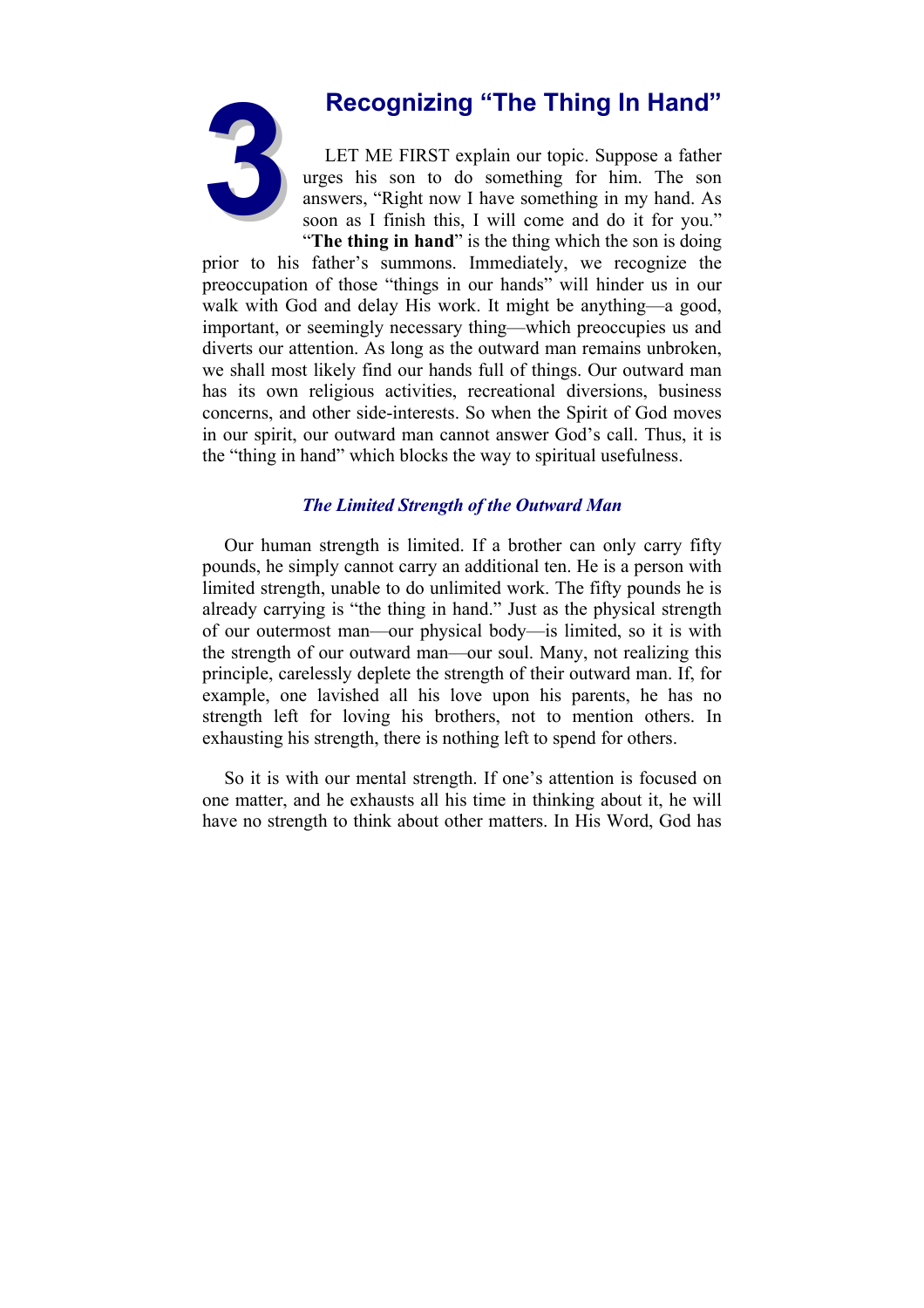explained our problem: "*The law of the Spirit of life in Christ Jesus has set me free from the law of sin and of death*" (Rom. 8:2). But why is this law of the Spirit of life ineffectual in certain people? Again, we read: "*The righteous requirement of the law should be fulfilled in us who walk ... according to Spirit*" (Rom. 8:4). In other words, the law of the Spirit of life works effectively only for those who are spiritual—those who mind the things of the Spirit. Who are they? They are the ones who do not mind the things of the flesh. The word "*mind*" in verse 5 can also be translated "*to be intent upon, to be attentive to.*"

For instance, a mother, who is going out, leaves her baby in the care of a friend. To take care of the baby means to give your attention to him. When you are entrusted with the care of a baby, you dare not be preoccupied with other things. This illustrates how those whose attention is **not** preoccupied by carnal things can be attentive to spiritual things. Those who have the intent and purpose to pursue spiritual things can come under the control of the Holy Spirit. Our mental strength is limited. If we exhaust it on the things of the flesh, we shall find ourselves mentally inadequate for the things of the Spirit.

We realize, then, that just as our physical strength is limited, so it is with the mental strength of our outward man. As long as we have "things in hand," we cannot serve God. According to the number of things in our hand, strength for serving God either decreases or increases. Hence, "the thing in hand" becomes indeed a hindrance, and this is not inconsequential.

Again, one may have many things in hand emotionally—such as, various likes and dislikes, personal inclinations, or wishful expectations. All these things pull at him like a magnetic attraction. When God asks a person for his affections, having so many things in hand, he cannot respond. Why? Because he has already used up all his emotional strength for other things. His hands, being too full of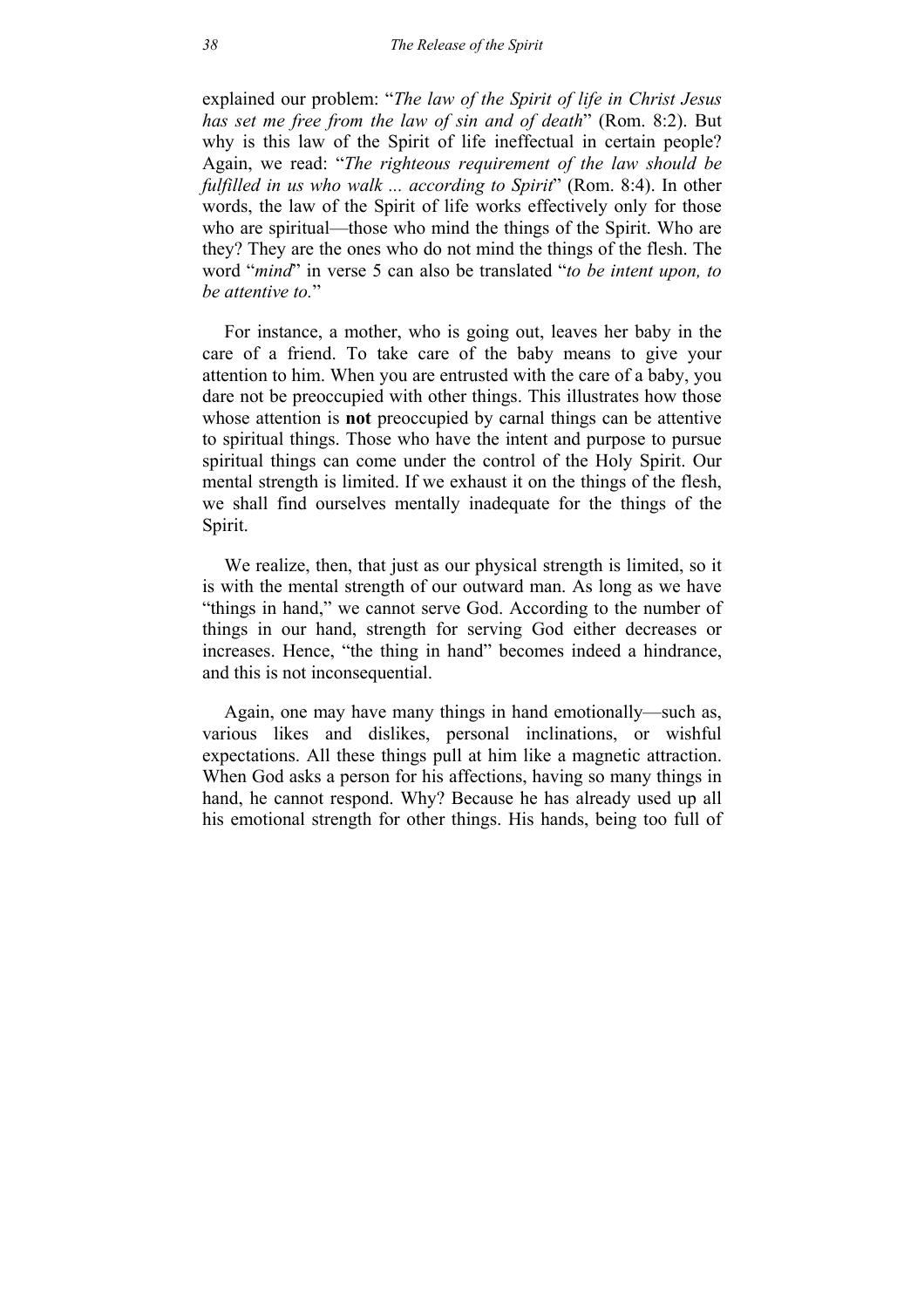other things, do not have enough space for another thing. If he is exhausted after expending two days worth of emotional resources, it will be that long again before he can feel adequately restored and refreshed. When emotions are wasted on lesser things, it is not accessible for God's use.

There are those moreover who manifest an iron will—those with strong personalities whose volitional powers seem unlimited. Yet, strange as it might seem, he seems unable to make up his mind in the things of God. How often the strongest person, in making his decisions before God, will waver! Why is this?

Before we answer this, let us consider another category of persons who are full of ideas. Although he never seems to be at a loss for words, having an opinion for everything, yet when it comes to discerning the will of God in spiritual things, he is utterly void of light. Why is this so?

While the outward man is so weighted down with the things in hand and thereby becomes so exhausted, there is little strength left for any spiritual exercise. It is needful, then, to see the limited strength of the outer man. Even though this outer man is broken, there must still be wisdom in using his limited strength. How necessary it is, then, to have "**empty hands**"!

# *The Spirit's Use of a Broken Outward Man*

In His dealings with man, God's Spirit never circumvents a man's spirit. Neither can a man's spirit circumvent the outer man. This is a most important principle to grasp. As the Holy Spirit does not bypass man's spirit in His work with man, so no more does our spirit bypass our outward man in our work with others. In order to touch other lives, our spirit must pass through our outward man. Hence, when our strength is consumed by the fixations of many things at hand, God cannot do His work through us. This means the outlet of our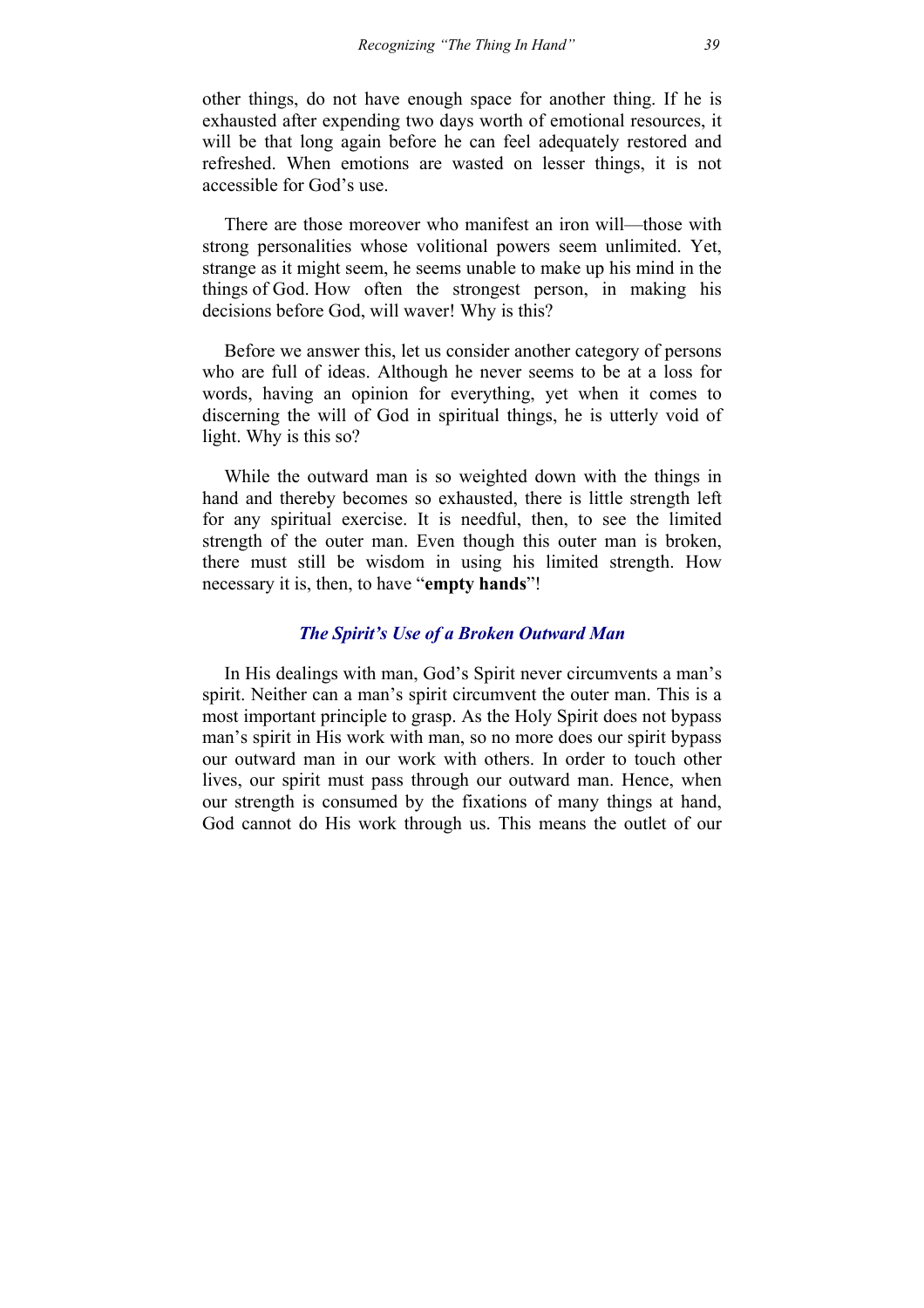outward man for both the human spirit and the Holy Spirit is totally unavailable. The inward man cannot come forth, because he is blocked by an exhausted outward man. That is why we have repeatedly suggested that this outward man must be broken.

"The thing in hand" stands in the way, preventing God from doing His work. This "thing" is something not connected to God. This "thing" is so promoted that His will, His power, or His decision can not be carried out. It is something not under the hand of God, but rather something under the independent hand of an unbroken self.

Before your outward man is broken, you are occupied with your own things. You walk in your own way. You love your own people. If God wants to use your love in loving the brethren, He must first break your outward man. This love of yours is thereby enlarged. The inward man must love, but he has to love through the outward man. If the outward man is consumed with "the thing in hand," the inward man is deprived of a proper channel for loving.

Again, when the inward man needs to use his will, he finds it acting independently, already strongly engaged by the thing already existing in his hand. To break our will, God must strike us with a heavy blow until we prostrate ourselves in the dust and say, "Lord, I dare not think, I dare not ask, I dare not decide on my own. In each and every thing I need Thee." In being thus stricken, we learn that our will is not to act independently of God. Only then is our will ready to be used by the inward man.

Without the cooperation of the outward man, the inward man is most handicapped. Suppose a brother is going to preach the Word. He has a burden in his spirit. However, if he fails to find corresponding thoughts, he cannot release his burden, and it will soon fade away. Even though the burden may permeate his whole spirit, all is futile if his mind is unable to communicate it.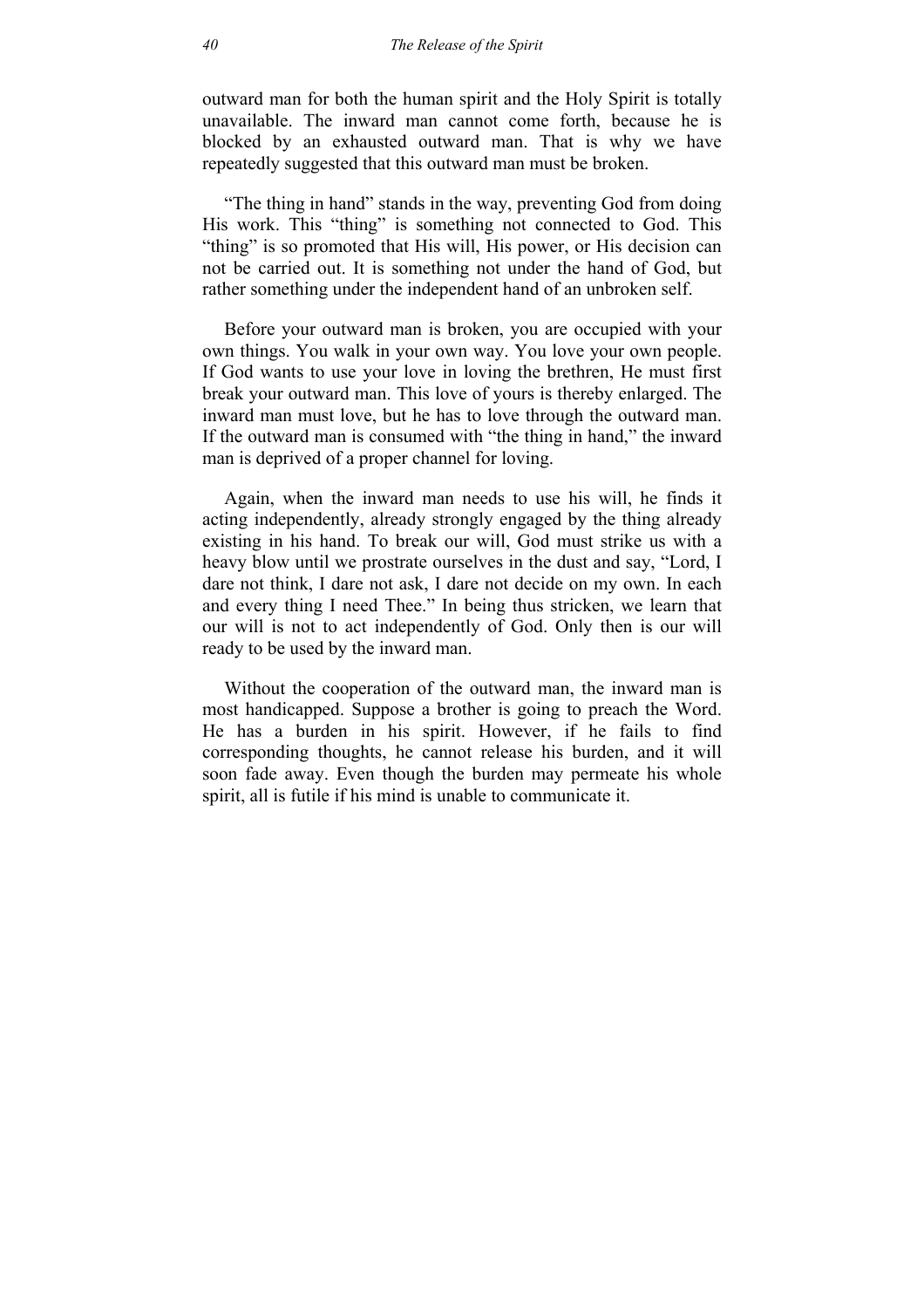We cannot bring men to salvation merely with the burden in our spirit. It must also be expressed through our mind. The burden within must be coordinated with the mind and mouth without. Without utterance, it is impossible to make known to others the Word of God. Man's words are not God's Word, but the latter must be communicated by the former. When man has God's words, God can speak. When he does not, God cannot speak. The trouble today is this: While our inward man is available to God, being able to receive God's burden, yet our outward man is driven by such myriads of confusing thoughts from morning till night that our spirit is blocked, failing to find an outlet.

Thus it is that God must crush our outward man. He breaks our will by taking away the things held in our will's "hand" so that it cannot act independently. It is not that we are mindless, having no mind. But the point is that we should not think after the flesh and not think according to our wandering imaginations. It is not that we are devoid of emotions, but that all our emotions, we emphatically declare, are under the control and restraint of the inward man. Brokenness gives the inner man a pliable and usable will, mind, and emotions. God wants our spirit to use our outward man for deciding, for thinking, and for loving. It is not His thought to annihilate our outward man. But we must receive this basic experience of being broken if we aspire to be effectual in the service of God toward others.

Until this happens, the inward and the outward man are at odds with each other, because the outer is acting independently of the inner. When we are broken, the outward man is under the control of the inward, which has an unifying effect in our personality. As a result, the shattered outward man becomes a channel of life for the inward man.

Now by contrast, it must be recognized that a unified personality may often characterize an unsaved person. In this case, the inward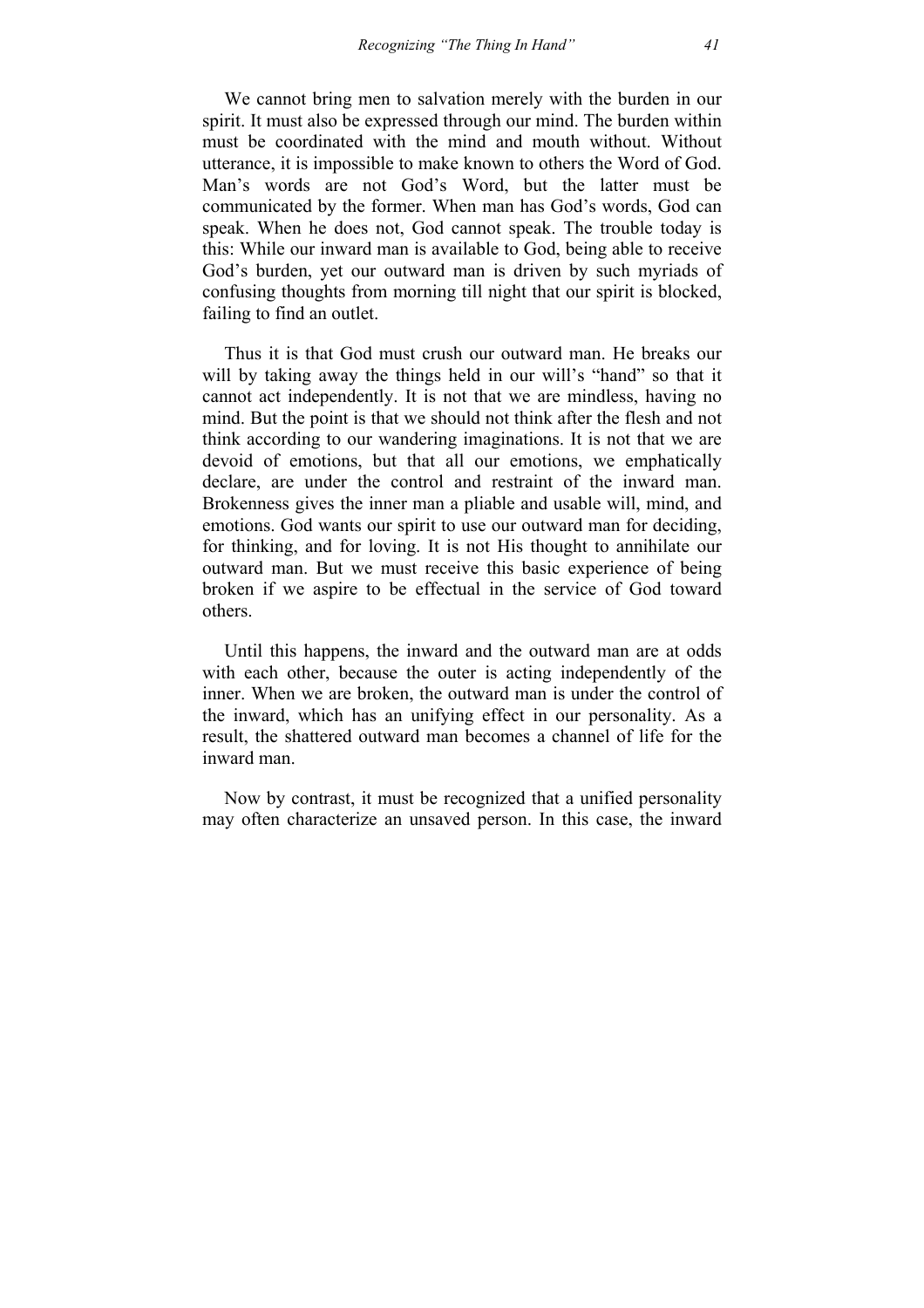man is under the control of his outward man. Although the human spirit exists, it is so beaten down by the outward man that it can at best only arouse a few moral protests from its conscience. Hence, such an inward man is utterly dominated by the outward man.

However, after one is saved, it is God's intention that he should experience a reversal of this order. Just as much as his outward man controlled the inward before he was saved, so now his inward man should hold absolute sway over the outward after he is saved.

We can use bicycling as an illustration. On flat ground, we can control the bicycle by peddling its wheels on the road. Similarly, when our inward man is strong, we can "pedal" and control the bicycle along the way. We may decide to stop, continue, or determine how fast to go. However, in the case of a bicycle going down a very steep hill, the wheels rotate without any pedaling at all. Suddenly, we become powerless, as the road before us seems to hurriedly thrust us along, plunging us out of control. Likewise, if our outward man is hard and unbroken, we will be like a bicycle coasting out of control down a steep incline. Should the Lord be gracious to us and level out the "steep slopes" of our outward man by means of breaking—so that we can no longer give dogmatic opinions impulsively and make self-centered decisions independently—we shall be as those who are able to properly use their spirit.

### *A Broken Person Not Taught*

No one is equipped to do God's work simply because he has learned some teachings. The basic question is still this: What kind of man is he? Can one who is unbroken, but whose teachings are right, supply the need of the church? So the basic lesson we must learn is to be transformed into a vessel prepared for the Master's use. This can only be done by the breaking process of the outward man.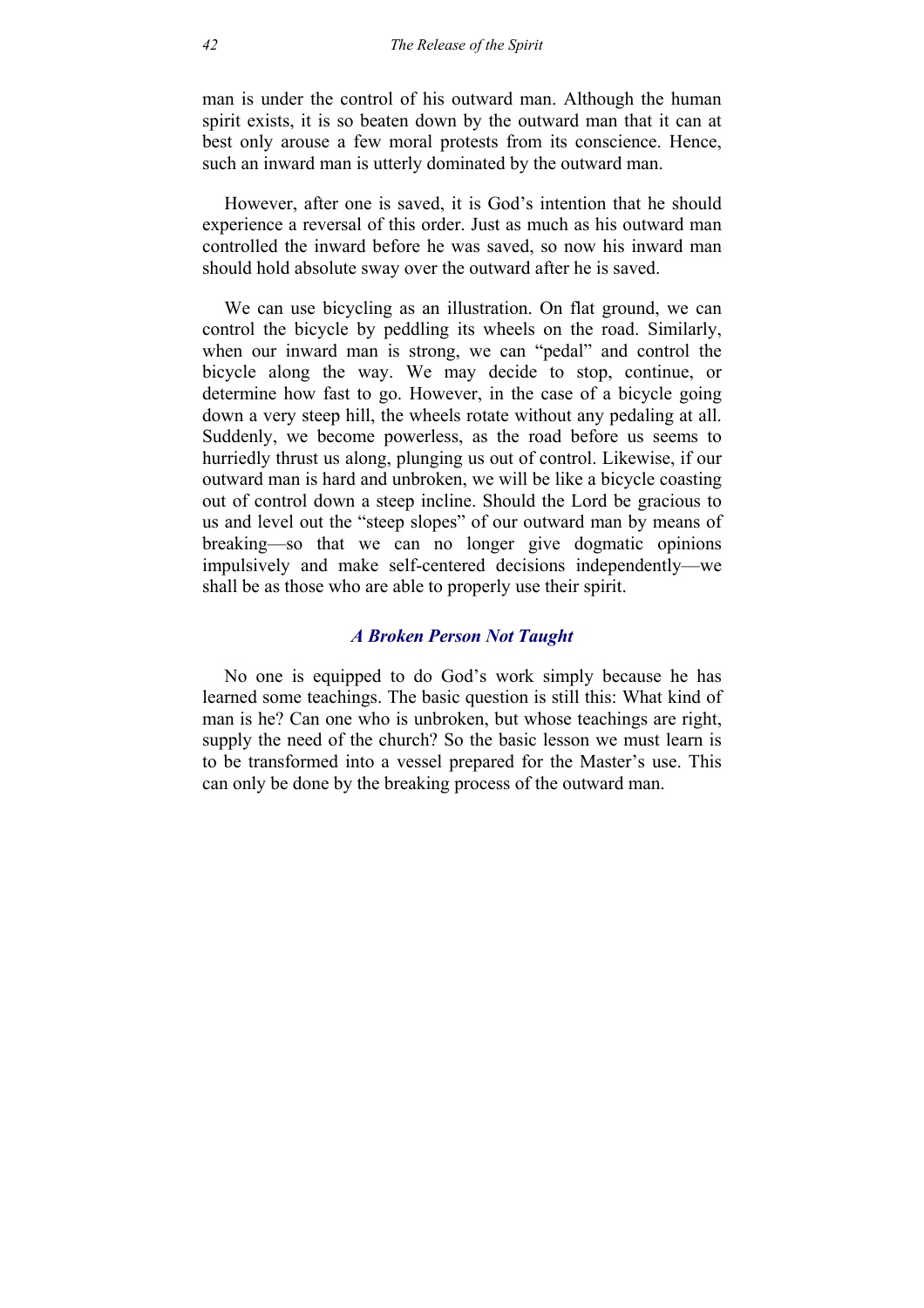God is at work in our lives unceasingly. The many years of sufferings, trials, and hindrances depict the hand of God, Who is daily seeking to carry on His work of breaking us. Do you not see what God is doing in the endless round of difficulties in your life? If not, you should ask Him, "O God, open my eyes that I may see Thy hand"

How often the eyes of an Balaam's burro are sharper than those of a self-styled prophet. Although the burro had already seen the Angel of the Lord, his master had not. The burro recognized the forbidding hand of God, but the self-styled prophet did not. We should be aware that brokenness is God's way for our lives. How sad that some still imagine that if they could only absorb more doctrinal teachings, accumulate more preaching materials, and assimilate more Biblical expositions, they would be profitable to God. This is absolutely wrong. God's hand is upon you to break you. Not according to your will, but His! Not according to your thoughts, but His! Not according to your decision, but His! Our difficulty is that while God withstands us, we blame others. We react like that prophet who, blind to God's hand, blamed the burro for refusing to budge.

**All** that comes to us is ordered by God. To us as Christians, **nothing** is accidental. We should ask God to open our eyes to see that it is He Who is striking us by all things and in all areas of our life. One day, when we are enabled by His grace to accept the ordering of God in our environment, our spirit will be released and ready to function.

# *One Law Unaffected By Prayer*

There is an immutable law of God's working in our lives: His one specific purpose is to break us and to release our spirit for its free exercise. We must understand that none of our praying, pleading, or promising will affect His purpose or change His mind. It is according to this unchangeable law of purpose that He will accomplish both the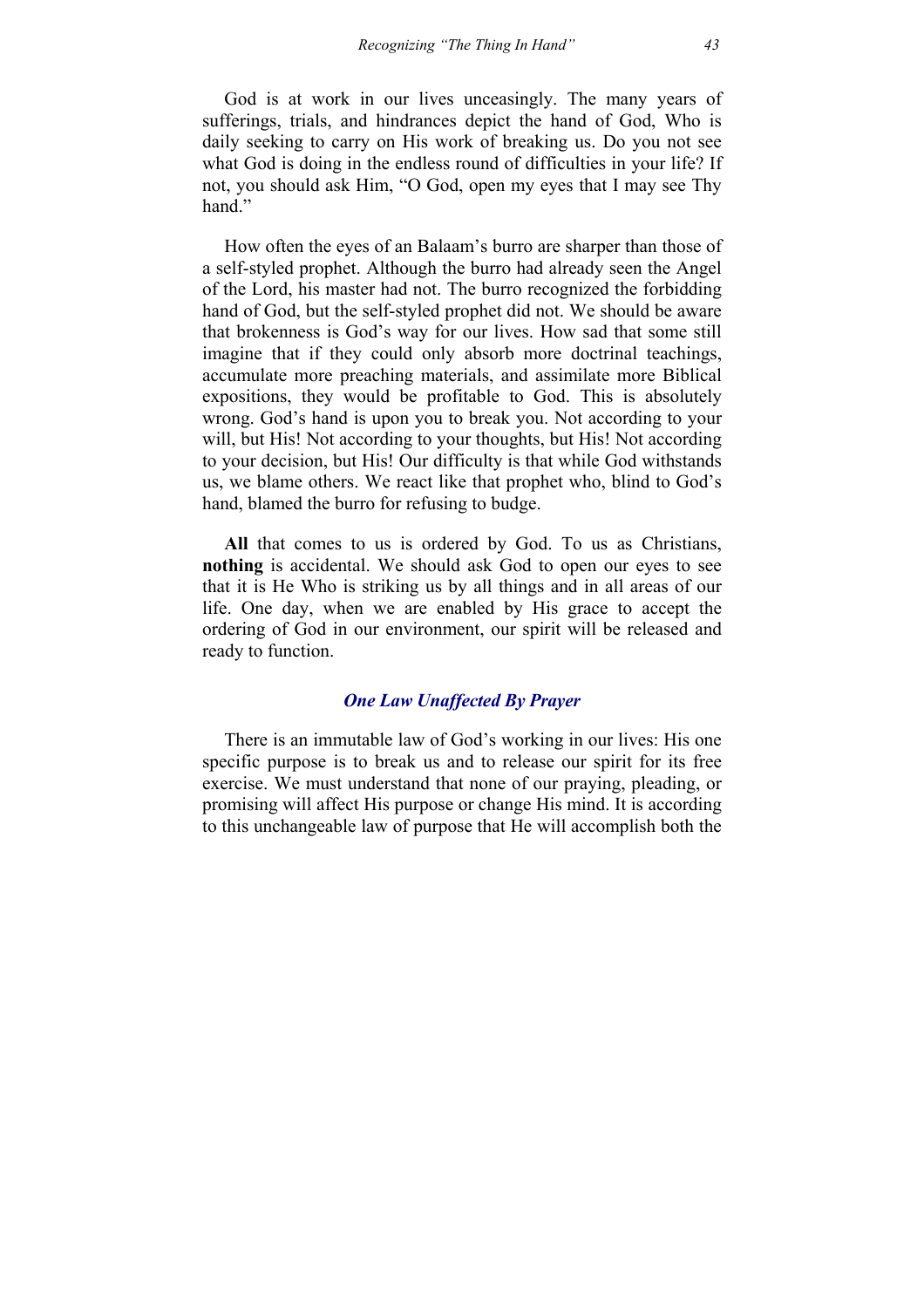brokenness and the release in all of us. All of our praying will not alter His law. For instance, if you deliberately thrust your hand into the fire, will prayer prevent your hand from scorching pain? If you do not wish to be burnt by fire and yet you deliberately thrust your hand into it anyway, do not then think that prayer will save you from consequences. It will not. In like manner, let us see that God's dealing with us is deliberately according to His law. In order for life to come forth, the inward man must pass through the outward. Until our outward man is shattered, the inward simply cannot be released and come forth. Do not try to oppose and overturn this law and its effects by praying for blessings. Such prayers are in vain. Praying can never change God's law.

We must settle this once and for all. The way of spiritual work counts on God's Spirit passing through our inner man. This is the only way God has ordained. To one whose outer man is unbroken, the gospel is blocked and cannot flow out. Let us bow low before God. To obey God's law is far better than saying many prayers. It is much better to stop praying and confess: "God, I prostrate myself before Thee." Yes, how often our prayers for blessings can actually raise up barriers. We long for God's blessing, but instead we seem to find God's mercy in our crushing experiences. If only we would seek for enlightenment, learn to submit ourselves to His hand, and obey His law, we would find that the outcome is the very blessing we deeply, long for.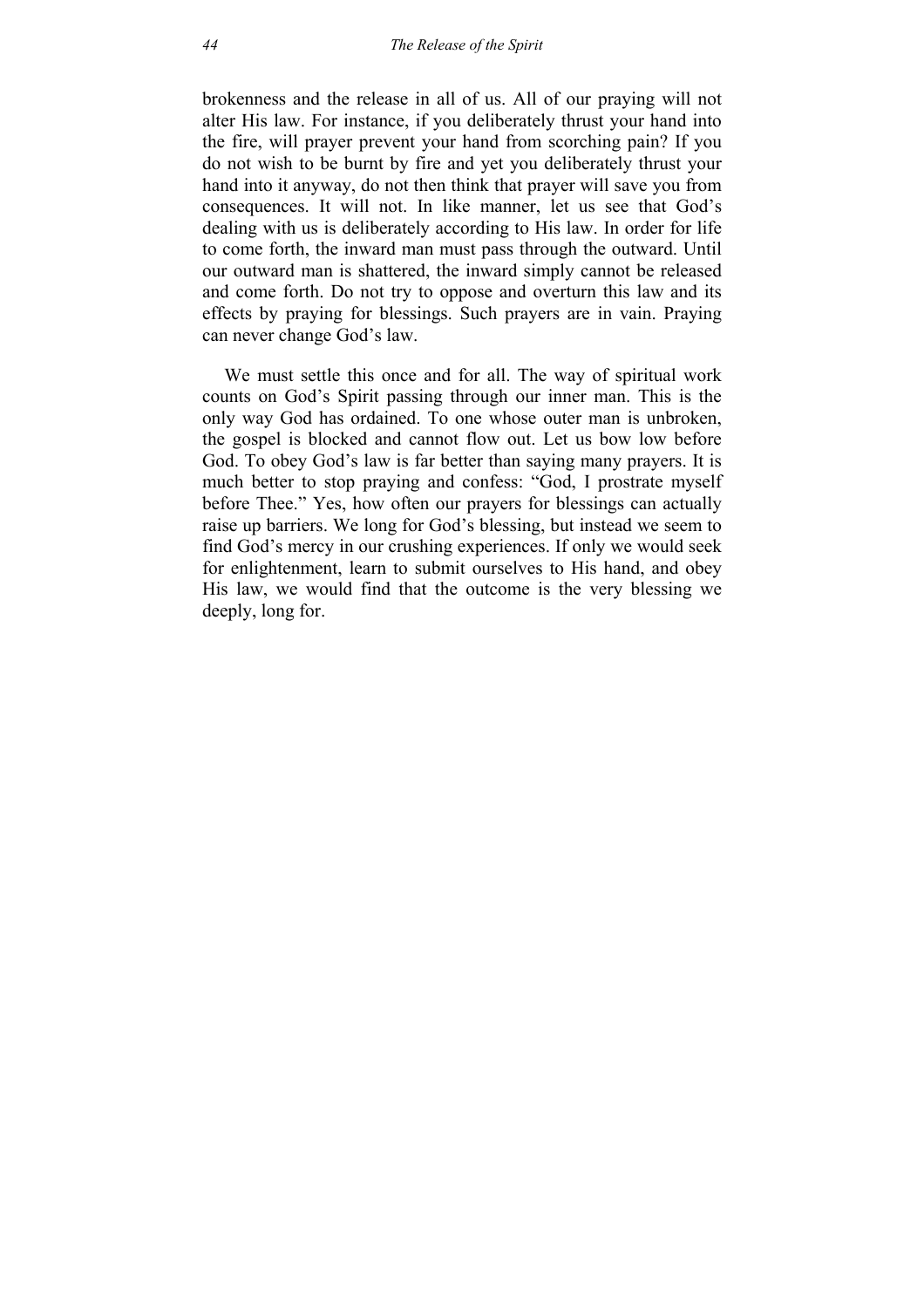**4How To Know Man**<br>TO KNOW MAN is vital in the Lord's work. When<br>someone comes to us, we must discern his spiritual<br>condition, including what he was and what he has now<br>become. We must determine whether he has said what<br>is TO KNOW MAN is vital in the Lord's work. When someone comes to us, we must discern his spiritual condition, including what he was and what he has now become. We must determine whether he has said what is really in his heart and how much he has left unsaid.

Further, we should perceive his obvious characteristics—whether he is hardhearted or humble, and whether his humility is true or false. Our effectiveness in service is closely related to our discernment of man's spiritual condition. If God's Spirit enables us through our spirit to know the condition of the person before us, we can then impart the appropriate word.

In the Gospels we find that whenever men came to our Lord, He always had the right word. This is marvelous! The Lord did not talk to the Samaritan woman about the new birth, nor did he tell Nicodemus of living water. The truth of the new birth was for Nicodemus, while the truth of the living water was for the Samaritan woman. How appropriate! Moreover, those who had not followed Him were invited to come. But those who desired to follow Him were invited to bear the cross. Also, to the one who volunteered, He spoke of counting the cost. While to the one who lingered, He said, "Let the dead bury their dead." His words were always most appropriate, for **the Lord knew all men**. Our Lord knew whether they came as earnest seekers or merely to spy on Him. And what He said to them was always right on target. May our Lord be merciful to us so that from Him we also may learn how to know man in order to be more effective in helping people.

Without much acquired knowledge, a brother can only handle souls by his own limited understanding. One day, if he acquires a special feeling, he will speak it to everybody. If he has a favorite subject, he speaks on it everywhere. How can his work be effective?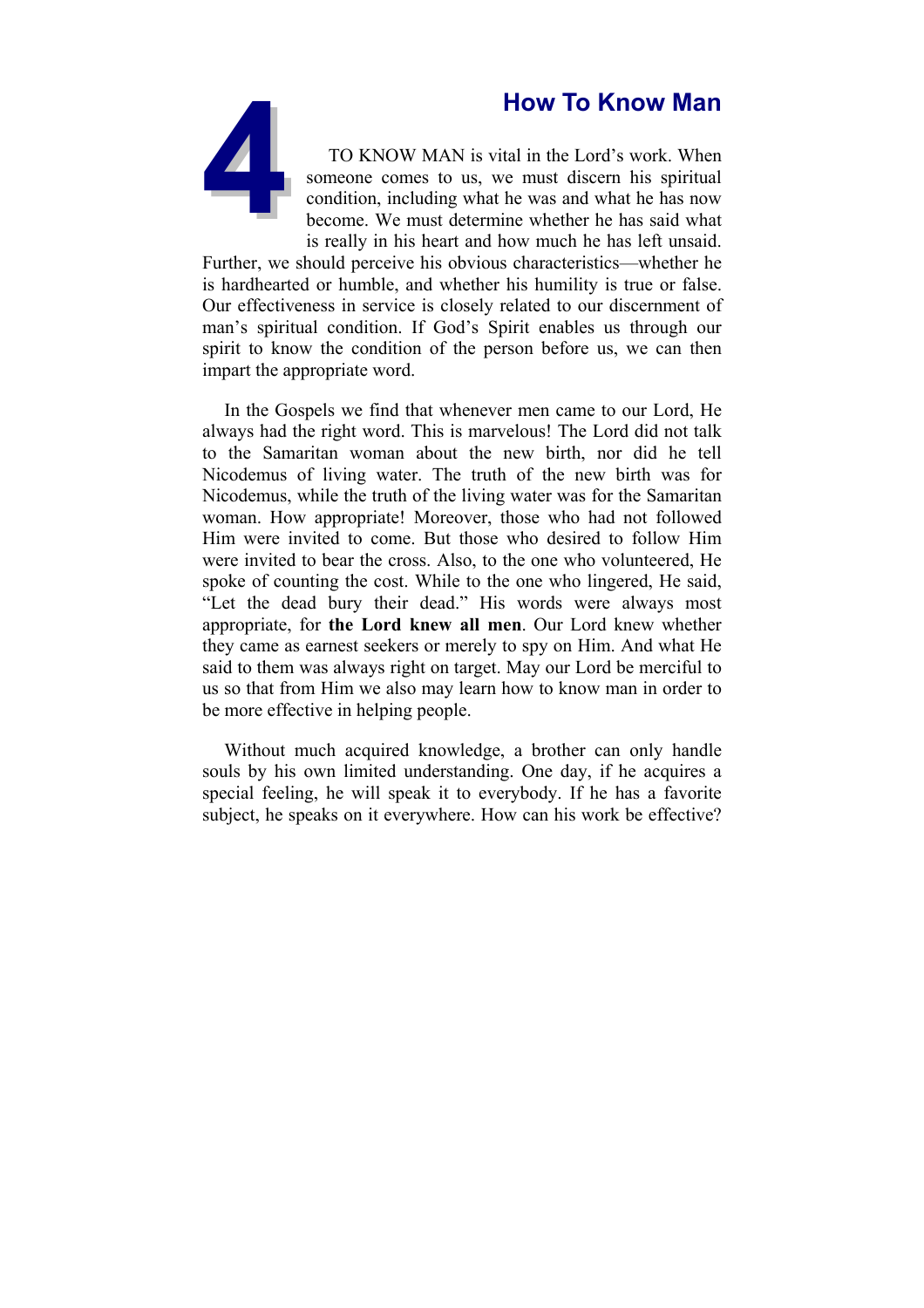No physician will use the same prescription for all his patients. Regrettably, some who serve God have only one prescription for everyone. Although they cannot diagnose people's sicknesses, they try to cure them anyway. In spite of their ignorance of man's complexities and their lack of insight into man's spiritual condition, they nonetheless are too eager and zealous to treat every ailment. How foolish it is to have only one spiritual prescription to meet every kind of spiritual disorder!

Perhaps you imagined that the naive can never discern but that the clever can? No, in the Lord's work both the clever and the naive are equally excluded. You cannot use your independent mind or personal feelings to discern people. However keen your mind, it alone can never penetrate the depths of man and reveal his condition.

It is important for each worker to first discern what is the individual's real need before God. Frequently, you cannot depend on what he says. Although he may have correctly insisted that he has a "headache," it may be only a symptom of a deeper condition whose roots are to be found elsewhere. Just because he feels warm does not necessarily mean he has a "high fever." He is likely to tell you many things which have no bearing on his case. A "sick person" seldom understands his own health problems; so he needs someone else to diagnose it and prescribe the right cure. You may want him to tell you something about his need, but he is prone to be mistaken. Only a trained diagnostician, skilled in recognizing spiritual ailments, can discern the "patient's" real need. In every diagnosis, you must insist on exactness and accuracy. One who is merely subjective is sure to inflict people with imaginative illnesses, relentlessly imposing his opinions upon them as to what ails them.

Sometimes we may discover that a particular problem is beyond our ability to help. Do not be so foolish to assume you can cope with every situation and help solve all problems. For those whom you can help, you should spend yourself and be spent. But when you cannot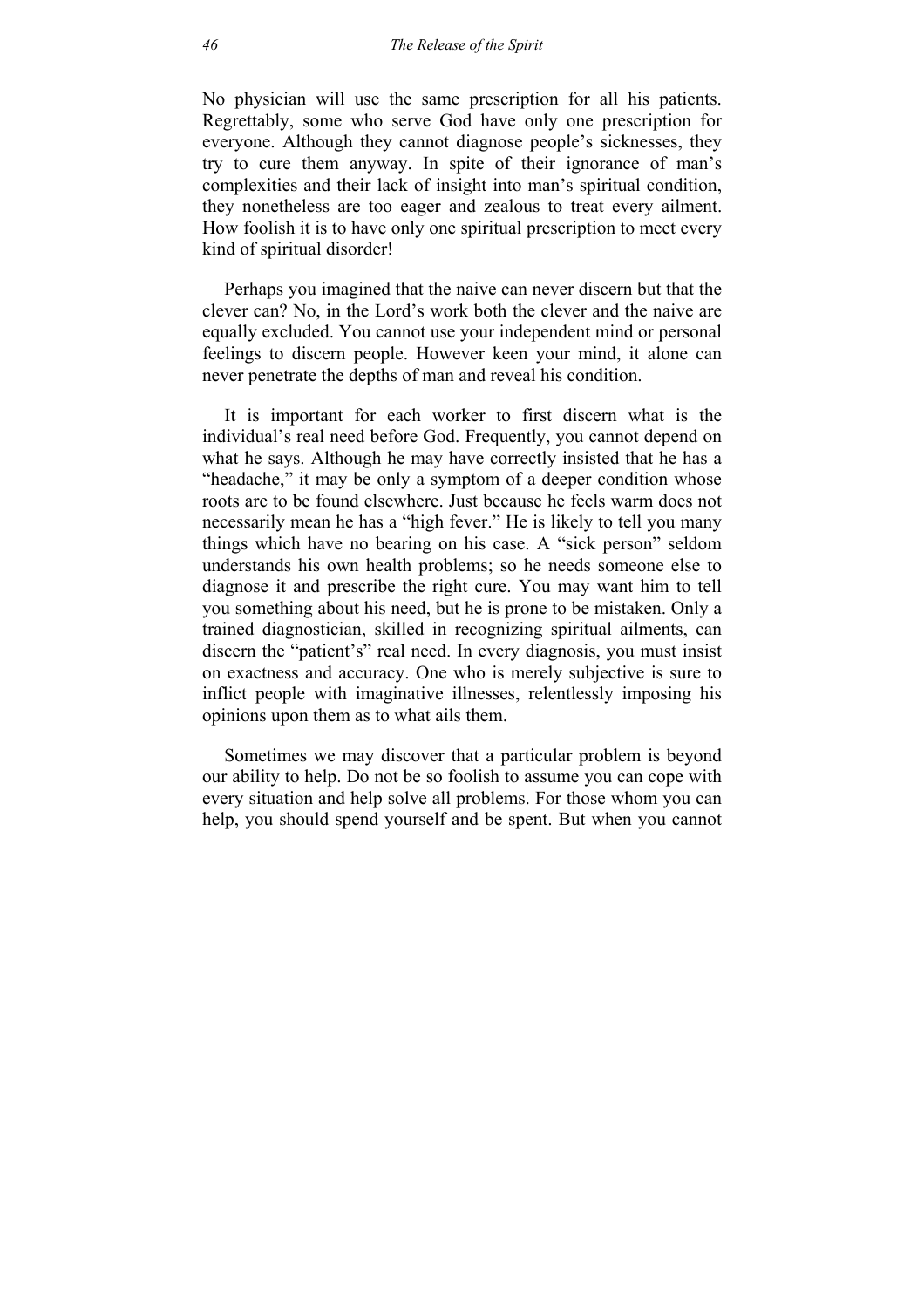be of help, you should humbly tell the Lord, "This is beyond my ability; I cannot discern his disease. I haven't learned enough about it yet. Oh, Lord, be merciful!" We should never think we can handle everyone's spiritual need and try to monopolize the work. Here is our chance to see the supply from the different members of the Body. If you feel a certain brother or sister can handle the emergency, seek him out and honestly say, "This is beyond my measure. Perhaps this is within your expertise." By working together in the Body, we learn how to act relatedly, and not independently.

We must emphasize it again: Every worker must learn before the Lord **how to know man**. How many lives were spoiled after passing through the hands of zealous brothers who have not learned this. They vainly and impulsively give their subjective opinions to meet simple objective needs! People are not necessarily afflicted with the ailments that we imagine. Our responsibility is to discern their true spiritual condition. If we ourselves had not first experienced and understood our own spiritual problems, how can we hope to help the rest of God's children?

### *We Ourselves His Instrumentalities*

In diagnosing a case, a medical doctor has access to many of his medical instruments. This is not so with us. We have no thermometer, no x-ray, nor any other such devices to help us discern a man's spiritual condition. How, then, do we discern whether a brother is spiritually ill? How do we determine the nature of his trouble? It is wonderful that God has designed **us**—yes, **us!**—to be like "thermometers" to read another person's spiritual temperature. By His working in our own lives, He would equip us to discern what "ails" a person. As the Lord's spiritual "doctors," we must have a thorough inward preparation. We must be deeply conscious of the weight of our responsibility.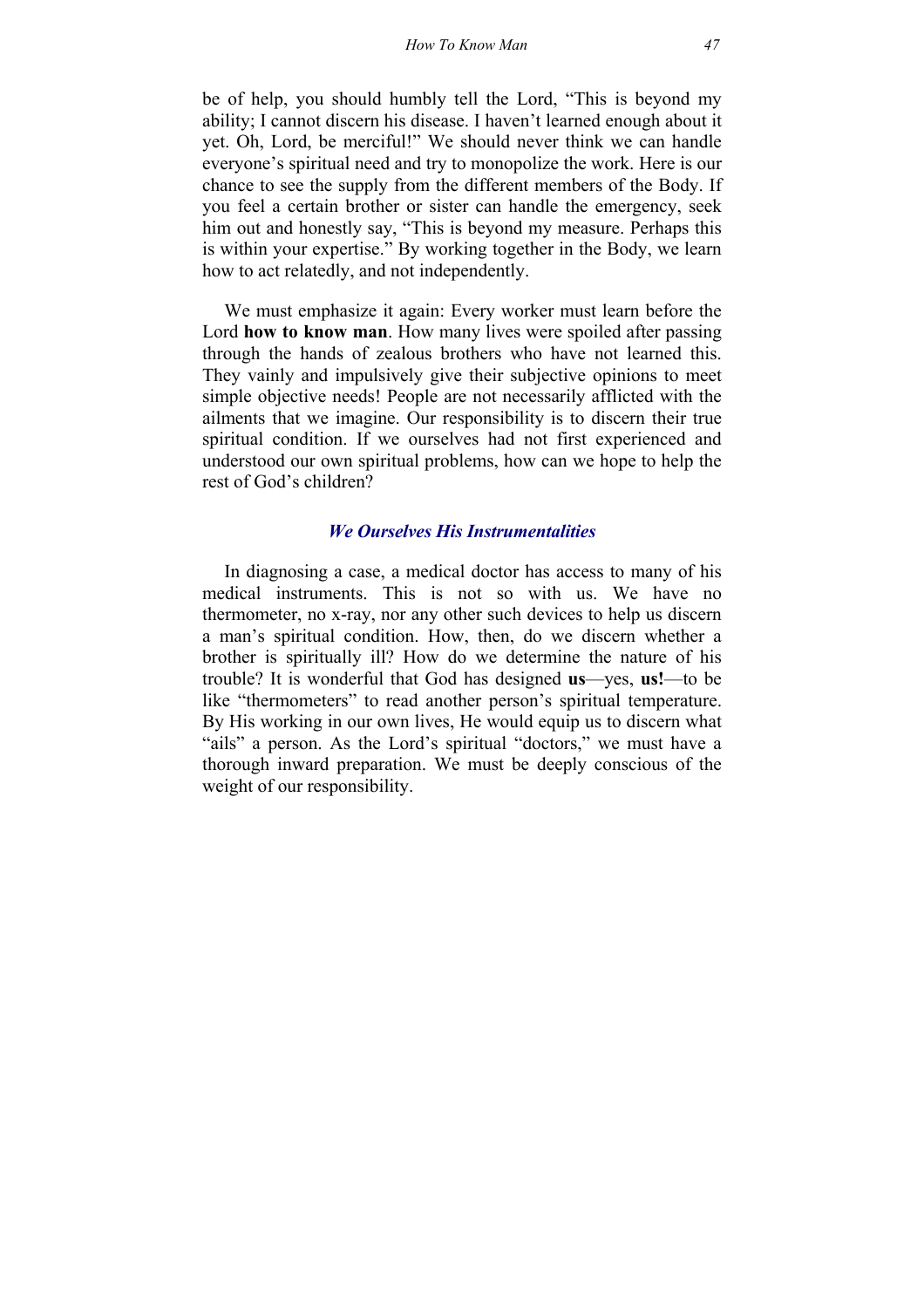Suppose the thermometer had never been invented. The doctor, like in previous generations, would have to determine whether his patient had a fever by the mere touch of his hand. His hand would serve as the thermometer. How sensitive and accurate the touch of his hand would need to be! In spiritual work, this is exactly the case.

We ourselves are God's thermometers and God's instruments. We must undergo thorough training and strict discipline, because whatever is left untouched in us will be left untouched in others. Moreover, we cannot help others in areas which we ourselves have not learned the lessons before God. The more thorough our training, the greater will be our usefulness in God's work. Likewise, the more we spare ourselves—our pride, our narrow opinions, yes, even our feelings of happiness—the less will be our usefulness. If we have spared these things in ourselves, we cannot touch them in others. A proud person cannot deal with the pride of another. A hypocrite cannot touch the hypocrisy in another. Neither can one who lives a loose life have a helpful impact on one who suffers the same difficulty. How well we know that if something persists in our nature, we will not be able to condemn that particular sin in others. In fact, we will hardly recognize it in others. A doctor in the physical realm may cure others without curing himself, but this can hardly be true in the spiritual realm. The worker himself is first a patient. He must first himself be healed before he can heal others. What he has not seen cannot be shown to others. He cannot lead others where he has not trodden. He cannot teach others what he himself has not learned.

We must see that we are **ourselves** the instruments God prepares for knowing man. Hence, our persona must be dependable and qualified in order to give an accurate diagnosis. So that our feelings may be reliable, we need to pray, "O Lord, do not let me go untouched, unbroken, and unprepared." We must allow God to work in us to such an extent undreamed of before, so that we may become a more prepared and useable vessel. A doctor would never use a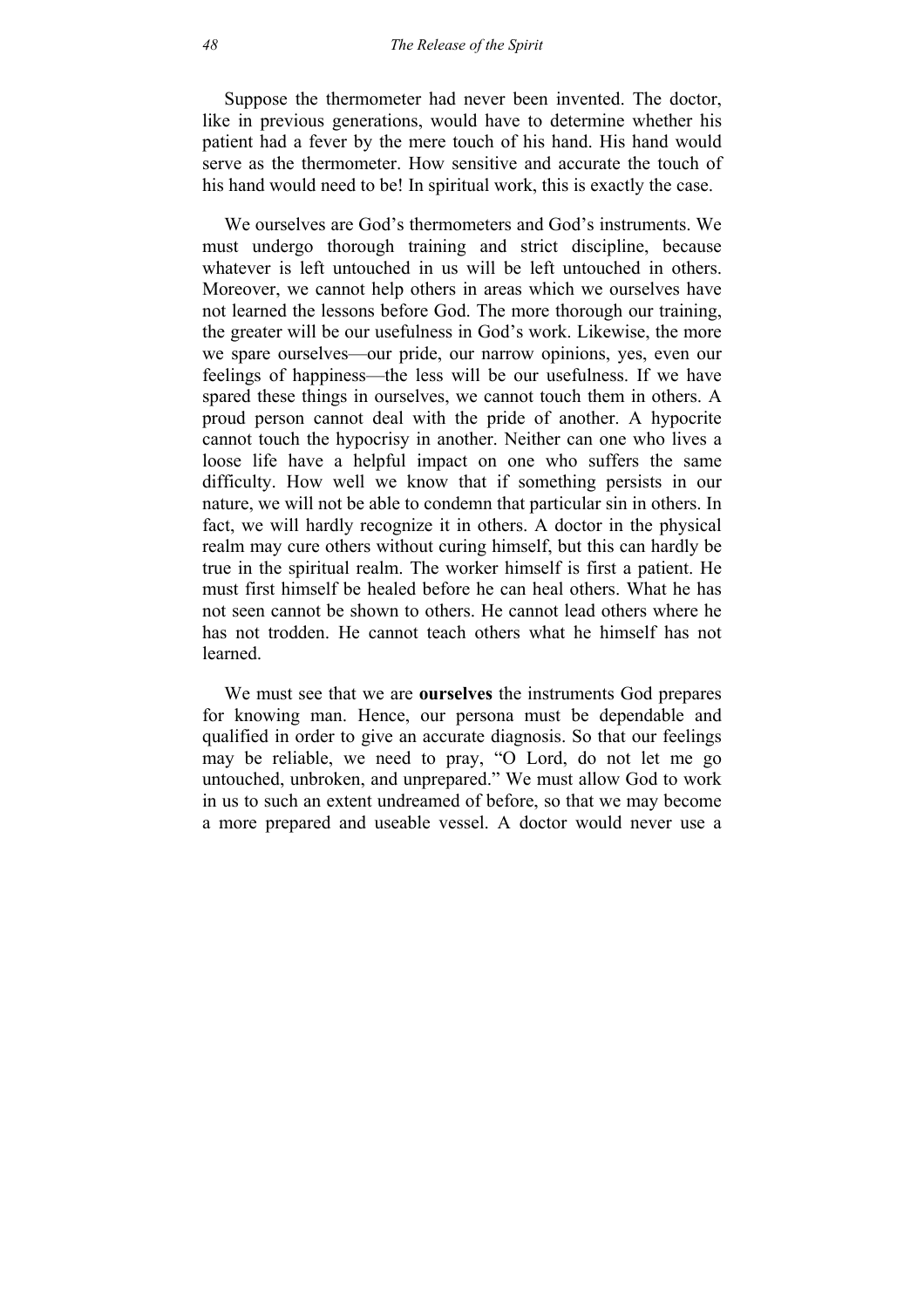defective thermometer. How much more deficient and ill-advised it is for us to use our untouched thoughts, emotions, opinions, and ways to touch the spiritual conditions of others. To impulsively do one thing and suddenly do another indicates that we are yet unstable. How can we be useable when we are so undependable? Our efforts will simply be in vain. Consequently, we must pass through God's dealings.

Repeatedly, we must face this question: Are we really conscious of the seriousness of our responsibility? God's Spirit does **not** always work directly on people. But mostly, He does His work **through** man. People's needs are met, on the one hand, by the discipline of the Holy Spirit. In other words, He sovereignly orders their environment. And on the other hand, they are dealt with by the ministry of the Word. Without the supply of the ministry of the Word, the spiritual problem of the saints cannot be solved. What responsibility has fallen upon His workers! It is most solemn and imperative. A person's usefulness determines the breadth and depth of supply that can be offered to the church.

Suppose it is characteristic of a certain illness to reach a temperature of, say, 103 ° F. Unless you know the exact temperature, your diagnosis cannot be certain. You cannot simply guess it by touching the patient with your hand that his fever is somewhat about 103 °. Even in the spiritual realm, it would be too risky for us to try to help others when our feelings and opinions are mistaken and our spiritual understanding is inadequate. Only when we are tested and tried, until we become accurate and trustworthy, can the Spirit of God be released through us.

The starting point of a spiritual work is marked by the many readjustments made before God. A thermometer is manufactured according to certain standards and is carefully examined to meet rigid specifications. If, then, we are the Lord's thermometer, how strict must be the discipline to bring us up to God's standard of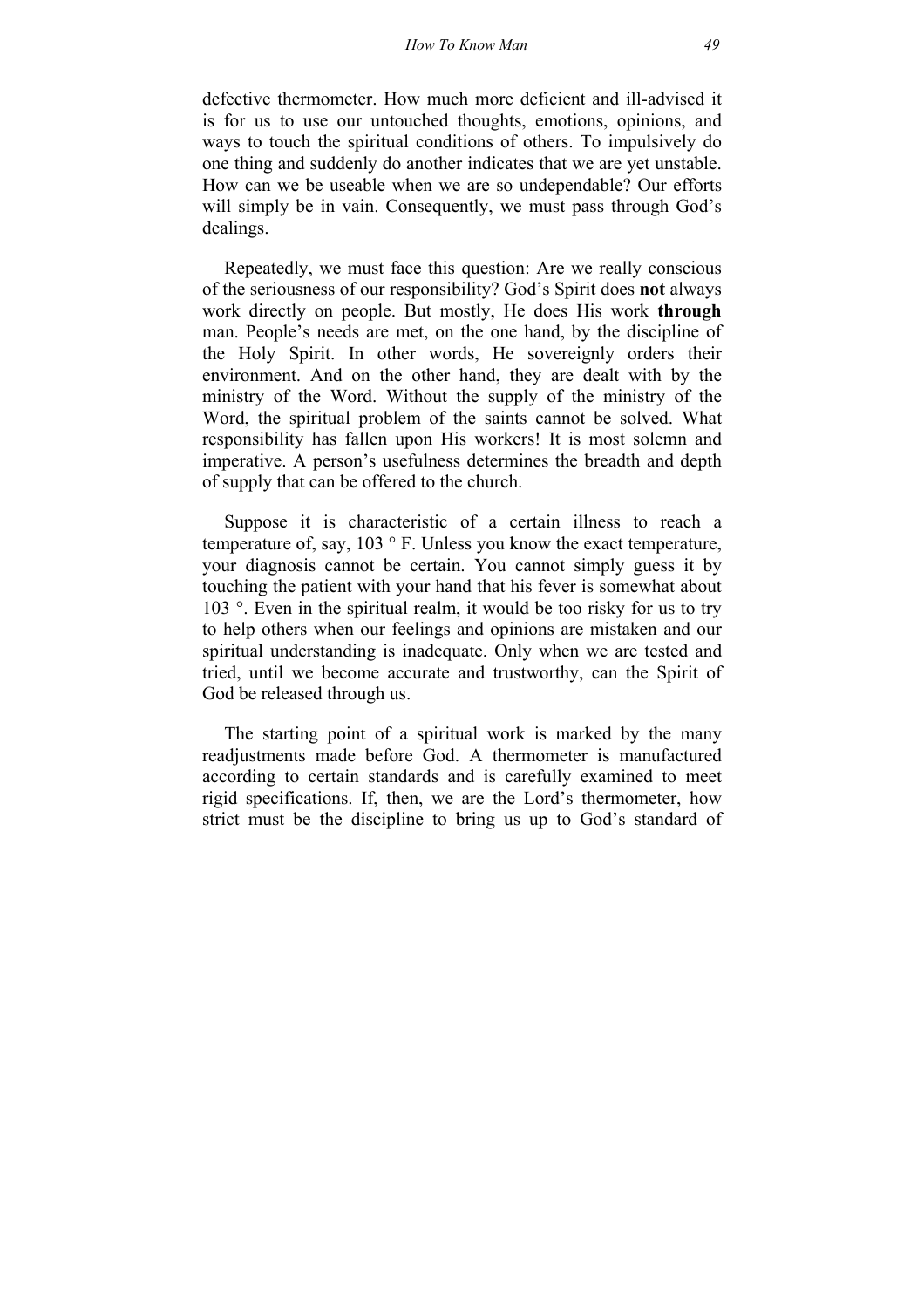accuracy! In God's work, we are both "doctors" and "medical instruments." How important it is that we pass His test!

#### *Our Key Perception for Knowing Man*

Knowing a patient's condition should be considered from first the patient's side, and second our side. **First**, if you want to know what ails a person, recognize his most dominant characteristic. It will stand out so conspicuously that, try as he may, he cannot hide it. For example, a proud person will reveal pride, even though he will try to conceal it with a cloak of humility. With a sad person, a note of sadness pervades even his laughter. Invariably, the nature of a person will leave a certain definite impression.

There are many references in the Bible describing different types of conditions in the human spirit. Some people have an impatient spirit, others an inflexible spirit, and still others have a contrite spirit. We can also say one has an arrogant spirit, another has a depressed spirit, and so forth. From where do these different conditions of the spirit come? For instance, from where does the inflexibility in a stubborn spirit come? From where comes the arrogance in a proud spirit? Surely our human spirit in its normal state is not tinged with anything. It is designed just to manifest the pure Spirit of God. How can it be, then, that the spirit is spoken of as hard or inflexible? Proud? Arrogant? Unforgiving? And jealous? The answer is this: When the outward and inward man are not divided, the condition of the outward man thus becomes mingled with that of the inward. The spirit is inflexible because it is clothed in the inflexibility of the outward man. The spirit is proud because it is clothed with the arrogance of the outward man. The spirit is jealous because of the envy of the outward man. Originally, the spirit is neutral in nature, but it can take on the character of the outward man if the latter is not broken.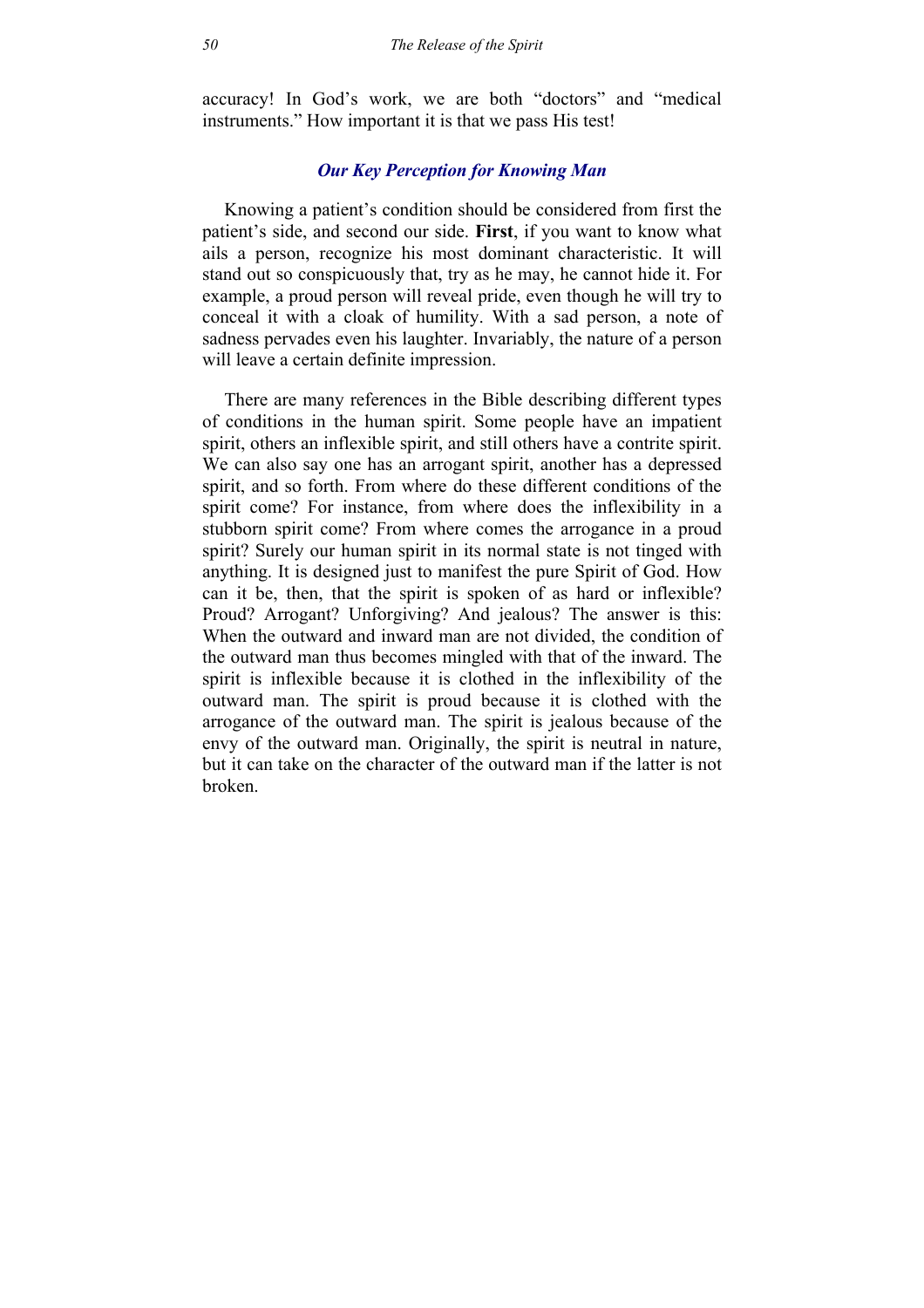Our spirit emanates from God. Originally, it was pure before it was affected and sometimes infected by the impure state of the outward man. But it becomes proud, inflexible, or whatever, wholly because of the unbrokenness of the outward man. How the outward man with its various conditions has so tainted the spirit that these conditions come forth with the spirit! Therefore, to purify the spirit, one must deal not with the spirit, but with the outward man. We must realize that the trouble lies not with the spirit, but with the outward man. From the kind of spirit released and flowing forth, we can detect immediately the area wherein a man has not been broken. The obvious kind of condition found in the outward man characterizes the type of spirit we contact.

Once we have learned to touch a man's spirit, we will know exactly what is his need. This secret of knowing man is by touching his spirit—in sensing what it is clothed with. Let us repeat emphatically this basic principle for knowing another man: It is by sensing or touching his spirit. As the spirit flows forth, it reveals either the broken or unbroken traits of the outward man. The human spirit takes its color from the outward man when it flows through the outward man.

When someone is strong in a particular point, it is like a glaring thing before you. It is so blatantly obvious that it seems you can just reach out and touch it. If you feel it, you know what it is. You will then realize that this thing is his unbroken outward man. If you can sense a man's spirit, you will know his condition. You will know what he is attempting to reveal, or what he is trying to conceal. So we say again, if you want to know man, you must know him according to his human spirit.

### *Our Own Preparation for Knowing Man*

**Secondly**, let us now consider our part in knowing man. The disciplinary measures the Holy Spirit takes with us are the God-given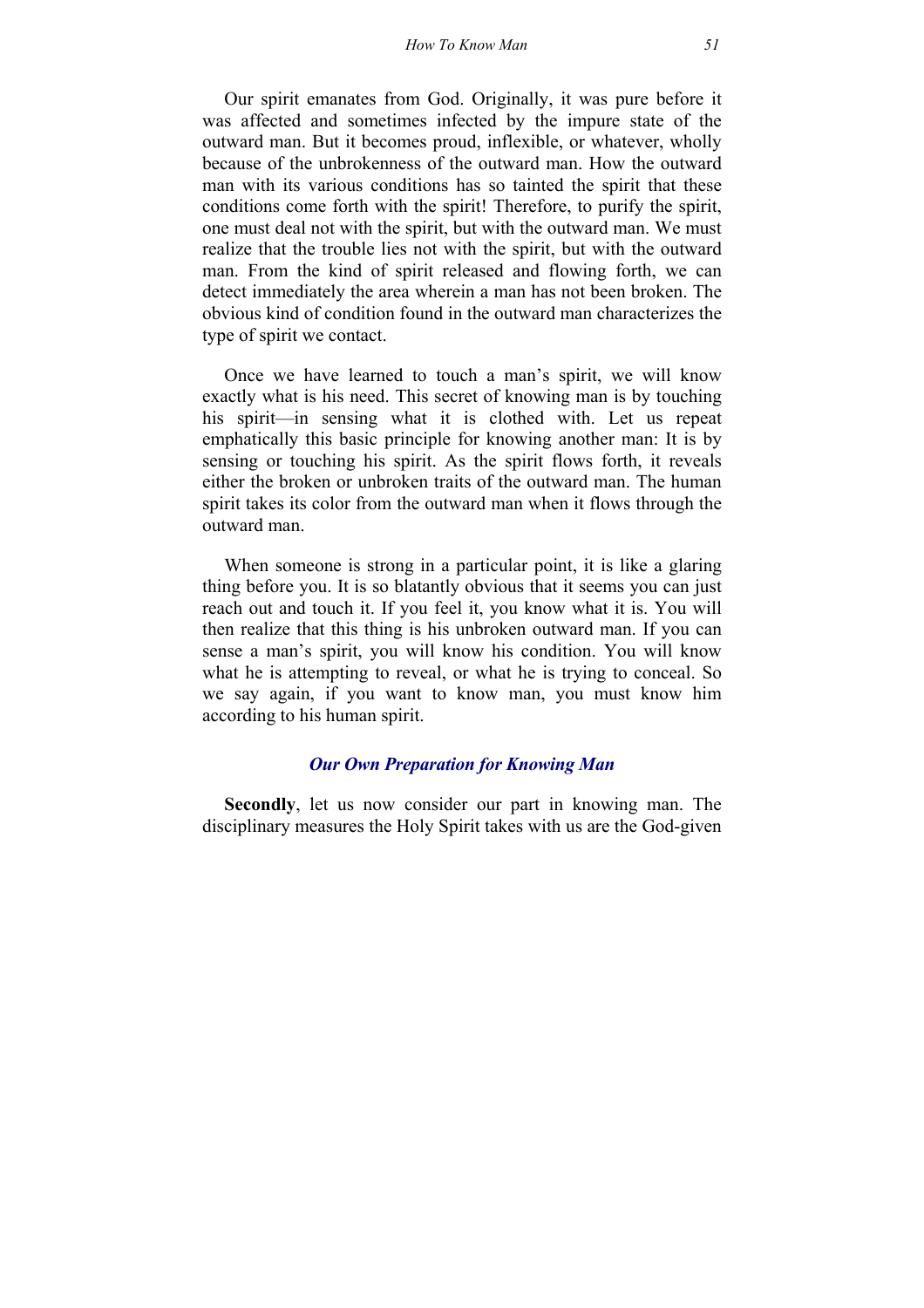lessons by which He uses one thing after another until we are broken. It takes many breakings in many areas of our lives for us to attain to a place of usefulness. When we say we can touch another through the spirit, it does **not** mean that we can similarly touch **all** individuals alike, **nor** that we can discern someone's **total** spiritual condition. It is simply in the particular area where we have been disciplined by the Holy Spirit and broken by the Lord that we can touch another. If we have not been broken by the Lord in a particular thing, we can in no wise supply that need to our Christian brother. In those very points, our spirit is insensitive and impotent.

Here is invariably a spiritual fact: Our spirit is released according to the degree of our brokenness. The one who has accepted the most discipline is the one who can best serve. The more one is broken, the more sensitive he can be. The more loss one has suffered, the more he has to give. Wherever we save ourselves, it is at that very place where we become spiritually useless. Whenever we preserve and excuse ourselves, it is at that point where we are deprived of spiritual sensitivity and supply. Let no one imagine he can be effective if he disregards this basic principle.

Only those who have learned some lessons can serve. You may learn ten years' lessons in one year, or you may take twenty or thirty years to learn one year's lessons. Any delay in learning means a delay in serving. If God has put a desire in your heart to serve Him, you should understand what is involved. The way of service lies in brokenness and is connected with your accepting the discipline of the Holy Spirit. The measure of your service is determined by the depth of discipline and brokenness. Be assured that human emotions or cleverness cannot help. How much you really possess is based upon how much God has wrought in your life. Therefore, the more you are dealt with, the keener is your perception of man. The more you are disciplined by the Holy Spirit, the more readily your spirit can touch another.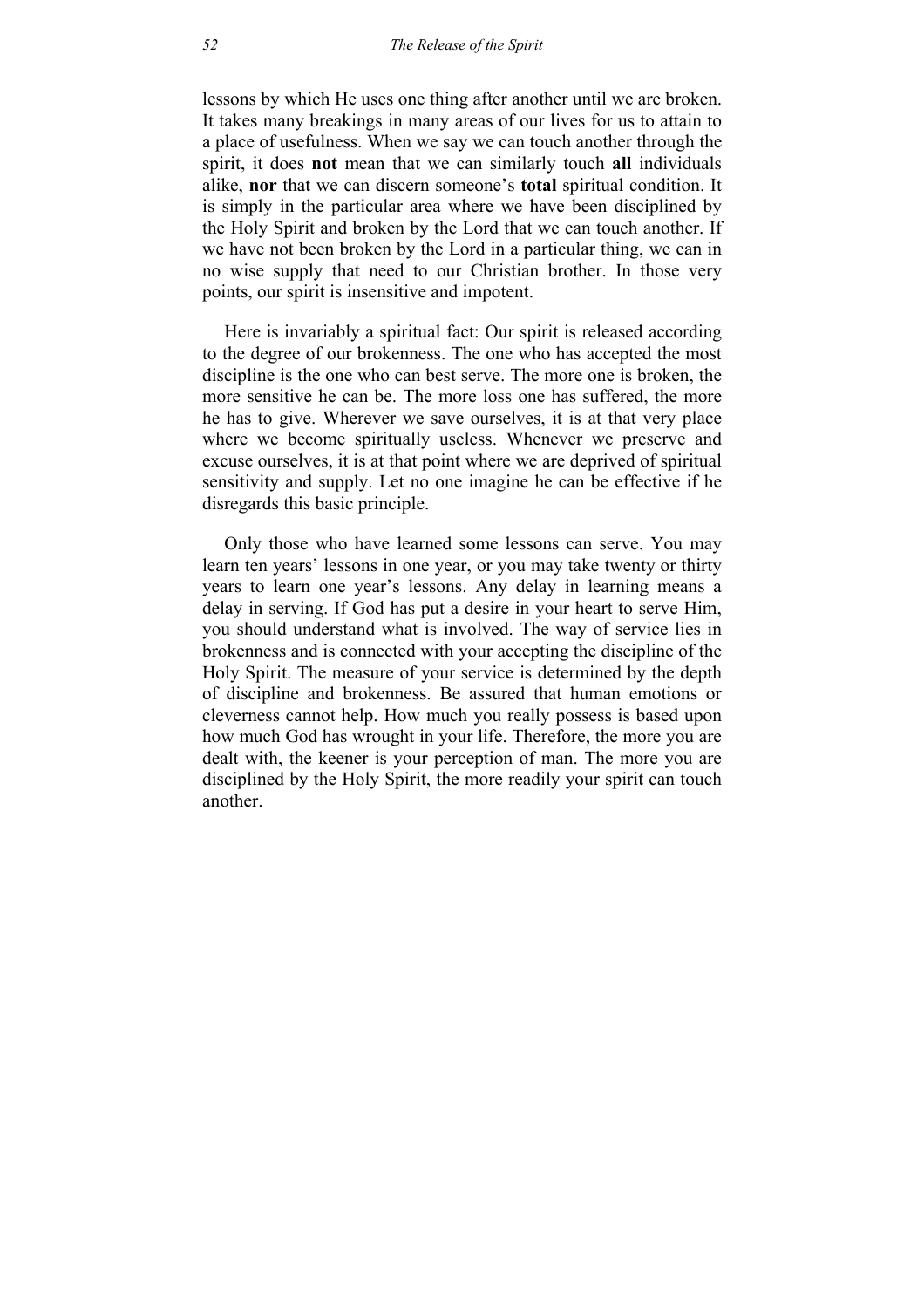It is very important to remember that while God's Spirit is **given** to us believers once for all, we must go on **learning** what was given in our spirit throughout our lifetime. Thus, the more we learn, the more we can discern. It is a source of grief to us that so many Christian brothers and sisters in the Lord do not know how to exercise spiritual discernment. Too many fail to differentiate between what is of the Lord and what is of their human nature. Only as we have experienced the Lord's strict dealing with us in certain personal matters can we quickly detect it in others, like detecting early sprouts from hidden seeds. We do not need to wait for it to grow until fruit is manifested. We can discern it long before harvest time. So our spiritual sensitivity is gradually gained through the personal experience of God's hand upon us.

For example, someone may mentally condemn pride, yes, even preach against it. However, he has no sense of the sinfulness of pride in his own spirit. Hence, his spirit is not distressed when pride appears in his brother. He may even be sympathetic. Then, the day comes when God's Spirit so works in his life that he really sees the ugliness of pride. He is dealt with by God, and his pride is consumed. Although his preaching against pride may sound the same as before, yet now every time a spirit of pride appears in his brother, he senses its ugliness and is thereby distressed. What he has learned and seen from God for himself enables him to discern it and be distressed about it in his brother. In fact, such a sense of "distress" most suitably describes his inward sensitivity. Now that he recognizes his own ailment, he can now serve his brother. Once he was attacked by the same affliction; now he is somewhat cured. This does not imply that he should claim complete deliverance simply that he knows some measure of cure. Therefore, the experiences of lessons learned demonstrate how we come into the reality of spiritual understanding and discernment.

Spiritual sensitivity comes about only through many dealings. Does sparing ourselves really profit us? "*For whosoever shall save*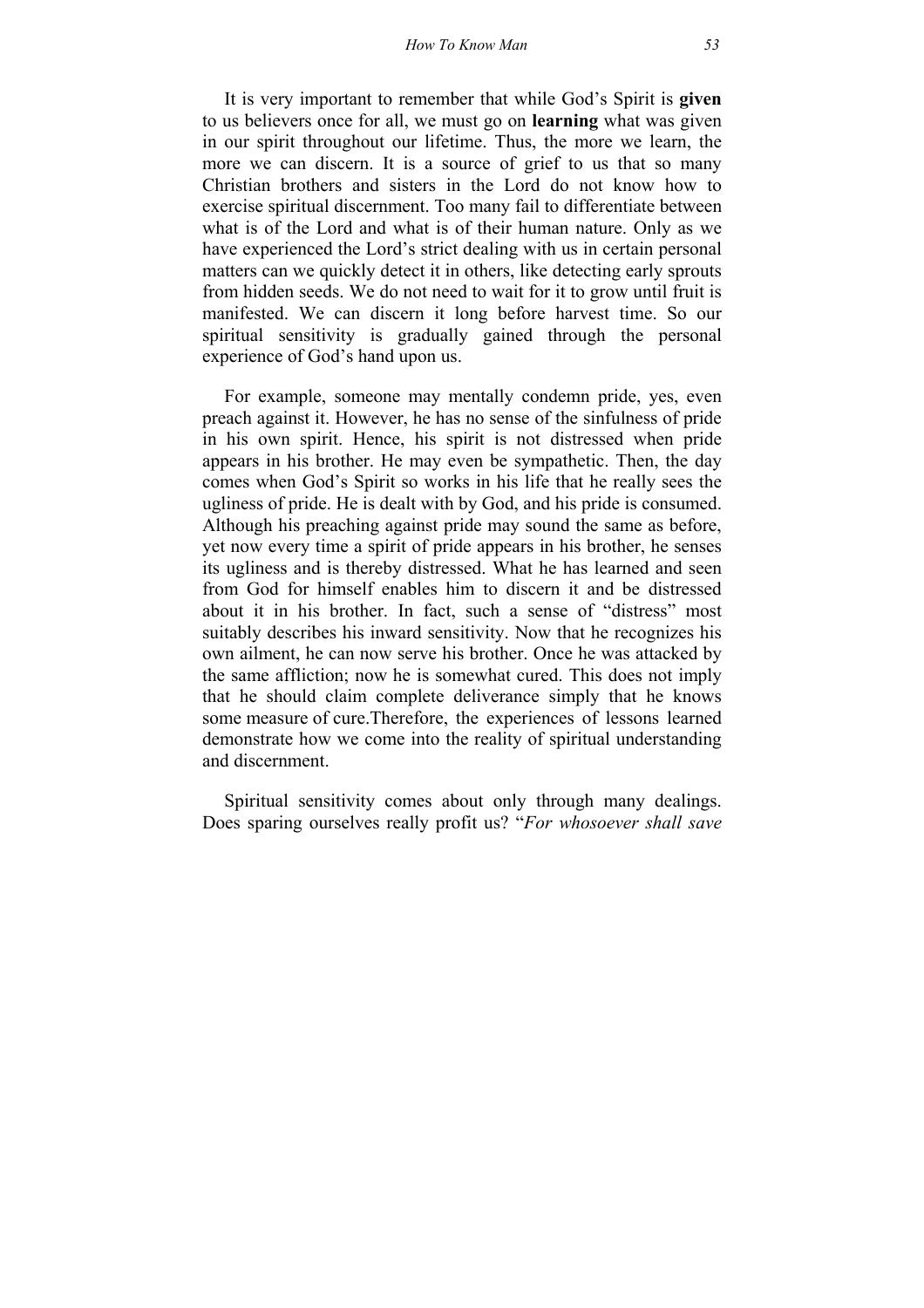*his life shall lose it*. " Ask not the Lord to withdraw His hand from us. How tragic it is not to recognize what the Lord is doing. We may even be unwittingly resisting His hand. The absence of spiritual understanding is due to the lack of learning spiritual lessons. Therefore, let us realize that the more we are dealt with, the better we shall know men, discern things, and supply the needs of others. No other way than the way of the Lord's dealings with us can enlarge the sphere of our service and broaden the scope of our experiences.

### *Learning How To Practice It*

Once these basic lessons have been learned, we find our spirit is released and better able to pinpoint the real conditions of others. Now, how can we put this into practice?

**First**, to touch a man's spirit, we must wait until he opens his mouth and talks. Few ever arrive at the place where they can touch a man's spirit without first hearing **how** he speaks. The Word of God says: "*For out of the abundance of the heart the mouth speaks*" (Matt. 12:34). Whatever his real intentions may be, his spirit is revealed by **how**, not what, he speaks through his mouth. If he is arrogant, a proud spirit will manifest itself through his words. If hypocritical, a flattering spirit will be evident in his speech. Or, if envious, a jealous spirit will be displayed through his conversations. As you listen to him speak, you will touch his spirit. Do not merely pay attention to what he says, but especially note the condition of his spirit. We know man, not only by the words of his mouth, but also by the tone of his spirit.

On one occasion, when the Lord Jesus was traveling toward Jerusalem, two of His disciples saw the Samaritans refusing to receive Him. They questioned Him: "*Lord, wilt Thou that we command fire to come down from heaven and consume them as also Elias did?"* (Luke 9:54). As they were speaking, their spirit was exposed. The Lord's reply was, "*Ye know not of what spirit ye are*"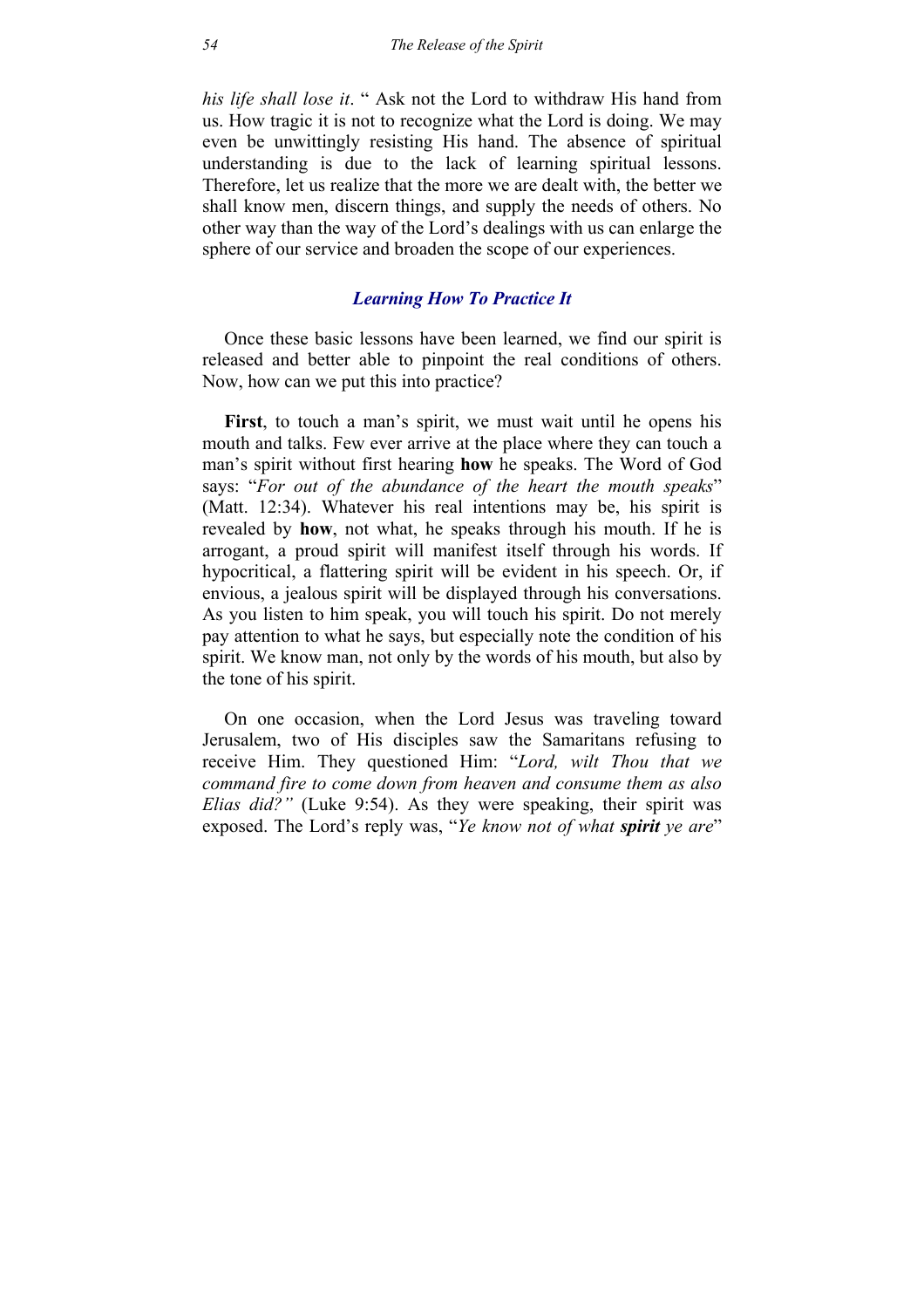(9:55). The Lord shows us here that by listening to a man's words, you will know what kind of spirit he expresses. As soon as the disciples's words were uttered, their spirit was exhibited, "*for out of the abundance of the heart the mouth speaks*."

There is yet a **second** point to bear in mind. When you are listening to a conversation, do not allow the topic under discussion to distract you from the spirit with which he speaks. Suppose two brothers are involved in a quarrel, each one blaming the other. If this matter is brought to you, how are you to deal with it? Although you may have no objective way of checking out the facts if only the two of them were present, you do know however that as soon as they open their mouths, their spirits are revealed. Right or wrong among Christians is judged, not only by their action, but also by the tenor of their spirit which is inflected by their voice. When a brother starts to talk, you may sense immediately that his spirit is wrong, though you may lack the necessary factual information about the case. One brother may complain that the other berated and lambasted him, but immediately you sense his spirit is not right! The real issue therefore is with the condition of the spirit—not what he says, but how he says it.

Before God, the merits of a case are determined not so much by whether the deeds are right or wrong, but whether the **spirit** is right or wrong. How often in the church a wrong deed is accompanied by a wrong spirit. But if judgment is made solely according to outward deeds, we have dragged the church into another realm. We should be in the realm of the inward spirit, not merely of outward action.

Once our own spirit has been released, we can detect the condition of others' spirits. If we contact a closed and locked up spirit, we have to exercise our spirit in judging the issue and discerning the man. May we be able to say with Paul, "*We henceforth know no one according to the flesh*" (2 Cor. 5:16). We do not know man according to his outward flesh, but according to his inner spirit.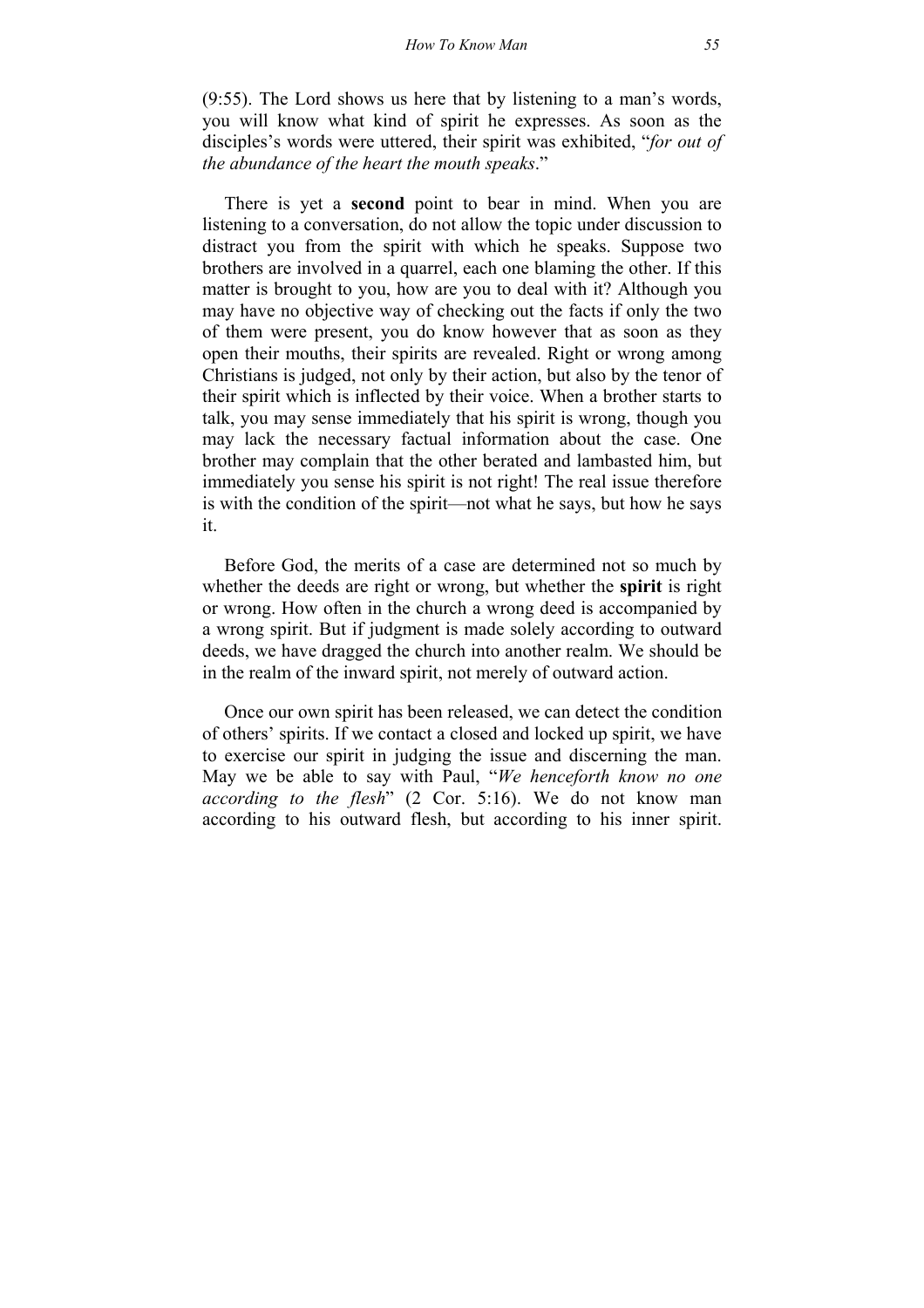Having learned this basic lesson, we provide a way for God to work out His purpose through us.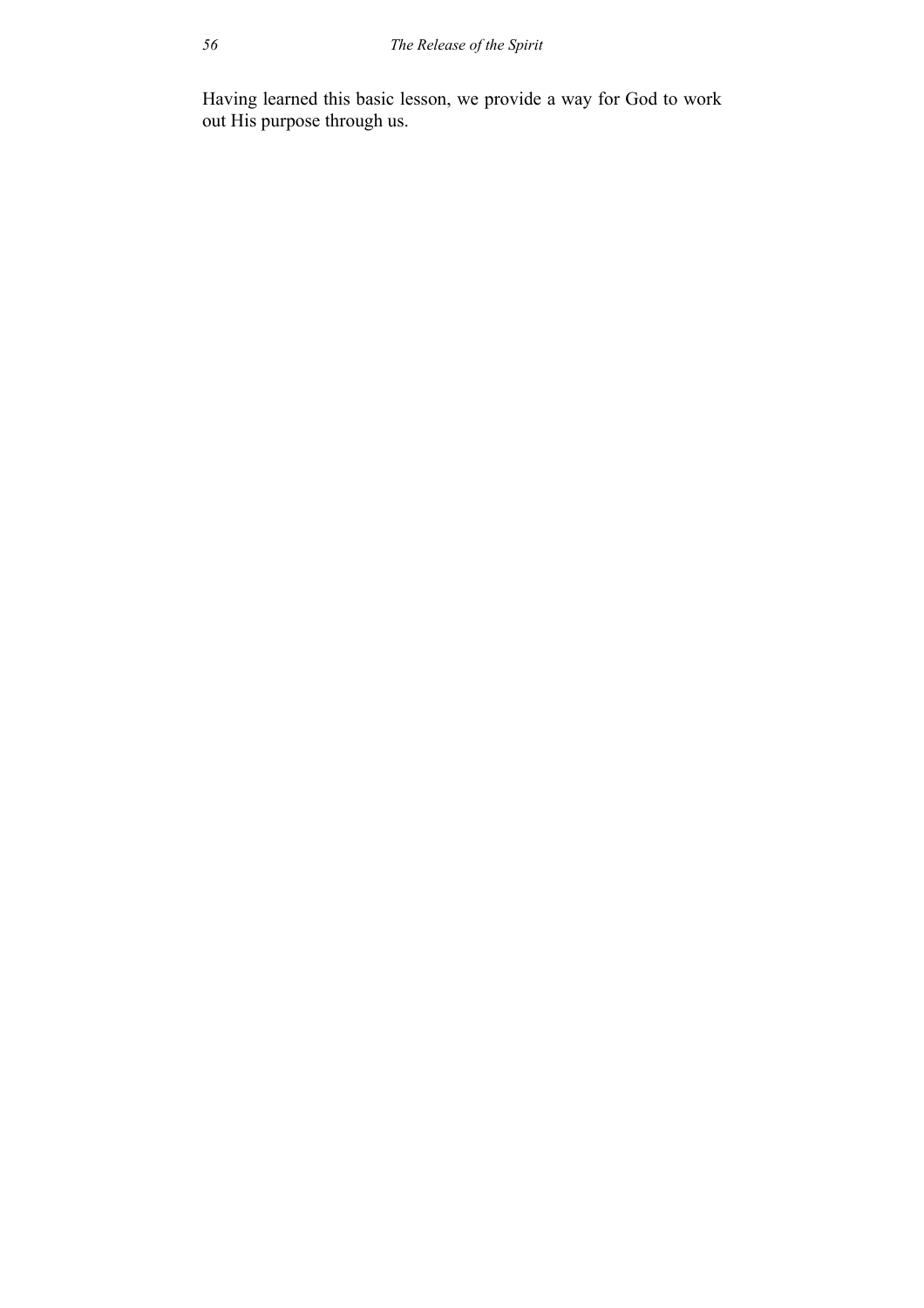

**5The Church and God's Work IF WE REALLY UNDERSTAND the nature of God's work, we shall readily admit that the outward man is truly a formidable hindrance. Surely, God is considerably restricted by man. When the people of G** IF WE REALLY UNDERSTAND the nature of God's work, we shall readily admit that the outward man is truly a formidable hindrance. Surely, God is considerably restricted by man. When the people of God acknowledge this, they will be ready to know the

ultimate purpose of the church and its correlation with God's power and God's work.

## *God's Manifestation and God's Restriction*

There came a time when God committed Himself to human form in the Person of Jesus of Nazareth. Before the Word became flesh, God's fullness knew no bounds. Once the incarnation became a reality, God's work and God's power were limited to the channel of His flesh. The question then was this: Will this Man, Jesus Christ, restrict or manifest God? We are shown from the Bible that, far from limiting God, He has incredibly manifested God's fullness. The rich fullness of God was channeled, without restriction, through His flesh. Hence, His flesh contained the unrestricted fullness of God's life and power.

However, in our day God commits Himself to the church. Currently, His power and His work flows in and through the church. Just as in the Gospels where we find all of God's work given to the Son, so today God has entrusted all His work to the church and will not act apart from it. From the Day of Pentecost up to the present time, God's work has been carried out corporately through the church. Think of the church's tremendous responsibility. God's commitment to the church is like His previous commitment without reservation or restriction—to the one Man, Christ. However, the church may restrict God's work or limit His manifestation.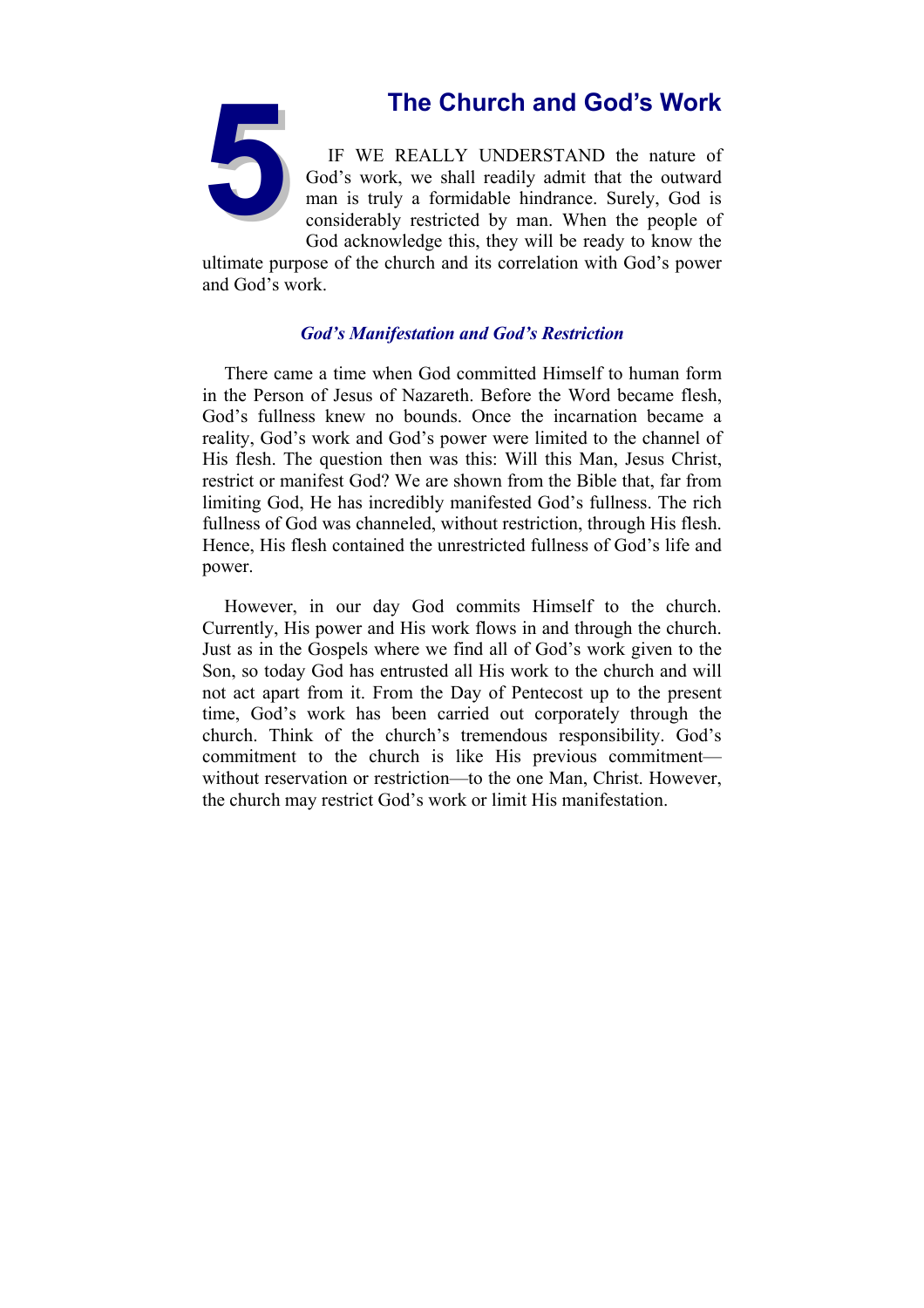Jesus of Nazareth was God Himself. His whole being, from within to without, revealed God. His emotions reflected God's emotions. His thoughts manifested God's thoughts. While on this earth, He could say: "*Not that 1 should do My will, but the will of Him that has sent Me. The Son can do nothing of Himself save whatever He sees the Father doing.... For 1 have not spoken from Myself, but the Father who sent Me has Himself given Me commandment what I should say and what 1 should speak*" (Jn. 6:38; 5:19; 12:49). Here we see a Man unto Whom God is totally committed. He is the Word that became flesh. He is God becoming man. He is perfect. So the day came when God desired to distribute His life to men, and this Man could declare: "*The grain of wheat falling into the ground... if it die... bears much fruit*" (Jn. 12:24). Moreover, God has chosen the church to be His collective vessel today—the vessel of His speaking and for the manifestation of His power and His working.

The basic teaching of the Gospels portrays the presence of God **in one Man**, while that of the Epistles declares God through many members **in the church**. May our eyes be opened to this glorious fact: God formerly dwelt in the Man Jesus Christ, but now God is only in the church as the vehicle of His purpose, not in any other lesser thing.

When this light dawns on us, we will spontaneously lift up our eyes to heaven and say, "Oh, God! How much we have hindered Thee!" In Christ, the Almighty God was still almighty without suffering any restriction or constraints. What God expects today is that this same power may remain intact as He resides in the church. God should be as free in manifesting Himself in the church as He was in Christ. Any impediment or disability in the church will invariably limit God. This is a most serious thing. We do not mention it lightly. The hindrance in each of us constitutes a hindrance to God.

Why is the discipline of the Holy Spirit so important? Why is the dividing of spirit and soul so urgent? It is because God must have a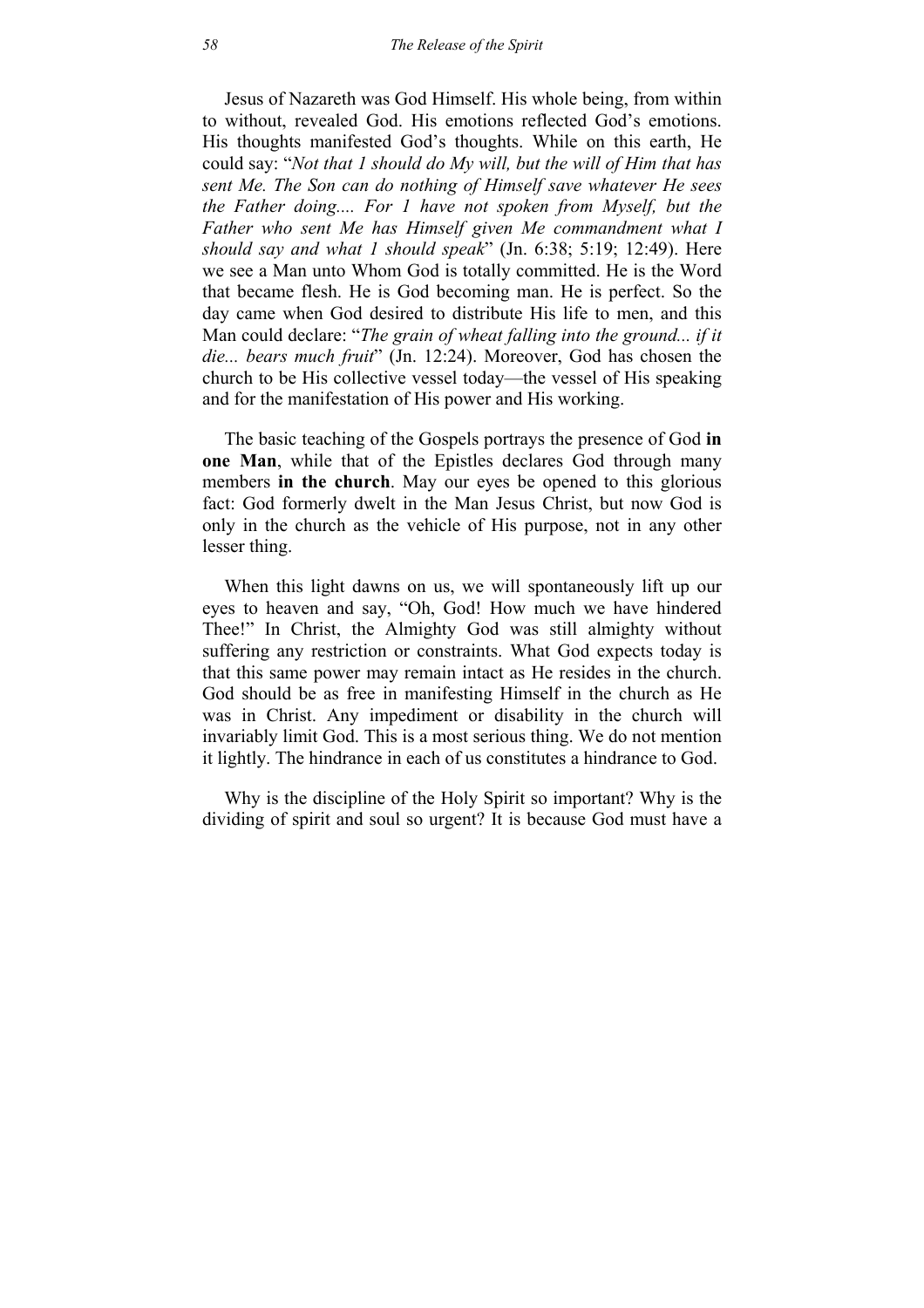free flowing way through us. Let no one think that we are only interested in individual spiritual experience. Our concern is the release of God's way and the liberty of His work in the Body. Is God free to work through our lives? Unless we, through the Spirit's discipline, are dealt with and broken, we shall restrict God. Without the breaking of the outward man, the church cannot be a channel for God.

# *Breaking—God's Way of Working*

Let us now proceed to consider how the breaking of the outward man will affect us: First, our reading of God's Word. Second, our ministering of His Word. And third, our preaching the Gospel.

**1—Reading the Bible**: It is beyond question that 'what we are' determines what we get out of the Bible. How often man in his conceit hangs onto his unrenewed and confused mind by which he reads the Bible. The consequence of this is nothing but his own thought. He does not touch the Spirit of the Holy Scriptures. If we expect to meet the Lord in His Word, our contentious thoughts must first be broken by God. We may think highly of our brilliant opinion, but to God, it is a great obstacle. Our originality can never lead us into God's thought.

There are at least two basic requirements for reading the Bible: First, our thought must enter into **the thought of the Bible**. And second, our spirit must enter into **the Spirit of the Bible**. You must think as the writer—whether it be Paul, Peter, or John—when he had written God's Word. So **firstly**, your thought must begin where his thought begins, and develop as his develops. You must be able to reason as he reasons and to exhort as he exhorts. In other words, your thought must be geared to his thought. This will allow the Holy Spirit to give you the precise meaning of the Scriptures.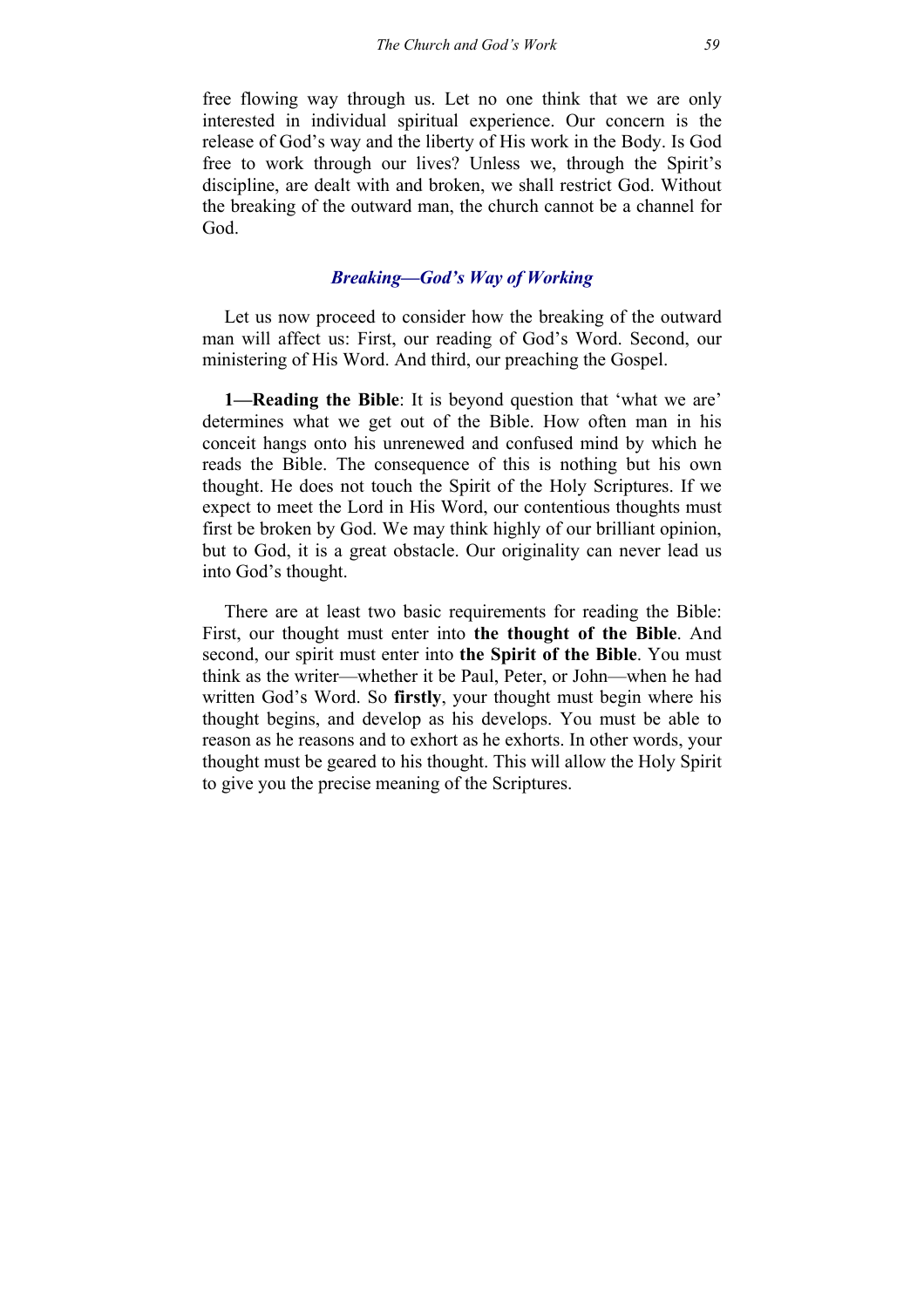Think of a person coming to the Bible with his mind already set. He reads the Bible to get support for his preconceived doctrines. How tragic! An experienced person, after hearing such a one speak for five or ten minutes, can discern whether the speaker is using the Bible for his own ends or has his deliberation been integrated into the thought of the Bible. There is a range of difference here. One may stand up and give a pleasing and seemingly scriptural message, but actually his thought is inconsistent with the thought of the Bible. Or we may hear someone preach wherein his thought expresses the thought of the Bible and is therefore harmonious and united with it. Although this condition should be the norm, not all have reached it. Integrating our thought with the thought of the Bible necessitates the breaking of the outward man. Do not think our Bible reading is poor because of a lack of instruction. The defect is rather in us, because our opinionated thoughts have not been subdued by God. So brokenness will cause us to cease from our own independent opinions and subjective thinking. Then gradually we will begin to touch the mind of the Lord and follow the trend of thought inherent in the Bible. Not until the outward man is broken can we enter into the thought of God's Word.

Now while this is important, we have yet to mention the primary matter. The Bible is more than words, ideas, and thoughts. So this brings us to the **second** requirement in reading the Bible. The most outstanding feature of the Bible is that God's Spirit is released through this Book. When one of the writers—whether Peter, John, Matthew, or Mark—is inspired by the Holy Spirit, not only does his renewed mind follow the inspired thought, but also his spirit is released along with the Holy Spirit. The world cannot understand that there is the Spirit in God's Word, and that this Spirit can be released through our spirit, just as it was manifested in the ministry of the prophet. Today, if you were listening to a prophet's message, you will realize that there is a mysterious 'something' other than mere words and thoughts present. This 'something' you can clearly sense, and we may well call it the Spirit in God's Word.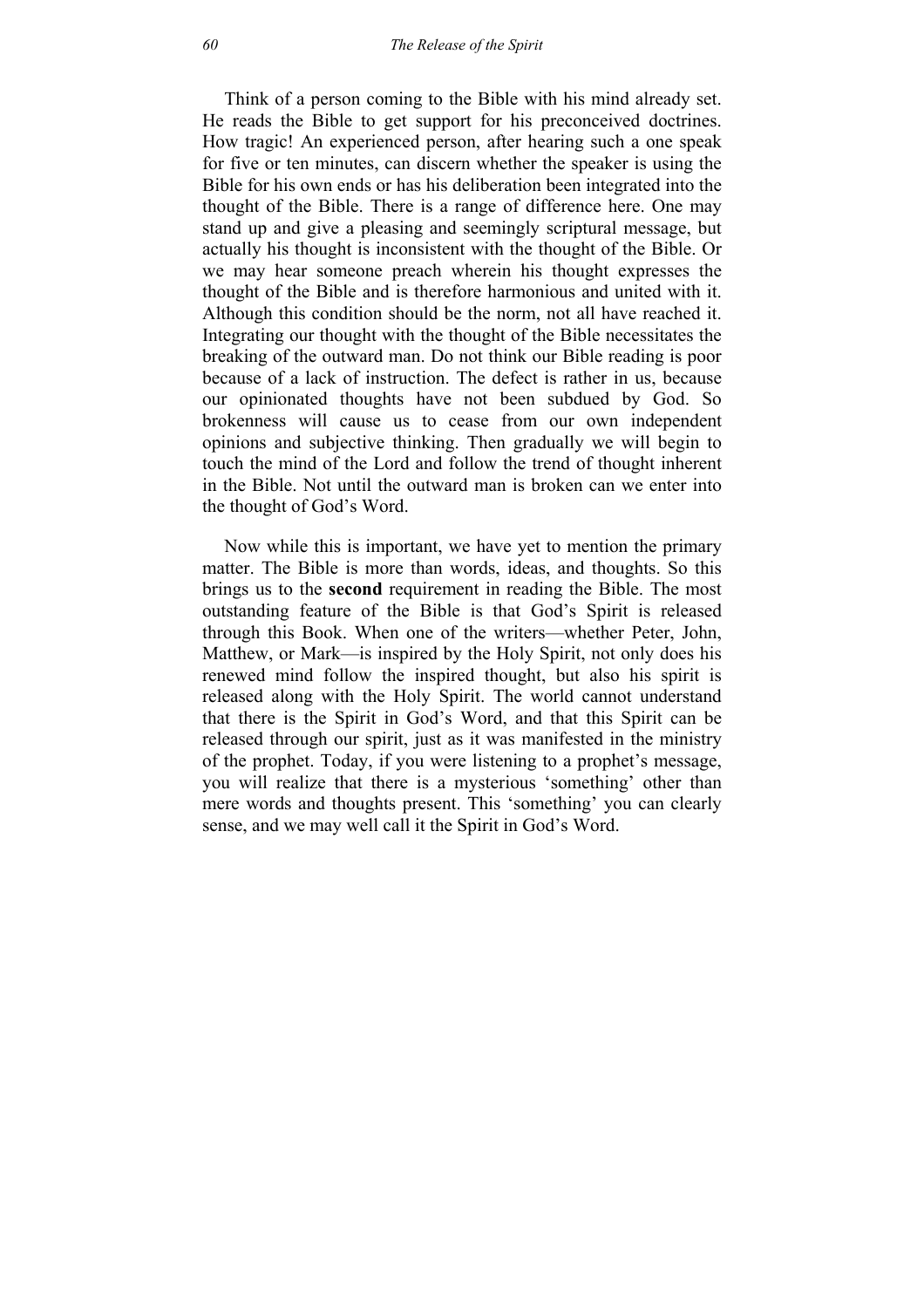Not only is there **firstly** the Divine **Thought** in the Bible, but **secondly** the Divine **Spirit** is also therein present, waiting to come forth from the Bible. Thus, it is only when your human spirit is released and can touch the Spirit of the Bible that you can understand what the Bible says. To illustrate, let us think of a naughty boy who deliberately breaks a neighbor's window. The neighbor comes out and gives him quite a tongue-lashing. But when the boy's mother learns of his mischief, she also rebukes him severely. But somehow there is a difference in the spirit between the two scoldings. The one is ill-tempered, given in an angry spirit. But the mother's discipline expresses love, hope, and training. This is just a simple example. The Spirit who inspires the Scriptures is the eternal Spirit and is ever present in the Bible for our good. If our outward man has been broken, our human spirit is released and can thereby touch the loving, hopeful, and helpful inspiration of the Spirit contained in the Scriptures. Otherwise, the Bible will remain like a dead book in our hands, especially if the mind of our outward man is not broken and the condition of our spirit is not released.

**2—Ministering the Word:** First, God desires that we understand His Word, and this is the starting point of our spiritual service. Second; He is equally desirous to put His Word as a burden in our spirit so that we may use it to minister to the church. In Acts 6:4 we read, "*But we will give ourselves up to prayer and the ministry of the Word."* "*Ministry*" means serving. So the ministry of the Word means serving people with the Word of God.

What is the difficulty in our ministry, especially when we experience failure to release the Word from within us? Often one may be heavily burdened with a Word which he feels ought to be communicated to the brethren. However, as he stands to speak sentence after sentence, the inner burden remains as heavy as ever. Even after an hour has passed, there is no sense of relief. Finally, he departed, remaining as heavily burdened as when he came. Why? It is because his outward man had not been broken and had failed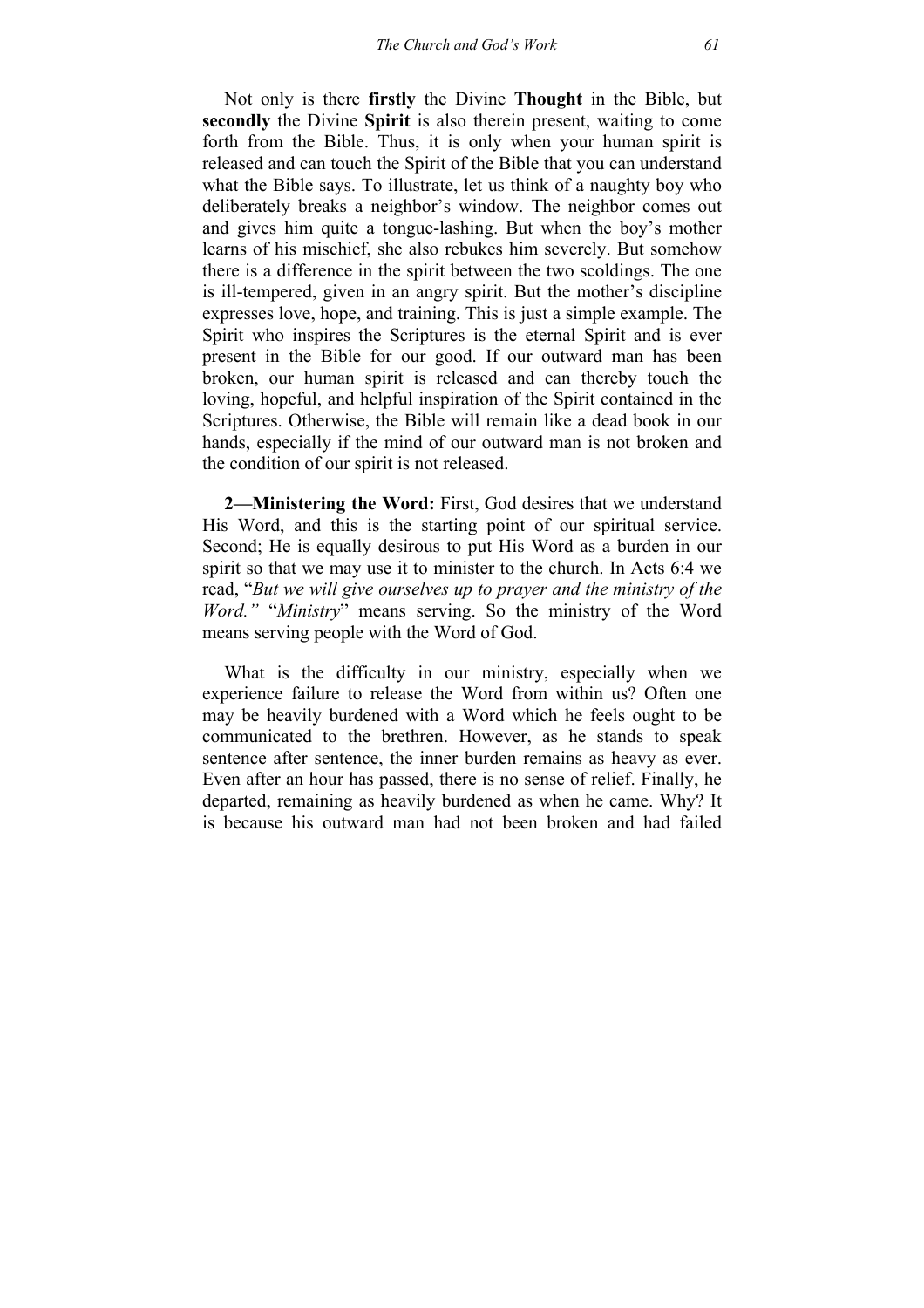therefore to give utterance to his burden. Instead of his soul faculties giving help, they have become an obstacle to the inward man.

Yet once the outward man is broken, utterance is no longer a problem. One can then release the appropriate words to express his inner feeling. Once our words are released through our spirit, the inner burden is lightened. This is the way to minister God's Word to the church. So we repeat: The outward man is the greatest hindrance to the ministry of the Word of God.

Many have the erroneous notion that capable, clever people are the best endowed ones to be useful to the Lord. How wrong! No matter how clever you are, the outward can never substitute the inward man. Only after the outward man is broken can the inward find adequate thoughts and appropriate words. The shell of the outward man must be smashed by God. The more it is shattered, the more the life in our spirit is released. As long as this outer shell remains unbroken and intact, the burden in the spirit cannot be released, nor can God's life and power flow from you to the church. It is mostly through the ministry of God's Word that His life and power are supplied. Unless your inward man is released, people will only hear the sound of your voice. They cannot touch life. You may have a word to give, but others fail to receive it, because you have no clear, meaningful utterance.

The difficulty is that the life within fails to flow out. There is a word from God moving within your spirit, yet it cannot be manifested, because of the outward obstacle of the outward man. God does not have a free way in and through you.

**3—Preaching the Gospel:** Here is a common misconception people think they have belief in the Gospel because they have been either mentally convinced of its doctrinal correctness or emotionally excited by its appeal. But in actual fact, those who respond to the Gospel for either of these two reasons do not last long. Yes, the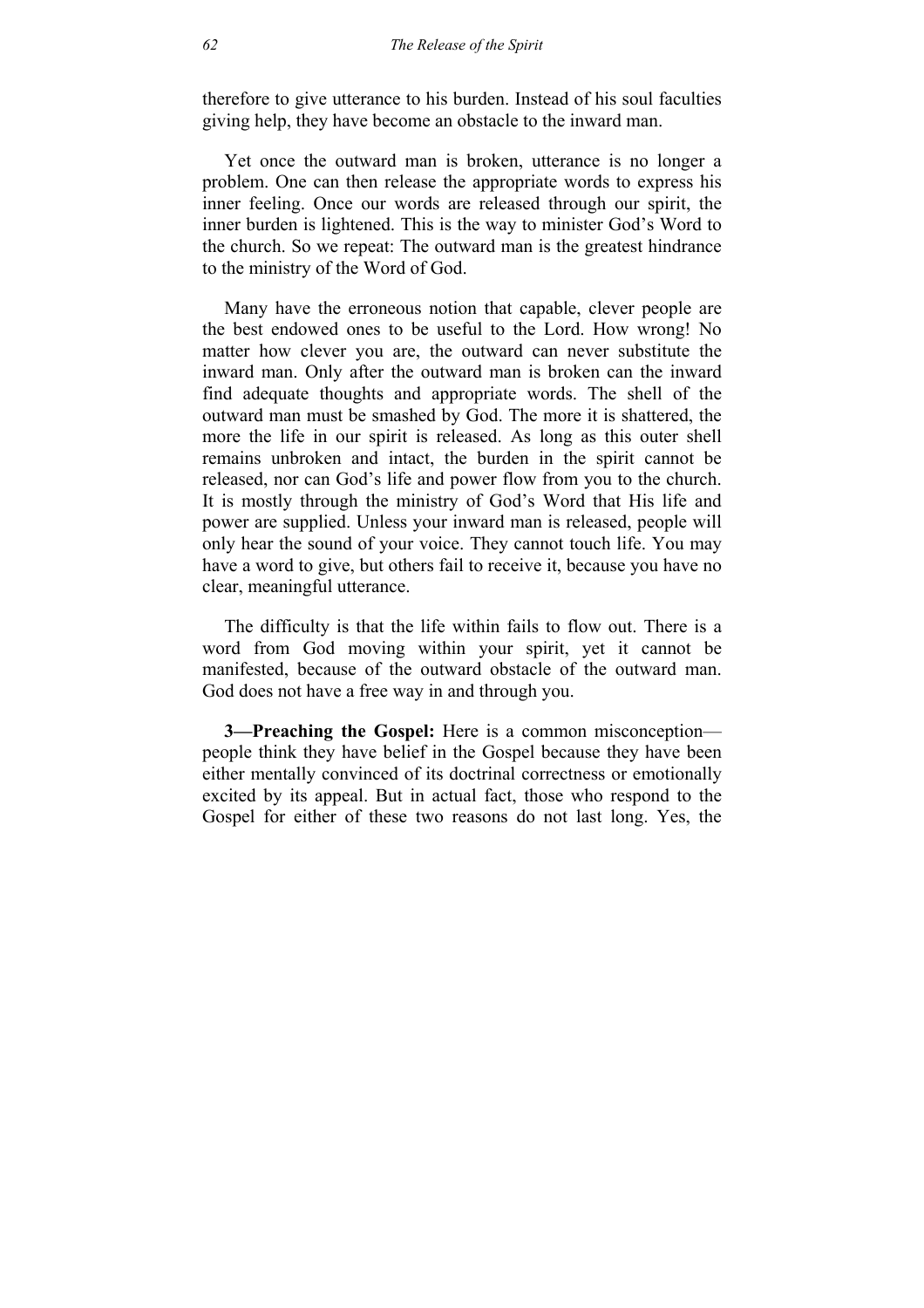intellect and emotions need to be reached, but these alone are insufficient. Mind may reach mind, and emotions may reach emotions, but salvation probes much deeper. The divine Spirit must touch the human spirit. Only when the spirit of the preacher shines and blossoms forth do sinners fall down and capitulate to God. This is the released spirit necessary for preaching the Gospel.

A miner, greatly used by God, wrote a book called **SEEN AND HEARD**, in which he relates his experiences in preaching the Gospel. We were deeply touched by reading his book. Although just an ordinary brother, neither highly educated nor especially gifted, he offered himself wholly to the Lord and was mightily used. The one thing that characterized him was that he was a broken man, allowing his spirit to emerge easily. While in a meeting and listening to a preacher, he was so burdened for souls that he asked the preacher for permission to speak. He went to the pulpit, but no words came. His inner man was so burning with a passion for souls that his tears gushed forth in torrents. In all, he managed to utter just a few incoherent sentences. Yet God's Spirit filled that meeting place; and people were convicted of their sins and their fallen condition. Here was a young man who was broken. He had few words. But when his spirit came forth, people were mightily moved. In reading his autobiography, we recognize that here was one whose spirit was wholly released. He was instrumental for saving many during his lifetime.

This is the way to preach the Gospel. Whenever you see someone who is unsaved, you sense you should give him the Gospel. But you must allow your spirit to be released. To preach the Gospel is purely a matter of having the outward man broken so that the inward man can flow forth and touch others. When your spirit touches another's spirit, God's Spirit is actually flowing through the channel of your spirit. Consequently, the Holy Spirit quickens or enlivens the deadened spirit of sinners, who are in darkness, so that they may be wonderfully saved. However, if your spirit is obstructed by the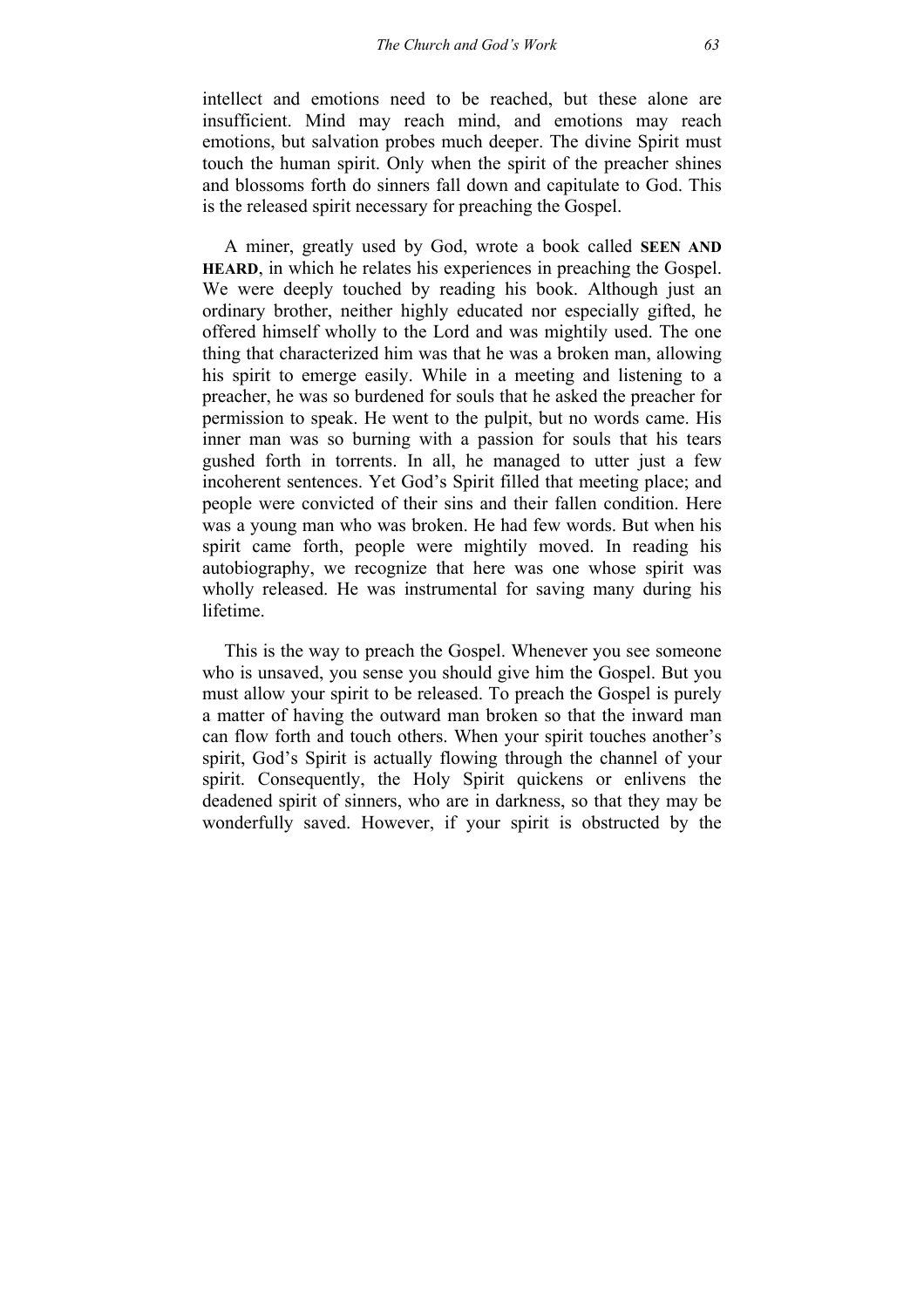outward man, God has no outlet in you and the Gospel is blocked. This is why we focus so much attention on the dealing with the outward man. If we lack that dealing, we are powerless to win souls, though we may have memorized all the doctrines. Salvation comes when our spirit touches another's spirit. Then that soul cannot but prostrate himself at God's feet. Oh, beloved, when our spirit is truly released, souls will surely be saved.

Once people are saved, God does not want them to wait before they deal with their sins. And then wait for a few more years before they are consecrated. And still wait longer before they answer the call to really follow the Lord. As soon as people believe, they should immediately turn from their sins, consecrate themselves wholly to the Lord, and break the power of mammon. Their story should be like those recorded in the Gospels and in the Acts. For the Gospel to have its fullest effect in man, the Lord must channel a passageway through the lives of these messengers of the Gospel.

In these years we have been wholly convinced that the Lord is working toward a fuller recovery. For instance, the Gospel of grace and the Gospel of the kingdom must be joined together In the Gospels, these two were never separated. Only in later years does it seem as if those who have heard the Gospel of grace know little or nothing of the Gospel of the kingdom. Thus, the two have been separated. But the time is now ripe for both Gospels to be united, so that people can become thoroughly saved, forsaking everything, and wholly consecrating themselves to the Lord.

Let us bow our heads before the Lord and acknowledge that the Gospel must be fully preached and its messengers be fully dealt with. For the Gospel to enter into men, we must allow God to manifest Himself through us. Just as an effective preaching of the Gospel requires more power, so the messengers of the Gospel must pay a higher price. We must put everything on the altar. Let us pray as follows: "Lord, I put my all on the altar. Cut a way through me so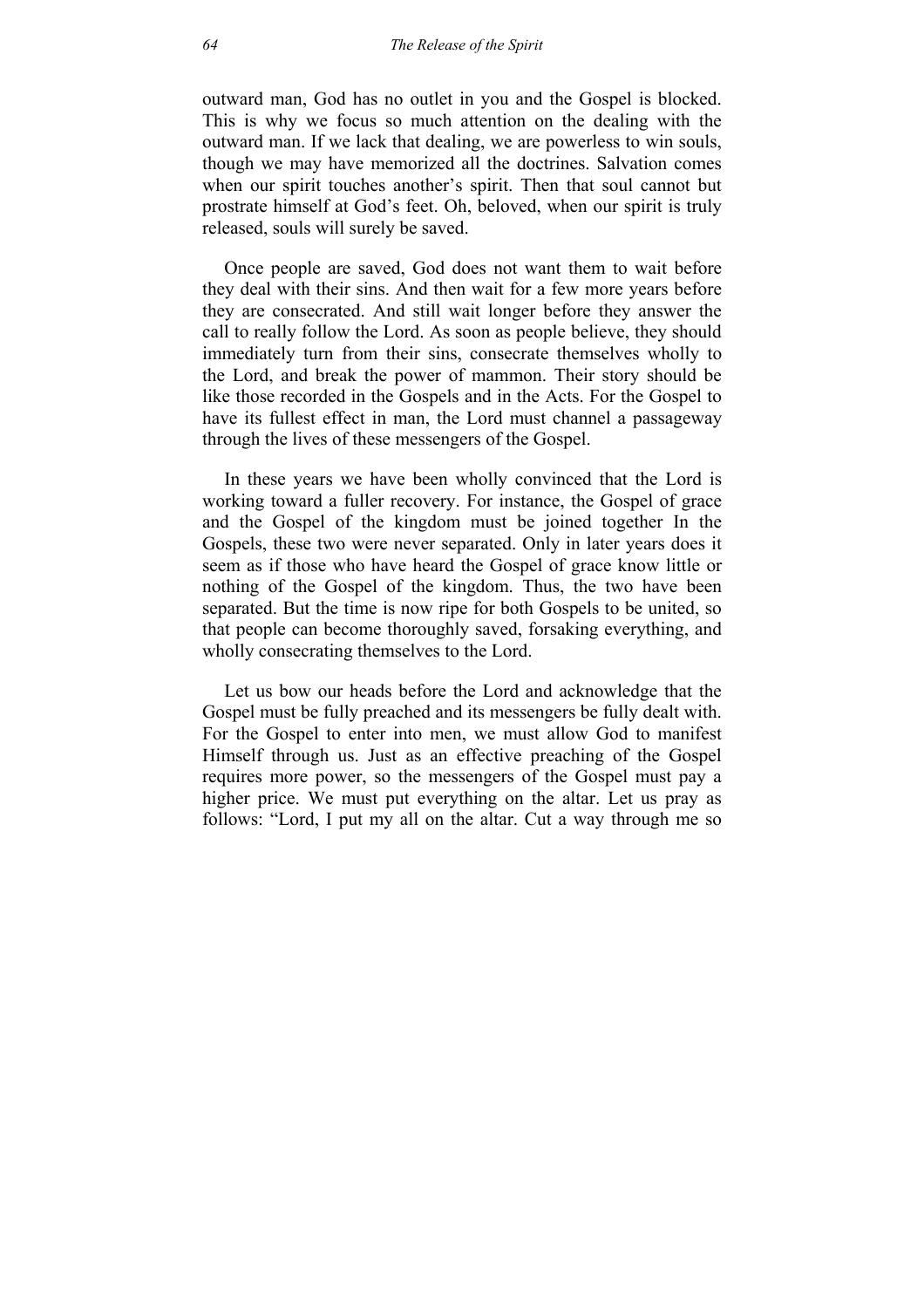that the church may find a way. I would not be one who both blocks You and thus blocks the church."

The Lord Jesus never restricted God in any way. For nearly two thousand years, God has been working in the church, ever pressing towards the day when the church will no longer restrict Him. As Christ fully manifests God, so likewise shall the church. Step by step, God is instructing and dealing with His children. Again and again, we sense His hand upon us. So shall it be until the day arrives when the church is indeed the full manifestation of God. Today, let us turn to the Lord and confess: "Lord, we are ashamed. We have delayed Your work. We have hindered Your life. We have blocked the spread of the Gospel. And we have limited Your power." Individually, in our hearts, let us commit ourselves to Him afresh, saying: "Lord, I put my all on the altar, that Thou may have a channel in and through me."

If we expect the effectiveness of the Gospel to be fully recovered, our consecration must be thorough. We must consecrate ourselves to God even like those in the early church. May God have an outlet through us.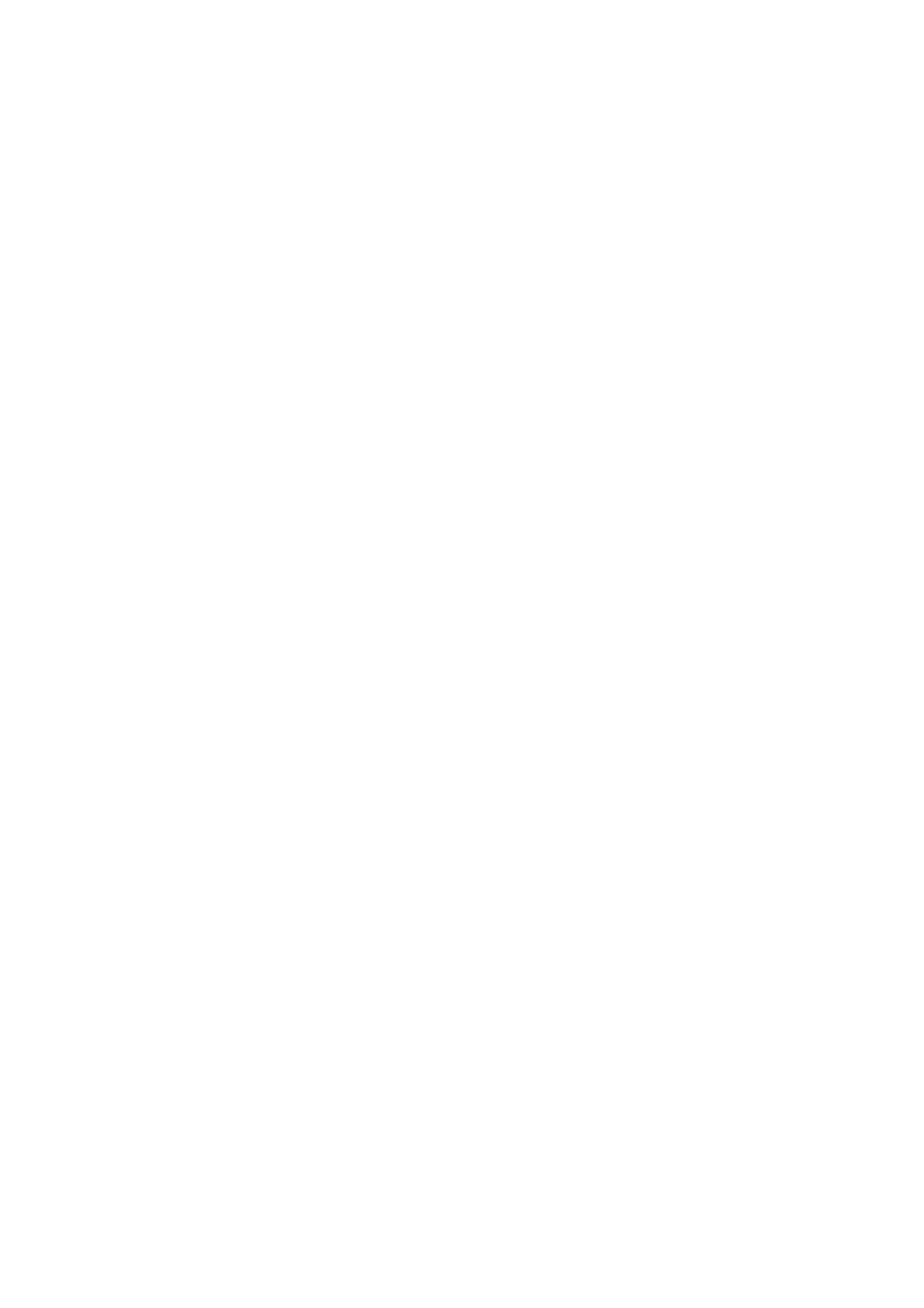

# *Consecration Basic to Brokenness*

**6Brokenness and Discipline**<br> **6Brokenness**<br> **6Brokenness**<br> **6Brokenness**<br> **6Brokenness**<br> **6Brokenness**<br> **6Brokenness**<br> **6Brokenness**<br> **6Brokenness**<br> **6Brokenness**<br> **6Brokenness**<br> **6Brokenness**<br> **6Brokenness**<br> **6Brokenness** FOR THE BREAKING of the outward man, a full consecration is imperative. However, we must also understand that this crisis act of consecration alone will not solve the whole problem of service. Consecration is merely an expression of our unqualified willingness to be categorically in the hands of God. And it can take place in just a few minutes. Do not think God can do a quick work and finish His dealings with us in a short time. Although we are willing to offer ourselves completely to God, it is merely a start on our spiritual pilgrimage. It is like entering the gate. After the **gateway** of consecration, there is the long **pathway** of the discipline of the Holy Spirit. It takes an initial consecration **plus** the persistent discipline of the Holy Spirit to make us vessels prepared for the Master's use. However, without consecration, the Holy Spirit will encounter a difficult time in His discipline of our outer man. But remember that our consecration will never serve as a substitute for His discipline.

Here then is a vital distinction: Our consecration can only be according to our **limited** insight and understanding, but the Holy Spirit's discipline is according to God's own **unlimited** light. We really do not know to what extent our consecration should entail. Our light, though so limited, seems to us to be somewhat the brightest. But in God's view, when our light is compared with His own light, it will seem like pitch-blackness. Hence, the light of God's requirement exceeds far beyond our consecration under our diminished light. The discipline of the Holy Spirit, on the other hand, is parceled out to us according to God's own light. He knows our special need, and His Spirit orders our circumstances accordingly to bring about the breaking of the outward man. Remember this: The discipline of the Holy Spirit transcends far beyond our consecration.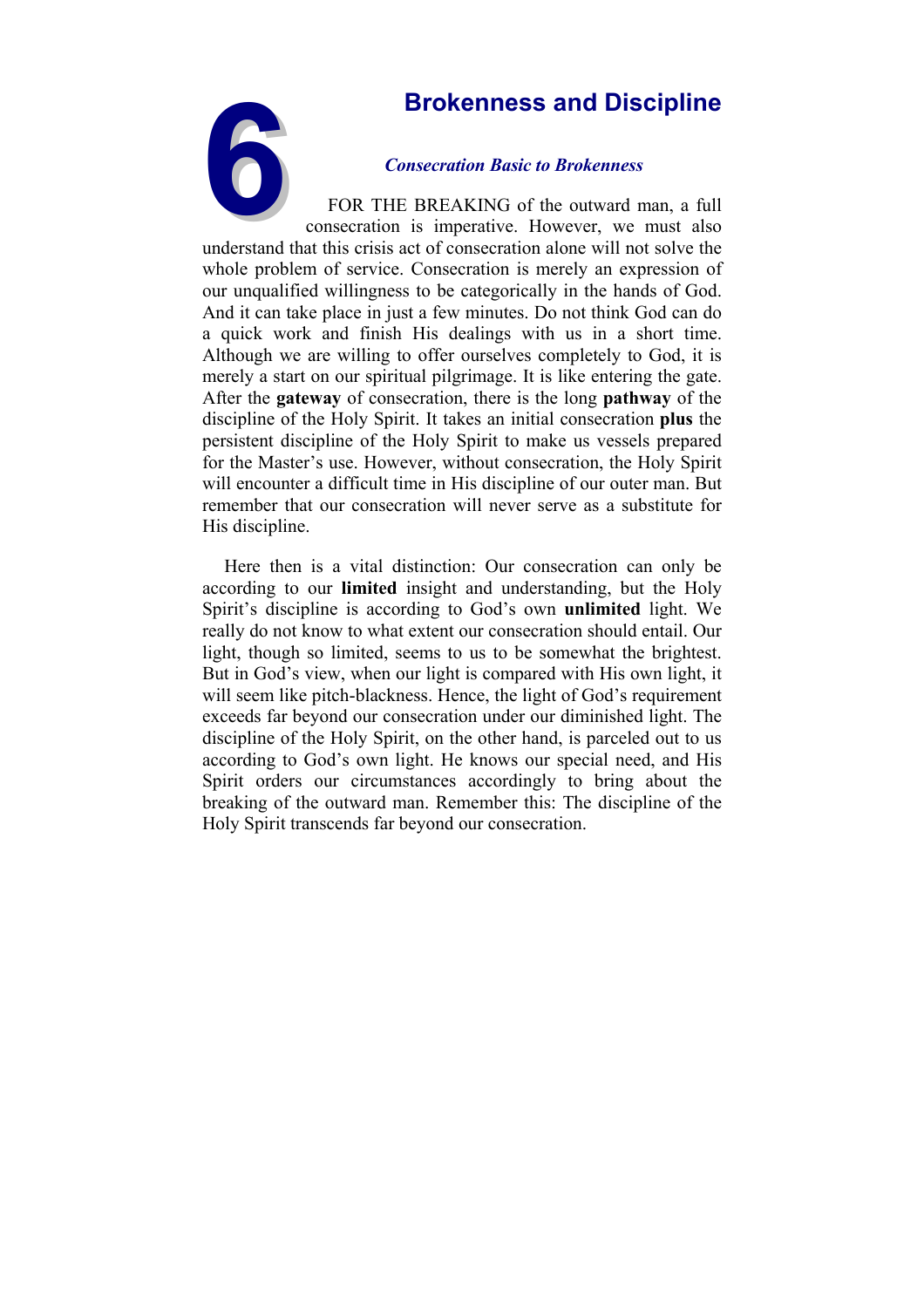Since the Holy Spirit works according to God's light, His discipline is thorough and complete, because it is according to what God sees. We often wonder at the things which happen to us. Yet if left to ourselves, we could very easily make mistaken choices for our lives. So the discipline He ordains transcends our puny understanding. How often we are suddenly caught unprepared in some uneventful crisis and conclude that surely this is not what we needed. Many times His discipline descends upon us suddenly, without the warning of any prior notice! We may insist we are living in "the light," but the Holy Spirit is dealing with us according to God's light. From the time we received Him, He has been ordering our circumstances for our best profit according to His complete knowledge of us.

The working of the Holy Spirit in our lives has its positive as well as its negative sides—both constructive and destructive phases. After we were born again, we received the indwelling life of the Holy Spirit. But our outward man, however, often deprives Him of His freedom to move and work in our lives. It is like trying to walk in a pair of ill-fitted new shoes. Because our outward is in conflict with our inward man, God must employ whatever means He thinks effective in breaking down any stubborn stronghold over which our inward man has no control.

The Holy Spirit does not break the outward man by simply supplying more grace to the inward man. Of course, God wants the inward man to be strong. But His method for diminishing the outward man is by utilizing external means. It would be well nigh impossible for the inward man to accomplish this. Both the inward and the outward are so different in nature that they can scarcely inflict any wounds on each other. The nature of both the outward man and external things are similar; therefore, the former can easily be affected by the latter. External things can strike and bruise the outward man most painfully. So it is the external things that God uses to deal with our outward man.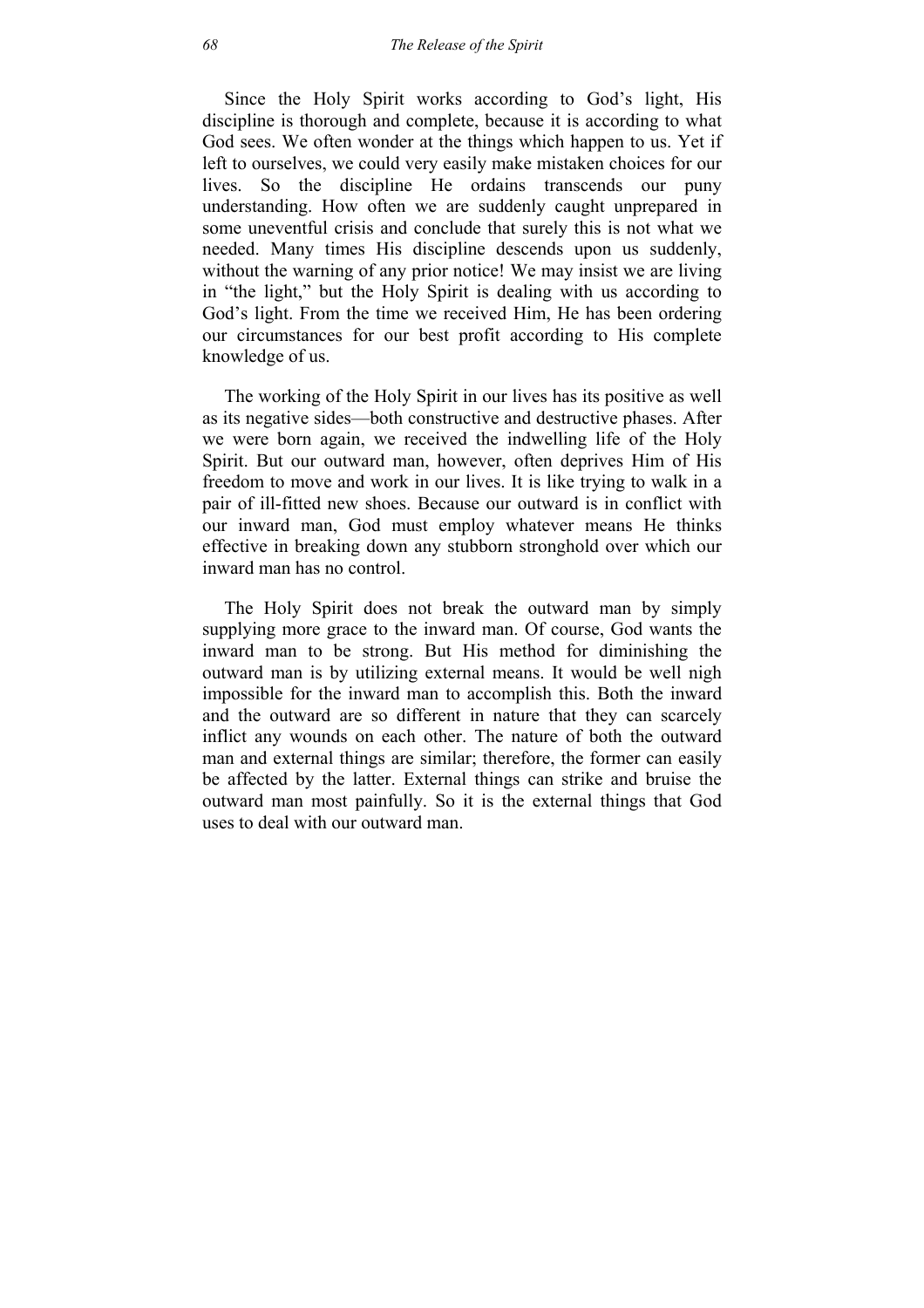You remember the Bible says that two sparrows are sold for a farthing (Matt. 10:29) and that five sparrows are sold for two farthings (Lk. 12:6). This is certainly cheap, and the fifth sparrow is included free. However, "*one of them shall not fall to the ground without your Father; but even the hairs of your head are all numbered*" (Matt. 10:29, 30). Not only is every hair **counted**, but every single one is also **numbered**. Therefore, we say this to assure you that all of our circumstances likewise are sovereignly ordered by God. Nothing is accidental.

God's ordering is according to His knowledge of our need. He has in view the shattering of our outward man. Knowing that some external thing will in particular affect us, God will arrange for it to encounter us once, twice, and thrice again. Do you not realize that all the events of your life for the past five or ten years were ordered by God for your education? If you murmured and complained, you have grievously failed to recognize His hand. If you thought you were just unfortunate and unlucky, you are ignorant of the Holy Spirit's discipline. Remember that whatever happens to us is measured by the hand of God for our supreme good. Although we might not choose it, God knows what is best for us. Where would we be today if God had not so disciplined us through the ordering of our circumstances? It is this very thing which keeps us pure and keeps us walking in His pathway. How foolish are those who have murmurings on their tongues and fires of contention and resentment smouldering in their hearts at the very predicaments the Holy Spirit has measured to them for their good.

As soon as we are saved, the Holy Spirit begins to dole out discipline. But He cannot act to deal freely until our consecration is complete. After one is saved and is not yet consecrated, he still loves himself much more than the Lord. Nonetheless, the Holy Spirit is working continually to bring him under control and to break down his outward man until He may work without any hindrance.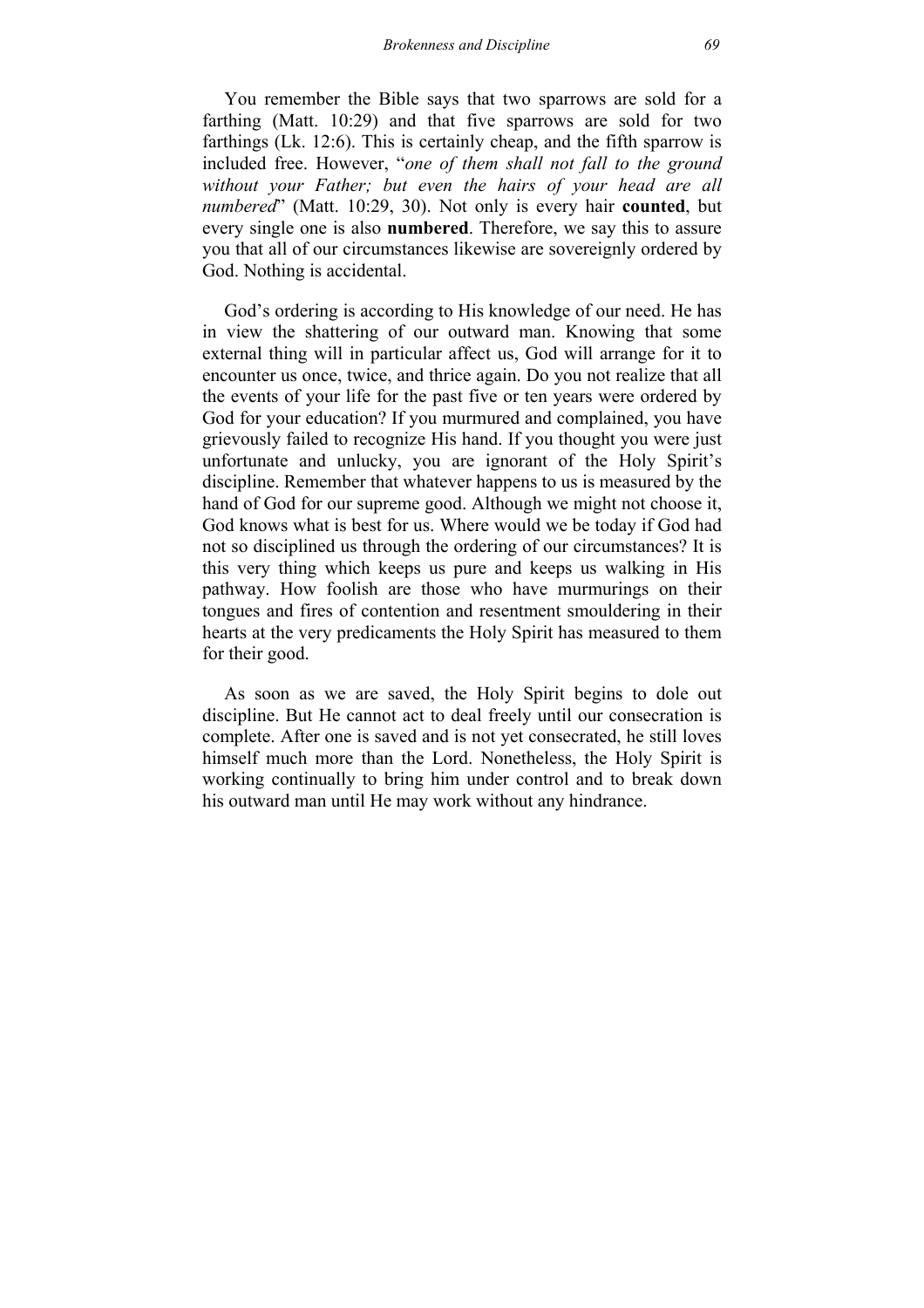Finally, there comes a time when you realize that you cannot live **by** yourself and **for** yourself. Even in the dimmed fight of your understanding, you should come to God and say: "I consecrate myself to You. Come life or death, I have committed myself totally into Your hands." This will strengthen the work of the Holy Spirit in your life. Herein lies the importance of consecration: It allows the Holy Spirit to work without restriction. So think it not strange when many unexpected things plague you after your consecration.

Eventually, you will tell the Lord: "Lord! Do whatever You consider best in my life." Now that you have put yourself unconditionally into His hands, the Holy Spirit will now take you over and work freely in your life. Now that you decide wholeheartedly to follow the Lord without any resistance, you must pay close attention to the disciplinary work of the Holy Spirit.

#### *The Greatest Means of Grace*

God has been bestowing His grace upon us from the day we were saved. The ways by which we may receive grace from God are called "**the means of grace.**" Prayer and listening to a message are two examples, for through them we can draw near to God and receive grace. This descriptive term, "the means of grace," has been universally accepted by the Church down through the centuries. It refers to the grace received by means of meetings, messages, prayers, and so forth. But surely the greatest means of grace which we cannot afford to neglect is the discipline of the Holy Spirit. Nothing can be compared with this means of grace—not prayers, not Bible readings, not meetings, not messages, not meditation, not even hymns of praise. Among all of the God-given means of grace, it would seem the discipline of the Holy Spirit is the most important.

Looking back over our Christian life, we can trace this one specific means of grace in our many experiences. By this one means, we can see how far we have profitably advanced with the Lord. What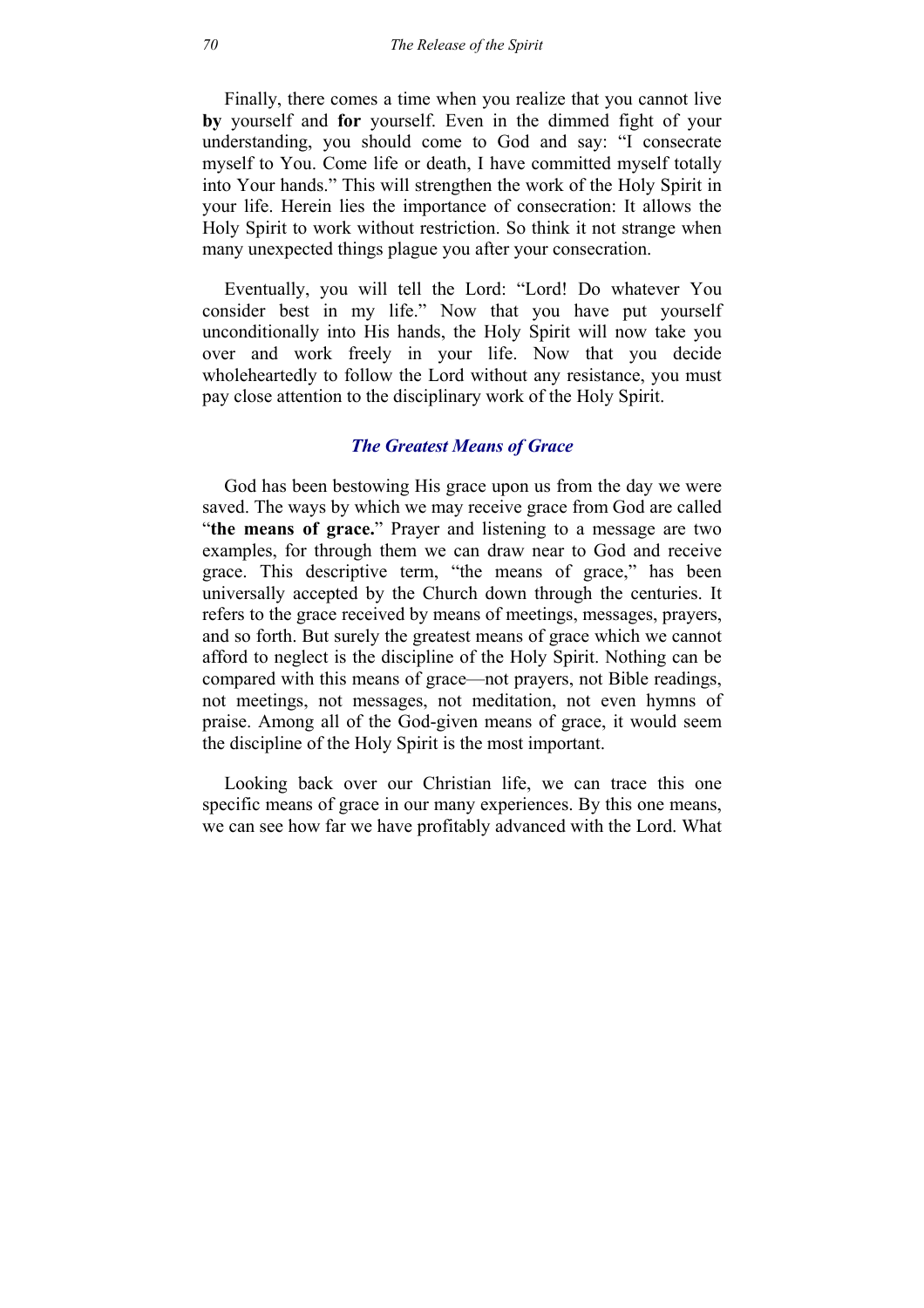we experience daily—at home, in school, during working hours, or on the road—it is all ordered by the Holy Spirit for our maximum benefit. If we have not profited by this one outstanding means of grace, we suffer terrible loss. None of the other means can replace it, precious though they all are. Messages feed us, prayer restores us, God's Word refreshes us, fellowship with others encourages us, and helping others liberates us. But should our outward man remain strong, we give all who contact us the impression of having mixed and impure motives. People will recognize our zeal, but also our ambitious self. They will see our love toward the Lord, but also love for ourselves. They feel we are a precious brother, yet a difficult one. All because our outward man has not been broken. Let us not forget that though we are built up through messages, prayer, and the Bible, yet the greatest means of edification is the discipline of the Holy Spirit.

Henceforth, there must be on our part a more complete consecration so that we will submit to what the Holy Spirit arranges. Much submission will bring much blessing to us. If, instead, we quarrel with God and follow our own stubborn inclinations, we shall miss this way of His higher blessing. Once we realize that all of God's arrangements are for our highest profit—even things that are troublesome to us—and are willing to accept them as disciplinary measures **from Him**, we shall see how the Holy Spirit will make use of all things in His dealing with us.

#### *Dealings of Various Kinds*

If material things entangle you, God is faithful to deal with them one after another. Not even such trivialities as food and clothing can escape the careful hand of the Holy Spirit. He will not neglect one area in your life. You may even be ignorant of your affinity for certain things, but He knows you and will deal with it most thoroughly. Not until the day comes when all these things are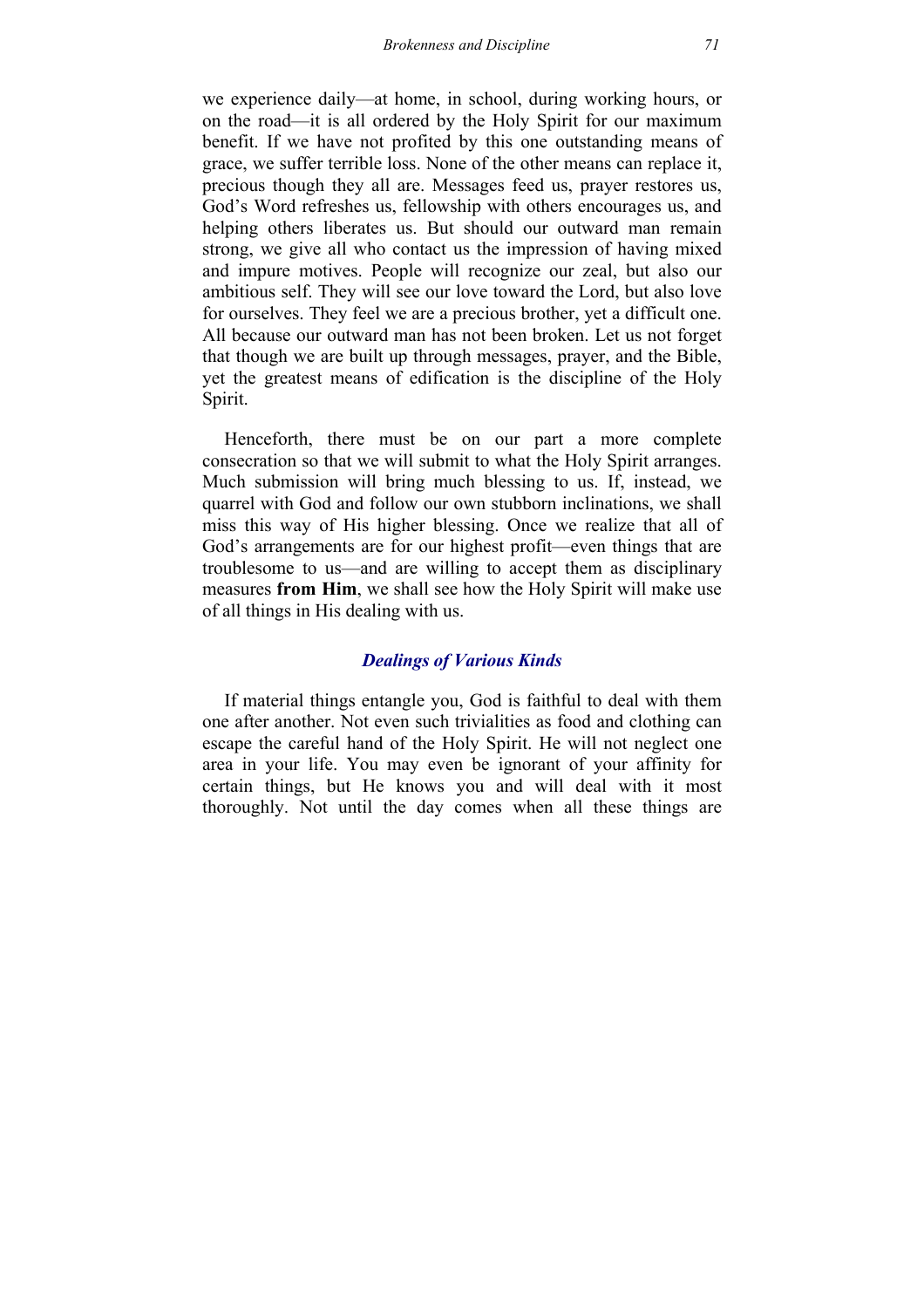stripped away will you know perfect liberty. In all of these dealings you will finally recognize the thoroughness of the Holy Spirit. Even things long forgotten are brought to your mind by the Lord. Perfect is God's wonderful work, and nothing less than perfection can satisfy Him. He cannot stop short.

Sometimes He will deal with you through your relationships with others. He will arrange for you to remain with someone you cannot escape. Someone who made you angry. Someone whom you despised. Or, someone who made you jealous. Very often these dealings come through the ones you love. Before, you did not know how unclean and mixed your selfish attitudes were. But afterwards, you realize how much "rubbish" still exists in you. You had thought you were wholly and absolutely for the Lord. But after receiving the discipline of the Holy Spirit, you begin to see the far-reaching effects that those external things have upon your life.

Moreover, the hand of God may touch our thought life. We discover that our thoughts are often confused, individualistic, selfish, and uncontrollable. We pretend to be wiser than others. Then the Lord allows us to crash into a wall and hit the dust—all to show us that we dare not use our thoughts inordinately. Once we have been enlightened in this area of our life, we shall fear our own thoughts like fire. Just like a hand quickly pulled back from a flaming fire, so we shall instantly draw back when we encounter our unmanageable thoughts. We constantly remind ourselves, "This is not what I should think. I am afraid to pursue my own thoughts."

Furthermore, God will so arrange our circumstances to work on our emotional life. Some people are extremely emotional. When they are elated, they cannot contain themselves. When they are depressed, they cannot be comforted. Their whole life revolves around their roller-coaster emotions, with their elation resulting in feverish activities and their depression in passivity. How does God rectify this? He places them in situations where they dare be neither too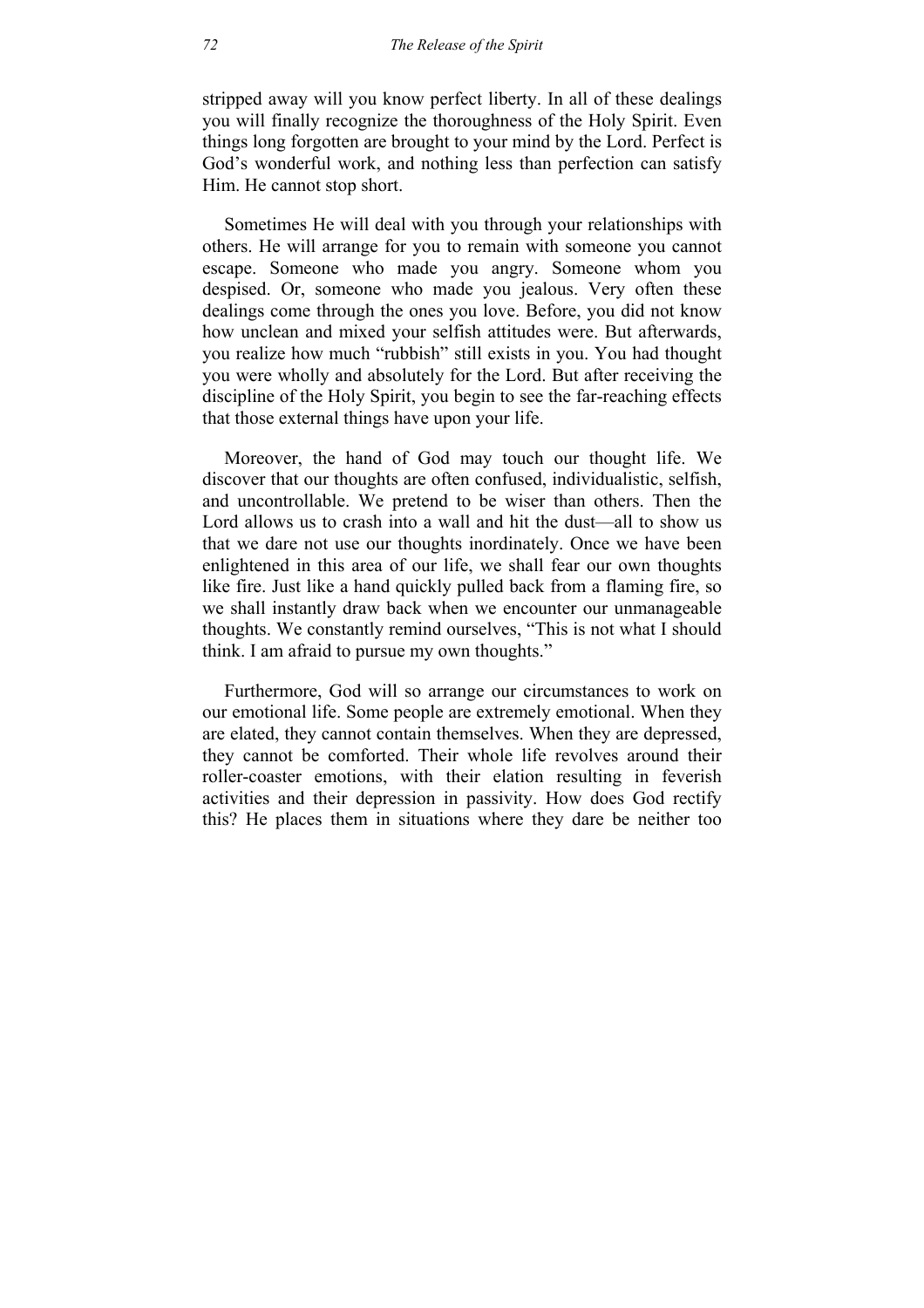happy when elated, nor too sad when depressed. They can only depend upon the grace of God and live by His mercy, not by their fickle emotions.

Although difficulties with thoughts and emotions are quite common, the greatest and most prevalent difficulty however is with the will. Our emotions run wild because our wills have not been dealt with. The root of our troublesome emotions is in our will. The same is true with our thoughts. We may be able to mouth the words, "*Not my will but Thine be done,*" but how often do we really allow the Lord to take over when things happen? The less you know yourself, the more you will easily utter such words. The less enlightened you are about yourself, the more submissive to God you appear to be in your own eyes. He who speaks easily and cheaply has proven that he has never paid the price.

Only after God works on us do we really see how our wills are so very stubborn, and we find it too handy to cover them up with our excuses and opinions. God must deal with us until our wills are submissive and manageable. Strong-willed people are convinced that their feelings, ways, and judgments are always right. Consider how Paul received this grace as recorded in Philippians: "*Have no confidence in the flesh*" (3:3). Be willing to allow God to lead you to such a place when you dare not trust in your own judgment. God will allow us to make mistake after mistake until we realize that this will be a constant pattern in the future. We truly need the grace of the Lord. Frequently, the Lord permits us to reap serious consequences from our own self-assertive judgments.

Finally, you will be so stricken by your failures until you will say: "I fear my own judgment like I fear the fires of hell. Lord, I am so prone to mistakes. Unless You are merciful to me, unless You support me, unless You restrain me with Your hand, I will blunder again." This is the beginning of the defeat of the outward man when you no longer dare to trust yourself. Your opinions usually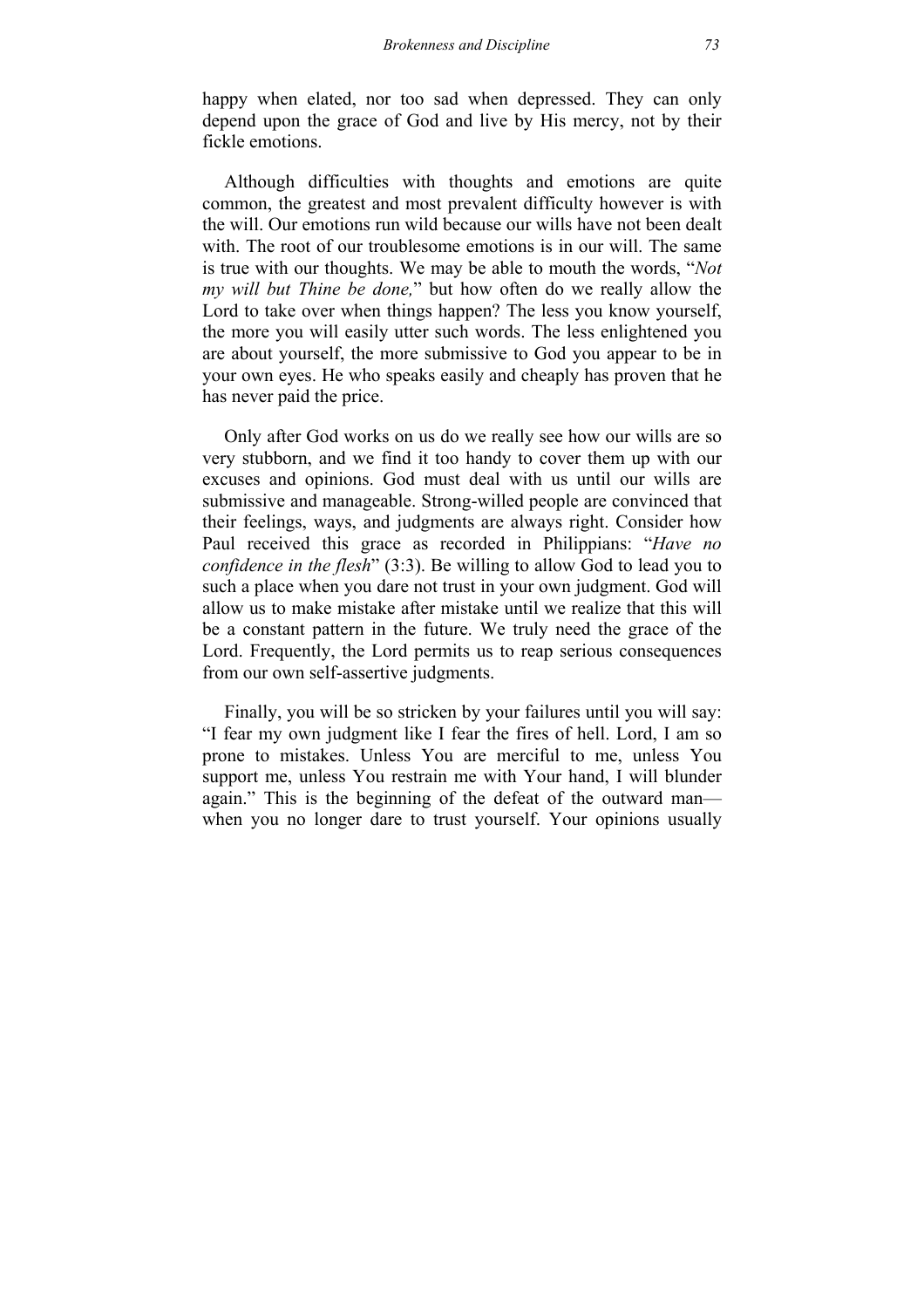have come so easily, until God has repeatedly dealt with you and caused you to have suffered many failures. Finally, you yield, and say: "God, I dare not think about things without You; I dare not decide things without You." This is the discipline of the Holy Spirit—when all kinds of things and all sorts of people are pressing in on you from all directions.

Do not think there will ever be any letup of this lesson! Very often the supply of God's Word is lacking, or some other means of grace is insufficient, yet this one special means of grace—the discipline of the Holy Spirit—is ever with us. You may say you have no opportunity to hear and be supplied by His Word. But this can never be true of the discipline of the Holy Spirit. Daily, He is arranging ample opportunities for you to learn.

Once you yield yourself to God, you will discover that His discipline will meet your need to a far greater magnitude than the supply of His Word. This is not just for the learned, the clever, or the gifted. No, it is the ordained way for every child of God. The supply of God's Word, the power of prayer, the encouragement of fellowship among the believers—none of them qualify as a substitute for the discipline of the Holy Spirit. Why is this? It is because you need not only to be built up; you need also to be **broken down**. You need to be delivered of all the many present things today, because they are not found in eternity.

### *The Cross in Operation*

The cross is more than a mere doctrine. It is something that is already in practice. Do not think that the way to humility is some self-exerted effort to remind ourselves constantly never to be proud. We must be stricken again and again—even if it means twenty times—until we surrender to the circumstances God ordered to break our pride. Let us never assume this comes about by merely following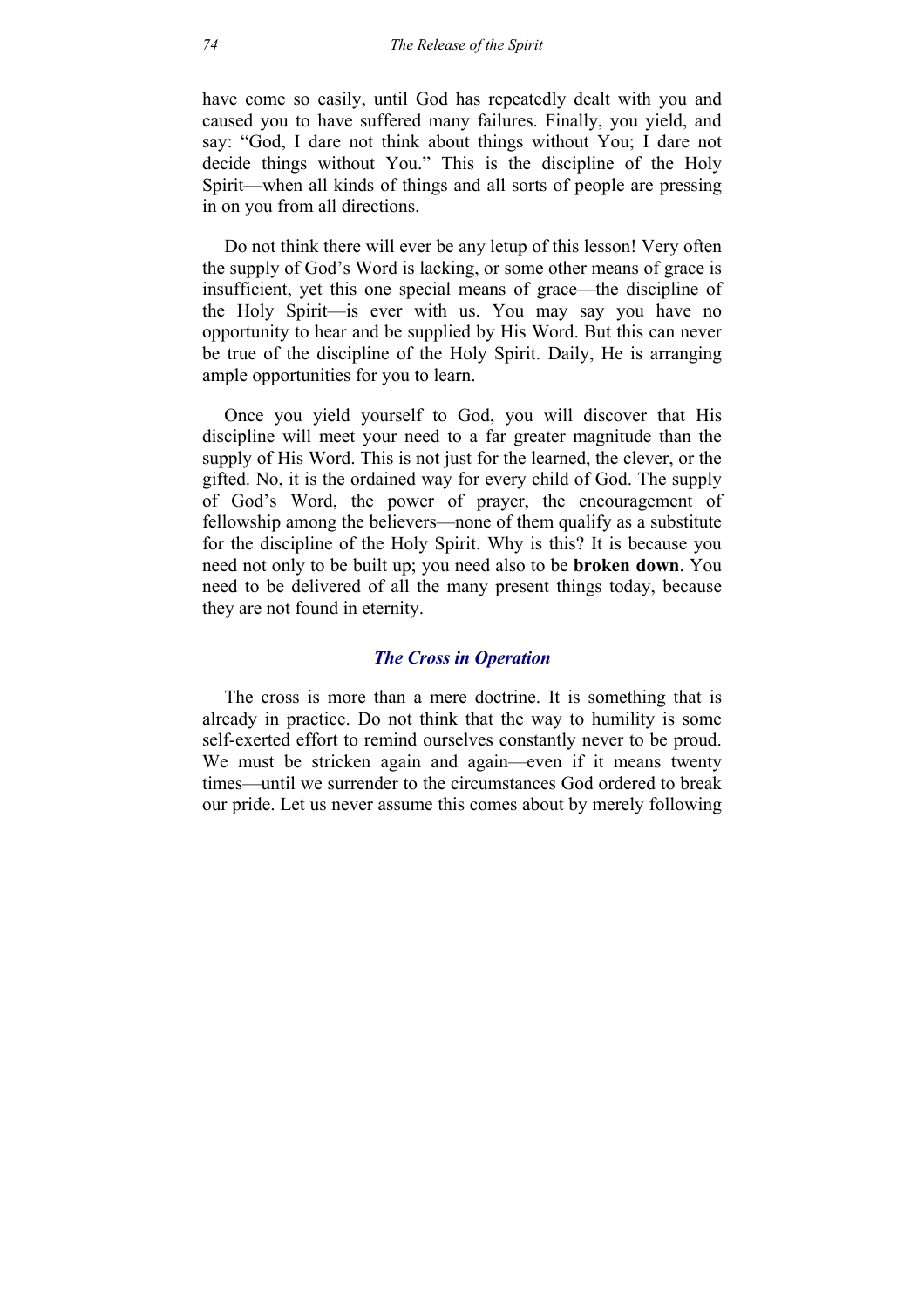the teaching of a certain leader. No, this will never work, because our pride can only be broken by God's dealing.

Through the operation of the cross, we shall learn to **depend** upon the grace of God, not on our memory. Whether we remember it or not, the fact remains: He is accomplishing a work which is dependable and lasting. Formerly, the outward and the inward man were not able to join hands. But now the outward man waits meekly in fear and trembling before God, and is subsequently no longer in conflict with the inner man.

Everyone of us needs the discipline of dealings from the Lord. As we review our past history, can we not but see the hand of God in dealing with the independence, pride, and selfishness of our outward man? We have now discovered how everything that has ever happened to us is so very meaningful.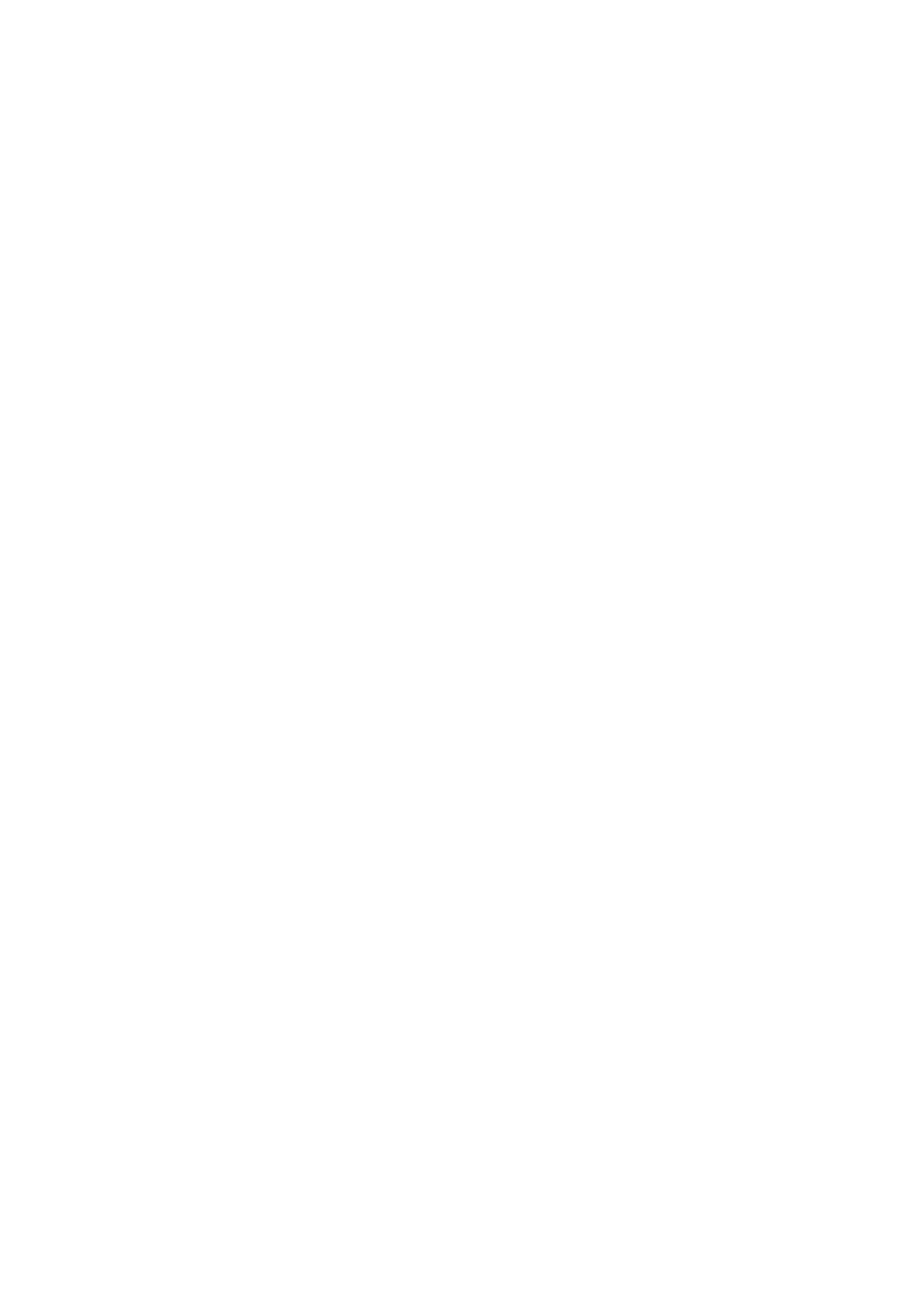

**12Dividing and Revelation**<br> **7** GOD DESIRES <u>firstly</u> to break down the outward<br>
man, and <u>secondly</u> to **separate** it so that the inward<br>
man may no longer be entangled and mixed in with the<br>
outward man's activities. Or, GOD DESIRES *firstly* to **break** down the outward man, and secondly to **separate** it so that the inward man may no longer be entangled and mixed in with the outward man's activities. Or, we may simply say about this second point, God wants to divide our spirit from

our soul.

How rare it is in these days to find an unmixed and pure spirit. Usually, whenever our spirit comes forth, it does so with our soul, because they are mixed. So another basic requirement in God's work is a **pure** spirit—not a powerful spirit. Those who neglect this will find their work damaged, though it is done with much power, due to the lack of the purity of spirit. Although they may truly possess the power of God, yet because their spirit is mixed with the natural powers of their soul, they are wrecking what they build. Let us see if we can understand how this is.

Some may think that as long as they receive power from God, all of their natural abilities originate from God. But this is not so! The more we know God, the more we will know and love a pure spirit—a purity which allows no intermingling of the outward man with the inward. One whose outward man has not been dealt with cannot expect the power of life that flows from within him to be pure. For this, spiritual power is nothing but a mingled mixture when it is channeled through his unbroken self, though it may have apparently good results. It nevertheless constitutes a sin before God.

Many young brothers, knowing full well that the Gospel is the power of God, still insinuate the influence of their own cleverness, their witty jests, and their personal feelings into their preaching of the Gospel. Consequently, people touch their self as well as God's power. Although these evangelists may not sense it, others who are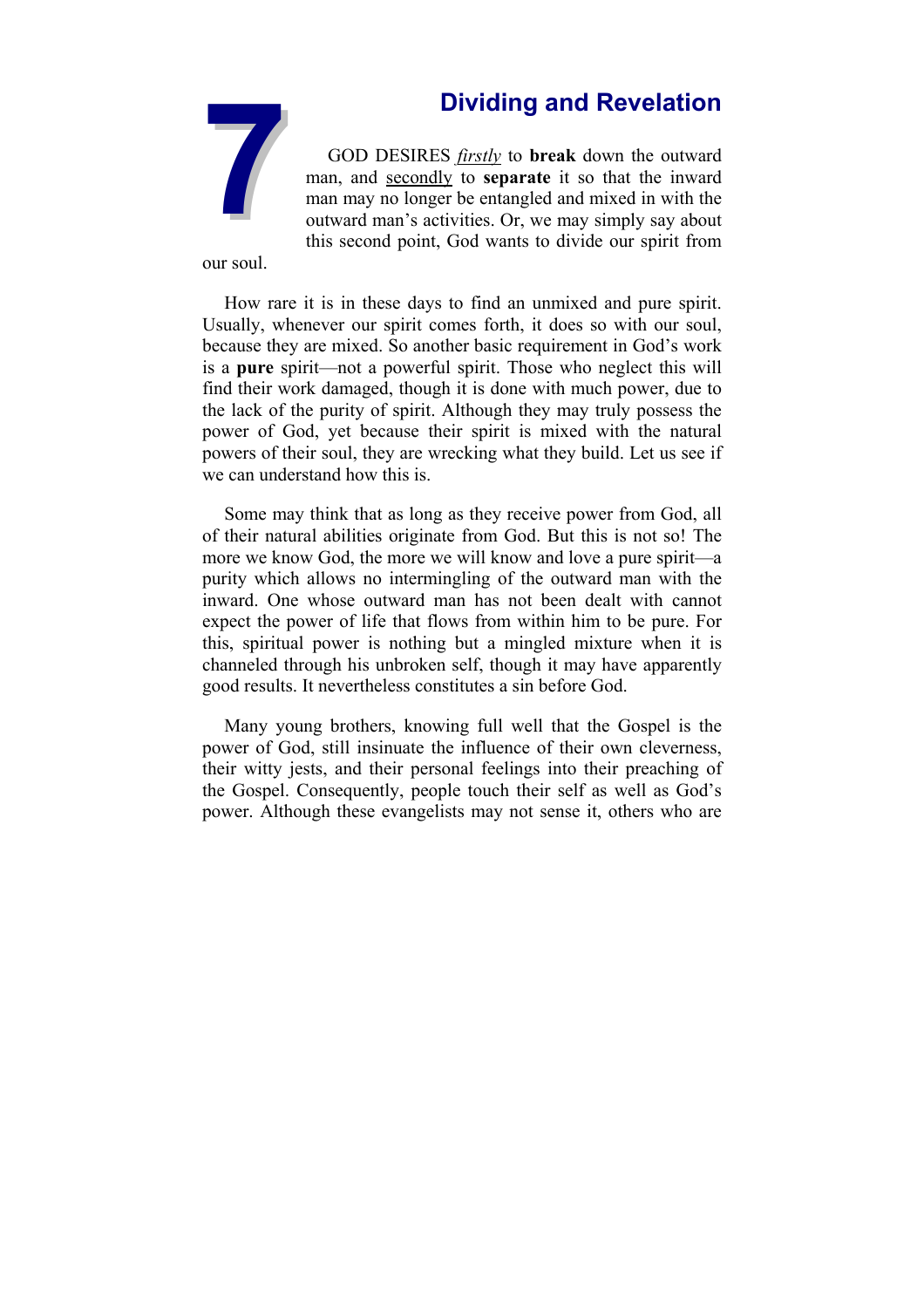pure in spirit will instantly detect such mixed impurities. How often our zeal in Gospel endeavors is mixed with what attracts us naturally. We are doing the will of God because it happens to coincide with our preferences and wills. Hence, in standing firm and strong for God, we are merely expressing our strong and willful personality. No matter how good the soul's powers may appear, the mere mixture of these powers with the spirit's life is considered impure and sinful before the eyes of God.

Since our greatest problem is this impure mixture, God must do a work in our lives beyond the breaking of our outward man. He must also purify and refine our outward man from the mixtures which God considers as impurities. While God is breaking our hard outer shell, He is also at the same time doing the work of refining. Thus, we see His **two-fold dealings** with us: **the breaking down of the outward man, and the dividing of it from the spirit.** The first is done through the discipline of the Holy Spirit, while the second is accomplished through the Spirit's revelation.

### *The Necessity of both a Broken and Divided Work*

Therefore, the outward man has two separate needs. First, the outward man needs to be broken in order to release the spirit. Second, when the spirit does come forth, it must not be clouded or muddied by the outward man. This problem takes us further than the mere release of the spirit. It also touches upon the human spirit's clearness and purity.

If one is not enlightened as to the self-centered nature of his outward man, and does not judge it strictly before God, instinctively his outward man will involuntarily come out mixed together with his spirit. While he is ministering before God, we can tell that some form of self has come out. He may express God, but he also expresses his unjudged self. Is it not strange that the most dominant characteristic of our personality always touches others? This is the unjudged part of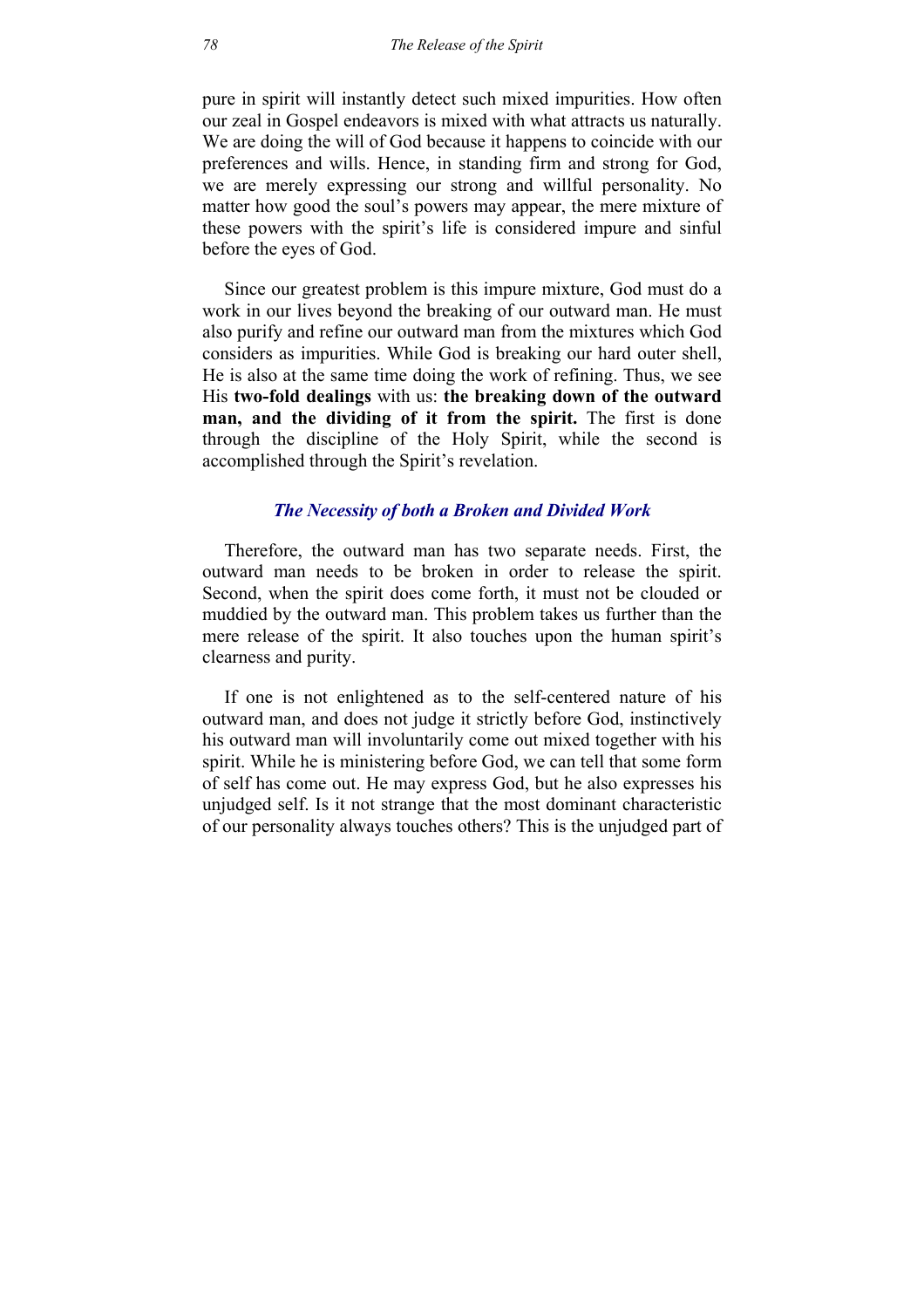our outward man who will project his strongest natural trait to others. This is beyond anyone's pretension. How can you expect to become spiritual in the pulpit if you are not spiritual in your home? Can you project yourself into spirituality? However hard you may try, your natural self stands unveiled whenever you open your mouth.

If you truly desire to be delivered, God must deal with your natural strength in a basic way, not just superficially. Only after He has broken your chief personality trait can your spirit be released without the impurities of a mixed soul being inflicted upon others.

Impure mixtures are one of the biggest problems in the lives of God's servants. Frequently, we touch both life and death in a brother. Yes, we find God, but also the self. A meek spirit, but also stubbornness. The Holy Spirit, but also the flesh—all wrapped up in the same person. When he stands up to speak, he impresses others with a spirit mixed with the powers of his soul—a spirit which is not purified. Thus, for God to use you as a minister of His Word, for you to be His mouthpiece, you must seek His favor by praying: "O God, do a work in me! Not only break my outer man, but also divide it from my inner man until it is a pure channel for my spirit." Otherwise, the Lord's Name will suffer loss. You are giving to men that which is of the self while ministering God's Word. The Lord's Name does not suffer because of your lack of life, but because of your spirit flowing with the mixture it picked up while passing through your natural soul. This mixture is what God calls unclean. Moreover, the church likewise suffers.

Now that we have considered the **discipline** of the Holy Spirit in earlier chapters, what about the **revelation** of the Holy Spirit? The discipline of the Spirit may precede His revelation, or it may follow. There is no fixed order. With some, He may begin with His discipline. In others, with His revelation. However, it is certain that the discipline of the Holy Spirit exceeds His revelation. We are of course referring to the experiences of God's children, and not to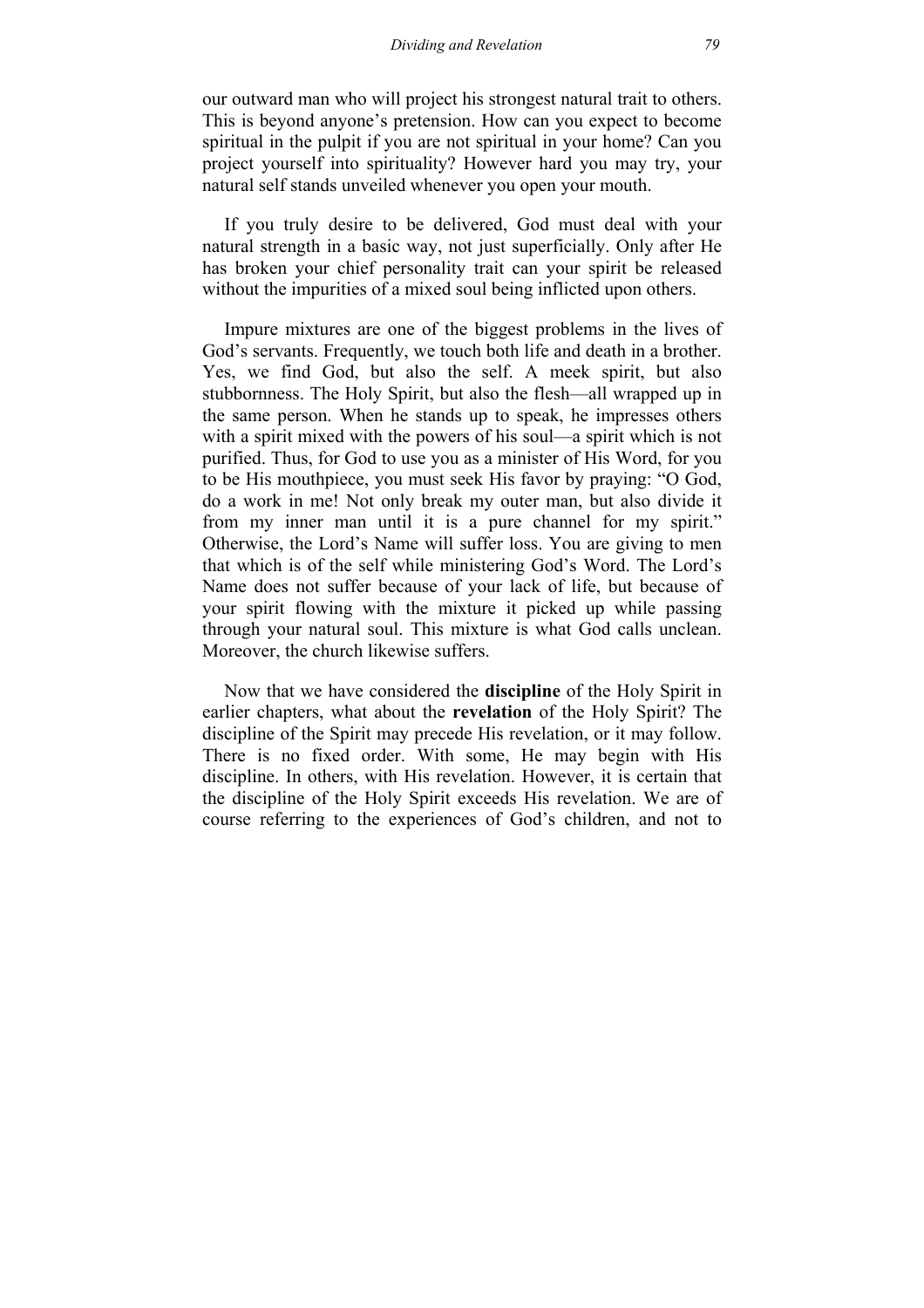mere doctrine. To most, it will seem that discipline plays a more frequent and a much larger part than revelation. At any rate, through the Spirit's discipline, the shell of the outer man is **broken**. And, through the Spirit's revelation, the powers of the outer man are completely **divided** from the spirit.

### *How Does the Living Word Divide*

"*For the Word of God is living and operative, and sharper than any two-edged sword, and penetrating to the division of soul and spirit, both of joints and marrow, and a discerner of the thoughts and intents of the heart. And there is not a creature unapparent before Him; but all things are naked and laid bare to His eyes, with Whom we have to do*" (Heb. 4:12,13).

The first thing to notice is that the Word of God is "*living*." His Word must surely be living if we acted on it. For if we do not find it living, we simply have failed to contact the life-power of God's Word. We may have read over the words of the Bible, but if we do not touch something living, we have not contacted God's Word deeply enough.

John 3:16 says: "*For God so loved the world, that He gave His only begotten Son, that whosoever believes on Him may not perish, but have life eternal.*" Consider how one may hear such a word. He kneels down and prays: "Lord, I thank You and praise You, for You have loved me and saved me!" We immediately know this man has touched the Word of God, for His Word has become a living reality to him. Another man may sit by his side, listening to the very same words, but he did not actually **hear** the Word of God. There is no living response from him. We can draw but one conclusion—since God's Word is living, he who listens and does not have a living response is he who has not actually heard the Word of God.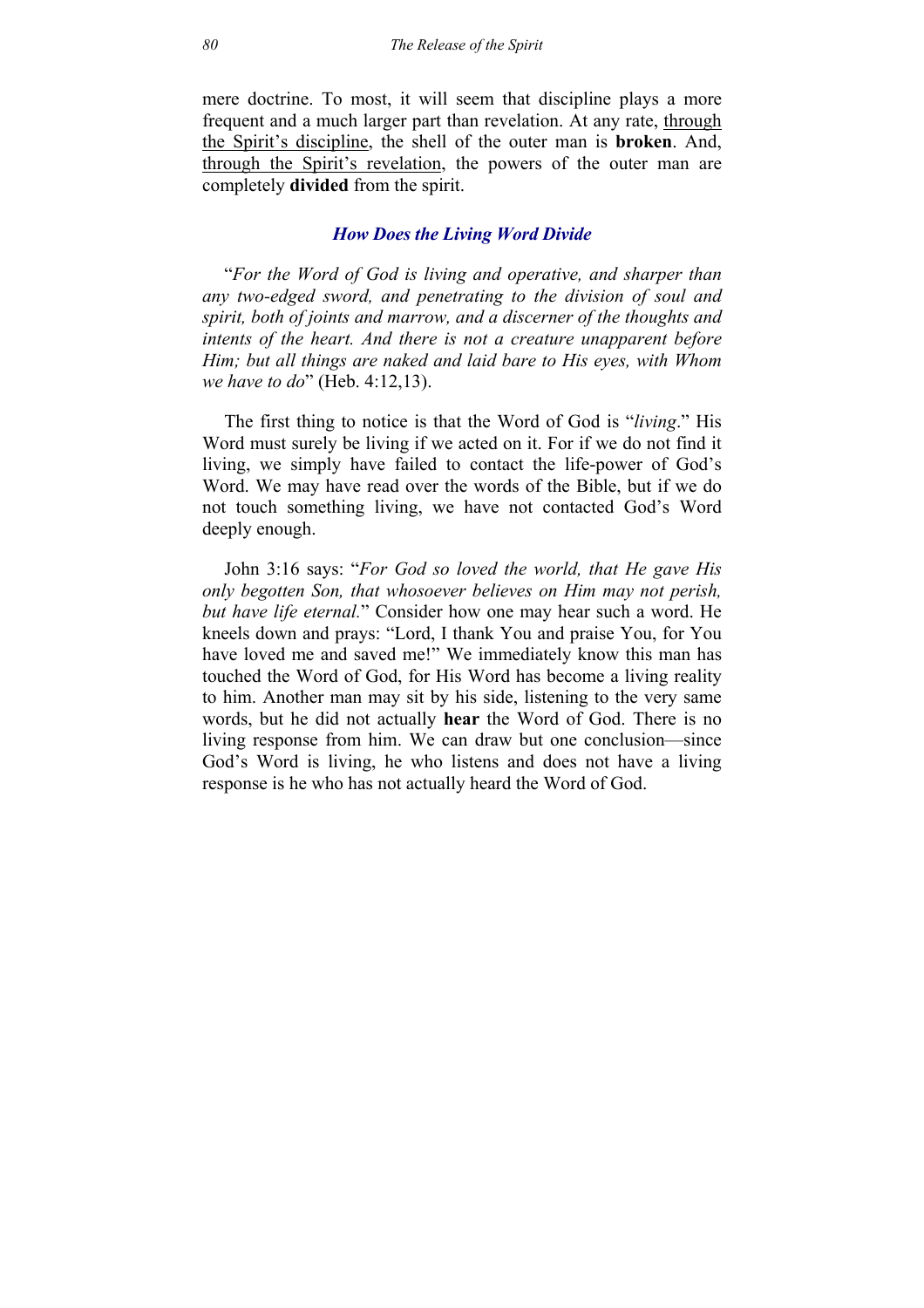Not only is the Word of God living; it is also operative. "*Living*" points to its nature, while *"operative"* applies to its ability to fulfill its work on man. God's Word cannot return void. It will prevail and accomplish its purpose. It is not merely **a** word, but **the** Word that will so operate until it produces results.

What, then, does God's Word do for us? It penetrates and divides. It is sharper than any two-edged sword. Its sharpness is demonstrated in the "*penetrating to the division of soul and spirit, both of joints and marrow.*" Note the analogy here: It compares the two-edged sword against **joints and marrow** with the Word of God against **soul and spirit.** Joints and marrow are embedded deeply into the human body. To separate the joints outside is to cut across the bones; to divide the marrow inside is to crack open the bones. Only two other things are harder to be divided than the joints and marrow—the soul and spirit. No sword, however sharp, can divide them. Similarly, we are wholly unable to distinguish between what is soul and what is spirit. Yet the Scripture tells us how the living Word of God can do the task, for it is **sharper** than any two-edged sword. God's Word is living, operative, and able to penetrate and divide. It is the soul and spirit of man which are to be penetrated and divided.

Perhaps someone may raise this question: "It doesn't seem as if the Word of God has done anything special in me. I have often heard God's Word and have even received its revelation. But I do not know what "*penetrating*" is. Nor do I understand "*division.*" As far as I can tell, I am a stranger to both these processes.

How does the Bible answer this question for us? It says "*penetrating to the division of soul and spirit, both of joints and marrow."* But it also goes on to say that the Word is "*a discerner of the thoughts and intents of the heart.*" "*Thoughts*" refers to what we deliberate in our heart, and *"intents"* have reference to our motives. Thus, the Word of God is able to discern both what we think, what motivates our thinking, and why.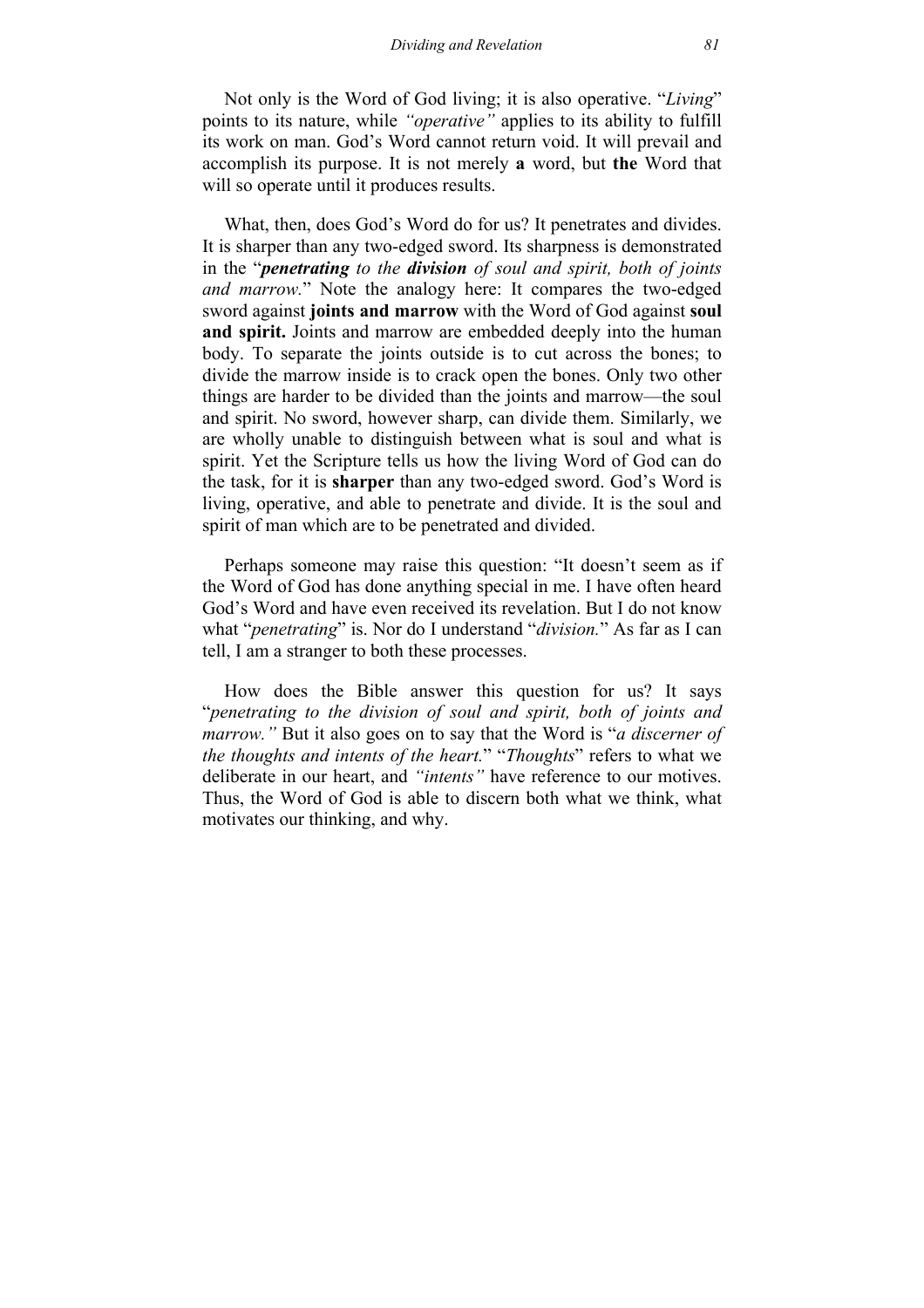Too often we can easily identify what comes from the outward man. We quite glibly confess, "This was soulish, for it came from self." But we do not really see what the soul or self is. Then one day, God's mercy comes to us. His light shines upon us, and His voice announces to us—with severity and solemnity: "What you frequently refer to as your "self' **is** your self! You have talked lightly and easily about the flesh. Now you must **see** how God hates this and will not allow such to continue."

Before this **seeing**, we have been able to talk facetiously about the flesh. However, once we are stricken with light, we shall confess: "Ah, this is it! This is what I have talked so lightly about!" Now, we have more than an intellectual dividing. It is the Word of God that points out and exposes what we conceived and purposed in our heart. We then receive a two-fold enlightenment: How our **thoughts** originate from the flesh, and how our **intentions** are entirely selfish.

To illustrate this, let us consider two unconverted persons. One is aware that he is a sinner. He has been to many meetings and heard many messages on sin. Clear preaching has brought him to acknowledge himself as a sinner. Yet when he accordingly refers to himself as a sinner, he laughs about it, as if it does not really matter.

The other person hears the same messages, but the light of God shines upon him. The Spirit so convicts him that he prostrates himself on the ground and prays: "Oh, yes, this is what I am—a sinner!" Not only has he **heard** it by the Word of God, but he has also **seen** and **felt** his true sinful condition. He condemns himself. He is stricken to the ground. Thus enlightened, he can confess his sin and receive the salvation of the Lord. He will henceforth never speak lightly or jokingly of the sin he has **seen**. But the first one, who can jokingly describe himself as a sinner, has not **seen** and hence is not saved.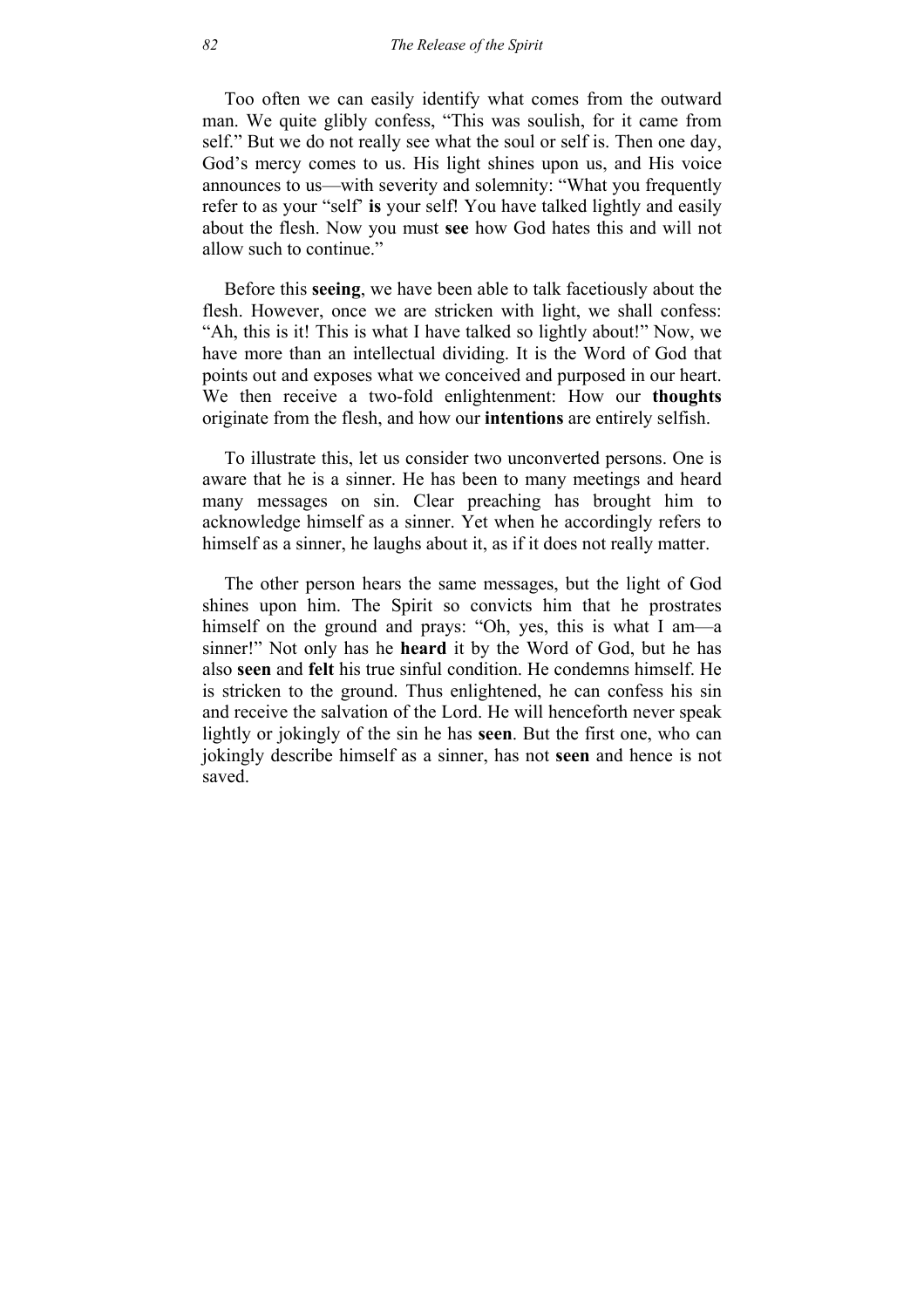How do you react to this message today—that your outward man seriously interferes with God and must be broken and divided by Him? If you can begin talking about it frivolously and easily, surely it has not touched you. If, on the other hand, you are enlightened by it, you will say, "O Lord, today I begin to know myself. Until now, I have not recognized my outward man." And as the light of God surrounds you, laying bare your outward man, you will fall to the ground, being no longer able to stand. Instantly, you **see** what you are.

Before, you have said that you loved the Lord. But under God's light, you find it is not so—you really love yourself. This light really divides you and sets you apart. You are inwardly separated, not by your mentality, not by mere teaching, but by God's light. Once you said you were zealous for the Lord. But now the light of God shows you that your zeal for service was entirely stirred up by your own flesh. Once you thought you loved sinners while preaching the Gospel. But now the light has come, and you discover that your preaching the Gospel stems mainly from your love of action and your love for speaking. These are merely your natural inclinations. The deeper this divine light shines, the more the thoughts and intents of your heart are revealed. Once you assumed that your thoughts and intents were of the Lord. But now in this piercing light, you know they are entirely of yourself. Such light brings you down before God.

Too often what we supposed was of the Lord proves out to be of ourselves. Although we had proclaimed that our messages were spoken by the Lord, now the light of heaven compels us to confess that the Lord has not spoken to us. Or, if He has, how little He has said. How much of the Lord's work, so called, turns out to be nothing but carnal activities! This unveiling of the real nature of things enlightens us to the true knowledge of what is of the **self** and what is of the **Lord**, how much is from our **soul** and how much is from our **spirit** How wonderful if we can testify: His light has finally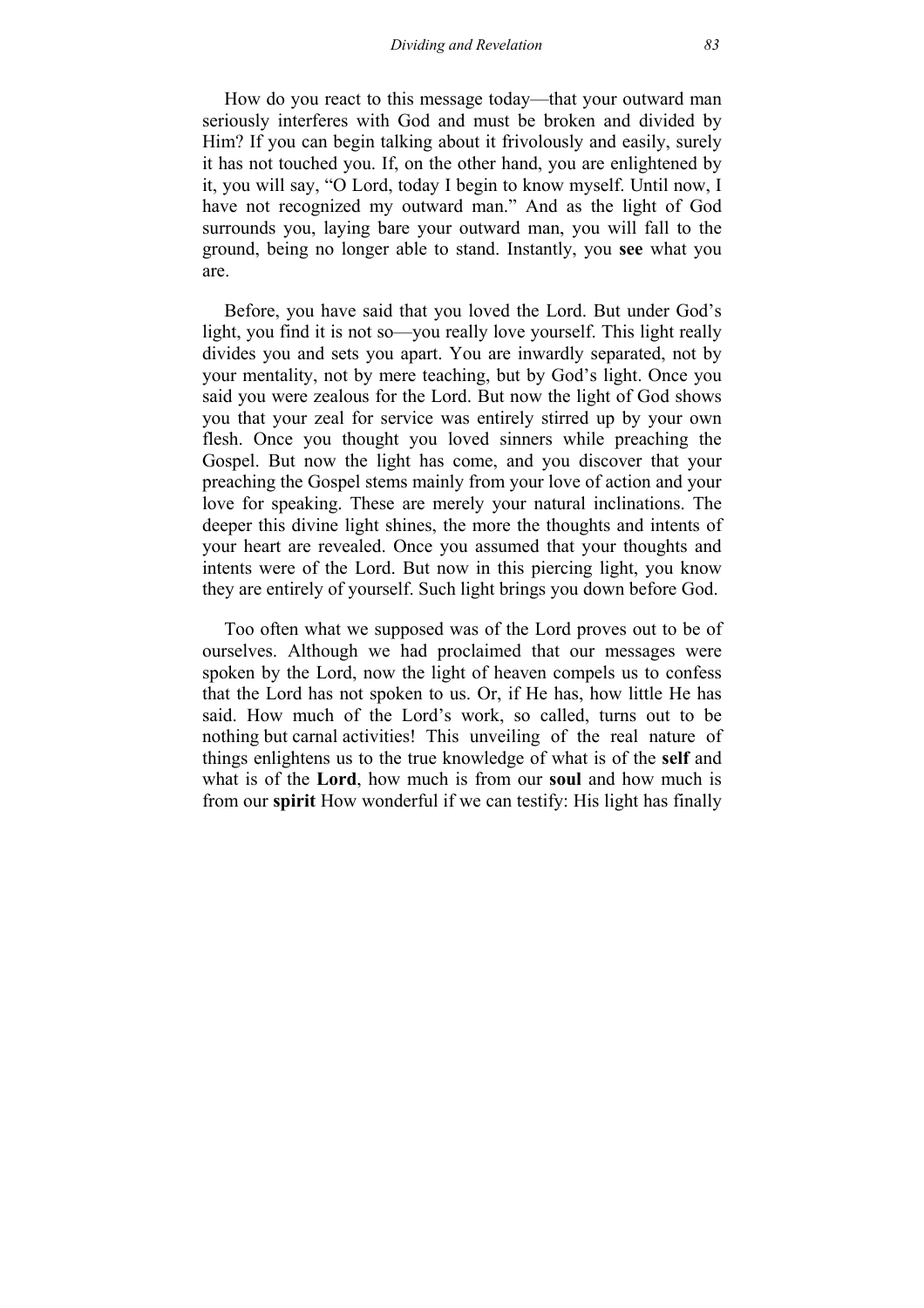shone! The 'spirit and soul' can now be distinguished and divided! And the thoughts and intents of our heart are clearly discerned!

You who have experienced this know that this is beyond mere teaching. All efforts to distinguish between what is of self and what is of the Lord, to separate what things are of the outward man from what are of the inward man—even to the extent of listing them item by item and then memorizing them—have proven it to be nothing but a waste of time and effort. You continue to behave just as usual, for you cannot get rid of your outward man. You may even be able to condemn the flesh. You may be proud that you are able to identify what belongs to the flesh. But you are still not delivered from it.

Deliverance comes from the light of God. When the light shines, you immediately see how your denial of the flesh has been superficial and fleshly. You can even see how your criticism of the natural has been natural. But now the Lord has laid bare to your eyes the thoughts and intents of your heart. You fall prostrate before Him and say: "O Lord! Now I know these things are really from my outward man. Only Your light can really divide my outward from my inward"

Therefore, our denial of the outward man and our determination to reject it will not help. Yes, even the very confession of our sin is for naught, and our tears of repentance will need to be washed in the blood. How foolish to imagine that **we** could expose our sin! Only **in His Light** shall we see and be exposed. It must be His work by the Spirit, not our efforts by the soul. Everything out of our own mind, emotions, and will is excluded. This is something left to only God.

This is why God says, "My Word is living and effectual! My sword is the sharpest of all! When My Word comes to a man, it is able to divide the soul and spirit, just as a two-edged sword can divide the joints and marrow!"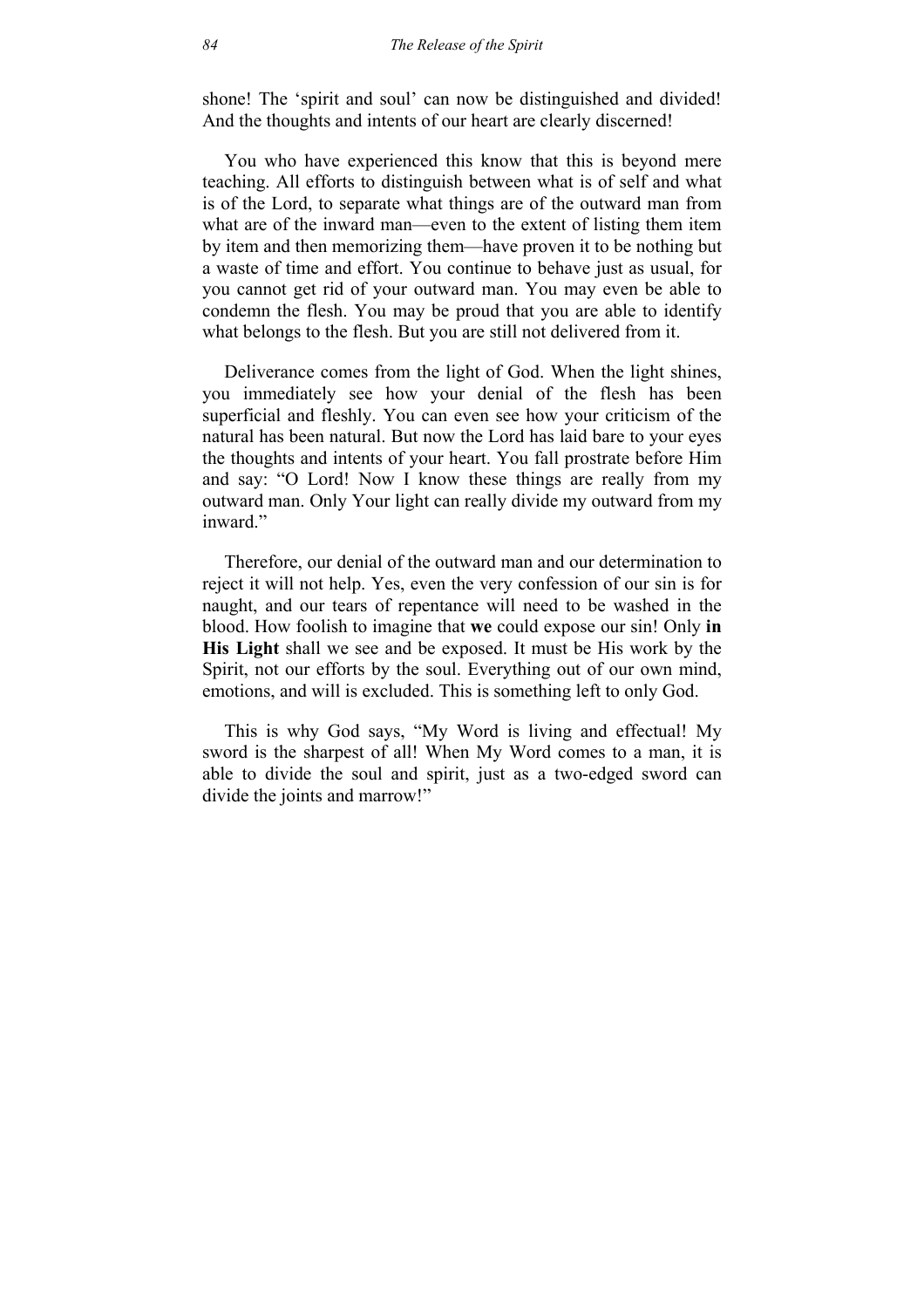How does it divide? It divides by revealing each thought and making bare each intention of our heart. We do not know our own heart. Beloved, only those who are in the light know their own heart. No one else does—not one! Yet when God's **living** Word comes, we then can **see**! We are exposed as one who truly **sees** his own selfcenteredness—seeking only his own gratification, glory, ambition, and position for self. How blessed is that light which causes us to fall down at His feet.

### *What Is a Revelation?*

The Scripture we have been considering continues: "*And there is not a creature unapparent before Him, but all things are naked and laid bare to His eyes, with Whom we have to do.*" Here the Lord gives us the standard or criterion for dividing. What constitutes a revelation or enlightenment by the Holy Spirit? How much must we see before it is considered His revealing light? Hebrews 4:13 can help us answer this. Revelation **enables us to see what God sees**. All things are naked and laid bare before **Him**. The existence of any covering is something upon our own eyes, not God's. When God opens our eyes, we will truly know the intents of our heart and the deepest thoughts within us to the same degree as He Himself knows them—this is revelation. And, we are as naked and laid bare before Him as we are now before ourselves—again, this is revelation. Revelation allows us to see exactly what our Lord sees.

Should God be so merciful so as to grant us even a small degree of revelation—seeing ourselves as we are seen by Him—we shall immediately be smitten to the ground. We need not try to be humble. Those who live in the light cannot be proud. Only those dwelling in darkness can be proud. Outside of God's light, men can be arrogant and unapproachable. But under His revealing light, they will surely prostrate themselves before Him.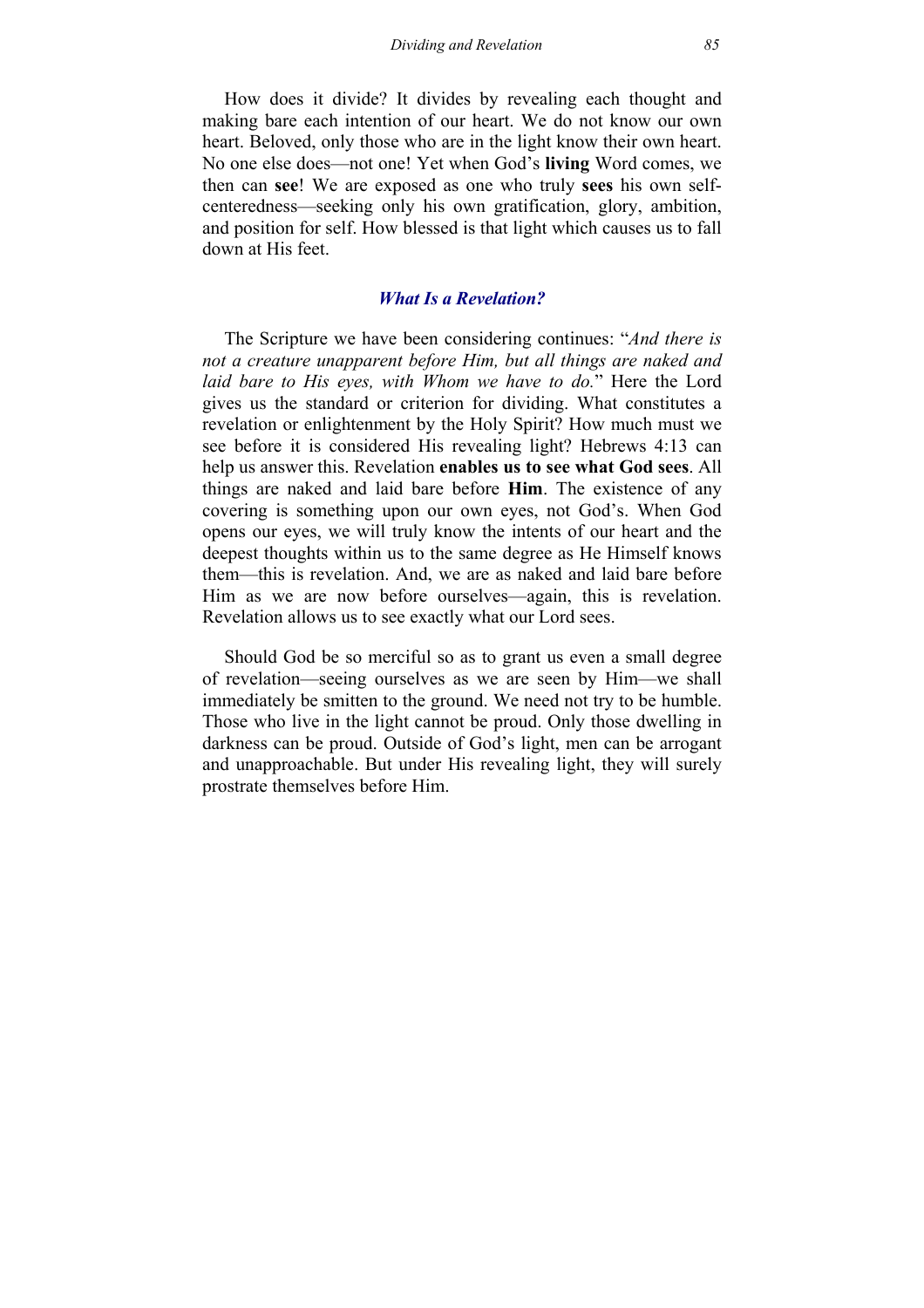As you proceed, it becomes more evident that it is extremely difficult to explain this question of dividing the natural soul from the spiritual, the outward man from the inward spirit. Only as there is the light of revelation is the problem solved. Whenever you are enlightened to discern the thoughts and intents of your heart, you can be sure your soul and spirit are being divided.

If you desire to be used by God, sooner or later you will let His light shine upon you. You will turn to Him and say: "O God, I am absolutely unreliable. In my darkness, I do not know what I should denounce, nor what sin I should confess. Only in Thy light am I able to know what to do." Before you receive enlightenment, you may say you are a sinner, but you lack the consciousness of a sinner's contrition. You may think you hate yourself, but you have no real sense of abhorring self. You may say you deny yourself, but the feeling of abnegation is missing. Once the light comes, the veneer of pretense is stripped away and the 'real' or 'original' self is detected. What an unveiling is waiting for me—I **see** I only love myself, I **see** I deceived myself and am dishonest to the Lord, and I **see** I do not love Him. This light will pull off the mask of self which covers up who you are and what you do. Henceforth, you will have the inner knowledge of what belongs to self. Without this judgment by the light, you might even masquerade to be what you are not. But as soon as the light of God judges, your spirit and soul are divided.

What the Lord does is to pierce us with His penetrating light. It may happen while we are listening to a message, or praying by ourselves, or fellowshipping with others, or even walking alone. This incomparable light shows us how much of our words and deeds originated from ourselves. It reveals that scarcely anything that proceeded from ourselves in our Christian life and service was from the Lord. In conversation, in activities, in works, in zeal, in preaching, in helping others—in every field of life—we are devastated when we see how all-pervading is our self!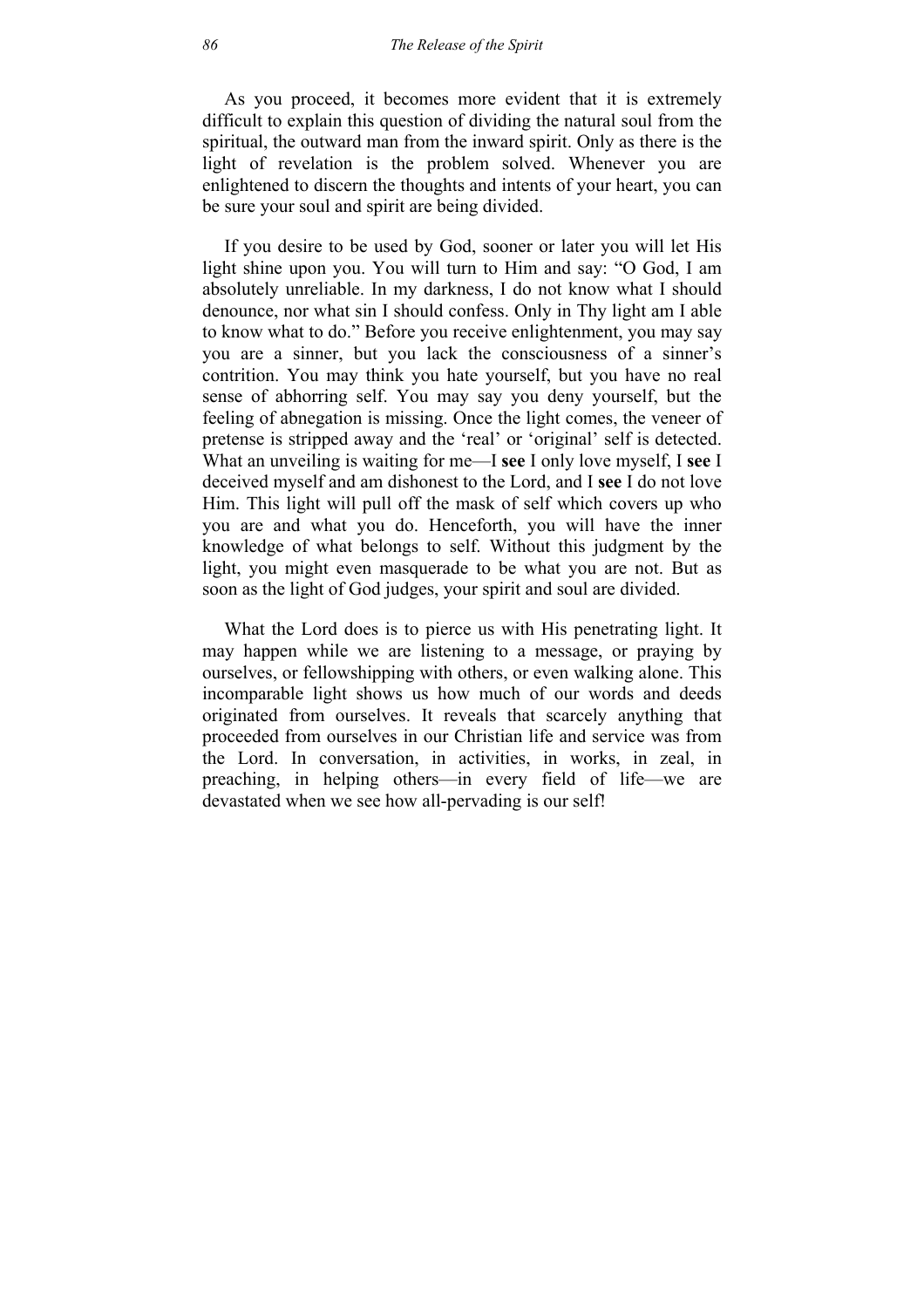Yet once our hidden self is brought to light, the condemnation of our outward man will be spontaneous. On subsequent occasions, whenever it expresses itself, we will instantly regret it and judge it. It is only after such enlightenment that we are capable of dividing the spirit and soul. We will henceforth live before the Lord with our spirit released. It is now pure, no longer being mixed with the soul and no longer giving difficulty to the Lord.

Thus, the dividing of the spirit and soul depends upon enlightenment—being able to see as God sees. Just what does God see? He sees what we do not see. We are blind to what is of ourselves, thinking it is of God while actually it is not. What we had professed to be good is now condemned by that light. What we had considered as right, we now reject. What had passed as spiritual, we now recognize as soulish. And what we had thought was of God, we now know it to be of self. So we now confess: "Lord! Now I come to know myself as You had known me. I had been blind and selfdeceived for twenty or thirty years, and to think that I did not realize it! I had not seen as You had seen."

Such a seeing delivers you from the dead weight of self. Our seeing is actually His dealing. The Word of God is effective, because it enlightens you to cast off that which is the self of the outward man. It is not that you gradually change yourself after you have heard the Word of God—as if seeing is one step and casting off another. No, enlightenment is itself a casting off. The two occur simultaneously. As soon as light strikes, the flesh is dead. No flesh can prevail in that light. The moment one comes into the light, he prostrates himself. The light has dried up his flesh. Beloved, this light is effective. Indeed, the Word of God is living and operative. God does not speak and then wait for you to make it operative. Rather, it is His Word which is effectually operative in your life.

May the Lord open our eyes to see **both** the importance of the discipline of the Holy Spirit **and** the enlightenment of His revelation.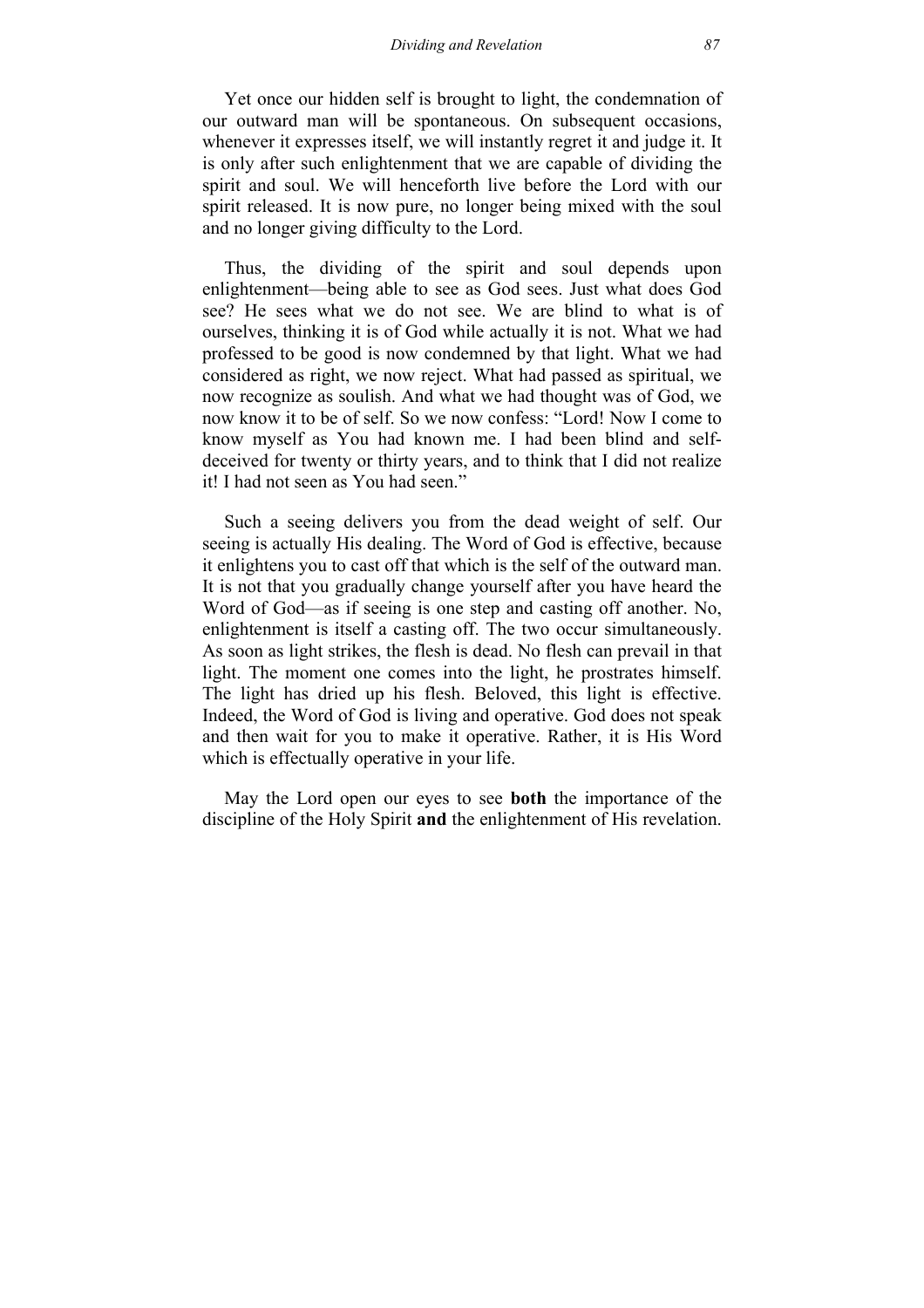These two join hands in dealing effectively with our outward man. Let us look to the Lord for His grace to enable us to place ourselves under His light, and to be so enlightened that we might bow before Him, acknowledging: "Lord, how deceived and blind I have been all these years! I had foolishly made the mistake of confusing what came from me as flowing from You. Lord, be merciful to me!"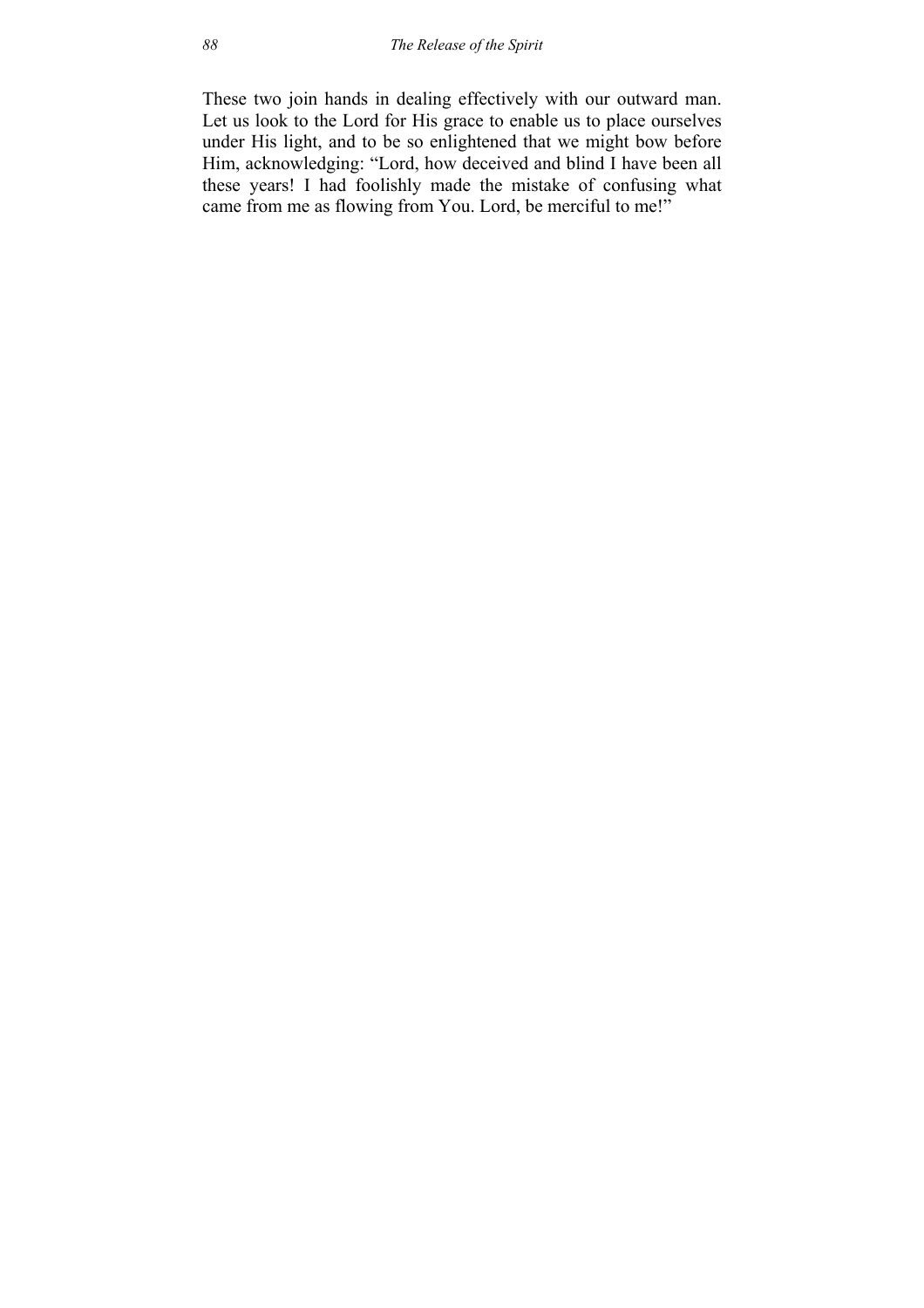

**8WHETHER WE CAN do the Lord's work depends<br>
28 and so much on our words or actions, but rather on<br>
what impression comes forth out of us. We are not<br>
able to edify others if we say or do one thing and some<br>
other impressi** WHETHER WE CAN do the Lord's work depends not so much on our **words** or **actions**, but rather on what **impression** comes forth out of us. We are not able to edify others if we say or do one thing and some other impression is given off from our lives. It is like

acting one way and living another. The strong impression emanating out of us is a very important consideration.

We often say we have a good or bad impression of someone. How do we receive such an impression? It is not just from his words, nor even from his actions. Sometimes we say, "his actions speak louder than words." But it is more than even his actions. A mysterious something expresses itself during his speaking or behavior. It is what comes out in addition to his words and deeds which gives us an impression.

The first impressions others have about us are usually what they pick up as the most outstanding trait of our personality. Take, for example, a person whose mind has never been under control and is therefore undisciplined. Spontaneously, when he begins to use his mind to contact people, they will be struck by its forcefulness. Or, if he possesses an inordinate affection, if he is overly warm or cold, others will take note of this as their first impression of him. His strongest characteristic will invariably stand out and impress others. He may be able to control his conversations and conduct, but he is unable to restrain that which expresses his nature. What he is cannot but be revealed.

II Kings 4 recounts how the Shunammite received Elisha: "*And it came to pass on a day that Elisha passed to Shunem, where there was a wealthy woman, and she constrained him to eat bread. And so it was, that as oft as he passed by, he turned in thither to eat bread.*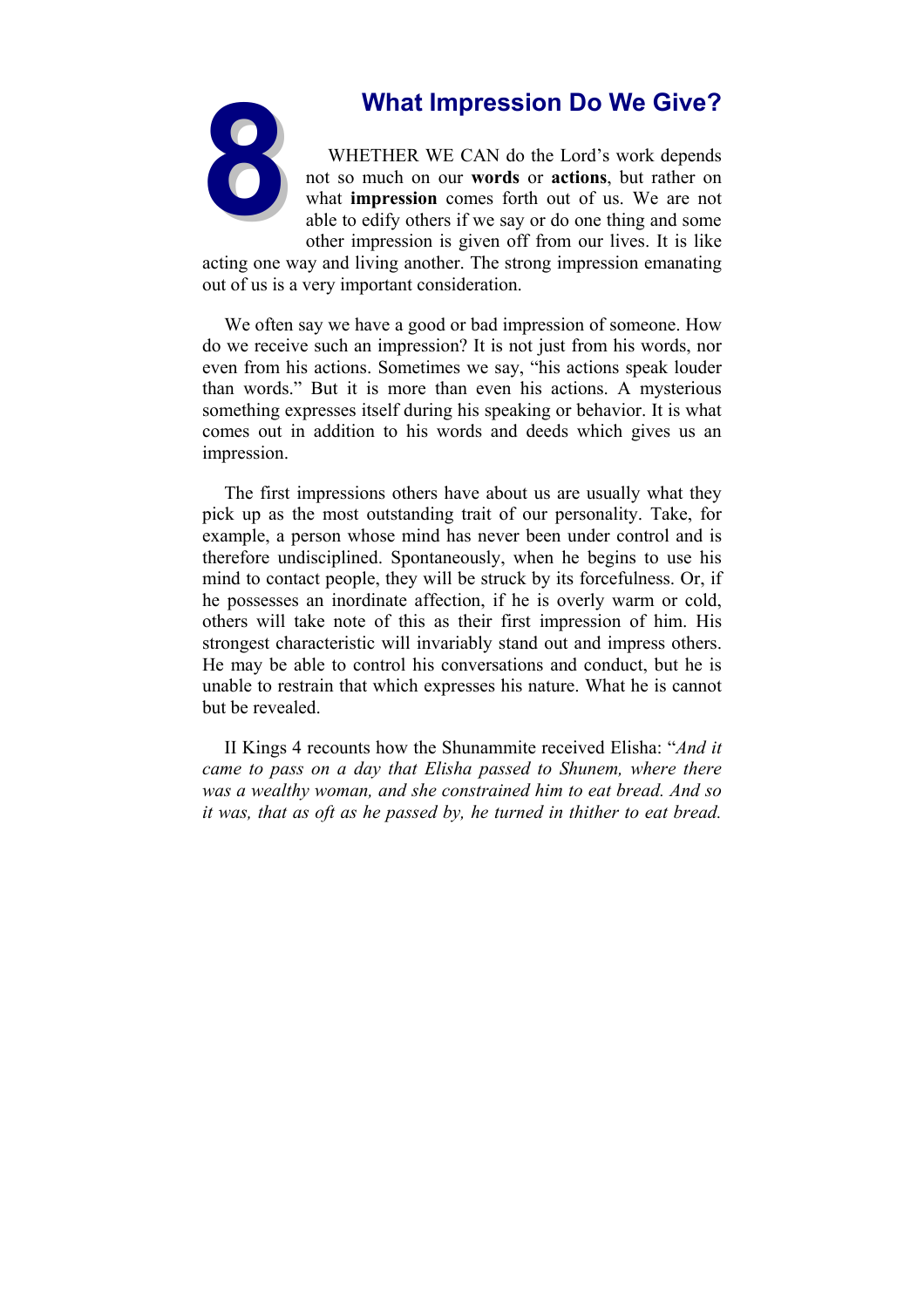*And she said to her husband, 'Behold now, I perceive that this is a holy man of God, who passes by us continually*'." Note that Elisha preached no sermon or worked no miracle. He merely dropped in and ate a meal whenever he was passing by that way. From the way he was eating, the woman recognized him as a "*holy man of God*." This was the impression Elisha gave to others.

We should ask ourselves: "What impression do I give to others?" How often we have emphasized the need for our outward man to be broken. If this brokenness is not accomplished, others will only be met by some peculiar deportment of our outward man. Whenever we are in others' presence, they will be made uncomfortable by our selflove, or pride, or inflexibility, or cleverness, or eloquence. Perhaps the impression we leave is a favorable one, but is God satisfied? Also, will such an impression meet the church's need? If God is not satisfied and the church is not helped, any impression we leave is not profitable.

Beloved, God's full intention requires a released spirit. Moreover, a released spirit is imperative for the growth of the church. How urgent it is, then, for our outward man to be broken! Without this breaking, our spirit cannot come forth, and the impression we leave will not be a spiritual one.

Suppose a brother is speaking about the Holy Spirit. Whereas his subject is the Holy Spirit, yet his words, his attitudes, and his illustrations are full of 'self.' Perhaps without his knowing why, the audience inwardly suffers while listening to him. His mouth is full of words about the Holy Spirit, but he leaves the impression of his selflife with his listeners. What is the spiritual value of such empty talk?

Rather than stressing teaching, let us place more emphasis on what it is that comes forth from us. God is not watching to see if our teaching becomes deeper or more advanced. He wants to lay hold of us as individuals. If our nature is not properly dealt with even though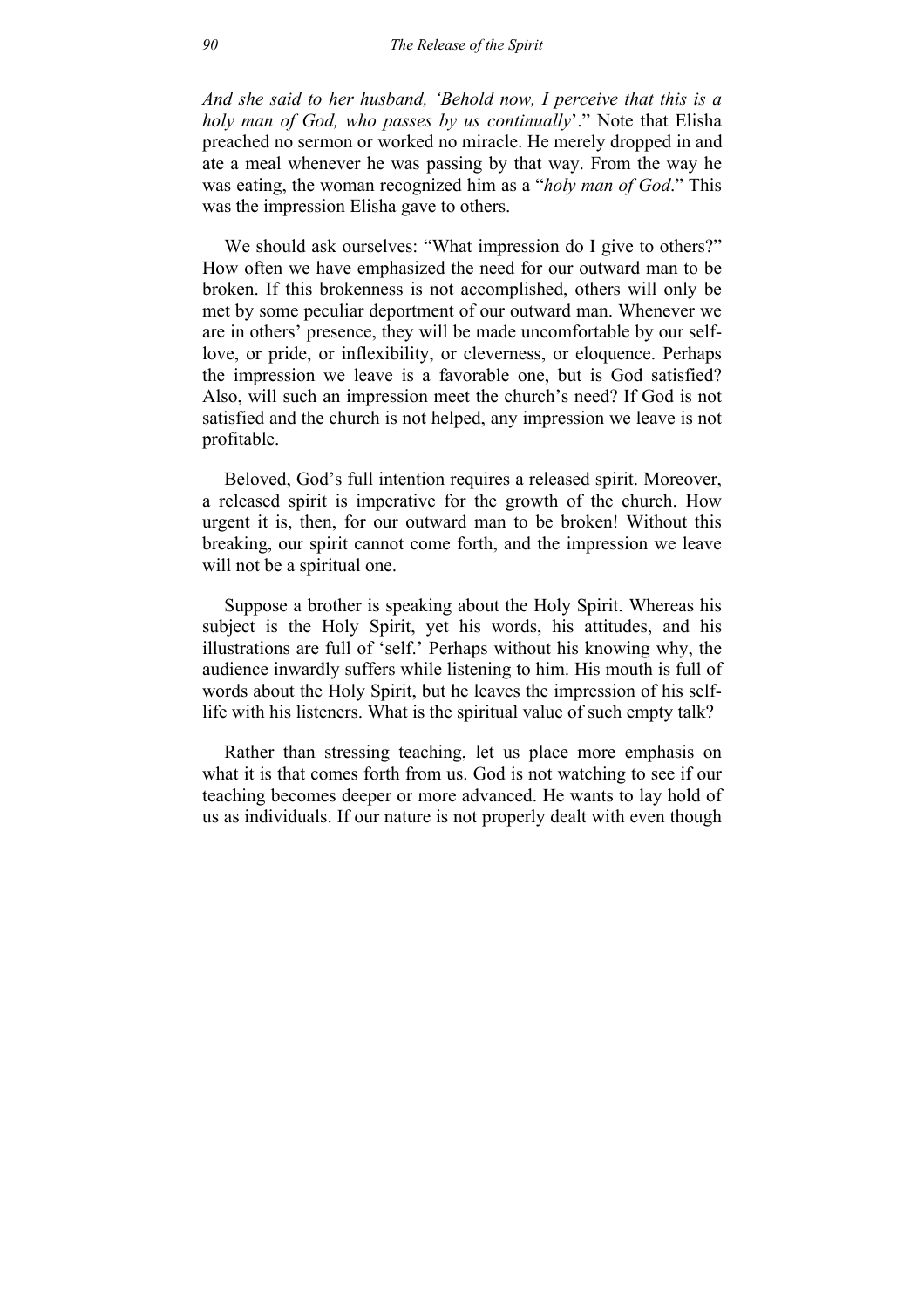we may give forth so-called spiritual teaching, there is no spiritual impression or life-giving impartation. How tragic it is to impress others with the self-life of the outward man and not impart something of a living impression flowing from the inward man!

Again and again, God arranges our circumstances to break us of our self's natural strength. You may be stricken once, or twice, but still the third blow must come. God will not let you go. He will not stay His hand until He has broken your self's dominant characteristic.

What the Holy Spirit accomplishes through daily discipline is totally different from what happens when hearing a message. A message we hear may often remain in our minds for several months, possibly years, before its truth will become operative in us. The hearing often precedes the real entrance into life.

However, by means of the disciplining of the Holy Spirit, we more readily see the truth and thus possess it. How strange it is that we grasp the mere knowledge of a message much faster than the reality we learn through discipline! Once we hear it, we remember it. But we may be disciplined ten times and still wonder why. The day discipline accomplishes its purpose is the day you really **see** the truth and **enter** into its reality. So the work of the Holy Spirit is to **break you down** on the one hand, and to **build you up** on the other. Your heart will then say: "Thanks be unto the Lord! Now I know that His disciplining hand, which has been upon me for these past five or ten years, has been just to break this strong natural trait of self in me."

## *The Amazing Work of Slaying through Enlightenment*

Having considered the disciplinary working of the Holy Spirit, let us now see how He employs another means to deal with our outward man. Besides His **discipline**, there will be His **enlightenment**. Sometimes these two are used simultaneously and sometimes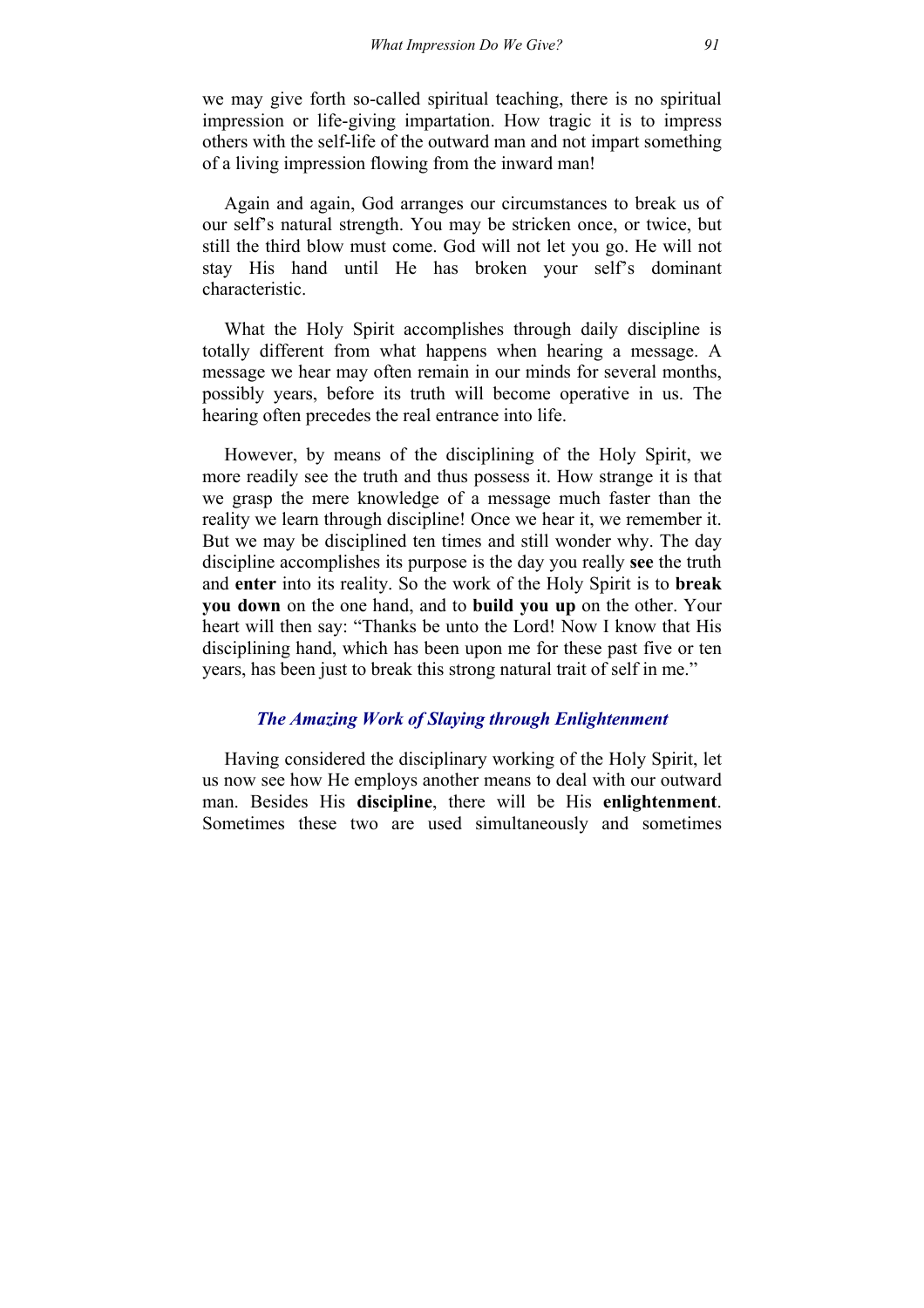alternately. At times, the discipline delegated in our circumstances is aimed at leveling our dominant characteristic. At other times, God graciously shines upon us to enlighten us. The flesh, as we know it, lives hidden in darkness. Many works of the flesh are allowed to exist because they are not recognized by us as fleshly. Once His light reveals the flesh to us, we tremble, not daring to move.

We have especially observed this at times when the church is rich in the Word of God. When the ministry of His Word is strong, lacking no prophetic utterance, light breaks out clear and strong. In such light, you begin to realize that even your own condemnation of your pride is itself pride. In fact, your very own talking against your pride is now boastful. Hence, as soon as you see pride in the light, you are sure to say, "How disgusting! So this is what **my** pride is! How abhorrent and loathsome it now is to me!" Pride, when seen in the light of revelation, differs completely from the pride you usually talked about so easily. Enlightenment exposes your true condition. Immediately, it dawns upon you that you are ten thousand times worse than any of your preconceived notions about your proud self. Right then and there, your prideful heart, your self-importance, your stubborn flesh will wither away under this blazing light and die with no hope of survival.

Whatever is revealed "in the light" is slain by it. This is most marvelous! We are not first enlightened and then with the passage of time gradually be brought into death. Instead, we fall down instantaneously at the coming of this decimating light. As the Holy Spirit enlightens, so are we instantly dealt with. Revelation, then, includes both **seeing** and **slaying**. It is God's unique way of dealing. Once the defilement of the self is really exposed, it cannot remain. Therefore, light both reveals and slays at the same time.

Being slain by the light is one of the greatest imperatives in Christian experiences. Paul had no time to run away from the roadside to kneel down before the light shined upon him. Instead, he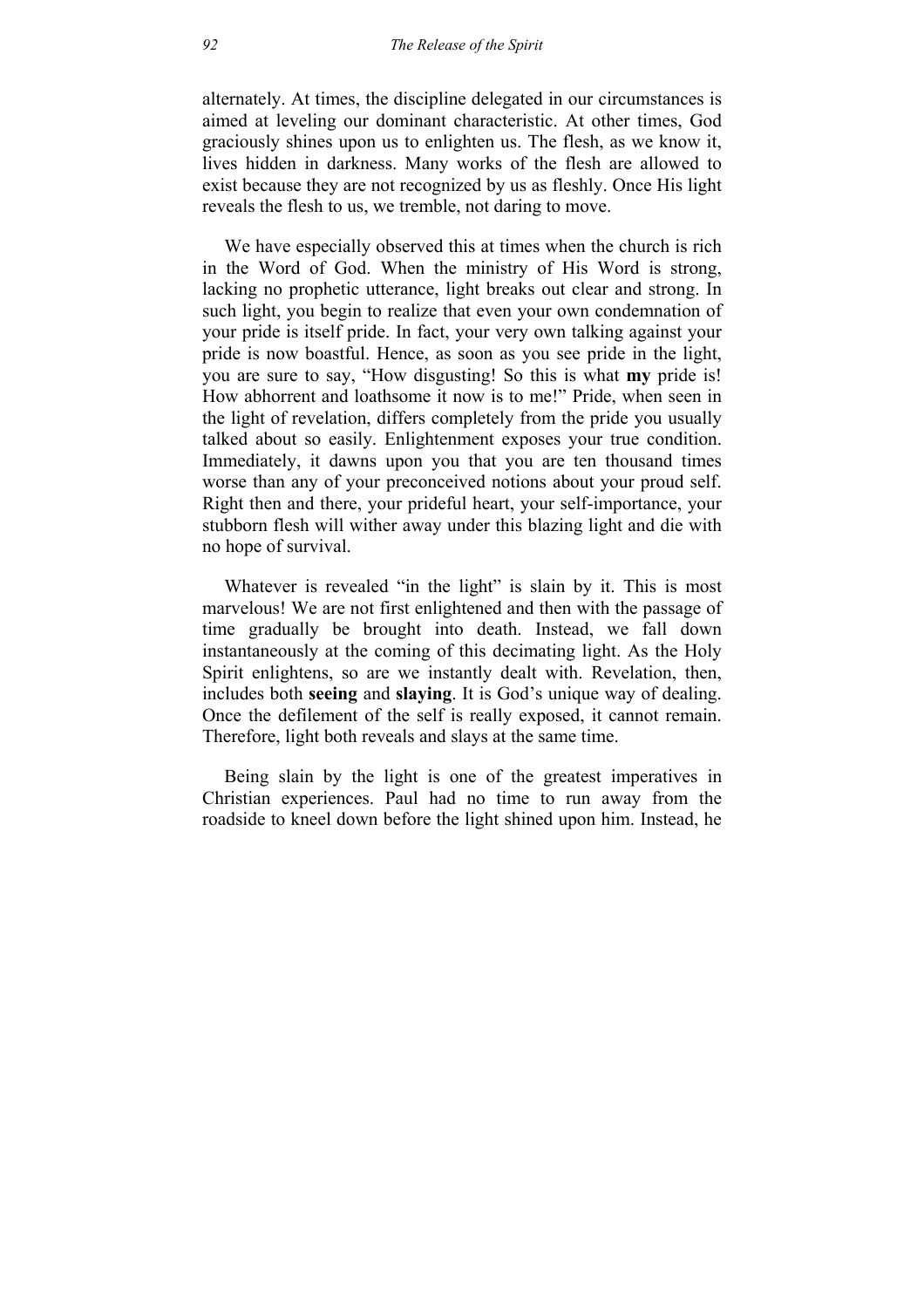**fell** immediately! He dropped instantly to the ground, right on the spot, without taking another step. Although he was naturally selfassertive and intensely self-confident, he reacted to the light by falling down, feeling somewhat dumbfounded, yet inwardly exposed. How effectual was this light when it struck him to the ground! Let us note that this happened immediately—all at once! We might assume that God first enlightens our understanding, and then leaves it up to us to work it out later, or to make changes gradually. That is not God's way.

God will always show us how hateful and corrupt we are in our 'self.' When the reality of this happens, our immediate response will be: "How repulsive! What a wretch I am! So dirtied! So despicable!" Once God reveals the true condition of the ugly self, it will always cause man to fall down as dead. Once a proud person has been truly enlightened, he cannot so much as make another attempt to be proud again. The effect of this enlightenment will permanently leave its mark upon him for the rest of his days. He will always be keenly sensitive to the hatefulness, helplessness, and hopelessness of his own self.

On the other hand, this time of enlightenment is also the time for believing—not for asking, but for humble worship. God follows the same principle in His saving us as He does afterwards in His working in us. When the radiant light of the gospel shines upon us, we do not pray: "Lord, I **beseech** You to be my Saviour." To pray thus, even for days, would bring no assurance of salvation. Faith will simply say: "Lord, I **receive** You as my Saviour." Instantly, salvation takes place! In like manner, as soon as God's shining light subsequently comes upon us in His further working in our Christian life (after salvation), we shall immediately and humbly prostrate ourselves under His light and by explicit faith tell the Lord: "Lord, I **accept** Your sentence. I **agree** with Your judgment." This will prepare us for more light.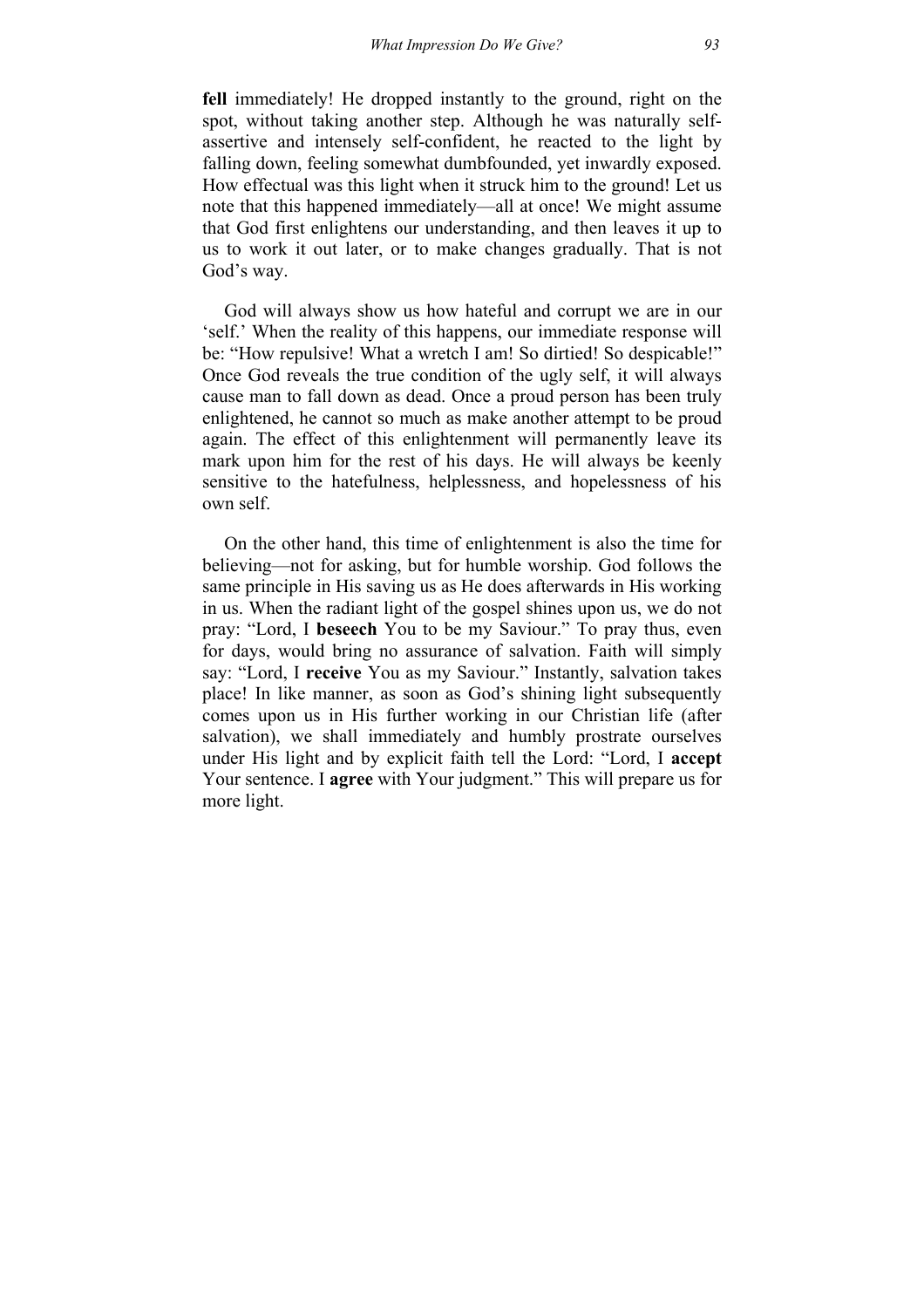In that hour of utter unveiling, even our most noble deeds, performed in His name and with love to Him, will somehow lose their luster. You will detect the meanest inclination in every one of your highest motives and best purposes. What you considered as wholly for God now appears to be riddled with self-centered ambitions. Appallingly, self seems to permeate every fragment of your being, robbing God of His glory.

To us it has seemed as if there is no depth of self to which man himself cannot plumb! Yet it takes God's revelation to expose prideful man in his deplorable condition. God will not stop until He lays us bare before our own eyes until we see ourselves. At first, He alone knows us, for we are always bare and naked **before Him**. But once God has disclosed to us the thoughts and intents of our heart, we are then laid bare **before ourselves**. How dare we lift up our head ever again? Leniency with ourselves becomes a thing of the past. Although we used to think of ourselves as better than others, now we know what we really are, and we are ashamed to show ourselves. We search in vain for words adequate enough to describe our loathsome and despicable condition. Our shame weighs heavily upon us, as if carrying the shame of the whole world. Feeling the anguish of Job, after we fall before the Lord and repent, we agonize: "*I abhor myself and repent in dust and ashes*—surely, I am incurable."

Such enlightenment, such self-abhorrence, such shame, such humiliation, and such repentance will deliver us from the selfcentered bondage of long years. Once the Lord enlightens, He delivers instantly. Enlightenment is deliverance, and seeing is freedom. Only thus does our proud flesh cease to act, and our outward shell is broken.

## *Discipline Compared with Revelation*

Let us make a comparison between this twofold work of the Holy Spirit—His discipline and His revelation. First of all, the discipline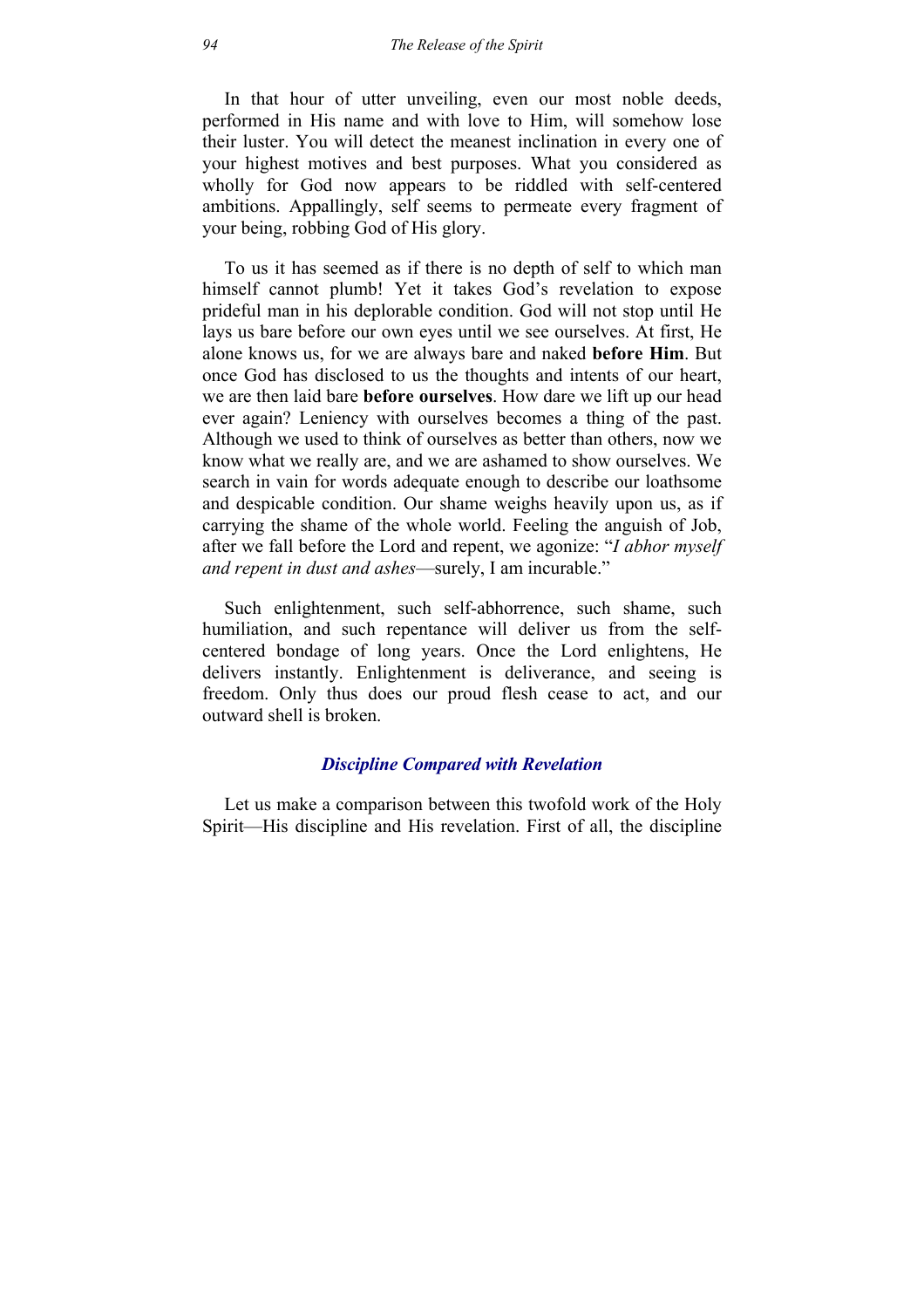of the Holy Spirit is usually a slower process, being repeated time and again, perhaps for years, before the strong point at issue is finally dealt with. Incidentally, this discipline of the Holy Spirit oftentimes exists **without** any supply of ministry.

Not so with the revelation of the Holy Spirit. This often comes swiftly, within a few days, or possibly a few minutes. Under the searching light of God and within a very short period of time, you will see your proud, self-sufficient condition and discover how useless and washed-up you are. Here revelation frequently comes through the supply of God's Word. For this reason, the revelation of the Holy Spirit multiplies when the church is strong and the ministry of the Word is rich.

However, no one should imagine in the absence of such rich ministry and glowing revelation that he is then left free to live according to his outward man. It is important to remember that the discipline of the Holy Spirit still continues to be operative. Whereas one may be deprived of his contact with other believers for years, yet the presence of the Holy Spirit is always working within him. This is a great assurance to him, because this gives him encouragement for arriving at a matured spiritual state as long as he is inwardly responsive to the Spirit's discipline. While the weakness of the church may result in some members lacking the supply of God's Word, they have only themselves to blame if they miss the valuable significance of the Spirit's daily discipline. Moreover, their failure does not mean that the Holy Spirit has not or does not discipline them. Rather, it means that the years of discipline have produced no effect. Although the Lord has smitten once and again, they remained stubbornly ignorant of its meaning. Like a stubborn horse or mule void of understanding, they seem not to fathom the Lord's mind even after ten years of His dealing. How pitiful is their lack of progress! We can only make this conclusion: Discipline is plentiful in many lives, but recognizing the hand of the Lord during those years of discipline is rare indeed.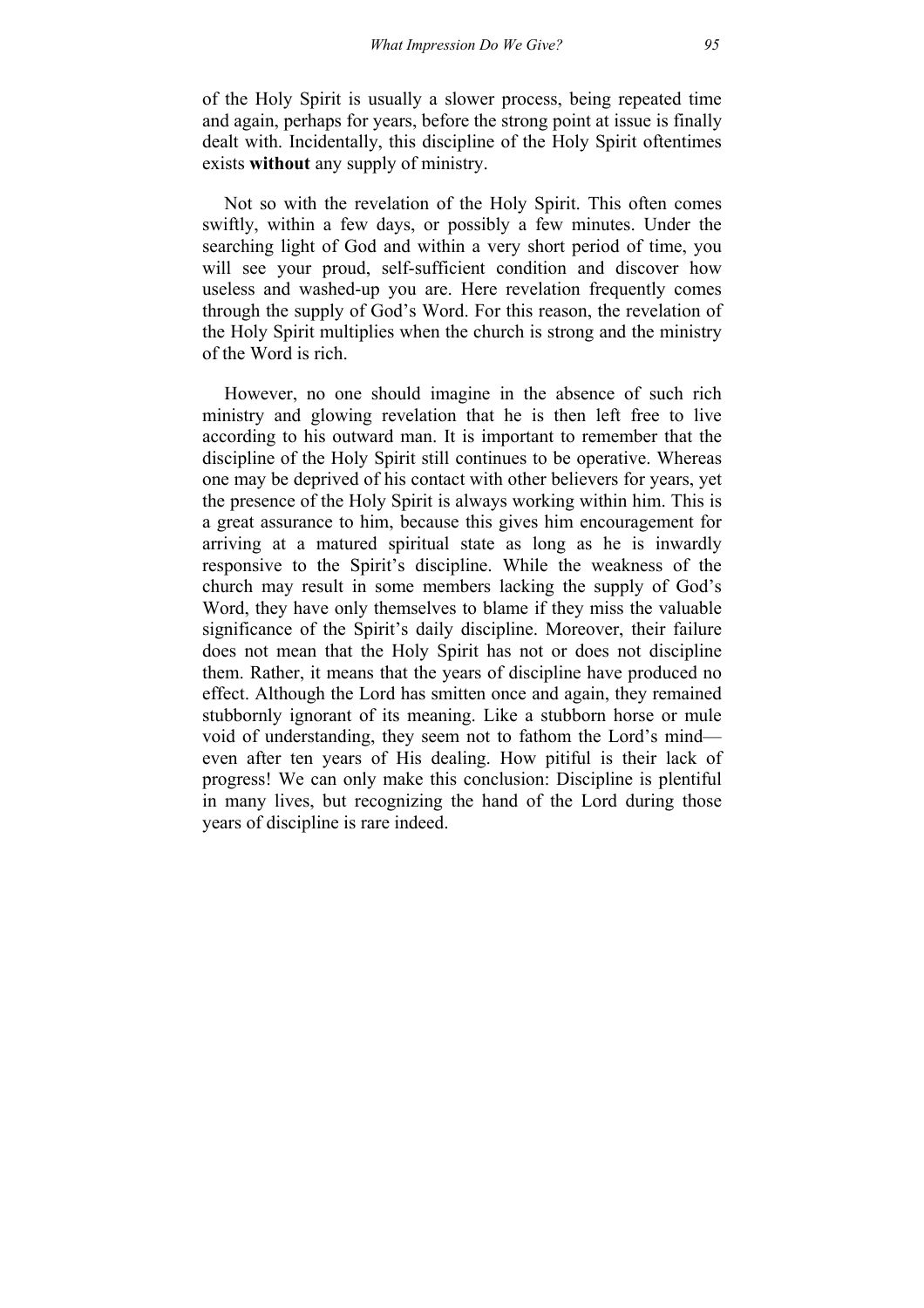How often when the Lord deals with us, we see only the outward hand of man. This is entirely wrong. Like the Psalmist, our attitude should be, "*I was dumb, I opened not my mouth, for Thou hast done it*" (Psalm 39:9). We must remember that **it is God** Who is behind all dealings, not our brother or sister or any other visible person.

Has the Lord disciplined us for many years, but instead of recognizing His hand, we blamed it on other people or on fate? Constantly, may we be reminded that **everything is measured by God for us.** He has predetermined its time, its boundary, and its intensity in order to break our hard-to-deal-with dominant characteristics. Oh, may we have the grace to recognize His hand and its meaning when He seeks to shatter our outward man! Until that happens, people will only meet our imperious self when they come in contact with us. Until the breaking is effected, our spirit cannot flow forth freely toward them.

Earnestly we pray that the church may know God as never before, that God's children may be increasingly fruitful unto Him. The Lord intends to bring us into the place where not only our Gospel message and teaching ministry are correct, but also the person behind the preaching and teaching is right as well. The challenging issue is this: Can God be fully released through our spirit?

When our spirit is released, it will supply the true needs of the world. No work is more important or more thorough than this—and nothing can take its place. The Lord is not so much concerned with our teachings or sermons as He is with the impression we give. What is it that comes out of us—this is the final yardstick? Do we impress people with ourselves, or with the Lord? Do we draw people to our teaching, or to the Lord? This is genuinely vital. It determines the value of all our work and labor.

Beloved, be assured the Lord pays far more attention to what comes out of your life than what comes out of your mouth. Do not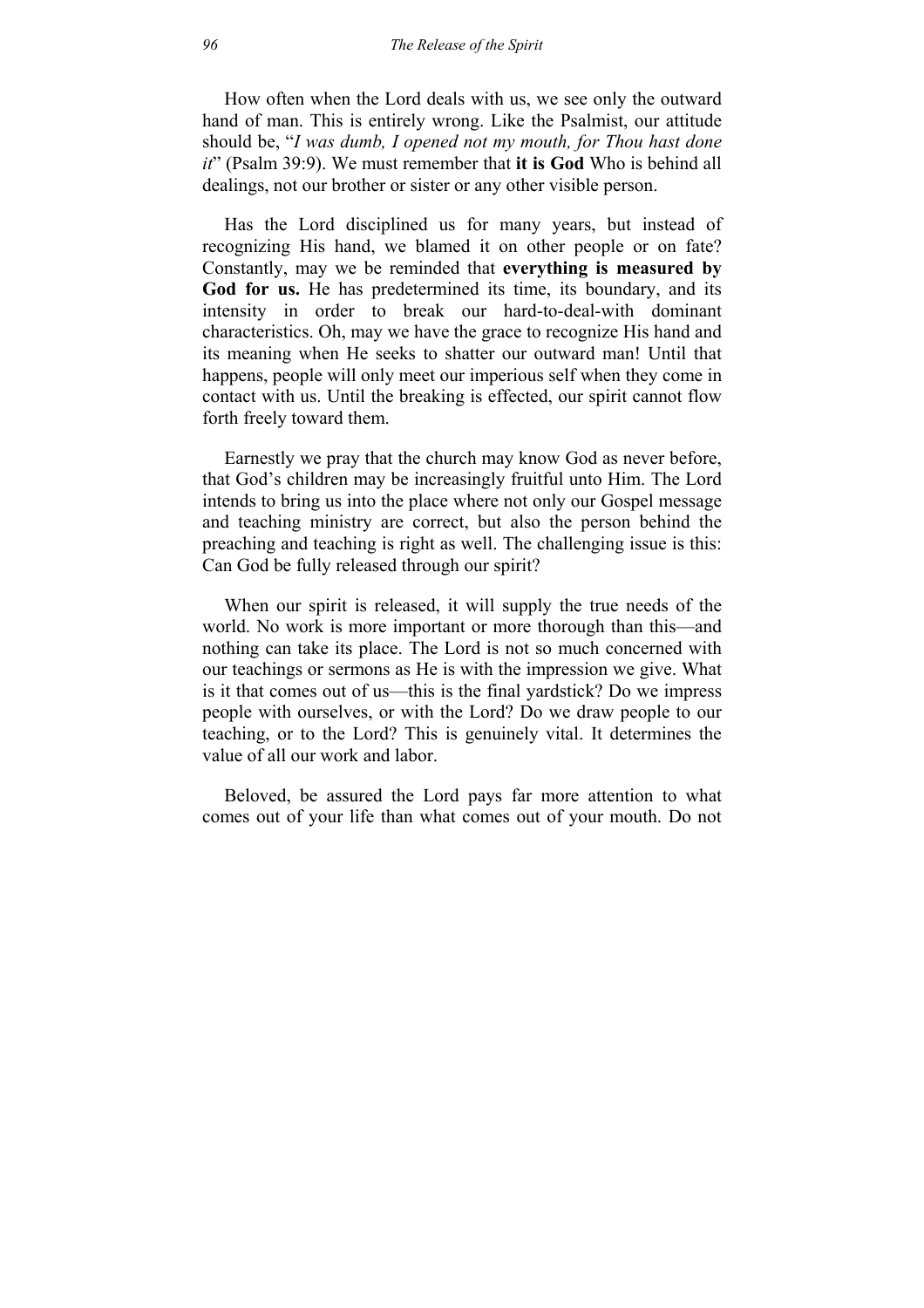forget that in every contact you make with someone, something comes out of you. It is either the self coming out of your outward man or God Who is flowing forth out of your spirit. Explicitly, I would ask you again: When you stand before people, what is it that comes forth? And lest we are too quick to give an answer, let us remember that this basic question can only be properly answered **in His light.**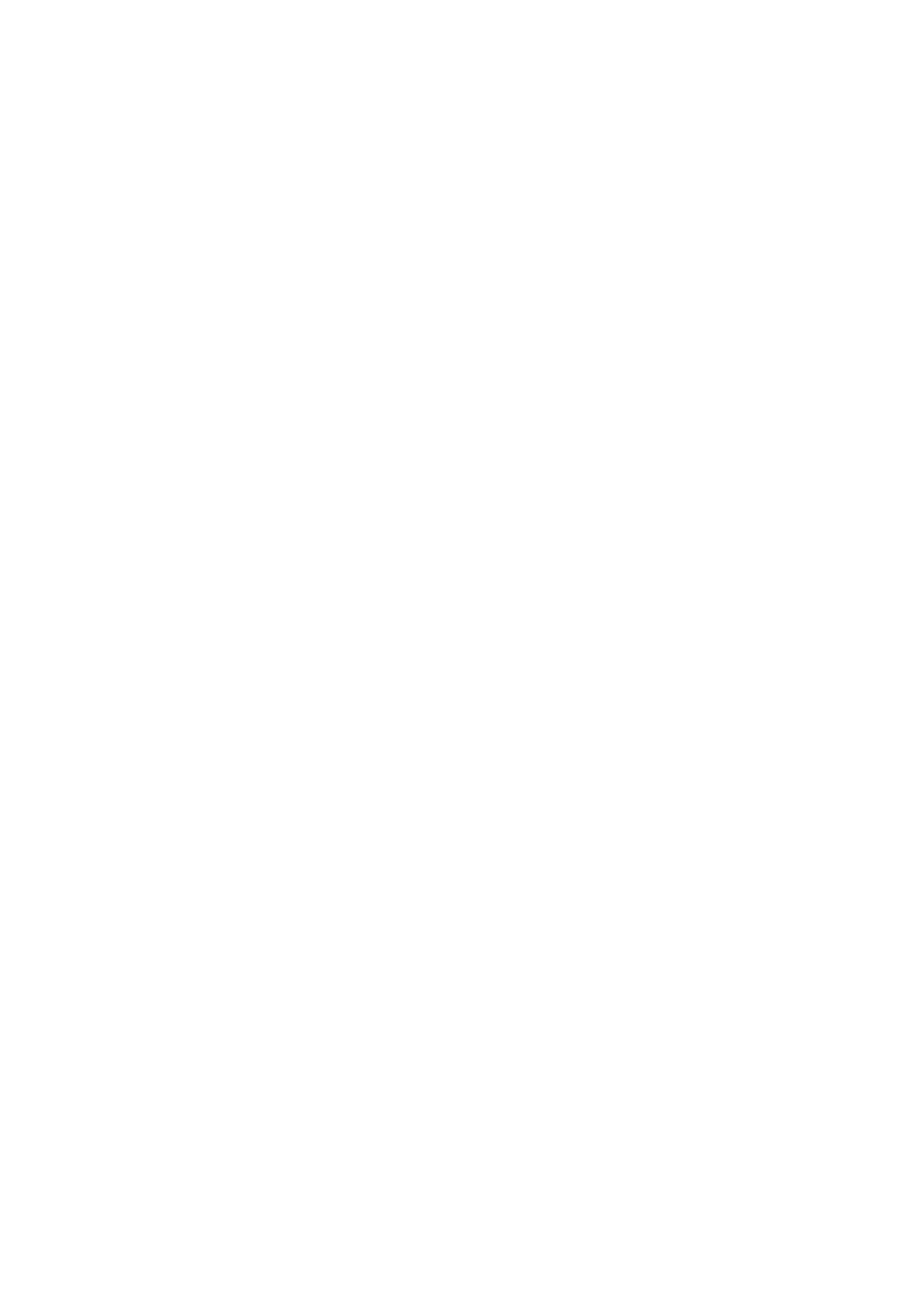

**9Meekness And Brokenness**<br>
9Meekness And Brokenness<br>
9Meetness according to the target. Let us explain the target<br>
in this way: With some people, the target is their self-<br>
love. With others, it's their pride. Still other GOD'S METHOD in breaking our outward man varies according to the **target**. Let us explain the target in this way: With some people, the target is their selflove. With others, it's their pride. Still others need their self-reliance and their cleverness to be targeted. The

latter will find themselves in one predicament after another, defeated at every turn, until they, at long last, will learn to say, "We will live no longer in fleshly wisdom, but in God's grace." Moreover, those whose distinctive characteristic is subjective feelings will find themselves in circumstances peculiar to their need. And further, some brothers are always brimming over with ideas and opinions. The Lord in the Bible affirms, "*Is there anything too hard for Me?*" (Jer. 32:27), but these brothers maintain that nothing is too hard for them! They boast that they can do everything. But eventually it is strange that they somehow fail in every undertaking. Things that before seemed so easy now fall apart in their hands. In their perplexity, they ask, "Why?" This is how the Holy Spirit deals with them in order to reach His necessary target. These illustrations show how each target of the Spirit varies according to each individual's condition.

There is, furthermore, a variation in the **tempo** of the Holy Spirit's dealings. At times the blows may swiftly follow one upon another without any reprieve. Or, there may be periods loaded with lulls. But all whom the Lord loves He disciplines, subdues, and corrects. Thus, God's children bear wounds inflicted by the Holy Spirit. While the external afflictions may vary, the outcome is the same—the self within is wounded and the will of the outward man is broken. So God touches our self-love, pride, cleverness, subjectivity—whatever constitutes His target. He intends by each blast at the target to weaken us further, until the day comes when our proud, inflexible will is crushed and made pliable in His hands. Whether His dealing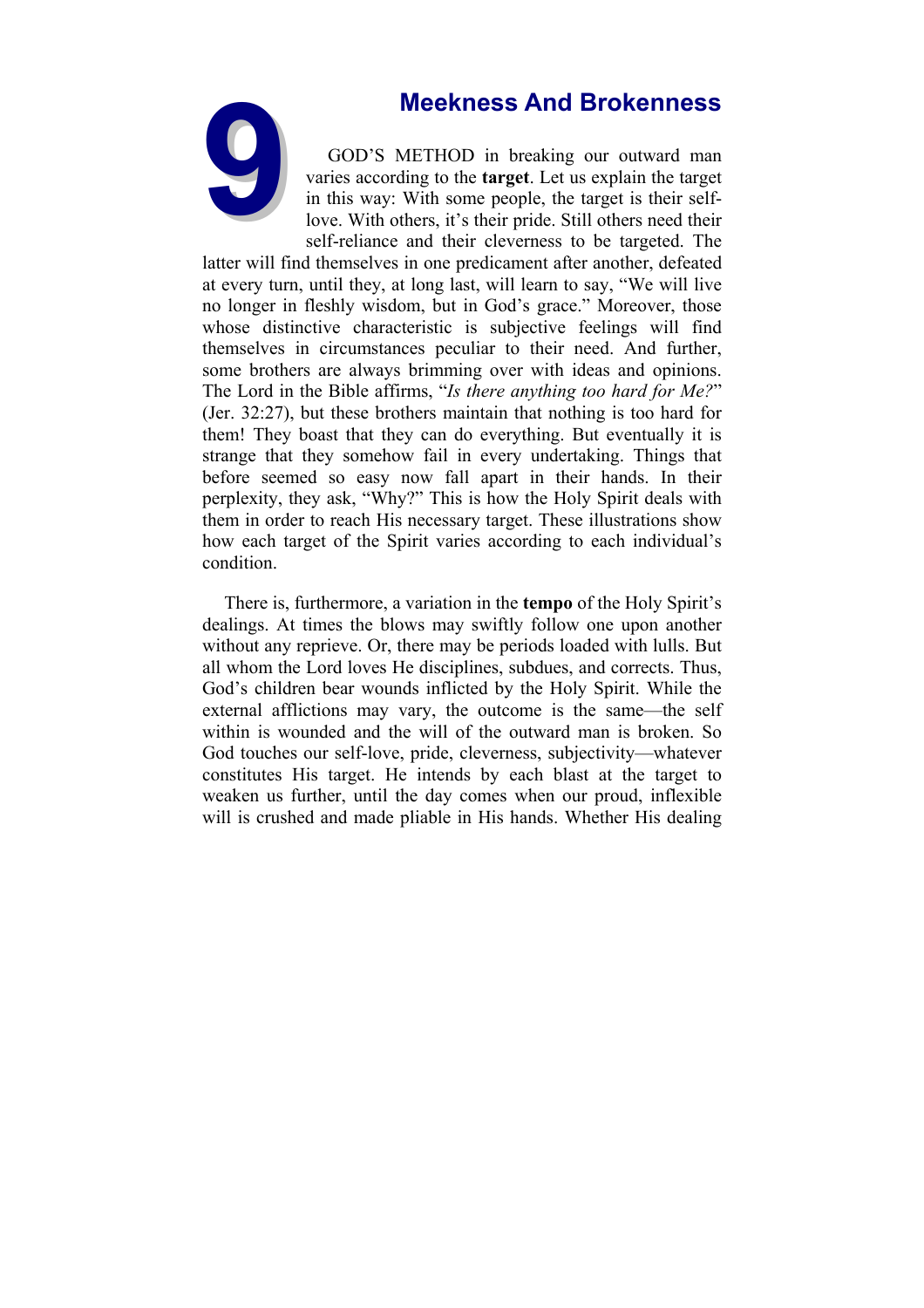touches our affections or our thoughts, the final result is to accomplish a broken will. We are all naturally obstinate. This hard, inflexible will is supported by our strong thoughts, opinions, selflove, affections, or cleverness. This explains the variations in the Holy Spirit's dealings with us. In the final analysis, God is after our will, for it is this which represents the self.

Thus, a common feature marks out those who have been enlightened and disciplined—they become meek. Meekness is the sign of brokenness. All who are broken by God are characterized by meekness. Formerly, we could afford to be inflexible and obstinate, because we were like a house well buttressed by many supporting walls. As God removes these walls one after another, the house is bound to collapse. When the supporting walls are toppled, the interior strength of self cannot but fall.

But we must learn to recognize true meekness. Do not be deceived into thinking that a soft-spoken voice indicates a gentle will. Often an iron will lies hidden behind the softest voice. Stubborn inflexibility is in the hidden nature of our character, not in the voice. Some appear outwardly to be more gentle **before others**, but they are inwardly just as inflexible and obstinate **before God**. For them, there can only be the severity of His dealing until they dare not act presumptuously. God designs external dealings to touch us at the core where our toughen wills hide out. Never shall we be able to raise our stubborn heads in these particular matters. It is irrevocably determined that in these kinds of circumstances, we cannot disobey the Lord by insisting upon our willful opinions. It is the fear of the Lord's dealing hand that restrains us. And it is the fear of God that makes us meek. The more we are broken by God's dealings, the meeker we become. To see true meekness is to behold inner brokenness.

Let us illustrate it in this way: After contacting a certain brother, you may sense that he is truly gifted. But you discover that he is yet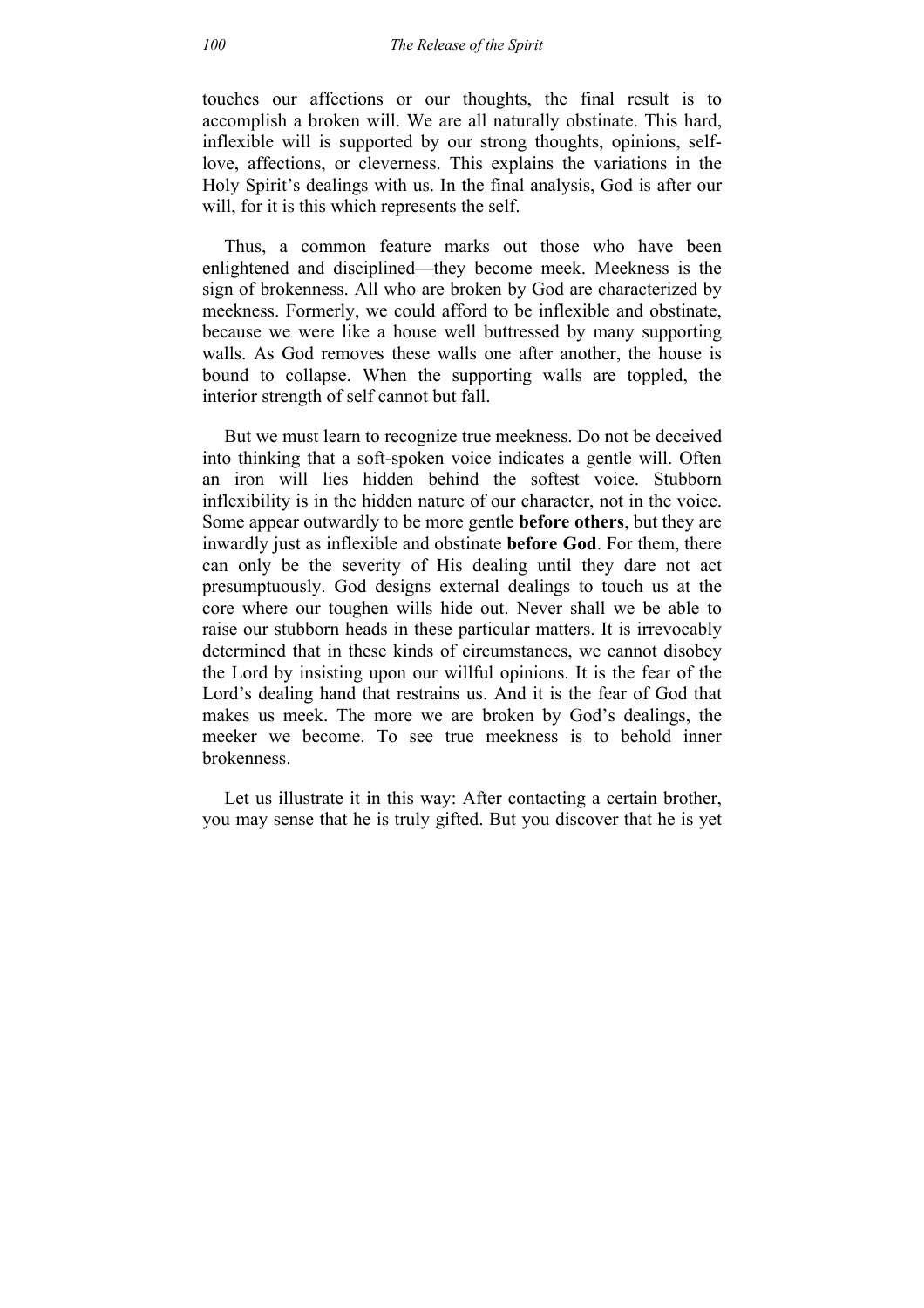unbroken. Many are like that—gifted, but not broken. Their unbrokenness and hardheartedness can be detected easily. As soon as you meet them, you sense an undertone of inflexibility in them. Not so with one who is broken—in him are the indications of a Spiritwrought meekness. At whatever point wherein one has been chastened by God, therein he dares not to boast. He has learned to fear God in each prideful area, and his life is eventually transformed into meekness.

Please notice how the Scripture uses different metaphors to describe the Holy Spirit. He is like Fire, and He is also like Water. Fire speaks of His power. Water of His cleansing. But in reference to the nature of His character, He is said to be like a Dove—meek, lowly, and gentle. The Spirit of God will incorporate His nature into us little by little until we, too, are characterized by the Dove's nature. Meekness, born out of the fear of God, is the Holy Spirit's sign for brokenness.

### *Considering the Qualities of Meekness*

One broken by the Spirit inherently possesses meekness. His contacts with people are no longer marked by that temper and tone of inflexibility, harshness, and sharpness—the hallmarks of an unbroken man. He has been brought to the place where his attitude is as meek as his voice is gentle. The fear of God in his heart naturally finds expression in his words and viewpoints.

### *1—Easily Approachable*

There are several qualities which characterize a person who is meek. First, he is approachable. He is so easily available for contact, fellowship, and inquiries. He confesses his sin readily and sheds tears freely. How difficult it is for some to shed tears. It is not that there is any special value in tears, but in one whose thought, will, and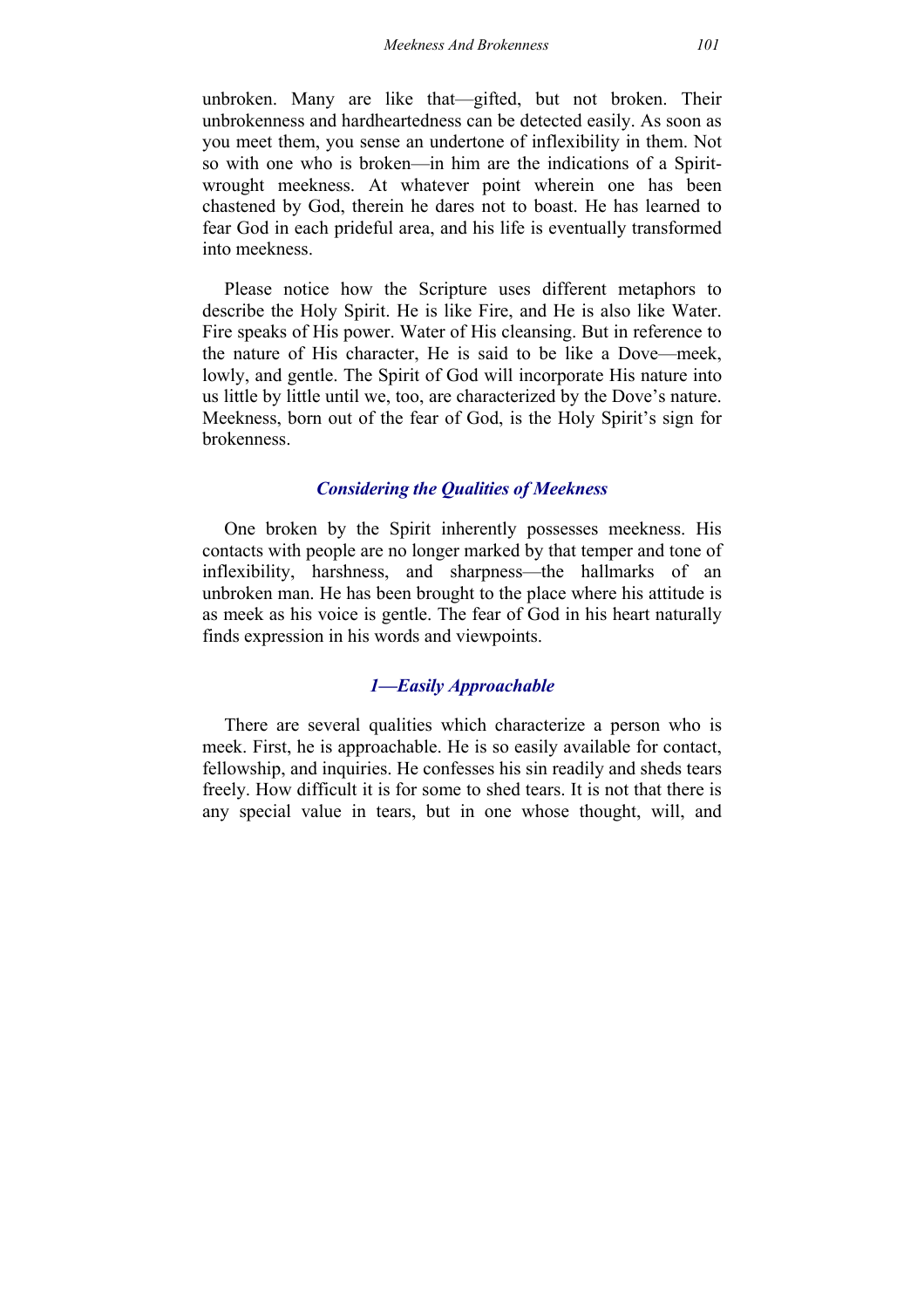emotions have been dealt with by God, tears often denote his readiness to see his faults and to acknowledge his mistakes. He is easy to talk with, for his outward shell has been broken. Open to the opinions of others, he welcomes instructions, and in this new attitude he is receptive to be edified in all things.

# *2—Highly Sensitive*

Again, one who is meek is alert to the spiritual atmospheres of the Lord's people. Because his spirit can easily come forth, he can touch the spirit within his brethren. The slightest movement in the spirit of others does not go by him unnoticed. Almost immediately, he can detect the true spiritual significance of a situation—regardless of whether it is right or wrong. Whatever the circumstances, his spirit is readily responsive. His actions are insightful. And he will never inconsiderately be offensive to the feelings of others.

Too often we persist in doing things which the spirit of others have already disapproved. This indicates that our outward man is not broken. Others are especially sensitive about it, but we remain insensitive and numb. Consider how this may occur in our prayer meetings, when the brothers and sisters may feel some inner distastefulness toward our prayers. Yet we drone on and on. The spirits of the other brethren have inwardly come forth—not verbally—and in essence crying out, "Stop your praying!" But we remain insensitive. We have no inner responsiveness to the feelings of others. Not so with the one whose outward man has been broken. Because the Spirit has wrought a deep sensitivity, intuitively he touches, and can be touched by, the spiritual sense of others. Such a one will not be dull or insensitive to the spiritual reactions of others.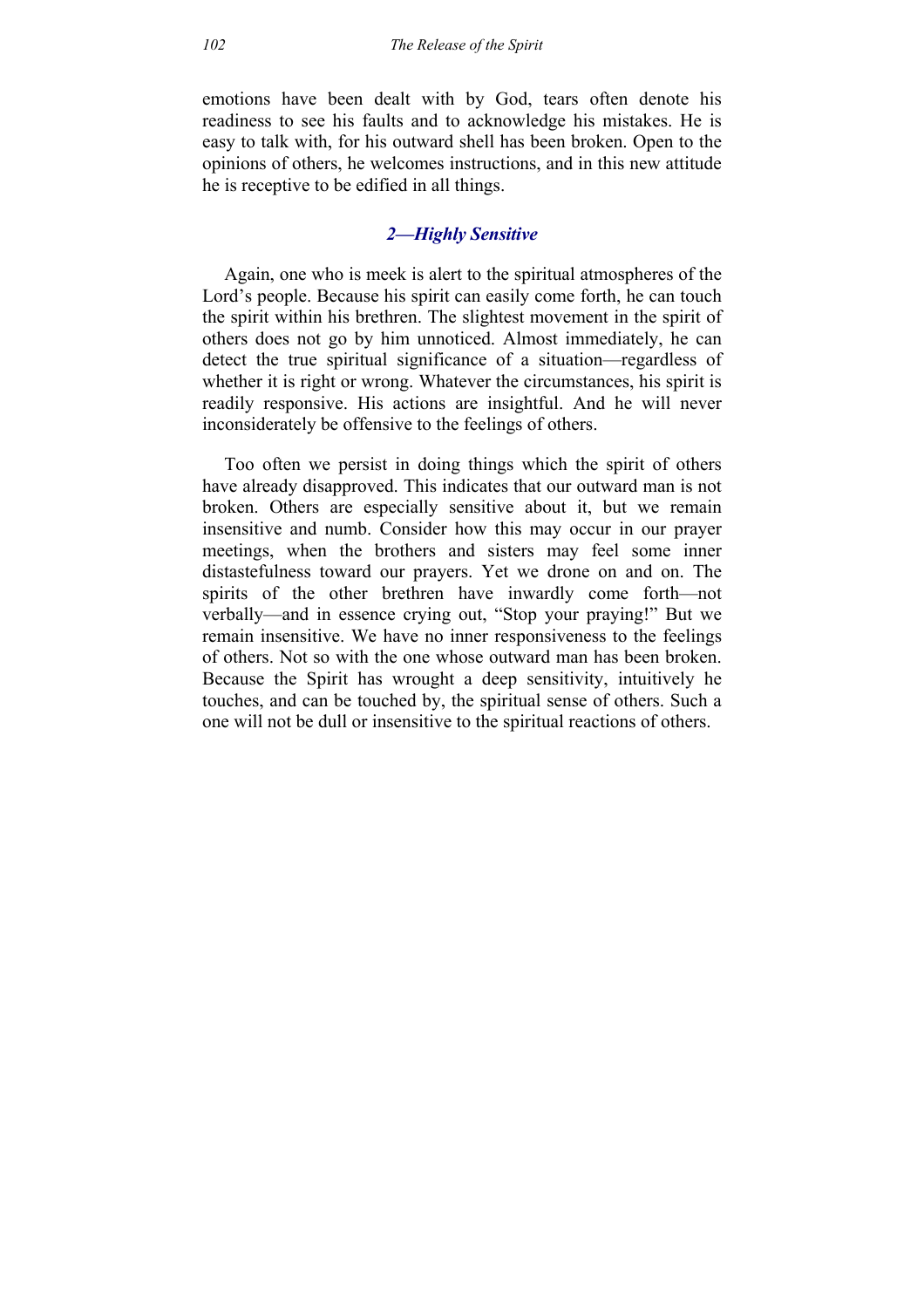## *3—Mutually Corporate*

Only the broken ones know meaningfully what is the reality of the Body of Christ. Without meekness, people can hardly be ready for a participation of a corporate life with other believers. Only the meek, broken brothers can begin to touch the corporate spirit of the Body, and be even considerate of the spiritual feelings of other members. If one lacks this Body feeling, he is like a numbed, paralyzed member of the body. Or, like an artificial hand which may move mechanically in the physical body, but without any feeling. The whole Body has a corporate sense of the spirit in the members, but not him. Neither can he meekly receive guidance or adjustment. However, a member whose outer man is broken can touch the conscience of the church and know the mutual feelings of the church. Why? Because his released spirit is open to the common spirit in the church, and the church can easily impart fellowship to his open spirit.

How precious is this mutual spiritual sensitivity! Whenever we are wrong, we sense it immediately. Although we are not freed from making mistakes, we possess nonetheless a faculty in our spirit which will quickly prick us. Brothers and sisters who are related to us know early when we make a mistake. Even before they open up their mouths, we already know it because we are brought to the same inner sense. Simply by an initial contact with them, we have instantly touched their spirit and know something is wrong. Spiritual signals from the released spirit found in the Body have indicated approval or disapproval. It becomes evident that meekness, which is the fruit of brokenness, is a basic requirement, and without it, a corporate Bodylife is impossible.

The Body of Christ lives in the same way as our physical body. It does not require the calling of a general committee in order to reach decisions. Nor is there need for prolonged discussions. All of the members naturally and organically possess a common feeling, and that feeling expresses the mind of the Body. And what is more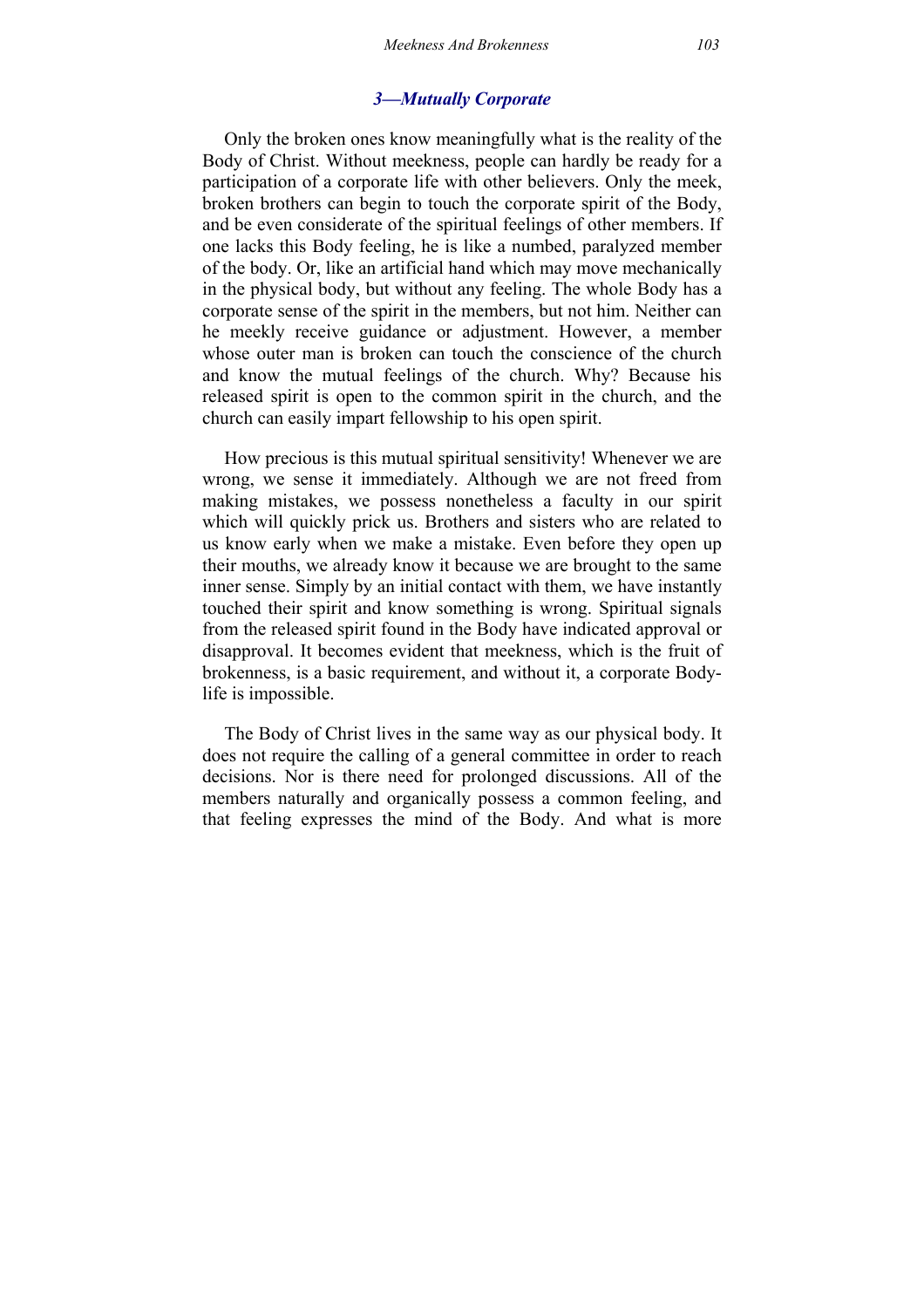significant, it is also the expression of the mind of the Head. Therefore, the mind of the Head is known through the spirit of the Body. This spirit is also called the inner consciousness of the inner anointing—the inner flow of the released spirit. After our outward man is broken, we begin to mutually live in that corporate awareness, which is only possible through the released spirit of related members in His Body. Consequently, we are easily calibrated.

# *4—Spiritually Receptive*

The greatest advantage of brokenness, however, is not in having our mistakes corrected, but rather in enabling us to receive openly and freely the life supply from other members of the Body. One whose spirit is released is open to get spiritual help from whatever spiritual source is available among the members of the Body. But one who is not broken can hardly receive help.

Suppose, for example, a brother has a brilliant but unbroken intellect. He may come to the meetings of a local church, but he is untouched. Unless he meets someone whose mind is sharper than his, he will not be helped. He will analyze the thoughts of the preacher and reject them as useless and meaningless. Months and years may pass by, and it is impossible for anything to touch his spirit. His spirit is stonewalled by his intellectual mind. Because of this mental impediment, it would seem as if he could only be helped through his mentality. In this kind of condition he cannot receive spiritual edification. However, should the Lord come in and shatter this wall, showing him the futility of his own intellectual mind, he will then become simple like a child and listen attentively to what others may be saying. He will no longer despise people who seem to be inferior to his capabilities or capacities.

While listening to a message, we should use our spirit to contact the spirit of the preacher, rather than focusing upon the correct pronunciation of his words or on the rambling presentation of his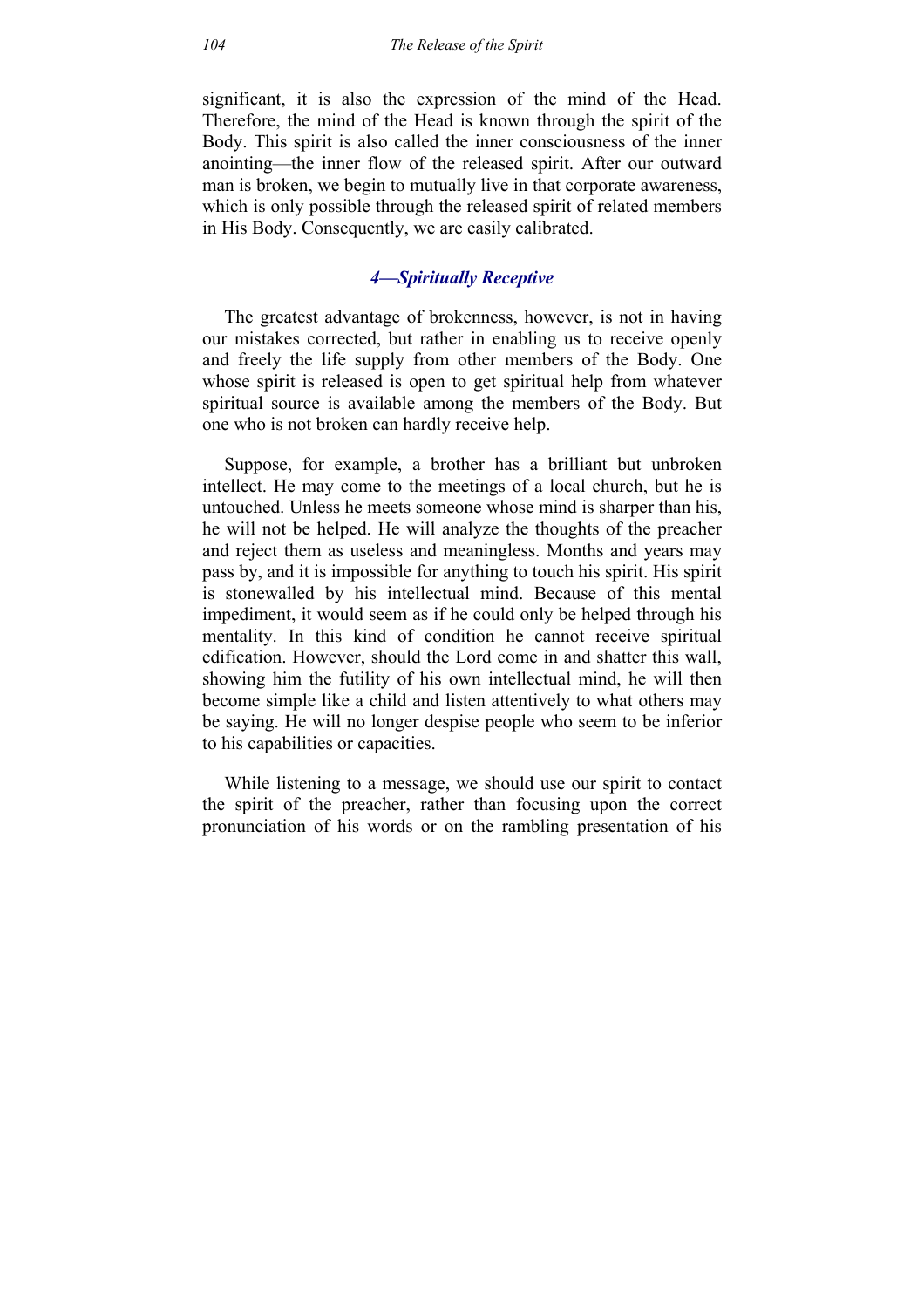doctrines. When the spirit of the preacher is released with a definite word from the Lord, our spirit is refreshed and edified. If our spirit is free and open, we will receive help whenever a brother's spirit is released and flows forth. But remember, this is not the same as being helped doctrinally. The more thoroughly the outward man is broken and the more spontaneously a man's spirit is flowing, the greater help he is spiritually able to receive. And it is also true that whenever God's Spirit makes a move upon any brother, never again will he judge others merely by doctrines, words, or eloquence. His attitude is entirely changed. Here is an invariable principle: The measure of help we can receive from others depends upon the openness of our spirit

Now we must clearly understand what is meant by being spiritually edified. It cannot mean the progressive development of thoughts, nor an increased improvement of understanding, nor a greater accumulation of doctrinal truth. Spiritual edification simply means that my spirit has once more been in fresh contact with God's Spirit. It does not matter through whom or in what place—whether in the meeting or in individual fellowship—as long as the Spirit of God is moving, I am nonetheless nourished and revived. My spirit, whenever it beholds and reflects the divine Spirit, is always edified and refreshed (2 Cor. 3:18). Like a mirror that is always bright and shining by constant polishing, so my spirit is always bright and shining by a constant contact with the released spirit of other believers, through whom the life-giving Spirit flows.

Suppose we explain it like this: Whatever proceeds from a released spirit brightens everything it reaches. As individuals, we are very much like light bulbs—different colored light bulbs. Yet the color does not interfere with the electricity passing through it. As soon as the electricity flows into it, it lights up. So is it with our spirit. When there is the flowing energy of His Spirit, we will forget about having our heads full of bookish knowledge. All we know is that the liberating Spirit has freely come. Instead of mere cerebral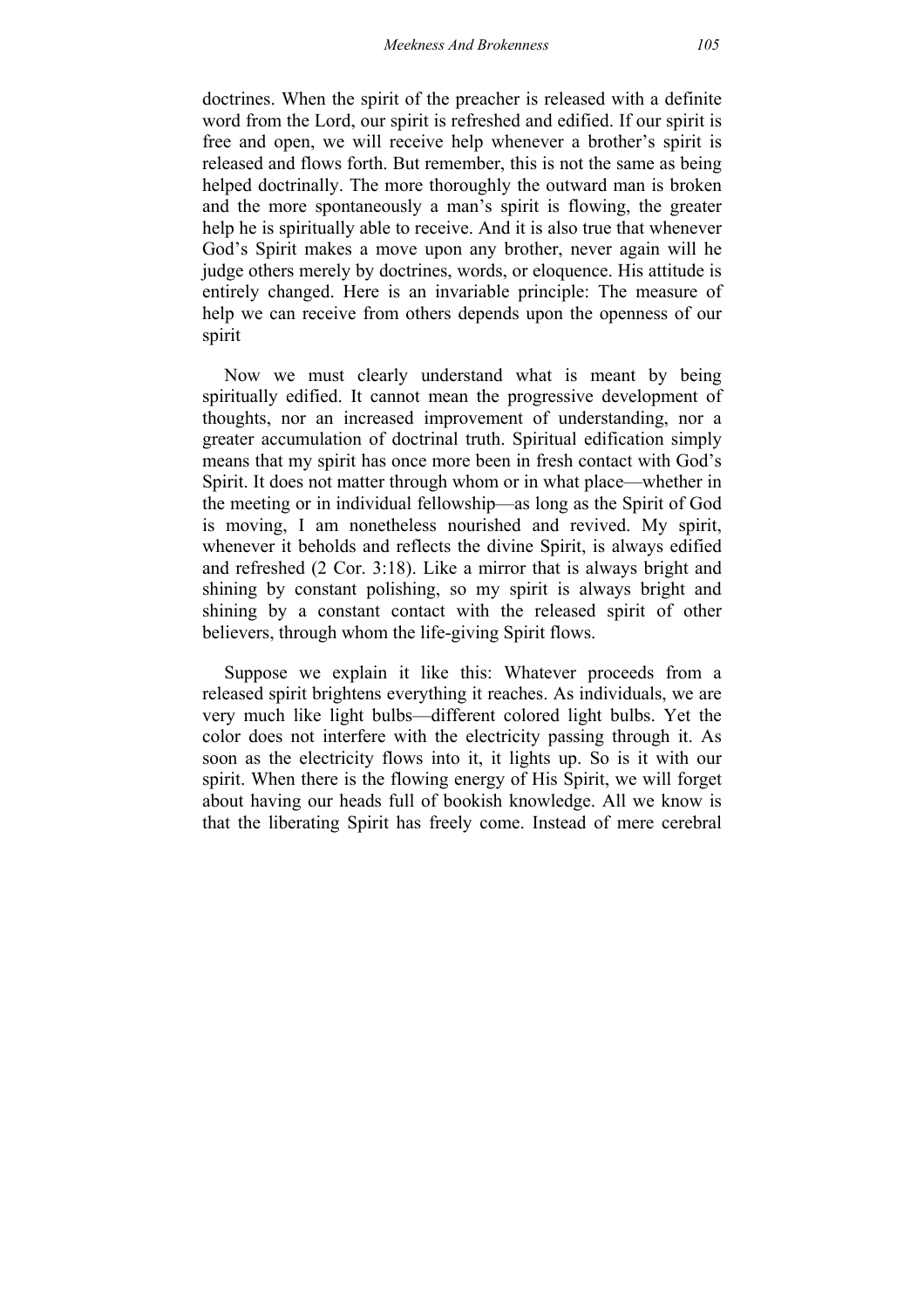knowledge, we have a bright, shiny, life-giving 'inner light.' What emerges is that we are freshly revived and sufficiently nourished in His presence.

Beforehand, our scholarly intellectualism has made it impossible to receive spiritual edification, but now we can easily be helped. Now we understand why it is hard for others to receive help. We understand that it requires spending much time in prayer before we can touch them with a released spirit where there is spiritual edification. There is no other way to help a headstrong person. As we shall see in the next lesson, there is a way God has designed for true effectiveness.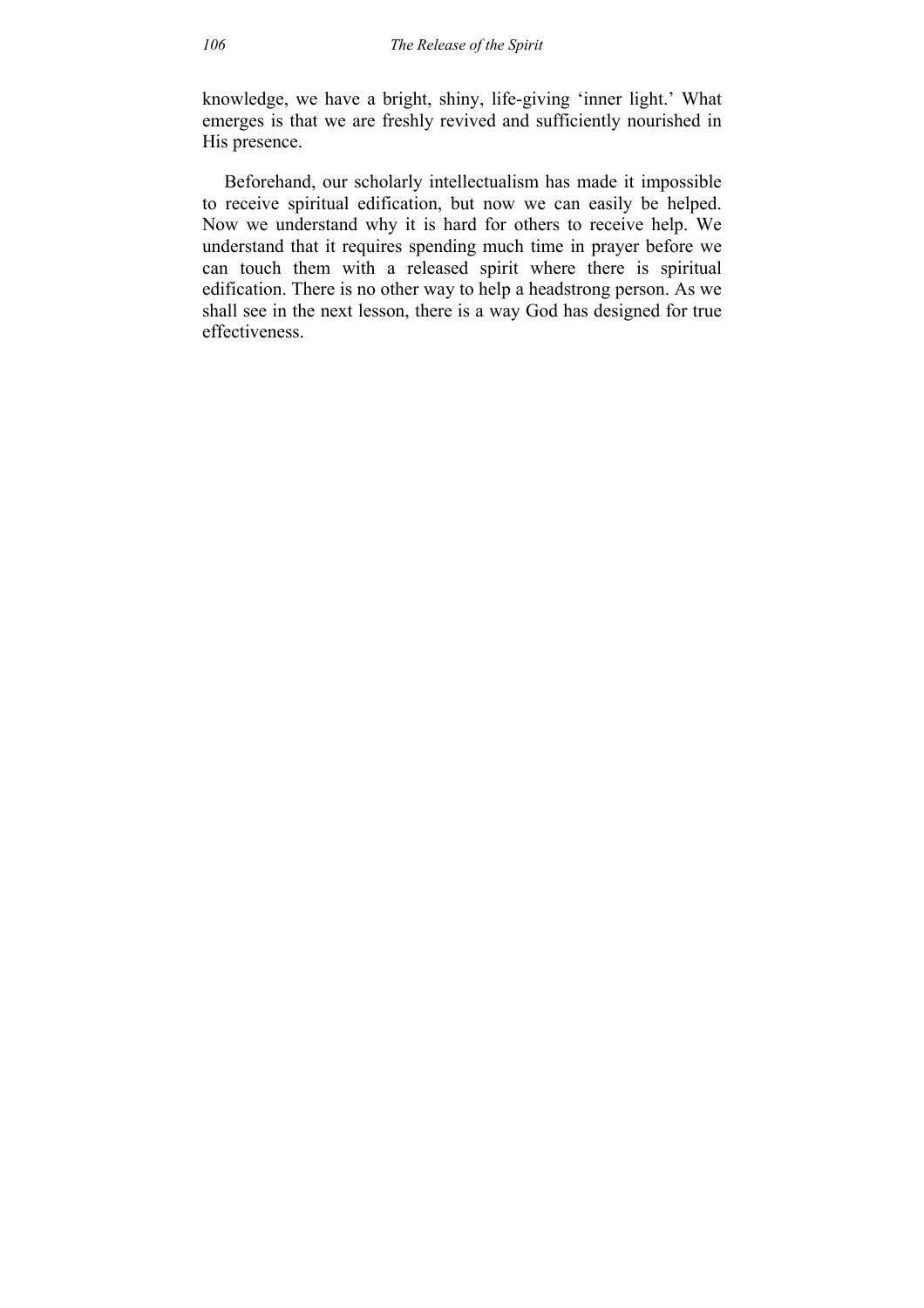**10Two Very Different Ways**<br>WE MUST RECOGNIZE two very different ways of help before us. <u>First,</u><br>"there is a way that **seemeth** right" in which help is received from the outside—by external doctrines and expositions makin WE MUST RECOGNIZE two very different ways of help before us. First, "*there is a way that seemeth right*" in which help is received from the outside—by external doctrines and expositions, making

their appeal to the mind. Many will even profess to having been greatly helped by this way. Yet, this outward help is so very different from the inward help which God really intends.

Second, we must see that God's true way of help is the inward way of **spirit touching spirit**. Instead of having our mentality developed or acquiring a storehouse of knowledge, life is received and we are edified by the contact of the inner spirit. Let no one be deceived. Unless we have found this way, we have not found true Christianity. This alone is the way of having our inward man edified or built up.

Let us present it like this: If you are accustomed to sermons, undoubtedly it would annoy you to hear the same message from the same preacher twice. You might feel certain it is enough to hear the message once. This is because your conception of Christianity is simply doctrinal—the storing of correct knowledge in your mind. Do you not realize that spiritual edification is not a question of doctrine, but of touching each other's spirit? If a member speaks through his spirit, you will feel clean and fresh each time his spirit comes out and touches you, regardless of the familiarity of the subject or the frequency of hearing the same theme repeatedly. Any teaching or doctrine which does not result in reviving the spirit can only be considered as a dead letter.

Moreover, there is something quite remarkable about someone who is broken. If you are one who is indeed broken, you will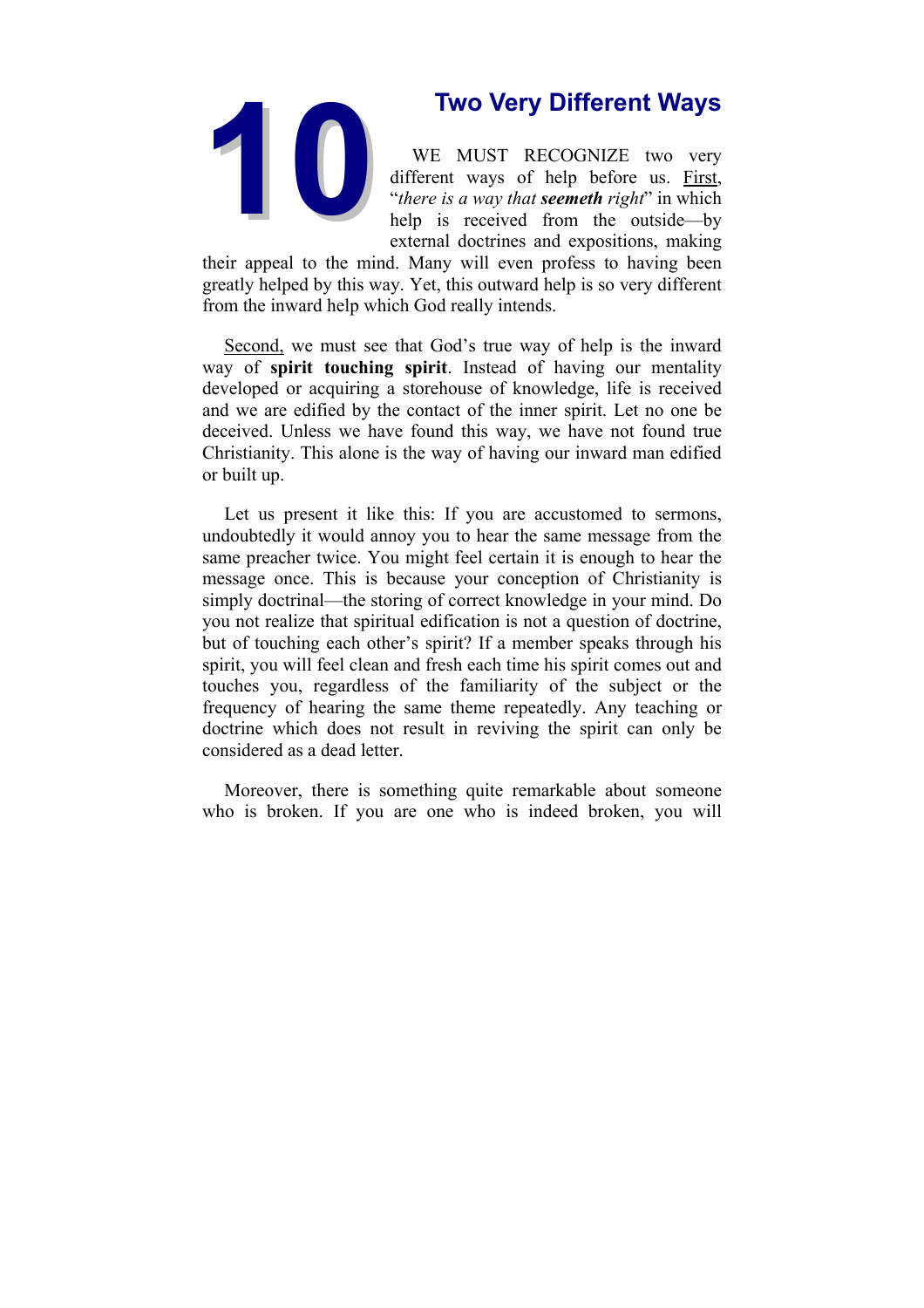discover that you are not only able to give spiritual help, but while giving it, you also receive spiritual help simultaneously. For example, someone asks you a question. And in answering it, you are inwardly helped. You pray with a sinner who is seeking the Lord. And again your prayer inwardly strengthens you. You may be led to speak decisively with a brother who has slipped. Not only is his spirit thereby revived, but you too are inwardly refreshed. In other words, you are able to receive some life-edifying help from every spiritual contact you make. You marvel how the whole Body is able to supply you as a functioning member. Any member of the Body can supply your need, and as a result you are strengthened. You become a recipient of the supply richly contained in the Body. How rich and how sweet it is! You can truly rejoice: "The wealth of the Head belongs to the Body, and the wealth of the Body belongs to me as a member!" How greatly this differs from the mere delivery of mental knowledge!

This ability of receiving help—allowing the spirit of others to touch our spirit—is proof that one is broken. It takes more than merely our cleverness to make it difficult for us to receive help. Rather, it is symptomatic of a hard outer shell. In the Lord's mercy, a strong, clever person must be dealt with drastically and be broken many times and in many ways. Then, one day, he is receptive to the supply of the whole church. Let us ask ourselves: "Are we receptive to the supply flowing from others?" If we cannot receive edification from others, it is likely that a thick shell of our outward man is preventing us from touching their released spirit. But if we are broken, as soon as their spirit flows, we receive help. The question is, then, not how powerful is someone's individual spirit, but has his spirit circulated in the Body and touched the spirit of every member? This mutual flowing of everyone's spirit in the members of the Body is what revives and builds each other up. What a necessity it is then for the outward man to be broken. There can be no question but that this breaking constitutes the basic requirement for both giving help and receiving help.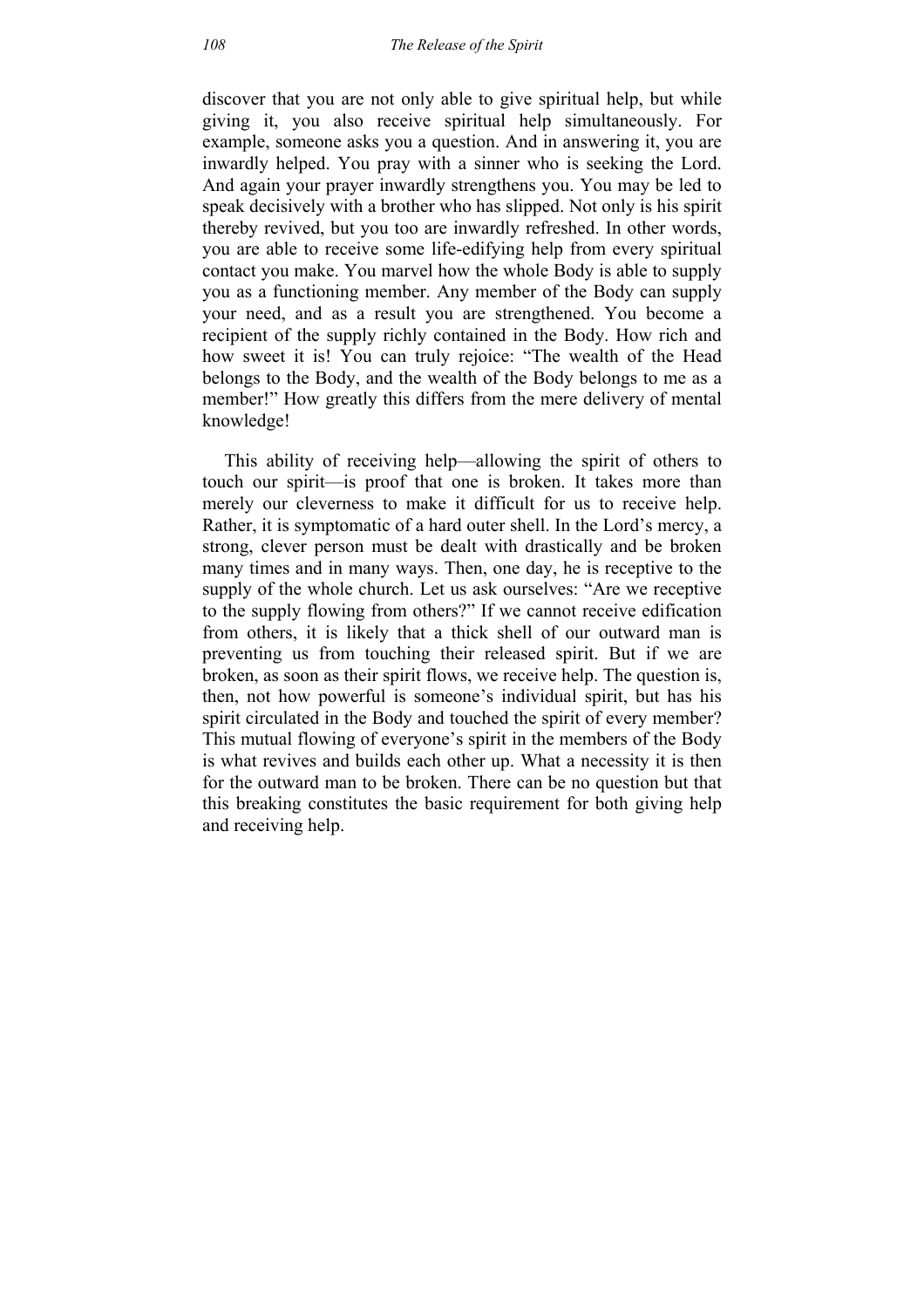#### *Fellowship of the Believers' Spirits*

Spiritual fellowship is much more than the meeting of the minds or an exchange of ideas and opinions. True fellowship is the mutual interaction of the released spirit flowing from the members of the Body. This kind of fellowship is possible only after our outward man has been shattered, and our spirit is henceforth released to touch the spirit of others. In this reciprocal sharing of our spirit with one another, we experience the real fellowship of the saints. Then we understand what the Scriptures mean by the "*fellowship of the Spirit*" (Phil. 2:1). Truly, it is an interflow of fellowship between the Spirit and our spirits, and not merely an interchange of ideas. It is by this fellowship with one another's spirit that we can pray in one accord. Because many pray through their minds, independent of their spirits, it is difficult for these believers to find others of the same mind who can pray in one accord with them.

Anyone who is born anew and has the Holy Spirit indwelling his regenerated spirit can have fellowship with us. This is only made possible when our spirit is open for some mutual fellowship with all believers. We are ready both to receive our brother's spirit and to let him receive our spirit. This is how we can touch the Body of Christ, for we are all parts of the Body. Can we comprehend it when we say that our spirits, added together collectively, are the Body of Christ? The Body of Christ is something in the realm of the spirit of all believers. Indeed, "*deep calleth unto deep*" (Ps. 42:7). The "*deep*" refers to the liberated release of our human spirit. The **deep** of your spirit is calling for a touch with the **deep** of my spirit. And we all are calling for a touch with the **deep** of the whole church. Herein is the mutual fellowship of the '**deeps**,' the calling and the answering of the **deep** with one another. This is the one thing most necessary if we are to be useful before the Lord and properly touch the released spirit of the church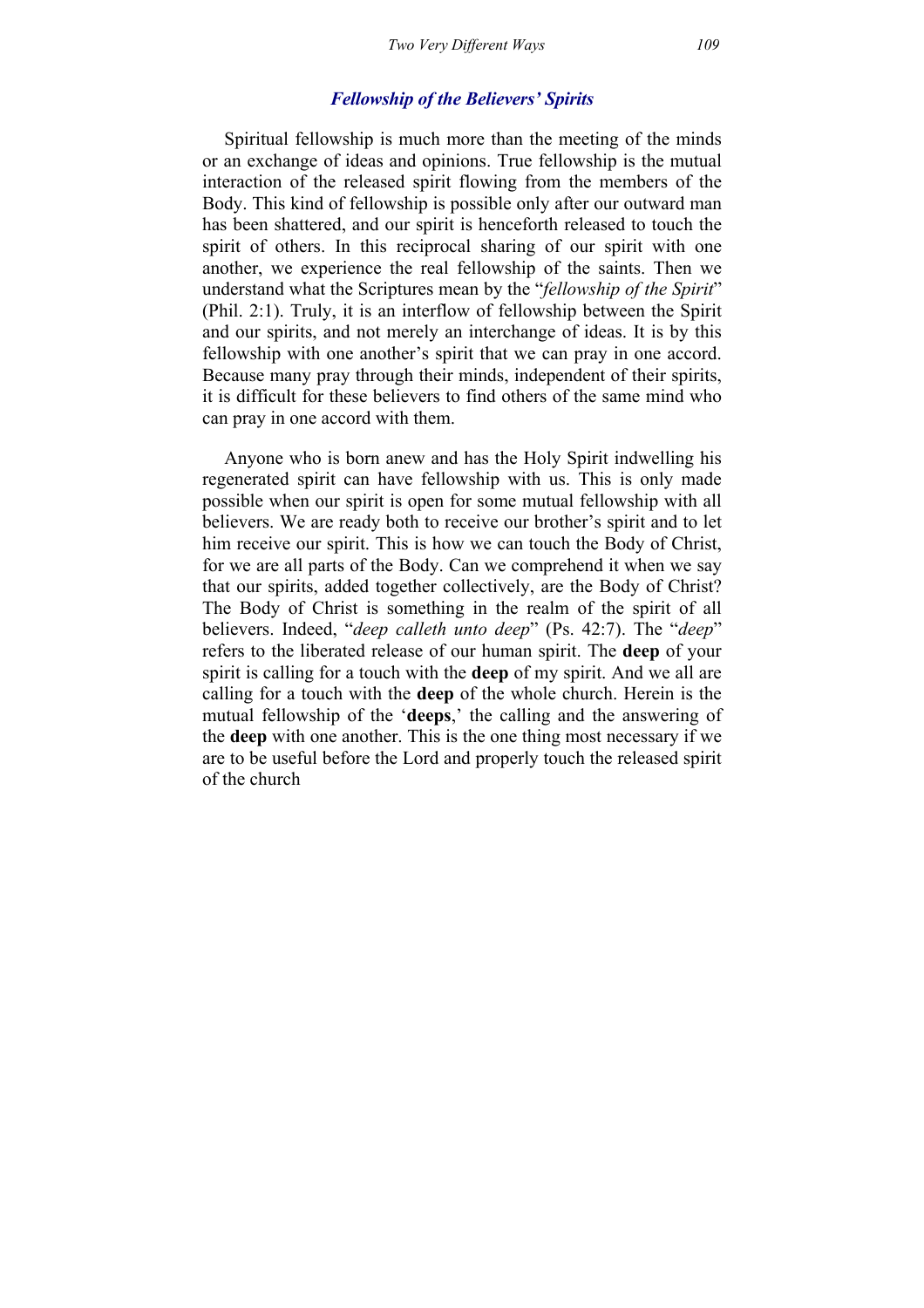#### *A Meekness Beyond Imitation*

When we suggest that it is essential for us to be meek, we are not trying to persuade you to act meek. For if you do, you will soon discover that this man-made effort of meekness needs to be shattered. We must learn once and for all that any human striving to imitate meekness is futile. Meekness must issue from the work of the Holy Spirit, for **He alone** knows our need and will arrange circumstances leading to the breaking of our outward man.

It is our responsibility first to ask God for enough light to recognize the mighty hand of the Holy Spirit, then to submit to it willingly, and finally to acknowledge that whatever He does is His prerogative. Let us not be as mules without understanding. Rather, let us hand ourselves over to **the Lord alone** for Him to work in us. As you give yourself to the Lord, you will discover that His work actually began five or ten years earlier, though it seemingly has not yet produced any fruit in you. Today, a change has come. Finally, you can pray, "Lord, I was blind-folded, not knowing how You were leading me. But now I see that You wanted to break me. For this, I surrender myself to You." All that was unfruitful for the past five or ten years will eventually begin to bear fruit. We find the Lord is skillfully moving in to break many of the things we were totally unaware of. This is the work of His masterpiece: To deprive us of our pride, self-love, and self-exaltation. And to liberate our spirit until it finds its life fully exercised and its service wholly useful.

#### *Two Related Questions*

Two questions arise here for us to consider. Since the breaking of the outward man is the work of the Holy Spirit in defying man's imitation, should we try to stop any fleshly motion or gesture we recognize? Or must we acquiescently wait until greater light comes from the Holy Spirit, knowing that He is the Doer of the work?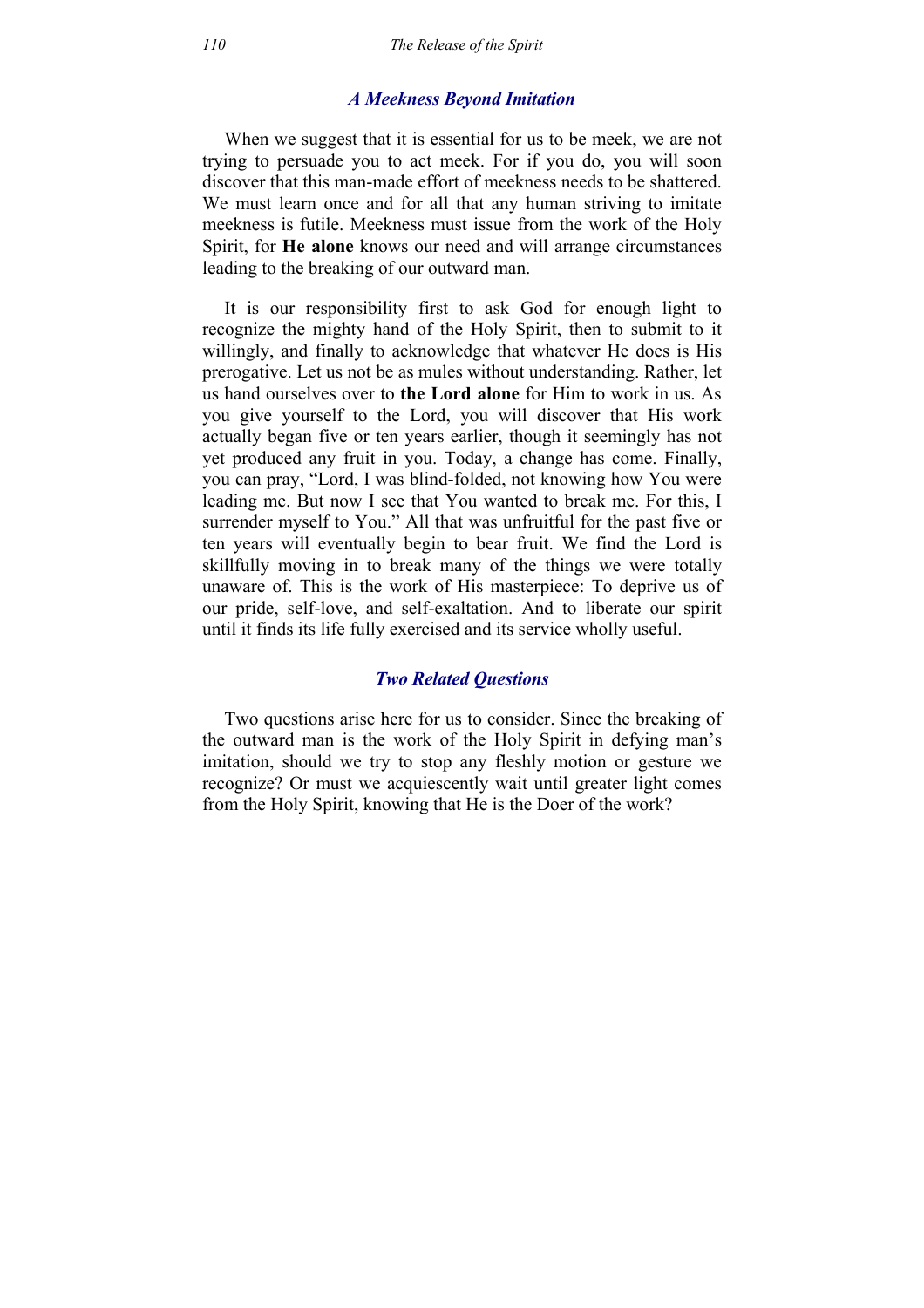Surely it is right and proper to stop every activity of the flesh. But we must see how vastly different this is from imitating the Spirit's work. Let's illustrate: Although I tend to be proud, I must refuse all pride. But I should not fabricate or mimic humility. Moreover, I am apt to lose my temper with people, and I should keep it under control. But I should not pretend to have gentleness. As long as my negative temper is struggling to break out, I should resist it without letup. Nevertheless, I should not pretend to have any of these genuine virtues, because any pretense is a counterfeit.

In other words, here is an important distinction: Pride as a negative thing is something I can deal with, but humility as a positive thing is something I should not imitate. Yes, I must put a stop to all fleshly activities known to me, but I do not need to emulate any of the positive virtues. All I need to do is to commit myself to the Lord, saying: "Lord, there is no reason for me to exert my effort to imitate any virtues. I am trusting You to do the work."

Man's imitation is never God's work, and it is always from man's effort. All who seek the Lord must learn to cooperate with the Spirit within, not just to conform outwardly by the energies of the soul. We must allow God to finish His work **within** us before we can expect the fruit of His work to be manifested **without**. Whatever is manufactured outwardly by our own effort is not real and is doomed to frustration and defeat. One who has unwittingly possessed a counterfeit characteristic defrauds others as well as himself. As counterfeit behavior develops, the person deceives himself into believing that such performance is his real self. It is often perplexing to convince him of his illusion and aberration, for he cannot distinguish the true from the false. Therefore, we must never try to imitate outward virtues. It is far better for us to be spontaneous and unaffected. This opens the way for God to work in us. Let us be simple and not imitate anything, having confidence in the Lord Himself to manifest His virtues through us.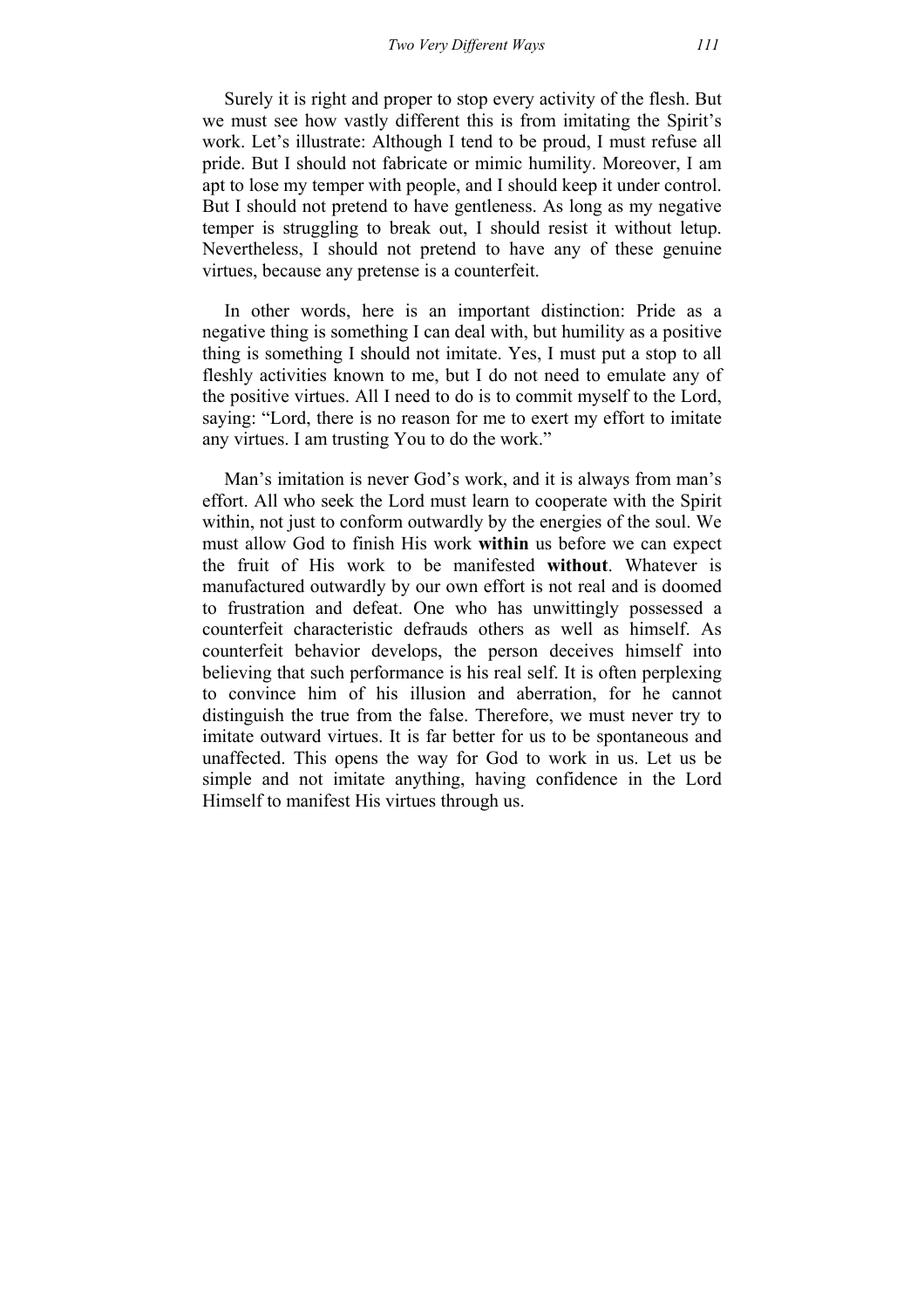The second question is that since some people are naturally endowed with such virtues as gentleness, is there a difference between their natural gentleness and the gentleness which comes through the Spirit's discipline?

There are two points to be considered in answering this question. First, recognize that natural virtues are independent of the spirit, while the virtues which come through the discipline of the Holy Spirit are under our spirit's control and find expression only as our spirit moves. Furthermore, natural gentleness may be a hindrance to the spirit. One who is habitually gentle is gentle in himself, not "*in the Lord.*" Suppose the Lord wants him to stand up and utter some strong words. His natural gentleness will hinder him from following the Lord. He would say instead, "Oh! This I cannot do! I have never in my life uttered such hard words. Let someone else do it. I just simply cannot do it!" So now you can see how his natural gentleness is not under his spirit's control. Anything that is natural has its own will and acts independent of the spirit. However, the gentleness which comes through brokenness can be used by his spirit. It does not have its own opinions and is not resistant to and independent of the control of his spirit.

Second, a naturally gentle person is only gentle only as long as you are going along with his will. If you force him to do what he does not like to do, he will change his attitude and become more inflexible. Lacking in all of the so-called human virtues is the element of self-denial. Obviously, the instinctive purpose of all these natural virtues and values is to build up and strengthen the self-life. When a man's self is infringed upon, all of his human virtues will disappear. The virtues which spring from spiritual discipline, on the other hand, are only produced after our ugly self-life has been conquered. The place where God is breaking the self is the place where true virtue is seen. The more the strength of self is wounded, the brighter shines the true gentleness. So natural virtues, then, are basically different from the fruit of the Spirit.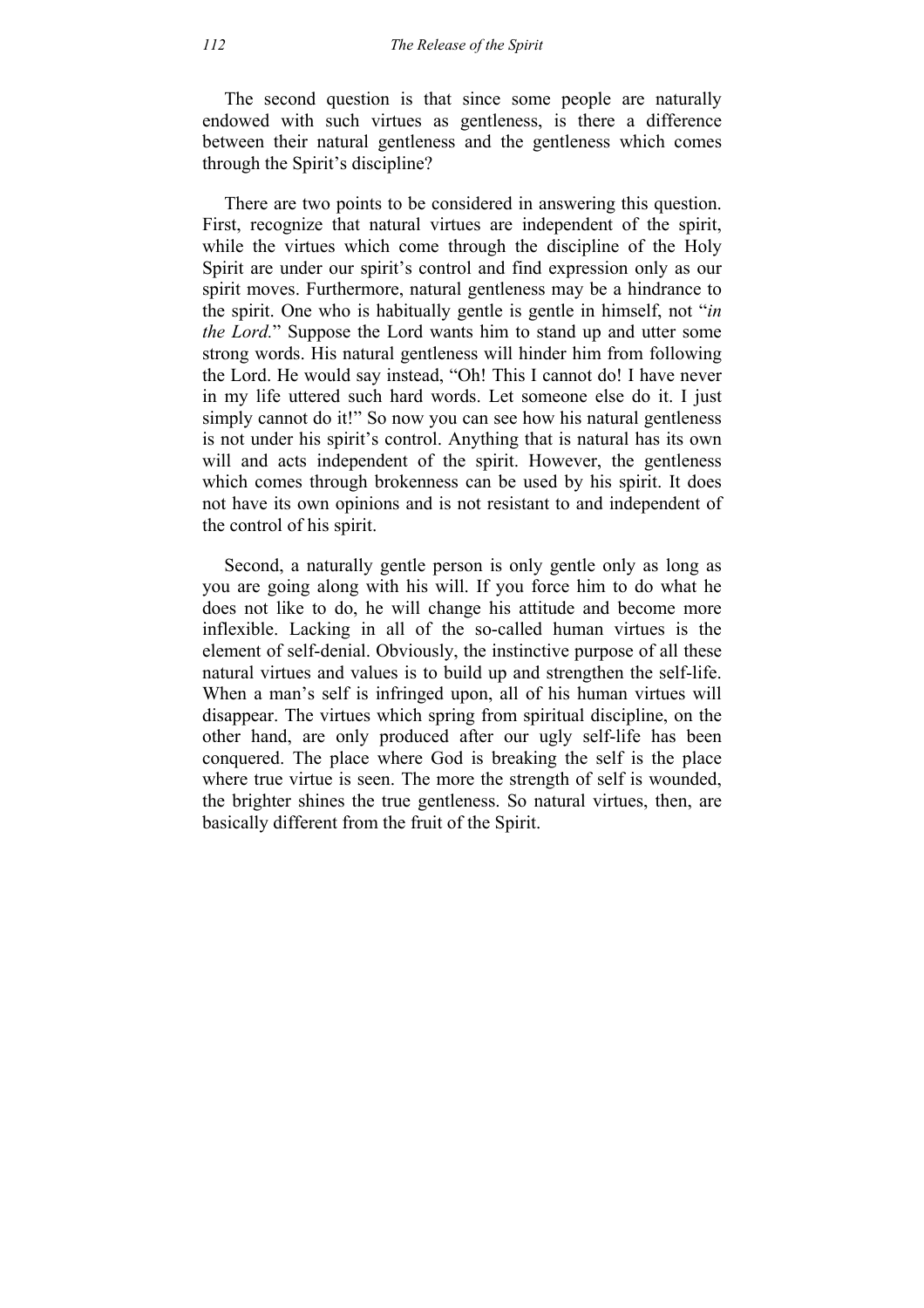#### *A Final Exhortation*

Having stressed the importance of the breaking of the outward man, let us be careful lest we try to effect this artificially. We must clearly submit ourselves under the mighty hand of God and simply accept all of God's allotted and necessary dealings. As the outward man is severely broken, the inward man is strengthened. A few however may still find the inward man still feeble after such relentlessly breaking experiences. Therefore, do not **pray** for strength to rectify yourself just because the Bible commands you to "be strong." But **proclaim** that it is your purpose and intention to be strong. The marvelous thing is, after your outward man is broken, that you can be strong whenever you want to be strong. The issue of strength is resolved when the problem of the outward man is resolved. Consequently, you can be strong when you want to be strong. Nothing can block the release of your spirit. Once the Lord tells you to "*Be strong*," with boldness you can also decide to say, I will "*Be strong in the Lord!*" And you will discover how the Lord is your strength.

## *"We should, we must, we can, we will, Fulfill God's purpose faithfully."*

In conclusion, the inward man is freed only after the outward man is broken. This is the basic road to blessing in the Lord's service.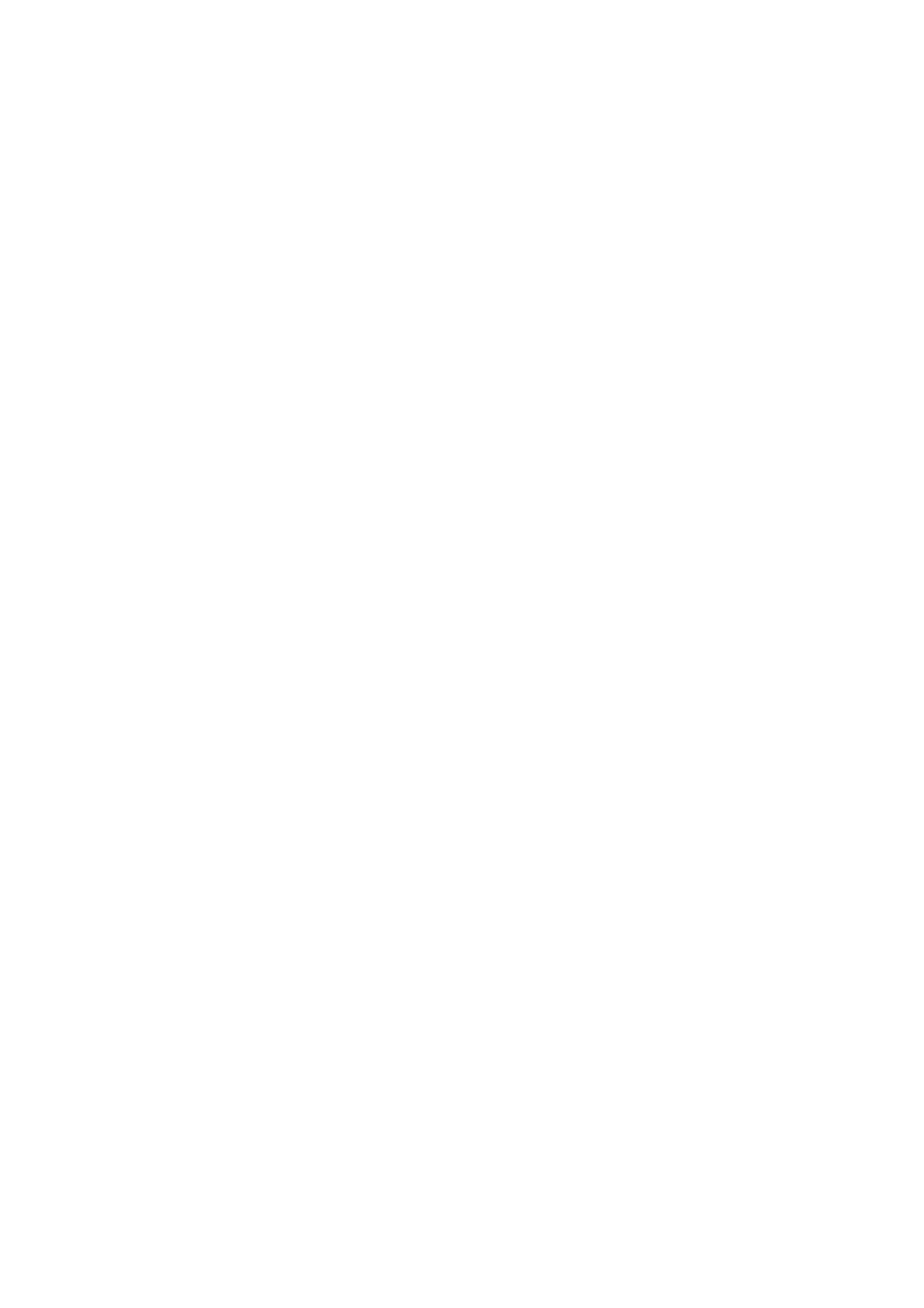# **Study Guide for The Release of the Spirit**

## *Preface*

- 1. What was the Author's major purpose in writing this book? (Read page 5)
- 2. How does Satan work? (page 5)
- 3. What is imperative if we are going to express the life of the Lord Jesus? (page 6)

#### *Introduction*

- 1. Describe the terminology used by the Author for the three parts of man. (Page 7)
- 2. Where does God dwell, and why? (Page 7)
- 3. If God is to govern man's soul through the Holy Spirit's indwelling of his spirit, what must first take place? Illustrate this by Jacob's life in Genesis. (page 8)
- 4. Why does the Author insist on the breaking and mastering of the soul, the outer man? (Pages 8-9)

#### *Chapter 1: The Importance of Brokenness*

- 1. Describe how the outward man (soul) and the inward man (spirit) are not in harmony. (Page 11)
- 2. From four references (Rom. 7:22; Eph. 3:16; 2 Cor. 4:16; 1 Cor. 6:17), show how the Bible divides man into two parts, helping thus to illustrate man's three parts by clothing. (Page 12)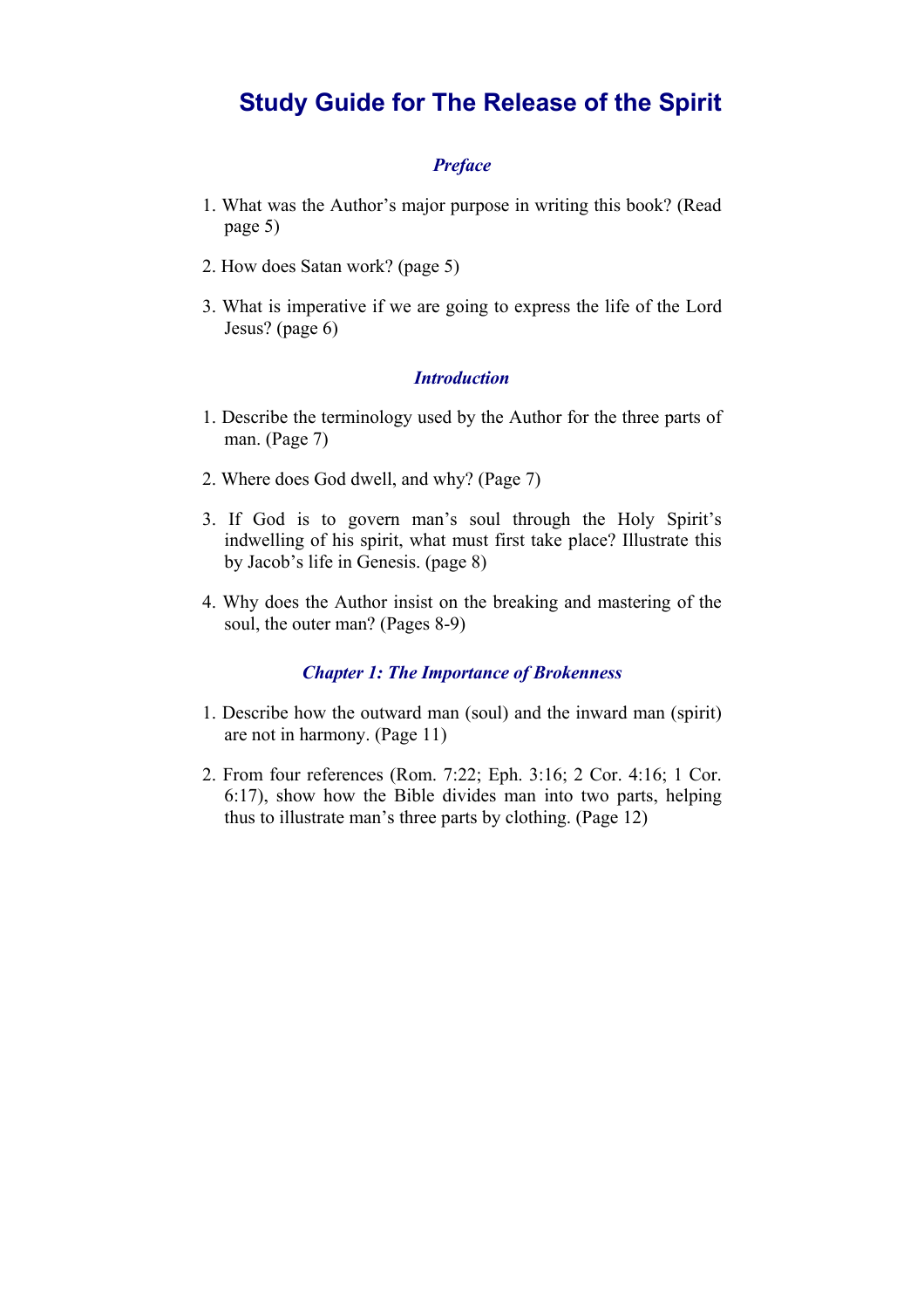- 3. What is the basic failure of believers seeking to serve God? (Page 13)
- 4. From John 12:24-25, how does nature characterize this profound principle of breaking? Who is this grain of wheat? (Pages 13-14)
- 5. From Mark 14:3, how does the alabaster box confirm this principle of breaking? (Pages 14-15)
- 6. How does the Holy Spirit break the outward man? (Page 15)
- 7. From 2 Corinthians 4:7-12, how does Paul authenticate the Lord's purpose of brokenness? (Pages 15-16)
- 8. Explain how the Lord will employ two time-methods to break our outward man. (Pages 16-17)
- 9. What is the true meaning of the cross in the light of breaking our soulishness for the release of our spirit? (Pages 17-18)
- 10. What two reasons does the Author give to explain why it takes years to break the strong hindrances of our outward man? (Pages 18-19)
- 11. How did Jacob encounter brokenness, and what were the results of his experiences? (Pages 20-21)
- 12. In your own life, what unbroken part of your outward man (soul) tends to be the strongest? Name specific things of mind (thoughts), emotions (feelings), and will (choices). Ask God for light to help you answer this question.
- 13. List specific life situations, circumstances, and trials which God has brought into your life recently to break down one of your stubborn soul-strengths you listed under question 12.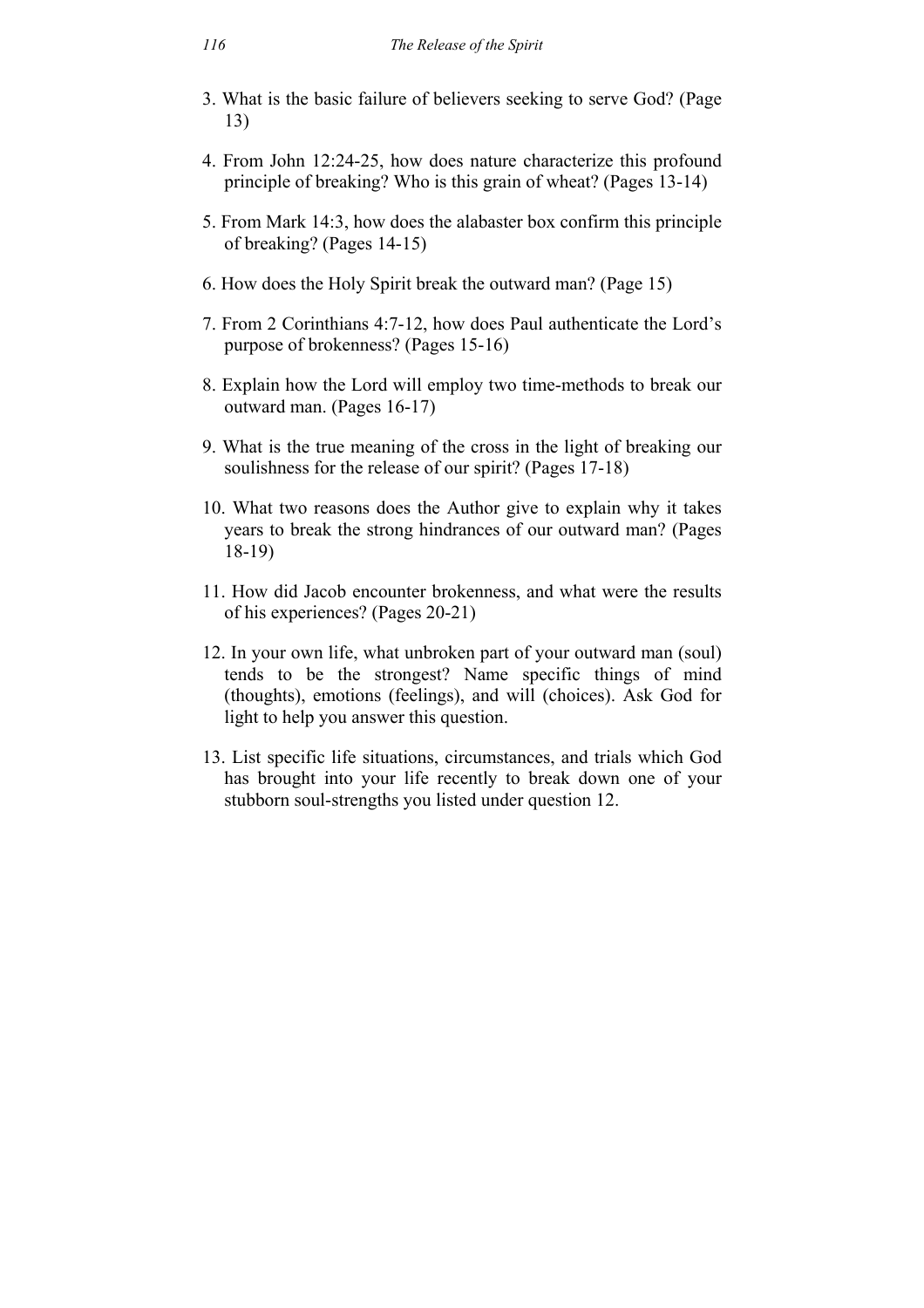## *Chapter 2: Before and After Brokenness*

- 1. How does the unbroken self, which weakens our service to God, affect the condition of our human spirit? Name two conditions. (Page 23)
- 2. Using John 6:63 and 1 Corinthians 3:6, explain how the Spirit joined to our spirit (1 Cor. 6:17) makes our work for the Lord more effective. (Page 24)
- 3. Explain why the divine Spirit and the human spirit are uniquely separable and yet not so easily distinguishable? (Pages 24-25)
- 4. How does the Divine Spirit employ the human spirit? (Page 25)
- 5. Why is a man's usefulness more dependent upon his outward man than on his human spirit? (Page 25)
- 6. What are some of the practical problems in preaching, teaching, testifying, or witnessing where harmony between the outward man and the inward man is lacking? Name two contrastive dilemmas. (Pages 26-27)
- 7. How does the release of our human spirit depend upon the cooperation of the thoughts, emotions, and will of the outward man? (Page 27)
- 8. What causes the practice of the Presence of God to be such a frustrating experience to most believers? Refer to John 4:24 in your answer. (Pages 28-29)
- 9. Once the outward man of the soul is broken, describe how the inner man can maintain his enjoyment of God's Presence—in spite of compelling interests (curiosity), emotional outbursts of love and anger, distracting circumstances and events, running errands, doing menial tasks, being pulled by engaging activities,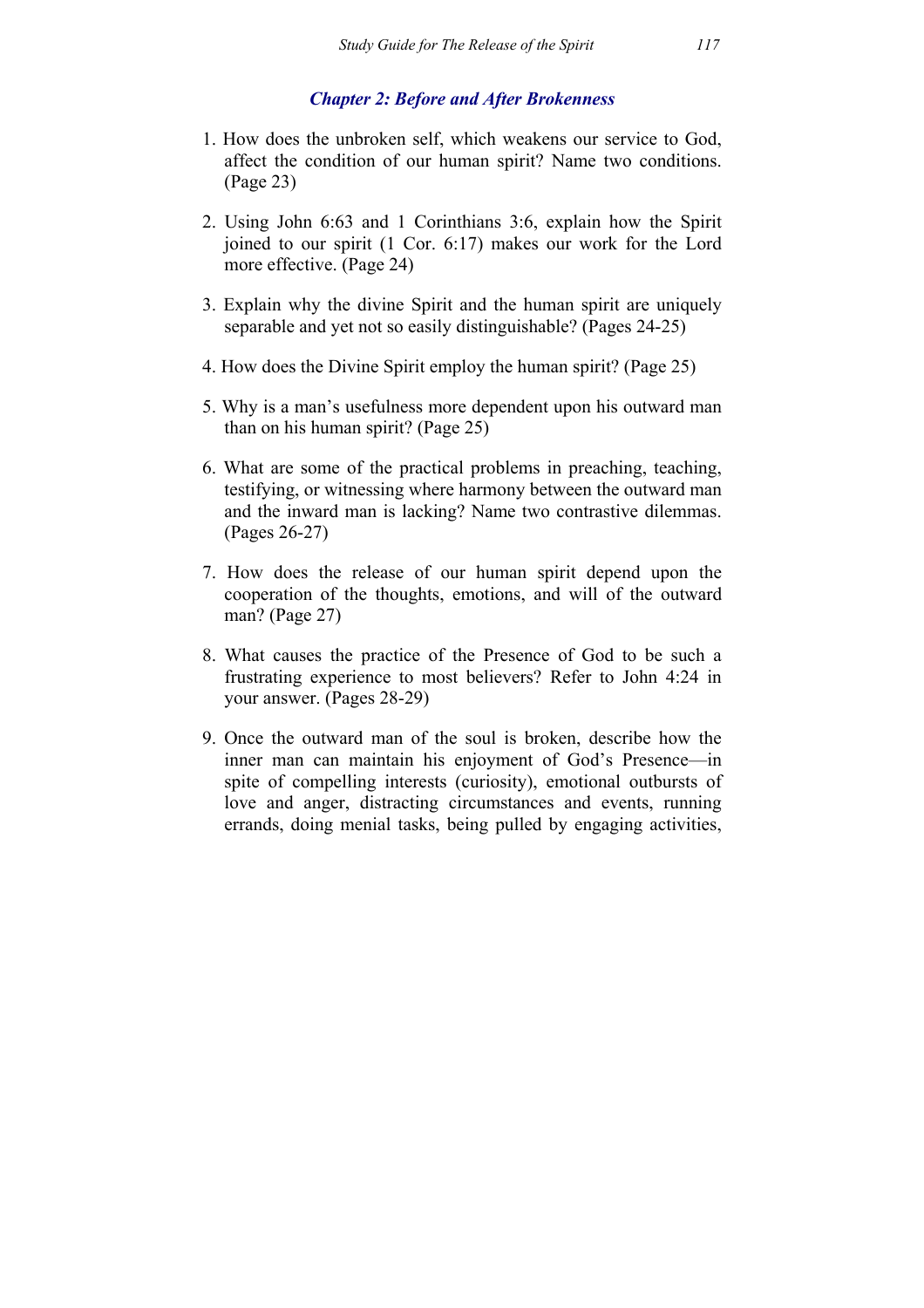conversing with people, or dealing with the faults of others. (Pages 29-32)

- 10. The dividing of the outward man (soul) from the inward man (spirit) defines the problem of the outward influencing the inward. What is the problem, and give two examples of a divided daily life? (Pages 32-33)
- 11. According to the Author's definition, are you a single or a dual person? (Page 33)
- 12. The ability to use our spirit as God intends depends upon what two-fold work of God? (Page 34)

# *Chapter 3: Recognizing "The Thing In Hand"*

- 1. Explain the Author's subject of "the thing in hand"? (Page 35) List "the things in hand" surrounding your life which occupy your soul.
- 2. How does our limited human strength—mentally, emotionally, and volitionally—render the law of the Spirit of life ineffectual? (Pages 36-37) What area in your life is the most limiting thing which occupies you, and why?
- 3. What is a very important principle to grasp in order to be an available outlet for God's Spirit? Name three things which block the flow through the channel of life. (Page 38)
- 4. How does God deal with our "things in hand"? (Pages 38-39)
- 5. How does a unified personality of an unsaved person compare to that of an unbroken believer? How can this condition be reversed? (Page 40)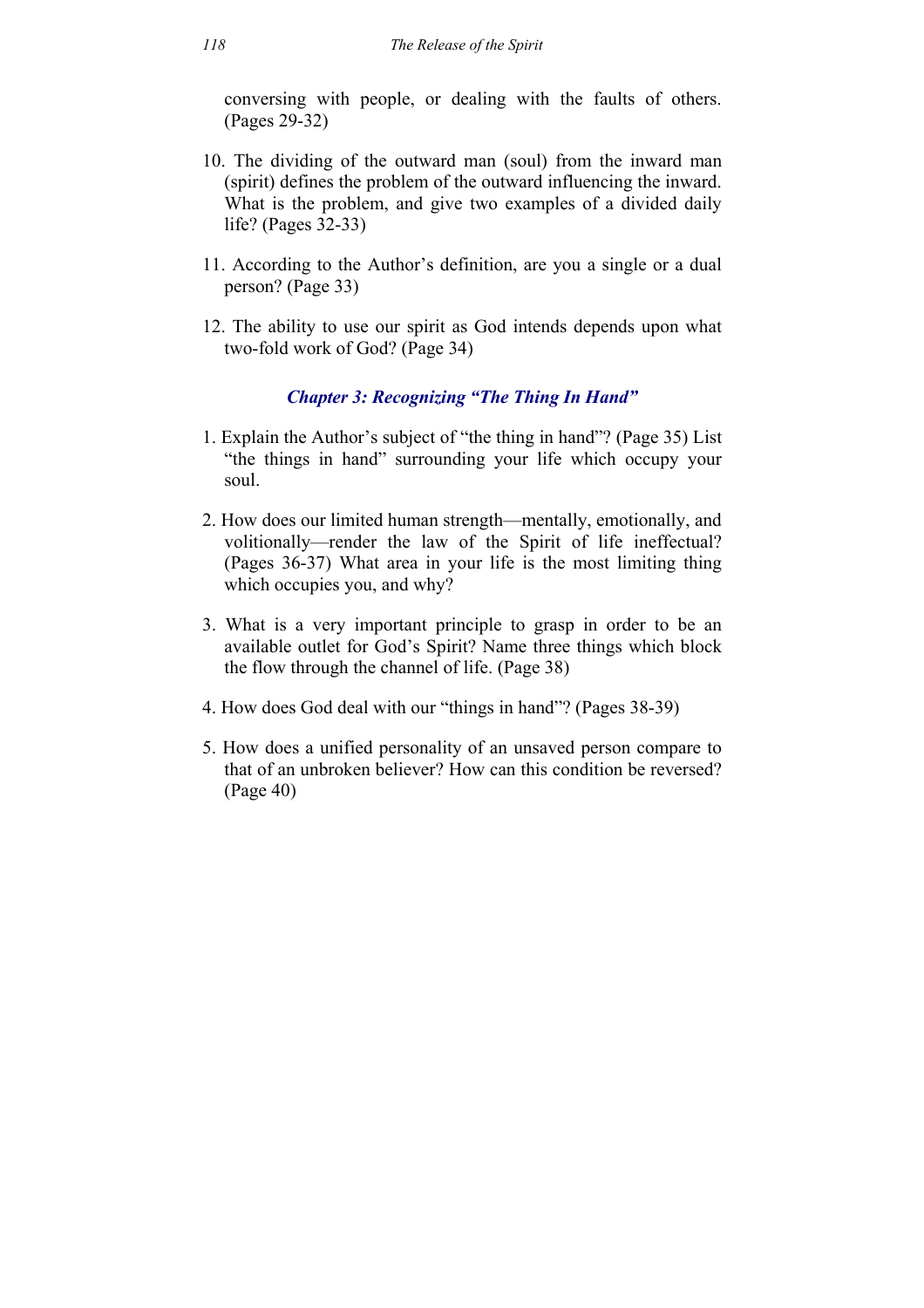- 6. Why do right teachings fail to transform a vessel fit for the Master's use? (Page 41)
- 7. What is one immutable law of God's purpose by which God works in our lives? Can prayer change this law? (Page 42)

## *Chapter 4: How to Know Man*

- 1. What does the Author mean by "knowing man," and why is it so important? (Page 43)
- 2. What happens when you use your independent mind and personal feelings to discern a person's spiritual condition? (Page 44)
- 3. Why can we not depend upon what an individual tells us about his own spiritual complaints? (Page 44)
- 4. Even with God's Spirit working through us, can we know the spiritual condition of everyone who comes to us? What then should we do, and why? (Page 45)
- 5. Why is it that we cannot discern or diagnose what "ails" a person spiritually? (Pages 46-47)
- 6. What are the two ways that God's Spirit uses to meet needs and solve problems among His people? (Pages 47-48)
- 7. Since our human spirit emanated from God and is designed to manifest the Spirit of God, how is it possible, then, for man's spirit to be spoken of as being proud, sad, hasty, hard, haughty, depressed, unforgiving, and jealous? (Pages 48-49)
- 8. What are the two sides for knowing man as "God's patient"? (Pages 48-50)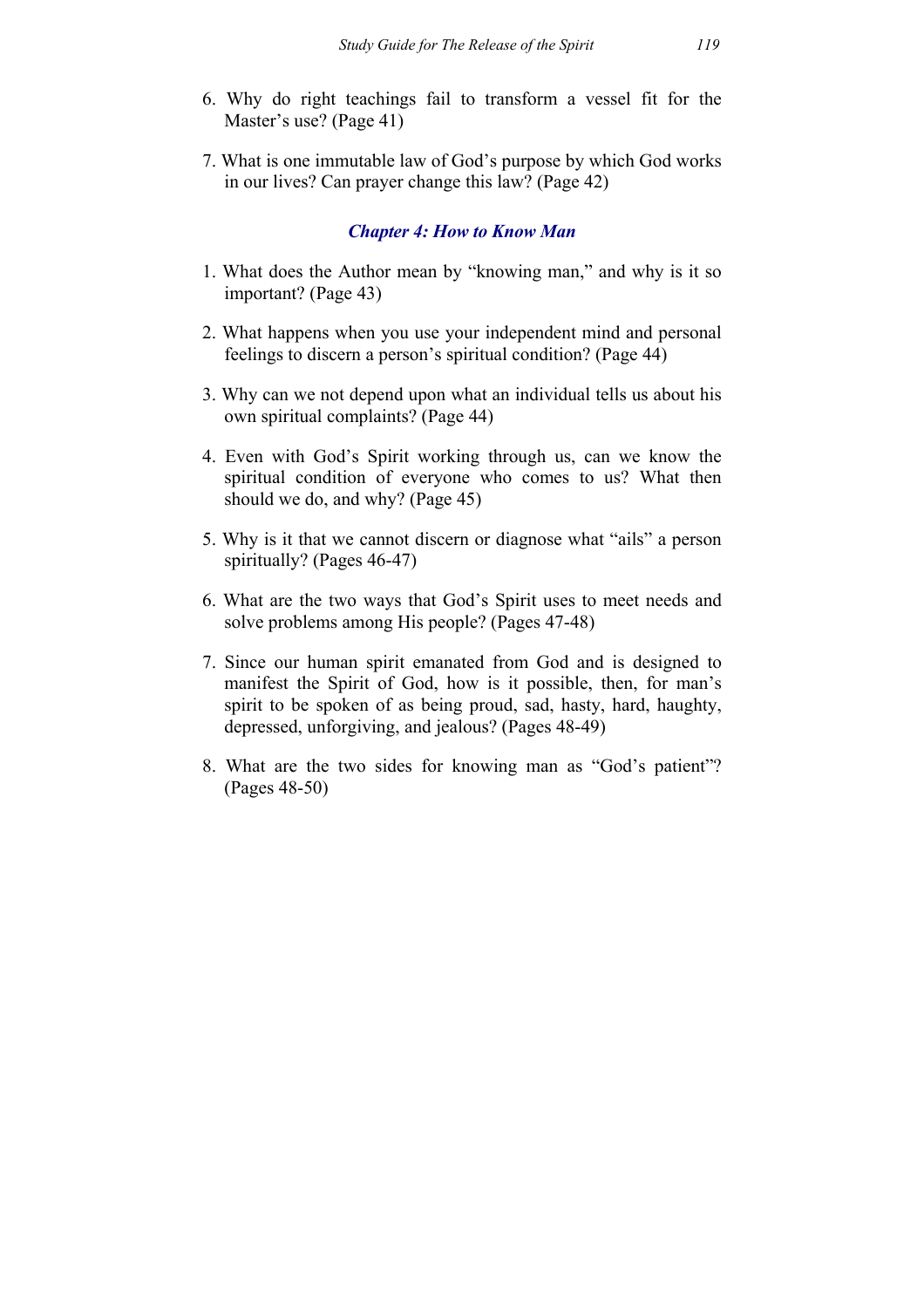- 9. What kind of lesson must be learned in order to serve? For how long and to what degree? (Pages 50-51)
- 10. How do we practice releasing our spirit in order to pinpoint the real conditions of others? (Page 52)
- 11. When brothers argue about what's right or wrong, what must we listen for while dealing with their problem? (Pages 53-54)

# *Chapter 5: The Church and God's Work*

- 1. Compare and make contrasts about how God manifests His work in both Christ and the church. (Pages 55-57).
- 2. Explain why *what we are* determines *what we get* out of Bible reading. (Page 57)
- 3. What are the two basic requirements for reading the Bible? (Page 58)
- 4. How does breaking the mind of the outward man help us to enter into the thought of God's Word? (Page 58)
- 5. What is the most outstanding feature of the Bible, and how do we connect with it practically? (Page 59)
- 6. What does "the ministry of the Word" mean? (Pages 59-60)
- 7. Why is it difficult to release the Word from our spirit, and how is this characterized? (Page 60)
- 8. What are the two common misconceptions in preaching the Gospel, and how should the Gospel be preached? (Pages 61-63)
- 9. How should people be saved normally, as seen in the Gospels and Acts? (Pages 62-63)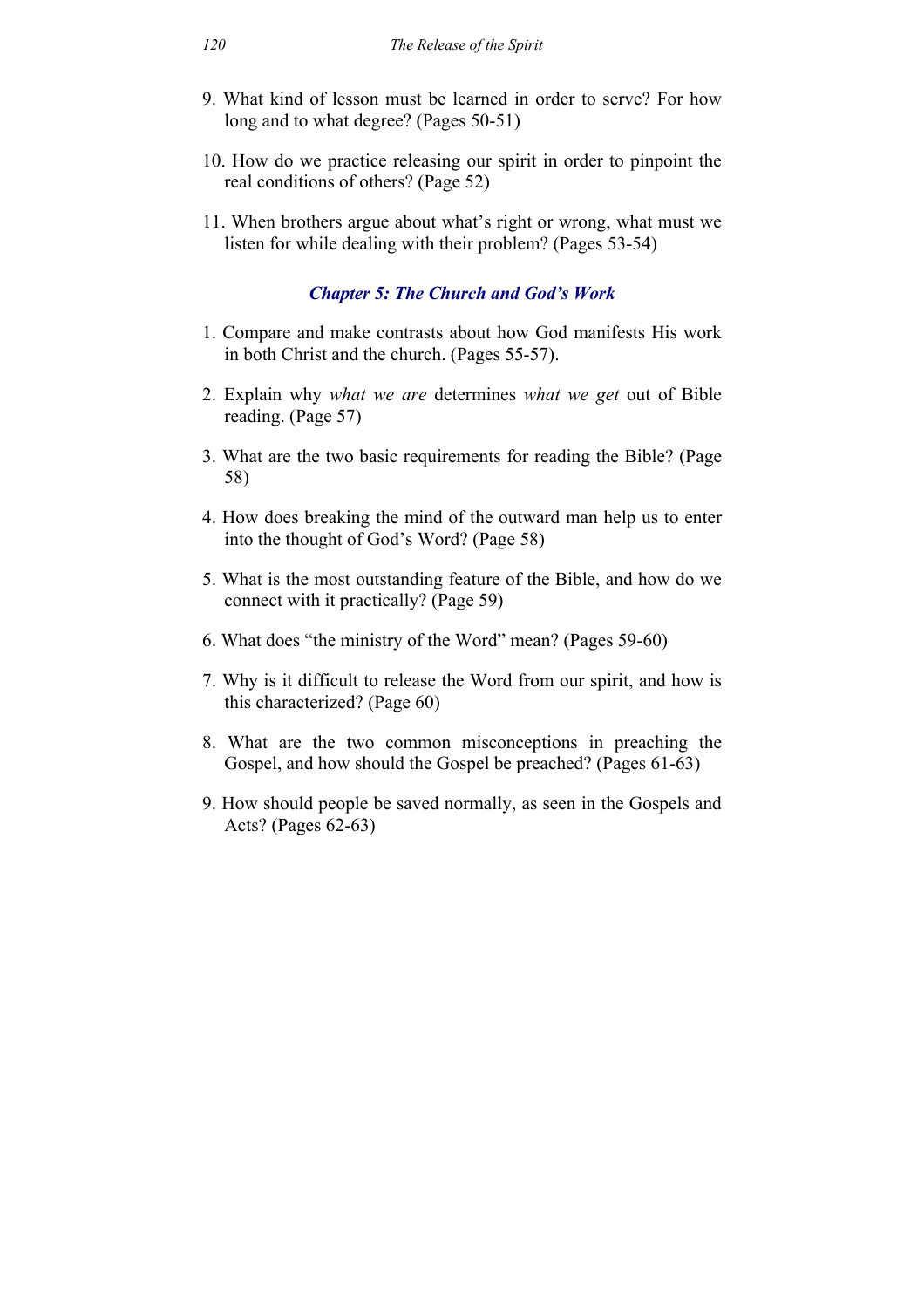## *Chapter 6: Brokenness and Discipline*

- 1. What two things are imperative for the breaking of the outward man, and how are these two things portrayed? (Page 65)
- 2. What is the vital distinction between consecration and discipline? (Page 66)
- 3. What are the two phases of the Holy Spirit working in our lives? (Pages 66-67)
- 4. Why does God use external things and why does He order our circumstances to deal with our outward man? (Pages 67-68)
- 5. Why is consecration to the Lord so important for His working in our lives? (Page 68)
- 6. List several means of grace; then, state the greatest means of grace? (Page 69)
- 7. Explain how the Holy Spirit will discipline the following areas where the soulish life dominates your outward man—material things, relationships, thought life, uncontrollable emotions, stubborn self-will, self-assertive judgments, opinions and excuses, and the insufficient supply of God's Word. Which one is the strongest in your life, and how do you recognize the Spirit's disciplining hand? (Pages 70-73)
- 8. Among the following, which one meets our need the most, and why—the supply of God's Word, the power of prayer, the encouragement of fellowship, or the discipline of the Holy Spirit? (Pages 72-73)
- 9. How is the daily operation of the cross related to the discipline of the Holy Spirit? (Page 73)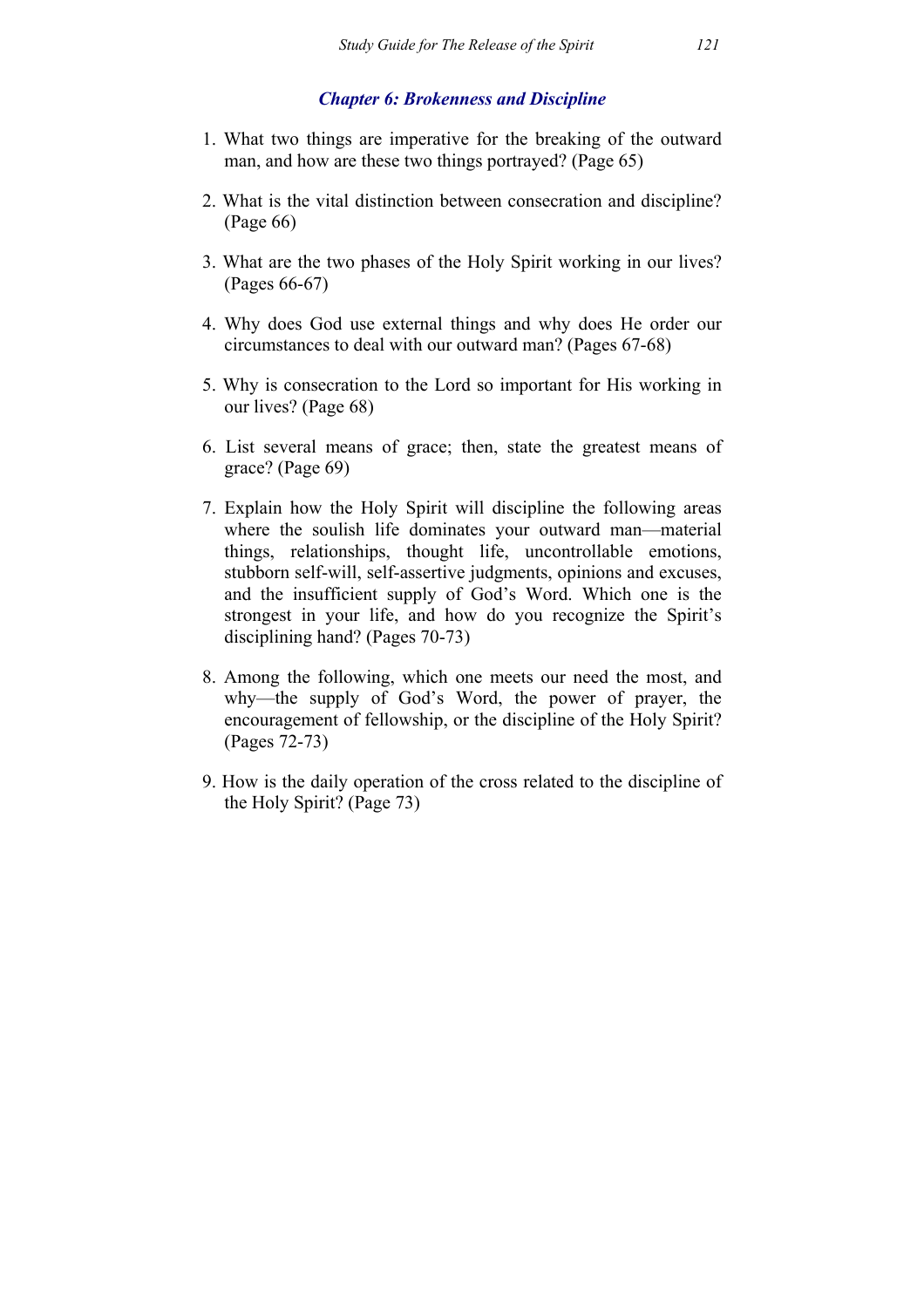# *Chapter 7: Dividing and Revelation*

- l. What does God want to do besides breaking down our outward man? Explain why. (Pages 75-76)
- 2. How does God accomplish the dividing and the breaking down? (Page 76)
- 3. Does the dividing go further than the release of the Spirit? Explain why. (Pages 76-77)
- 4. Explain why the impurity of mixtures is a major problem in the lives of God's servants? (Page 77)
- 5. Among God's children, which one of the Holy Spirit's work comes first—the breaking by His discipline or the dividing by His revelation? (Page 78)
- 6. What is meant by the phrase in Hebrews 4:12-13, *"the Word of God is living and operative"*? Illustrate how the Word from John 3:16 can become *"living and operative."* Illustrate it with another verse from your own experience. (Pages 78-79)
- 7. What will the living, operative Word do for us? (Page 79)
- 8. What does God's Word discern, and how does its light effectuate a dividing of our soul from our human spirit? Give examples. (Pages 80-83)
- 9. From Hebrews 4:13, show the standard or criterion for the dividing light of the Spirit's revelation. Give examples of how this enlightenment operates to divide our soul and spirit. (Pages 83-86)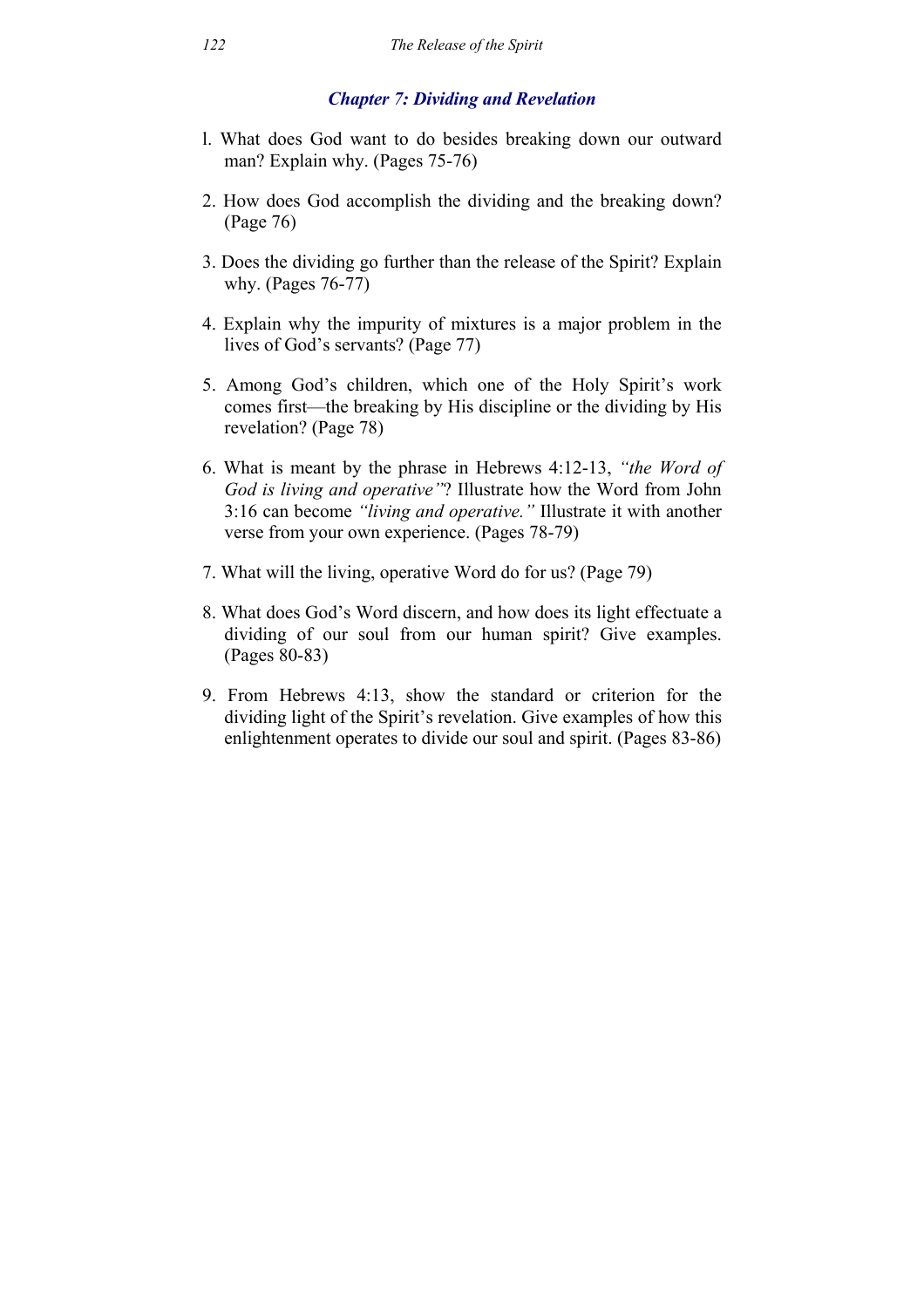## *Chapter 8: What Impression Do We Give*

- 1. What affects our testimony and service for the Lord more than our words or actions? Explain why. (Page 87)
- 2. Recount the Shunammite's impression of Elisha in 2 Kings 4 (Page 88)
- 3. List the impressions the Author gives which characterize the unbroken strengths of the outward man. (Pages 87-88)
- 4. What should be stressed more than spoken messages and teachings? Explain why. (Pages 89-90)
- 5. Describe "The Amazing Work of Slaying through Enlightenment." How did this impact the lives of both Paul and Job? (Pages 90-92)
- 6. What is the major difference between discipline and the revelation of the Holy Spirit? (Pages 93-94)
- 7. On what do we usually blame God's dealings? (Page 94)
- 8. What two things coming forth out of us determine the value of our work? (Page 95)

## *Chapter 9: Meekness in Brokenness*

- 1. How does God's method vary in the breaking of our outward man according to His target? List illustrations. (Pages 97-98)
- 2. What is, in the final analysis, God's goal, and why? (Page 98)
- 3. What common feature is characterized by those who are enlightened, disciplined, and broken, and how do we recognize it? (Pages 98-99)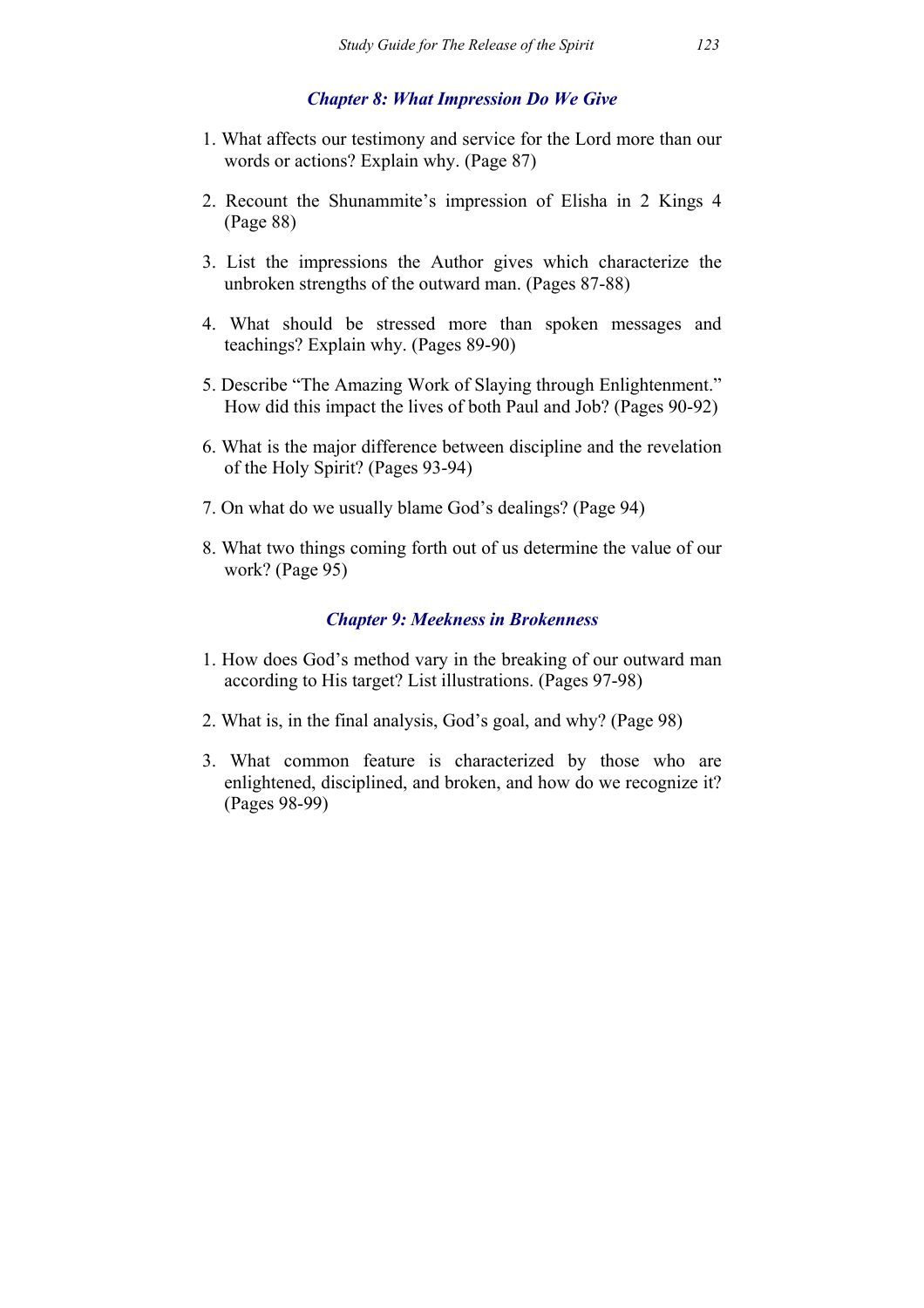- 4. Describe the different metaphors of the Holy Spirit, and indicate which one is the sign for brokenness. (Pages 99-100)
- 5. What are the four qualities of the meekness of a broken man? List several characteristics describing each disposition of brokenness. (Pages 100-103)
- 6. What qualities emerge from the human spirit of a broken and meek person? (Pages 103-104)
- 7. What areas in your own outer man has God revealed to you that lack brokenness and meekness?

# *Chapter 10: Two Very Different Ways*

- 1. Characterize the contrast of these two very different ways of help. (Pages 105-106)
- 2. In the mutual life of the Body of Christ, what is the proof of brokenness in a member? (Pages 106-107)
- 3. What is the true spiritual fellowship among the members of the Body of Christ? By contrast, how does the participation differ among unbroken members? (Pages 107-108)
- 4. How do we avoid imitating a meekness induced by our self-effort? (Page 108)
- 5. Should we try to stop our fleshly actions, or should we wait passively until greater light comes from the Holy Spirit? (Pages 108-111)
- 6. Explain and illustrate how we can stop our fleshly activities and at the same time prevent an imitation of positive virtues. (Pages 109- 110)